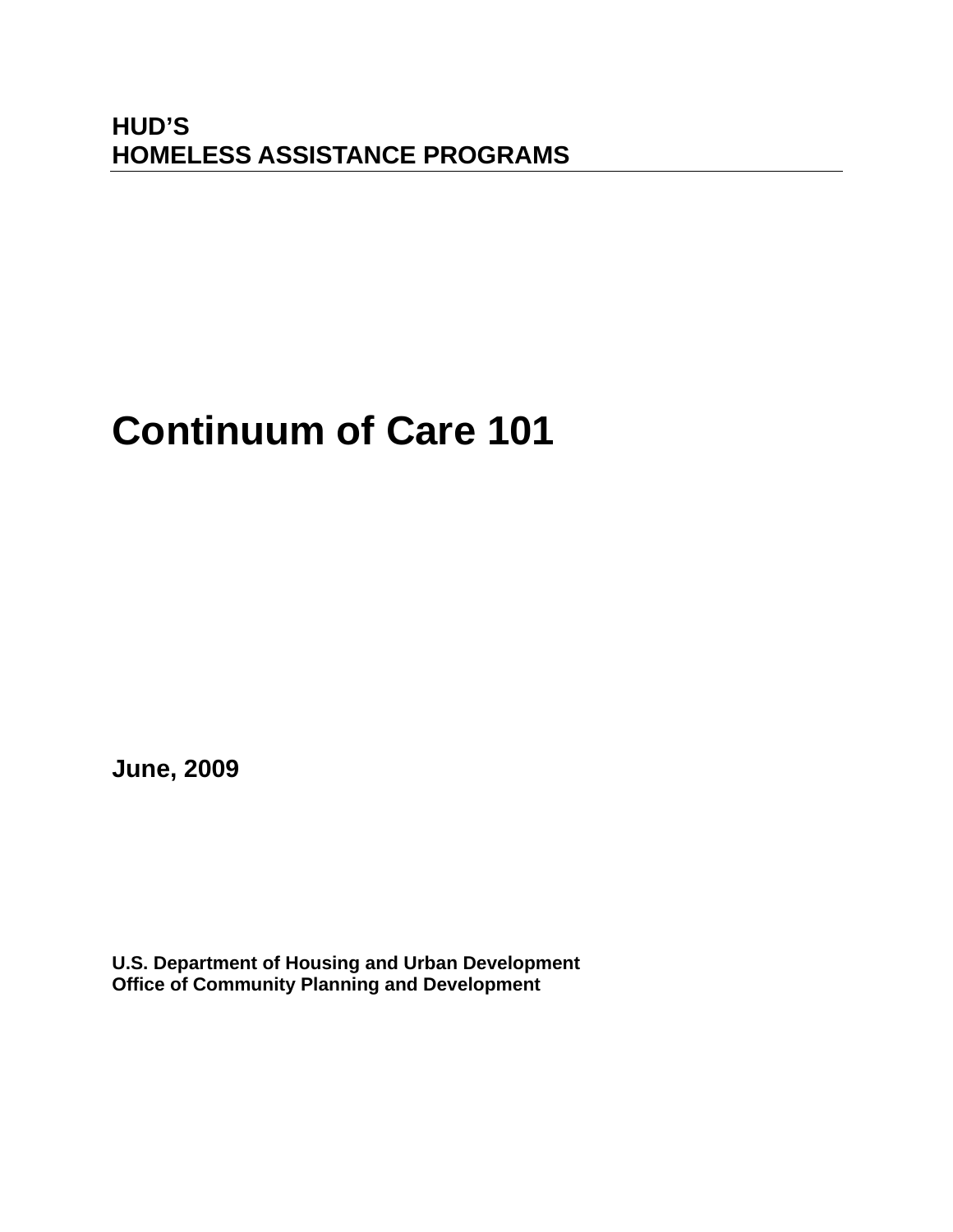#### **Acknowledgements**

This guidance material was prepared by ICF International under Grant VAMV-001-004 for the U.S. Department of Housing and Urban Development's Office of Community Planning and Development. This project was carried out in partnership with Advocates for Human Potential.

All materials in this work are in the public domain and may be reproduced or copied without permission from U.S. Department of Housing and Urban Development. Citation of the source is appreciated. This publication may not be reproduced or distributed for a fee without the specific written authorization of the Office of Special Needs Assistance Programs, Office of Community Planning and Development, U.S. Department of Housing and Urban Development.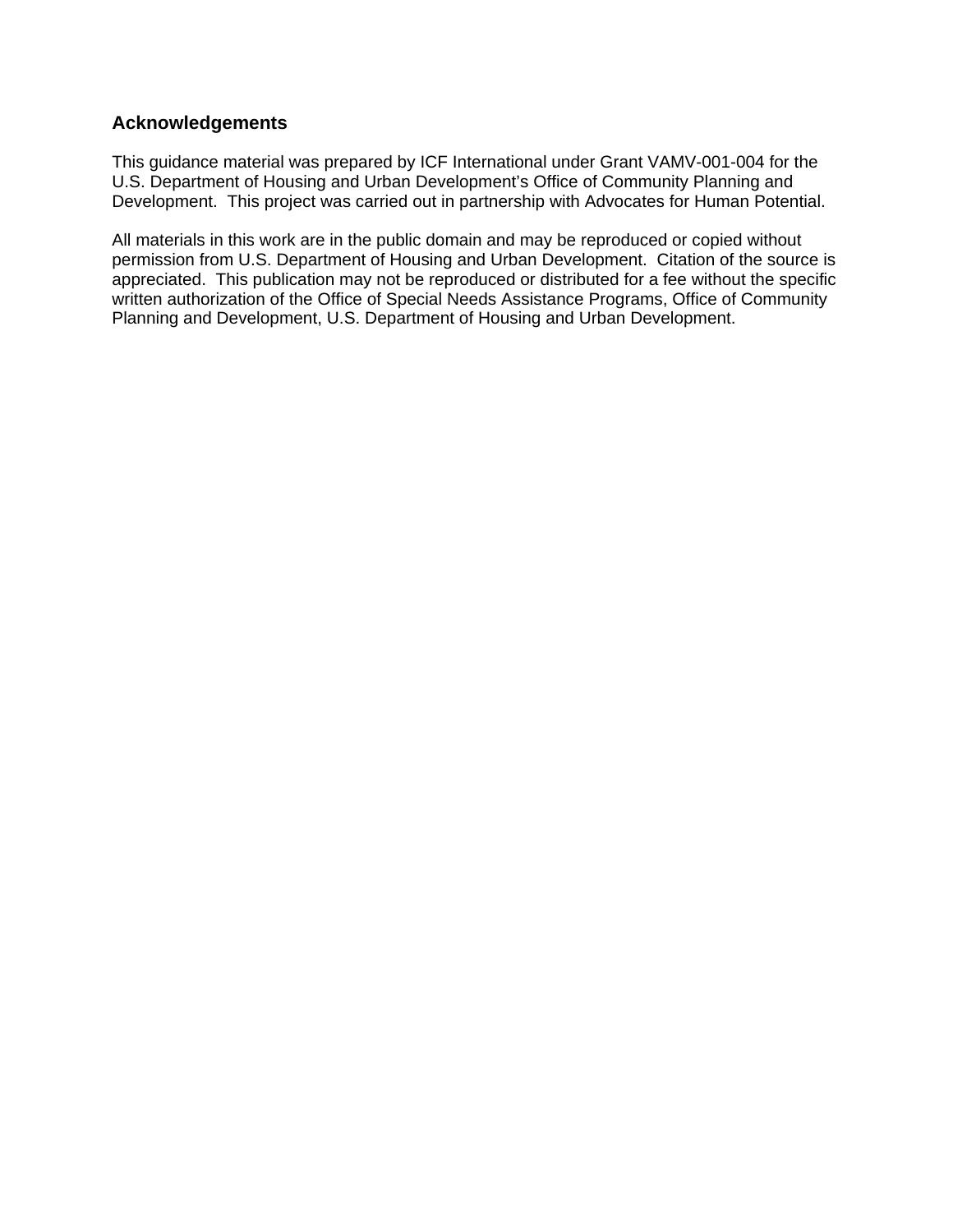# **CONTINUUM OF CARE 101**

### **Table of Contents**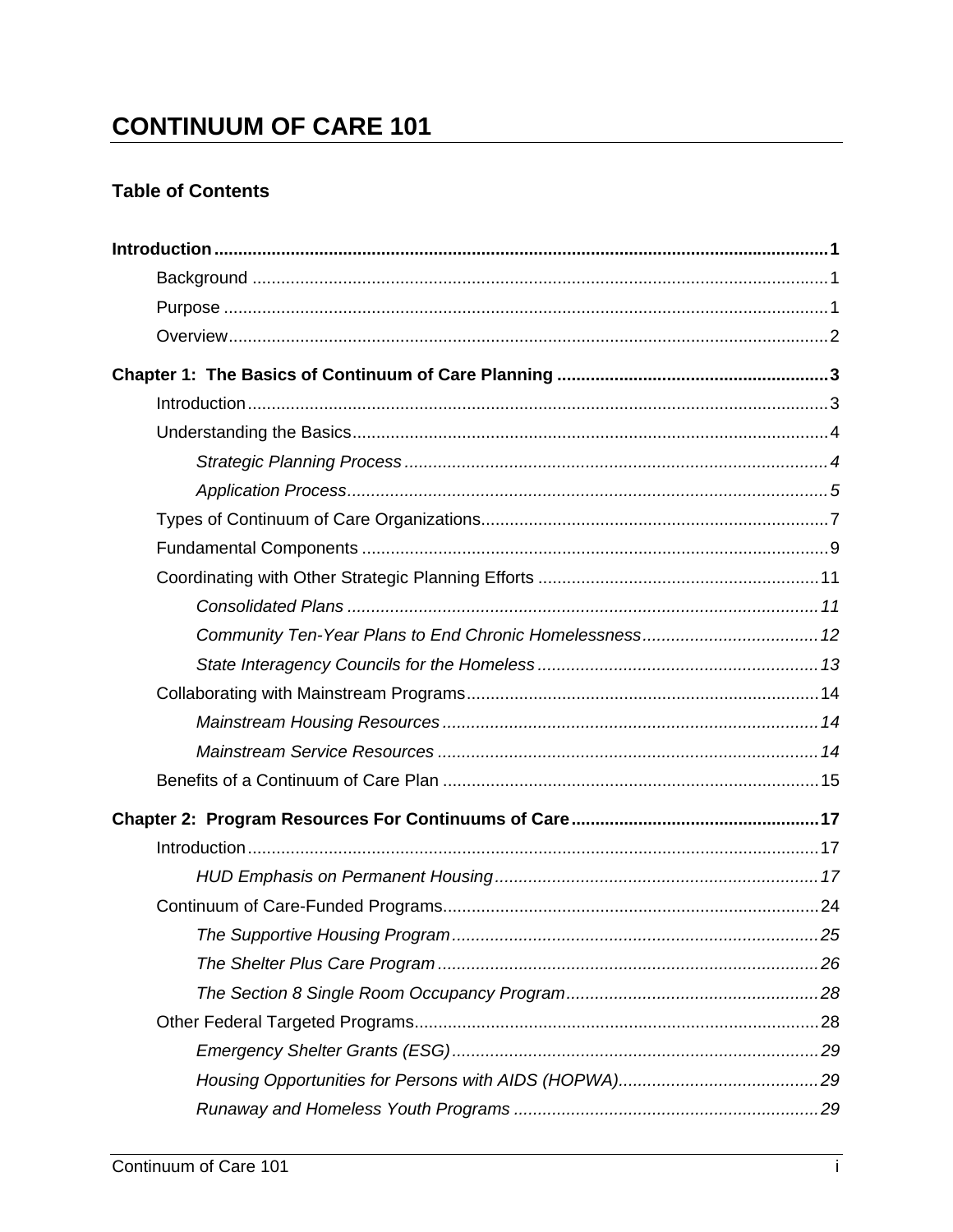| Family Violence Prevention and Services Program/Battered Women's Shelters 30 |  |
|------------------------------------------------------------------------------|--|
| Office of Violence Against Women Transitional Housing Program 30             |  |
| Projects for Assistance in Transition from Homelessness (PATH) 30            |  |
|                                                                              |  |
| Veterans Affairs (VA) Homeless Providers Grant and Per Diem Program31        |  |
|                                                                              |  |
| Federal Mainstream Housing and Supportive Services Programs31                |  |
|                                                                              |  |
|                                                                              |  |
|                                                                              |  |
|                                                                              |  |
|                                                                              |  |
|                                                                              |  |
|                                                                              |  |
|                                                                              |  |
|                                                                              |  |
|                                                                              |  |
|                                                                              |  |
|                                                                              |  |
|                                                                              |  |
|                                                                              |  |
| Supplemental Security Income and Social Security Disability Insurance40      |  |
|                                                                              |  |
|                                                                              |  |
|                                                                              |  |
|                                                                              |  |
|                                                                              |  |
|                                                                              |  |
|                                                                              |  |
|                                                                              |  |
|                                                                              |  |
|                                                                              |  |
|                                                                              |  |
| Regional or Statewide and Balance of State Continuum of Care 47              |  |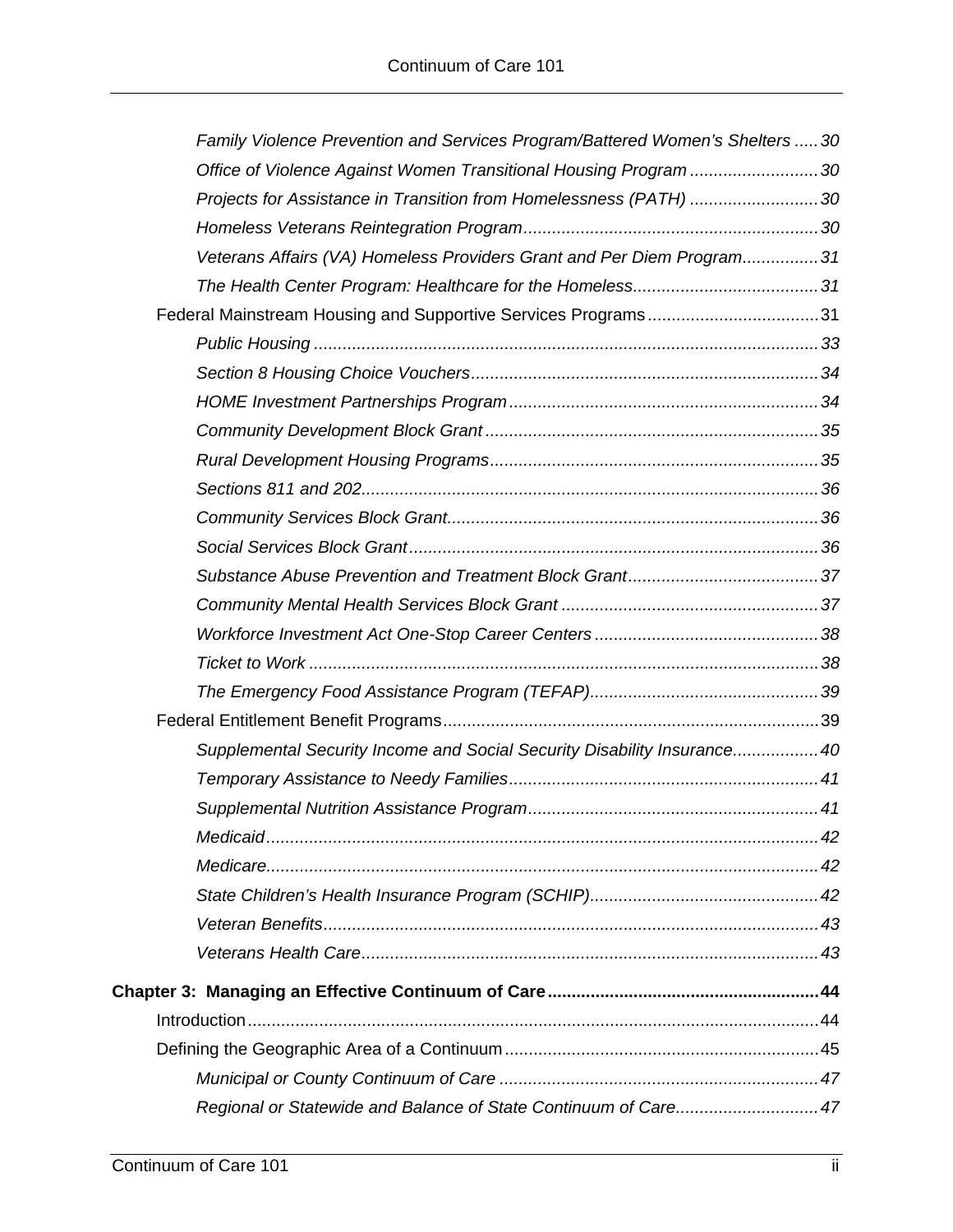| Collecting Data: Homeless Management Information System (HMIS)58 |  |
|------------------------------------------------------------------|--|
|                                                                  |  |
|                                                                  |  |
|                                                                  |  |
|                                                                  |  |
|                                                                  |  |
|                                                                  |  |
|                                                                  |  |
|                                                                  |  |
|                                                                  |  |
|                                                                  |  |
|                                                                  |  |
|                                                                  |  |
|                                                                  |  |
|                                                                  |  |
|                                                                  |  |
|                                                                  |  |
|                                                                  |  |
|                                                                  |  |
|                                                                  |  |
|                                                                  |  |
|                                                                  |  |
|                                                                  |  |
|                                                                  |  |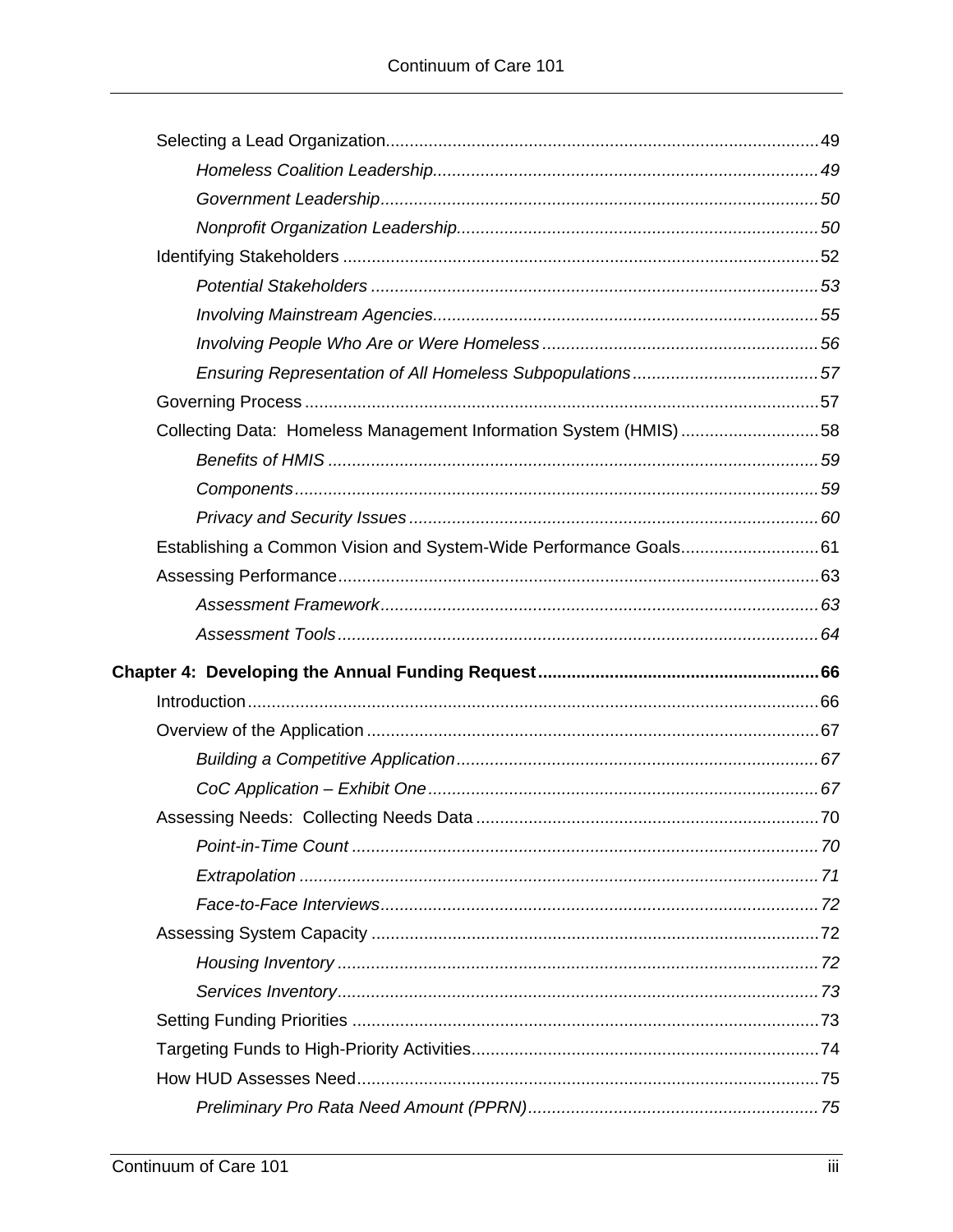| Appendix B: Continuum of Care Homeless Assistance Programs - |  |
|--------------------------------------------------------------|--|
|                                                              |  |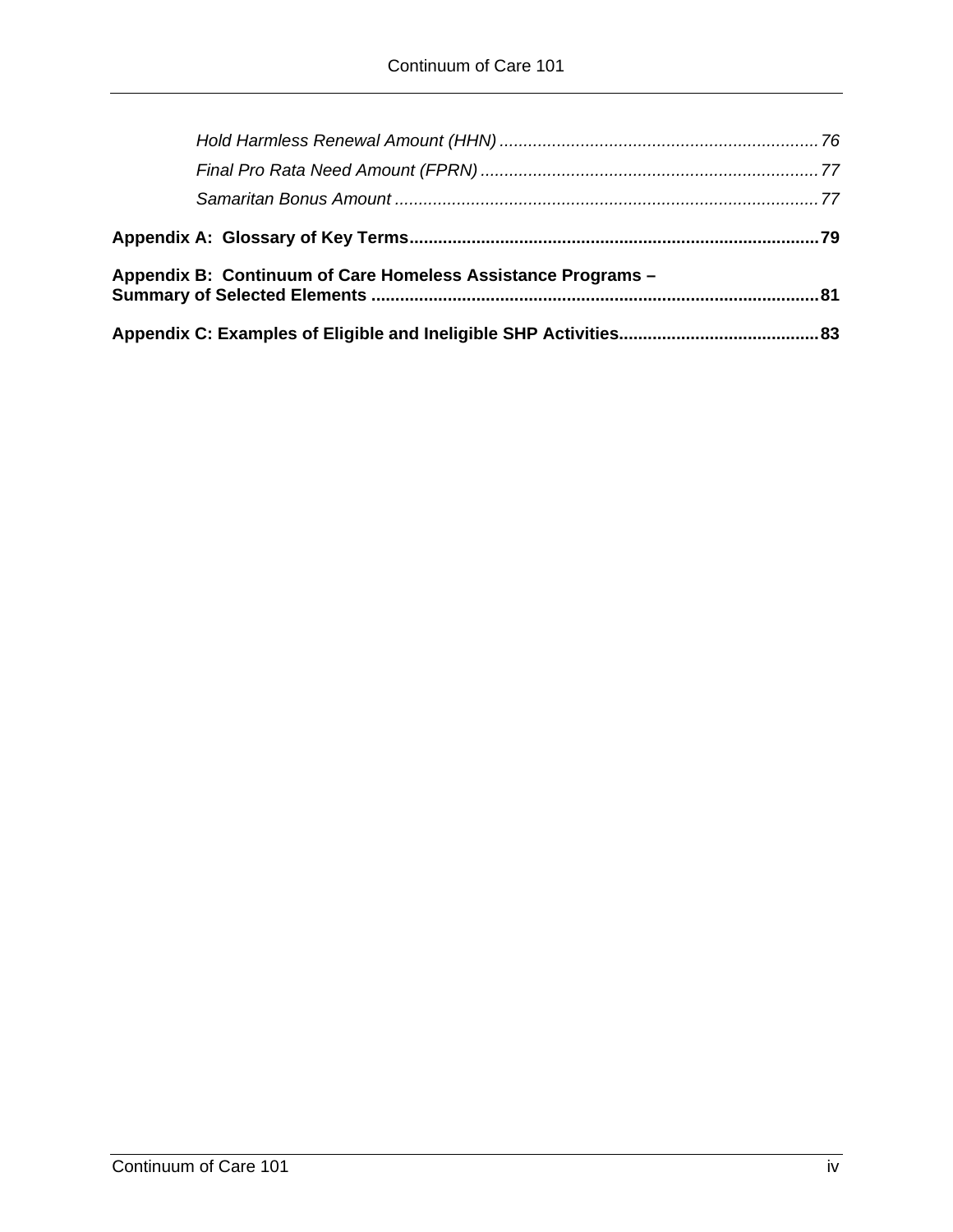# **INTRODUCTION**

# **BACKGROUND**

In 1987, Congress passed the first federal law specifically addressing homelessness. The Stewart B. McKinney Homeless Assistance Act of 1987, later renamed the McKinney-Vento Homeless Assistance Act, provides federal financial support for a variety of programs to meet the many needs of individuals and families who are homeless. The housing programs it authorizes are administered by HUD's Office of Special Needs Assistance Programs.

Initially, HUD did not impose any requirements for systemic planning at the local level. From 1988 to 1993, HUD held national competitions for its homeless assistance funds every year, for which individual organizations throughout the country wrote applications. However, since 1994, HUD has required each community to come together to submit a single comprehensive Continuum of Care (CoC) application rather than allowing applications from individual providers in a community. HUD's intent in creating this structured application process was to stimulate community-wide planning and coordination of programs for individuals and families who are homeless.

The enormous diversity of individuals and families who are homeless and the unique problems and specific needs of each subgroup require highly complex service systems. The need to provide specialized services for different sub-populations means some services or programs are appropriate for some groups of clients but not others. In addition, a single client may need the help of numerous mainstream services beyond housing including health care, cash benefits, food, employment, and substance abuse treatment. Community-wide planning and coordination among homeless service providers and mainstream service providers is important if individuals are to get the help they need and eventually leave homelessness.

While the CoC application process provides communities with an incentive for creating a coordinated homeless services system, planning that is limited to this application process will not result in a comprehensive homeless services system. To achieve these results continuums need to conduct multi-year, comprehensive, strategic planning efforts that encompass mainstream services and multiple funding sources.

# **PURPOSE**

This guidebook provides an overview of the CoC homeless assistance system. It covers what a CoC is, why it is important, and how a system is organized. The guidebook also describes the McKinney-Vento programs that are funded through its competitive grants process and explains how funds are allocated.

This guidebook is designed for prospective grantees, new staff of existing grantees, and potential partners, such as mainstream service providers, who want to learn more about the CoC process. The guidebook provides this target audience with practical information concerning how HUD funds homeless programs and how the local system is organized so that they may be more strategic concerning the services they offer and the role they play in the system.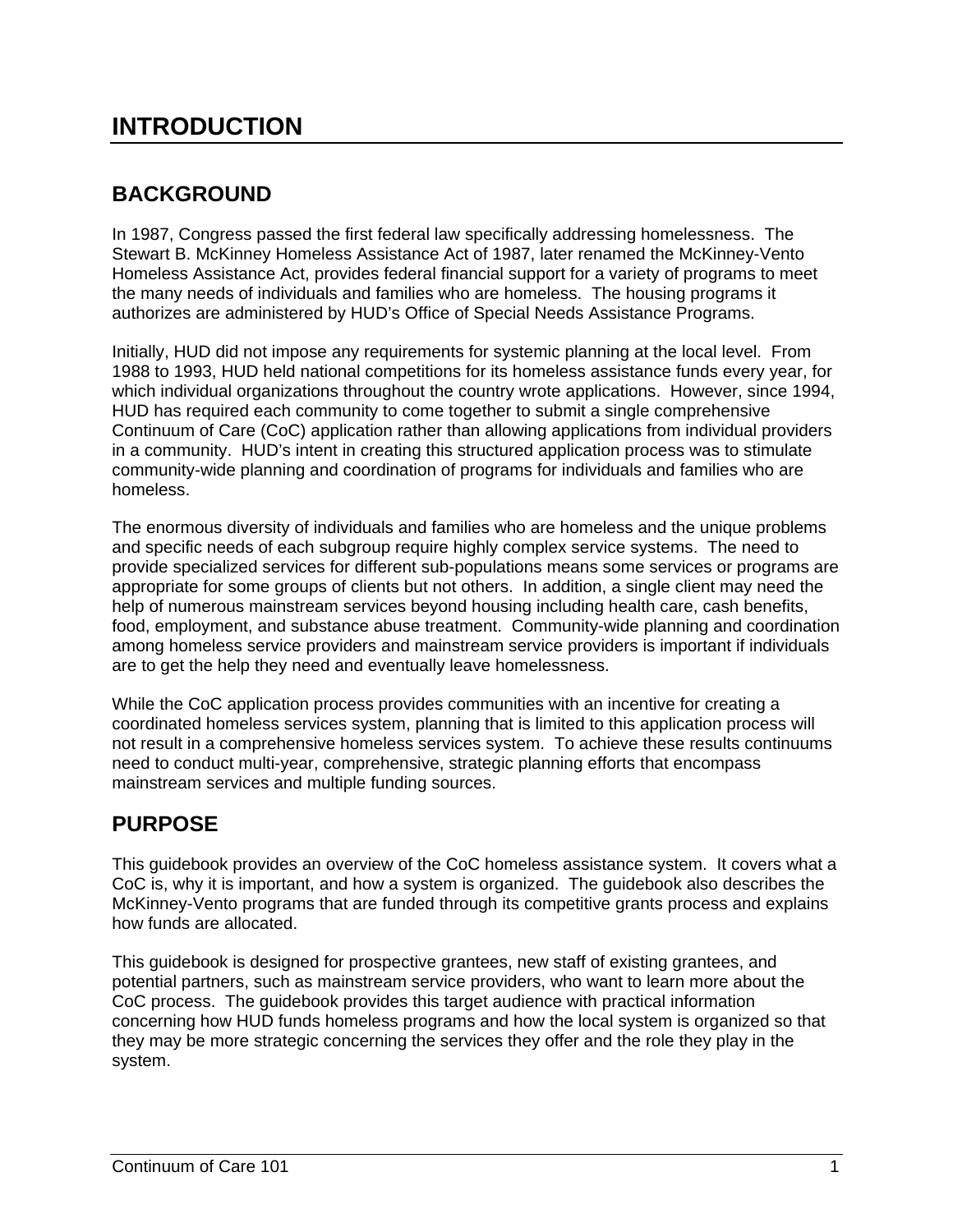## **OVERVIEW**

The chapters in this guidebook are organized as follows:

**Chapter 1: The Basics of Continuum of Care Planning.** This chapter provides an overview of the CoC. It covers the CoC's purpose, application process, strategic planning process, and fundamental components. This chapter also highlights the importance of coordinating with other planning efforts and collaborating with mainstream agencies.

**Chapter 2: Program Resources for Continuums of Care.** Significant resources are needed to address the various housing and supportive service needs of people who are homeless or at imminent risk of becoming homeless. However, over time, it has become increasingly difficult for homeless programs to rely on McKinney-Vento funding alone to address a community's homeless needs. As a result, it is *critical* that continuums seek out other resources to ensure that adequate housing and supportive services can be provided at every stage in the homeless service system and beyond. This chapter is designed to orient continuum administrators and agency directors with the range of Federal resources available to help fund homeless assistance activities in their community.

**Chapter 3: Managing an Effective Continuum of Care.** This chapter discusses the process for managing a continuum, which requires year round planning and multi-year strategic planning efforts. Once established, continuums need to continue to evolve to meet the changing needs of the people they serve. To do this, planning groups periodically need to rethink goals and alter their programs and service systems. This chapter highlights how continuums define their geographic area; select a lead organization; identify potential stakeholders; create a governance structure; develop a Homeless Management Information System (HMIS); establish a common vision and system-wide performance goals; and monitor and measure their performance.

**Chapter 4: Developing the Annual Funding Request.** This chapter focuses on the CoC annual request for HUD McKinney-Vento funding. Key elements covered in this chapter include assessing need and system capacity, setting funding priorities within a continuum, targeting funds to high-priority activities, and understanding HUD's funding decisions.

**Appendices.** Appendix A is a glossary of key terms. Appendix B contains a chart summarizing selected elements of the Supportive Housing Program (SHP), Shelter Plus Care Program, and the Section 8 Moderate Rehabilitation Single-Room Occupancy (SRO) Program. It provides brief answers to basic questions, such as who can apply, what programs and activities are allowed, and who can be served. Appendix C provides additional information about Supportive Housing Program activities and can serve as a quick reference tool for determining the eligibility of certain costs.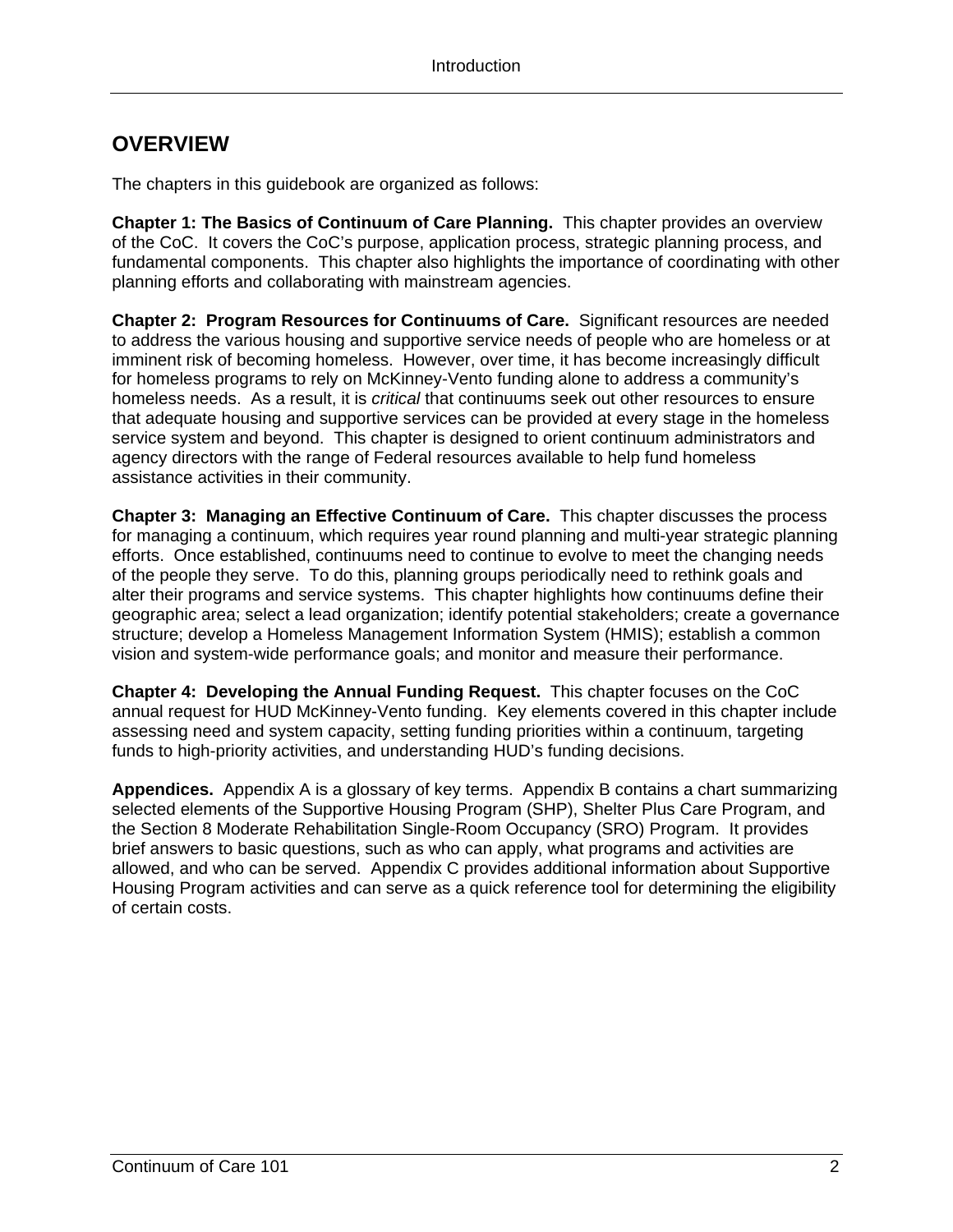# **CHAPTER 1: THE BASICS OF CONTINUUM OF CARE PLANNING**

# **INTRODUCTION**

Chapter 1 provides an overview of the Continuum of Care (CoC) – how it is structured, why it is important, and how to coordinate with other planning processes and service systems in a community. An overall understanding of the CoC's purpose and structure provides the reader with the context for then closely examining the programs and planning processes described in the remaining chapters of this Guidebook.

The CoC planning process was designed to promote the development of comprehensive systems to address homelessness by providing communities with a framework for organizing and delivering housing and services. The overall approach is predicated on the understanding that homelessness is not caused merely by a lack of shelter, but involves a variety of underlying, unmet needs – physical, economic, and social.

As an entity, a CoC serves two main purposes:

 To develop a **long-term strategic plan and manage a year-round planning effort** that addresses the identified needs of homeless individuals and households; the availability and accessibility of existing housing and services; and the opportunities for linkages with mainstream housing and services resources.

Ultimately, continuums should engage in multi-year, strategic planning for homeless programs and services that are well integrated with planning for mainstream services. This process will likely involve periodically rethinking goals and altering the planning process to meet the changing needs of homeless subpopulations and evaluating and improving the quality of programs and services offered.

 To prepare an **application** for McKinney-Vento Homeless Assistance Act (McKinney-Vento) competitive grants.

These resources are invaluable in providing housing and supportive services for people who are homeless. These funds are made available through a national competition announced each year in HUD's Notice of Funding Availability (known as the HUD SuperNOFA). Applications should demonstrate broad community participation and identify resources and gaps in the community's approach to providing outreach, emergency shelter, and transitional and permanent housing, as well as related services for addressing homelessness. An application also includes action steps to end homelessness, prevent a return to homelessness, and establishes local funding priorities.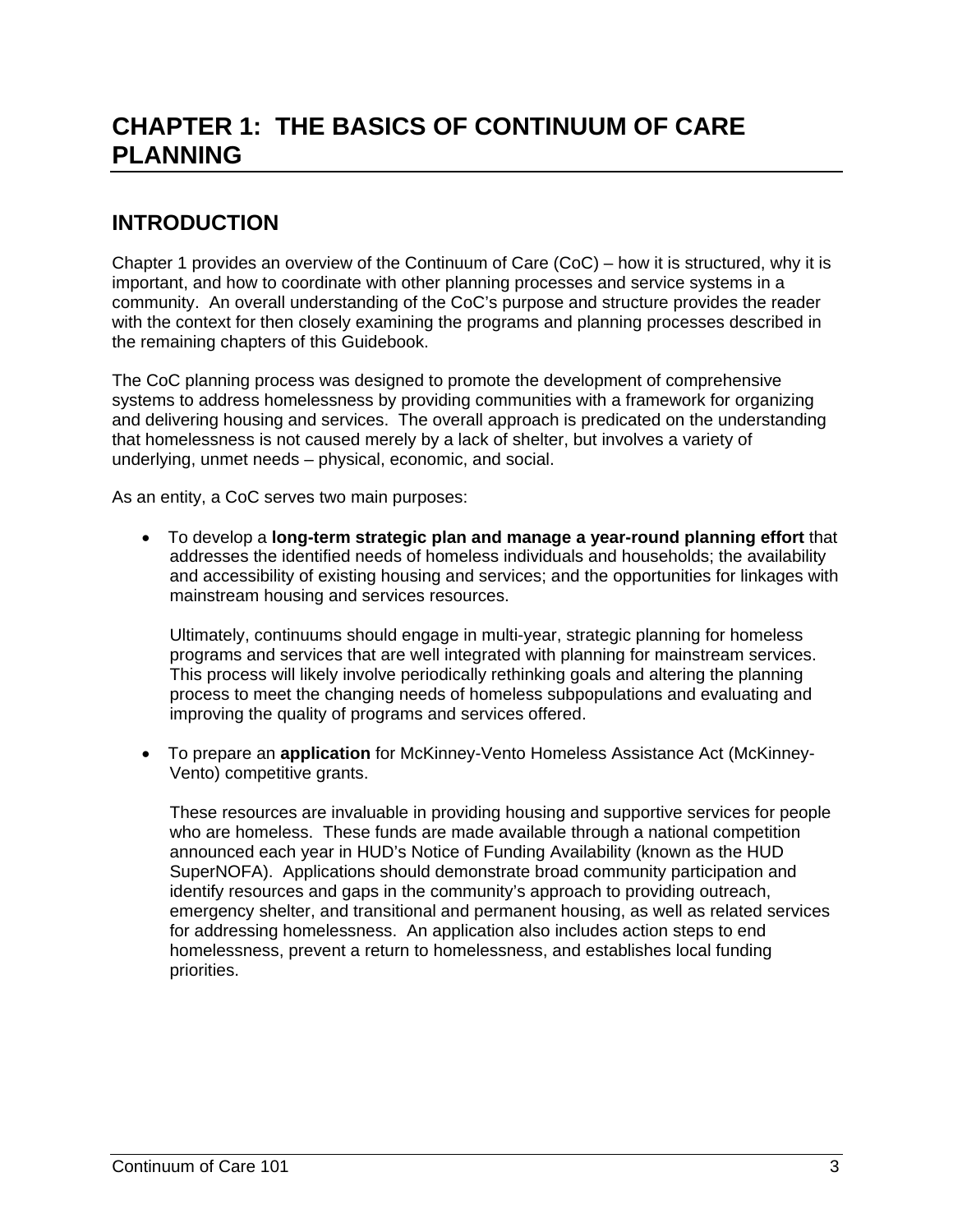#### **Eligibility for Homeless Assistance Grant Programs**

All homeless assistance programs funded through the CoC can only serve individuals who meet HUD's definition of homelessness: individuals sleeping in a place not meant for human habitation or in an emergency shelter, or a person in transitional housing for homeless persons who originally came from the street or an emergency shelter.<sup>1</sup> This definition excludes persons at risk of becoming homeless, persons who are "doubled up," or person who are "near homeless."

The purpose of defining eligible persons is to ensure that resources intended to help end homelessness are used to assist individuals and families that are homeless. Persons at risk can be assisted through mainstream system prevention efforts, and individuals exiting institutions such as psychiatric hospitals, should be served through appropriate discharge planning polices and procedures.

### **UNDERSTANDING THE BASICS**

#### **Strategic Planning Process**

The CoC process is not solely a mechanism by which homeless assistance providers apply for funding. The CoC process also serves as a multi-year strategic planning and networking tool for the homeless services system. Well-established continuums conduct multi-year, strategic planning for homeless programs and services that are well integrated with planning for mainstream services. Managing an effective continuum involves the following planning (see Chapter 4 for more details):

- **Defining a continuum's geographic coverage.** Geography can play a significant role in determining how a continuum is organized. The options available include urban (city or county), rural and regional, and balance of state or statewide, each with their own advantages and disadvantages.
- **Selecting a lead organization.** A lead organization that has strong leadership, access to resources, and high visibility in a community can provide a continuum with the credibility needed to attract broad-based participation in the community. Therefore, communities should carefully assess their choices, which generally include a homeless coalition, government agency, or nonprofit organization.
- **Identifying potential stakeholders.** One of HUD's primary goals for any continuum is to have maximum participation in the planning process by all interested parties – including public, private, and nonprofit sectors and representatives of homeless subpopulations. While broad participation is encouraged, levels of participation among stakeholders may and should vary. An effective continuum should be able to explain clearly why a stakeholder should participate (i.e., what they both give and gain from

 $\overline{a}$ 

 $1$  For a more thorough explanation of the HUD definition, see Chapter 2 of this guidebook under the section entitled Continuum of Care-Funded Programs. There is a text entitled "Eligible Beneficiaries of HUD's Homeless Assistance Grant Programs." Additionally, note that this was HUD's definition at the time this guidebook was developed in 2008. Please refer to the *Frequently Asked Questions* page of HUD's Homelessness Resource Exchange (http://hudhre.info) for the most current information.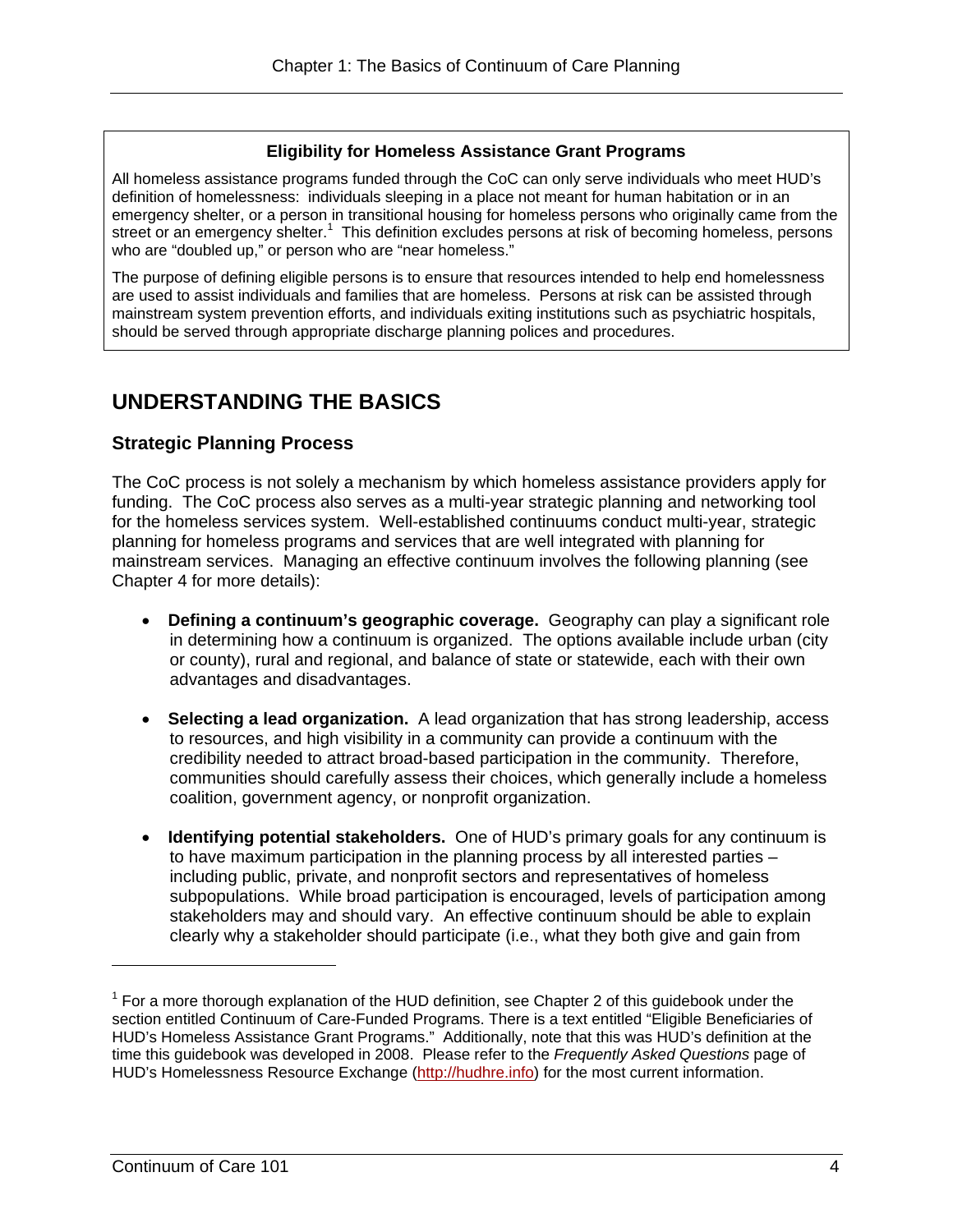participation. participating), the expected level of participation, and the anticipated outcomes of

- **Creating a governance structure.** As mentioned, a successful CoC should have a year-round planning process that is coordinated, inclusive, and outcome-oriented. The expectation is that the process will be organized with a governance structure, a number of sub-committees or working groups, and specific policies and procedures for voting and decision-making.
- **Developing a Homeless Management Information System (HMIS).** HMIS provides communities with a tool to collect and analyze data on people using homeless service programs. By allowing communities to calculate accurately the size and needs of the homeless population, the demand for and use of housing and services, as well as the outcomes of various interventions, an HMIS allows a community to determine where things are working well, what is not working, and how to use resources in the most strategic manner. For more information and resources on HMIS, visit http://hmis.info/**.**
- **Establishing a common vision and system-wide performance goals.** As continuums evolve and local needs and circumstances change, continuums may need to rethink their guiding principles. This step is critical to creating a common sense of purpose and an action-oriented continuum. This common vision may be articulated through a mission statement and/or guiding principles that help focus a group's planning efforts.
- **Monitoring and measuring provider performance:** Finally, a continuum should monitor and measure the performance of providers within its system and how the system performs as a whole. It is also the responsibility of the continuum leadership to act on performance information by rewarding effective performance, excluding poorly performing projects from the application for funding, providing technical assistance as needed, and incorporating performance information into the strategic planning process.

### **Application Process**

The requirements of the application process are intended to help continuums: (1) develop an organizational structure that supports a year round planning process; (2) monitor and adjust the performance of the CoC system; (3) objectively decide which projects to recommend for renewal or new funding; and (4) coordinate with other planning efforts. Therefore, by design, there is significant overlap between the application process and strategic planning efforts. This section highlights some of the requirements for responding to the annual funding request, which will aid the reader in understanding concepts discussed in this chapter and in subsequent chapters. (Chapter 4 discusses issues related to the application in detail.)

To receive McKinney-Vento funding in the annual competition, projects proposed by a continuum must meet the requirements of one of the three federal grant programs authorized under the Act and funded under the NOFA. These programs include the Supportive Housing Program (SHP), the Shelter Plus Care (S+C) Program, and the Section 8 Moderate Rehabilitation Single-Room Occupancy (SRO) Program. (See Chapter 2 of this guidebook for more information on these three programs.)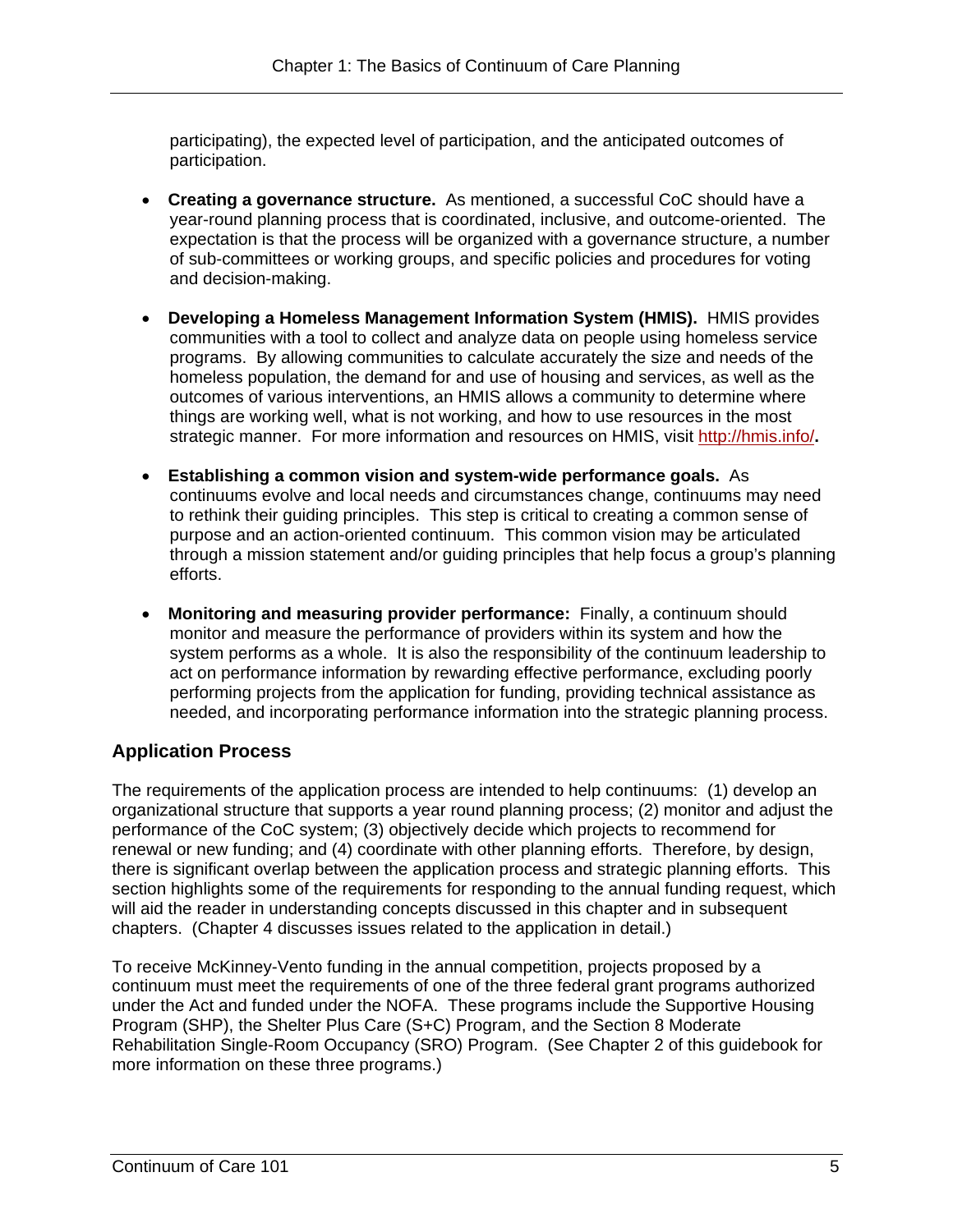- SHP provides funding for five components/types to support housing and/or supportive services: Transitional Housing; Permanent Housing for Persons with Disabilities (PHPWD); Supportive Services Only (SSO); Homeless Management Information Systems (HMIS); and Safe Havens.
- S+C is designed to ensure the availability of supportive housing opportunities for homeless people with disabilities and their families by providing them with rental assistance. S+C has a primary focus on persons who are seriously mentally ill; who have chronic problems with alcohol, drugs or both; or who have HIV/AIDS. Through this program, four types of rental assistance are available: tenant-based, project-based, sponsor-based, and single room occupancy.
- SRO provides single persons who are homeless with rental assistance to lease rehabilitated single room occupancy units.

The application, which in 2008 was converted to an online, paperless document, is divided into two parts, referred to as exhibits. Exhibit 1 covers the activities of the CoC organization, including its needs assessment and community planning process, and Exhibit 2 consists of individual SHP, S+C, and SRO projects applications.

Exhibit 1 is divided into the four parts briefly described below:

#### **Continuum of Care Organization, Process and Resources**

The primary purpose of this part is to explain how the continuum functions. Continuums are asked to describe their governance structure and decision-making processes; the names and roles of groups participating in the planning process; the continuum's process for project solicitation, review, and selection; the housing and services it has in place; and the housing and service needs and gaps in the system.

#### **Data Collection and Quality**

Data gathered for this section helps to ensure that requests for funding match genuine need in the community. A continuum needs accurate data about the numbers of homeless people, their housing and service needs, the current capacity of the CoC system, and current and potential capacity in the mainstream housing and service systems. This part consists of two subparts: (1) a description of the Homeless Management Information System (HMIS) in place and an analysis of the extent to which it covers all housing and outreach services in the continuum; and (2) a description of the process and results of the continuum's annual homeless count, including detail on both sheltered and unsheltered populations.

#### **Strategic Planning**

This section focuses on a continuum's long-term planning processes, as prescribed by HUD. Each continuum is asked to report on its Ten Year Plan to End Chronic Homelessness; discharge planning policy with foster care, health care, mental health, and corrections institutions; and coordination with other strategic planning groups.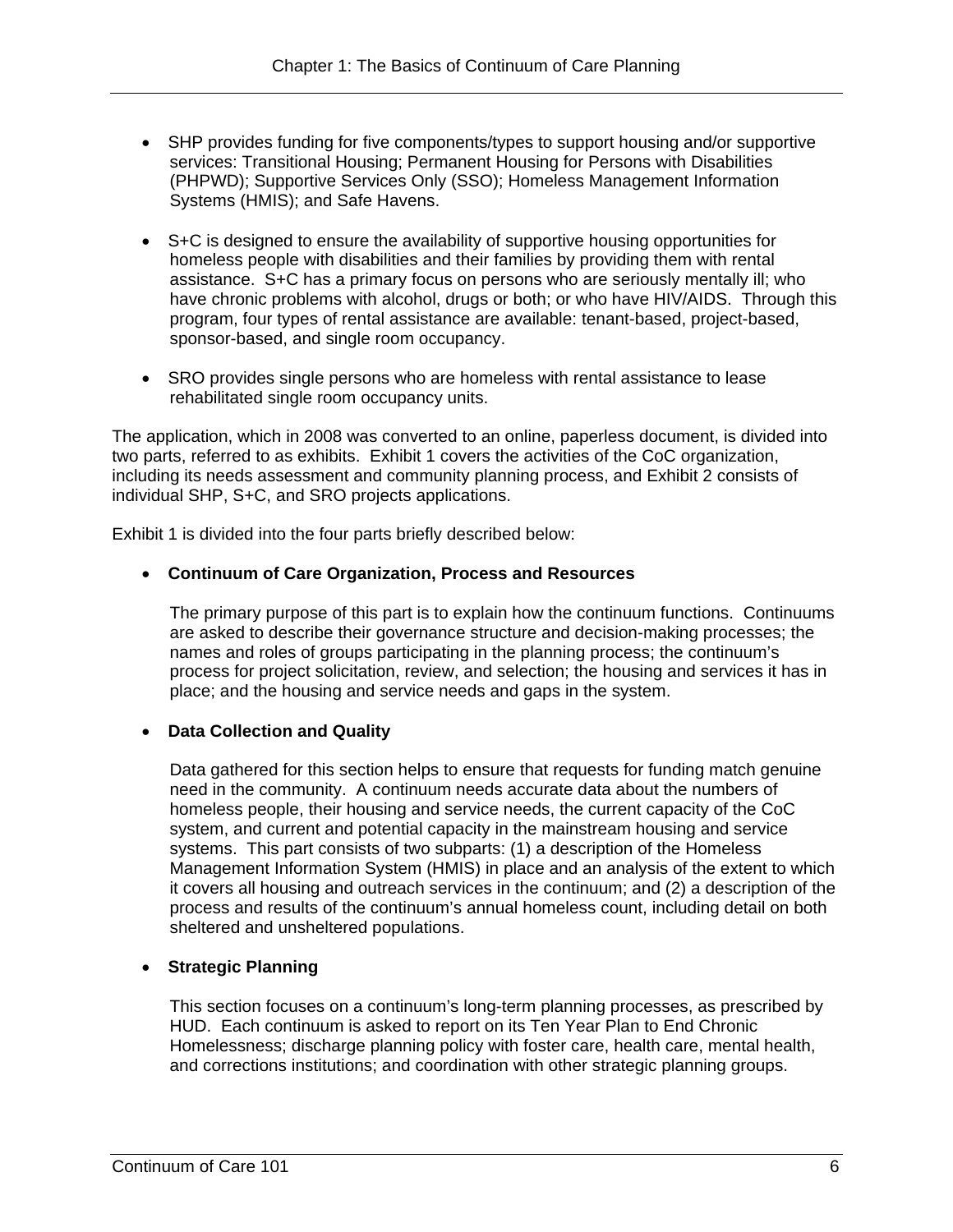#### **Continuum Performance**

In this section, each continuum needs to specify numerically what it has accomplished in relation to HUD's national objectives as well as the 12-month measurable achievements identified in its previous year's application. Continuums must both establish action steps to improve their performance and track their progress in the following areas: ending chronic homelessness and decreasing the number of homeless families with children; increasing housing stability and employment for homeless persons; and helping clients to access mainstream resources.

# **TYPES OF CONTINUUM OF CARE ORGANIZATIONS**

important that communities think carefully about this decision. $2$ Continuum planning efforts may be organized at a number of geographic levels: a single city, a city and surrounding county, a region, or a state. As highlighted below and explored in more detail in Chapter 4, there are advantages and disadvantages associated with each type, so it is

#### **City Continuums**

In 2007, more than 460 CoC organizations applied to HUD for McKinney-Vento grant funds. $3$  Of those, approximately 9 percent limit their geographical area to the boundaries of urban cities. While small in number, they tend to be among the most populated in the country. They also have a large presence of homeless persons and, in particular, chronic homeless persons which tend to drain resources. As a consequence, a large investment in building infrastructure to meet the needs of homeless persons has been made in metropolitan cities. Not surprisingly, city government often allocates significant resources from their general budgets, and city government plays a significant role in the planning process.

The last chapter of this guidebook targets local homeless planning bodies, providing the information and insight they need to make informed decisions regarding realignment. It provides information to local continuums that are having difficulty maintaining their competitiveness for HUD McKinney-Vento grants and are considering merging with a larger continuum to improve coordination and effectiveness.

-

 $2$  While CoCs can change their jurisdictional boundaries, it is important to note that each county can be claimed by only one continuum for the purpose of calculating Pro Rata Need amounts. Local continuums that are having difficulty maintaining their competitiveness for HUD McKinney-Vento grants and are considering merging with a larger continuum to improve coordination and effectiveness should view Chapter 5 of the companion guidebook *State Continuums of Care*, available on the Homelessness Resource Exchange (http://hudhre.info). The chapter, "Considerations for Realignment or Merging CoC Organizations," provides continuums with the tools needed to understand how realigning their continuum with state-level or larger regional continuums would affect both parties.

 $3$  HUD website 2007 Continuum of Care grant award information. The 464 CoCs counted in 2007 include CoCs from Puerto Rico, the Virgin Islands, and Guam.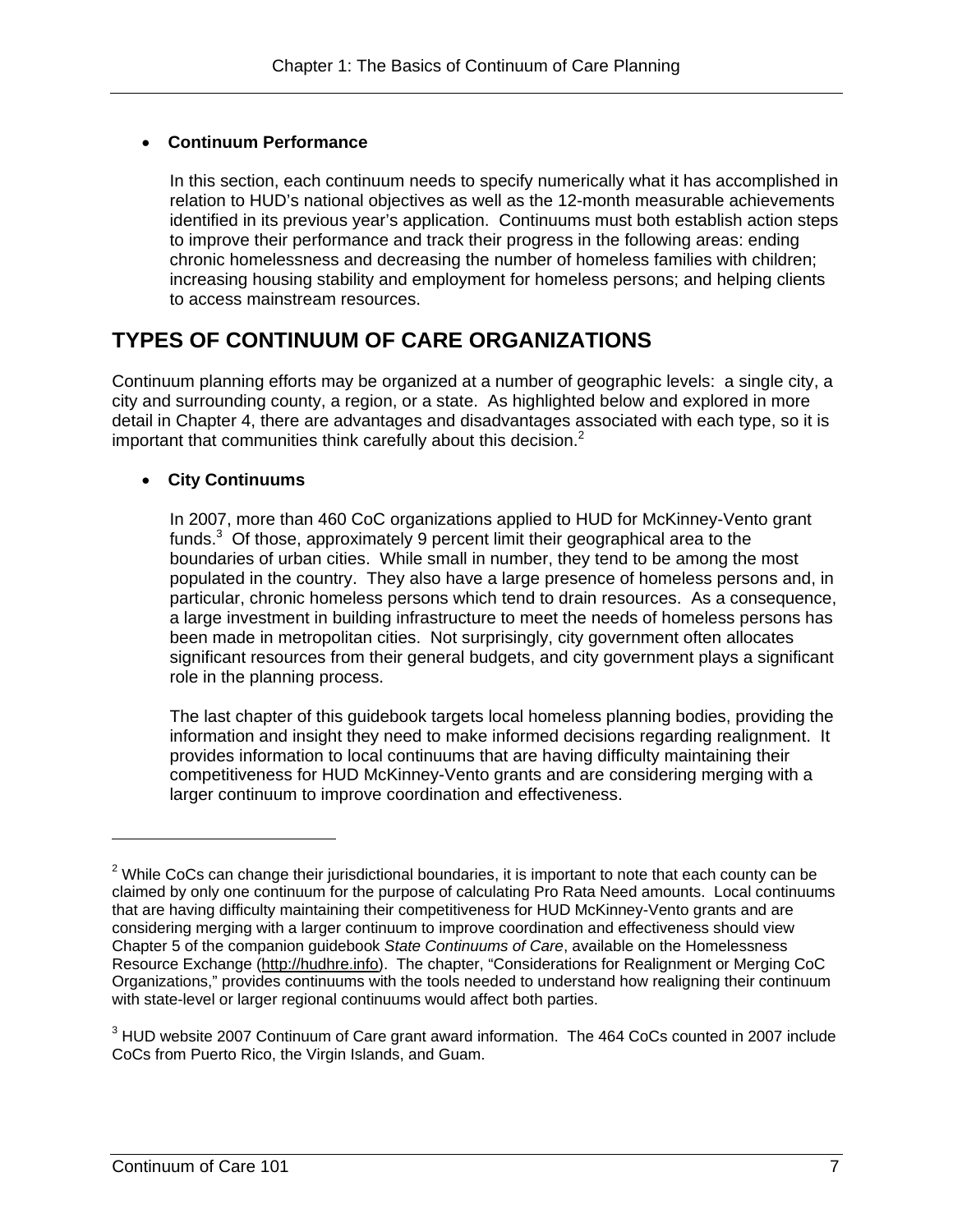#### **County Continuums**

Of the 460 applicants in 2007, over one-half (52 percent) of the nation's continuums cover a single county. Most of these are urban counties. Urban continuums tend to have much greater numbers of homeless persons (especially singles), significantly greater sources and amounts of resources, higher levels of specialization of services and housing, and a larger number of agencies involved in assisting homeless persons.

#### **Regional Continuums**

Regional continuums consisting of at least two counties make up 30 percent of all continuums. Slightly over half of the states have at least one regional continuum. Many of these organizations are in suburban or urban areas but some entire states consist largely of regional continuums. Regional continuums tend to be somewhat logical in the partnerships involved but others consist of a mixture of rural and urban counties joined primarily for convenience and efficiency. A variation of this theme is consortia of continuums that have joined to pursue one or more common goals but maintain their individual independence. For example, a metropolitan area consisting of four independent urban county continuums, each applying directly to HUD, could join together to develop a homeless program's financing plan for the entire region.

#### **Rural Continuums**

There are a number of rural continuums primarily in single county organizations or regional consortia. In addition, balance of state continuums and statewide continuums serving many of the rural areas in the country. Rural continuums tend to have greater numbers of homeless families than urban areas. They also tend to have a relatively limited variety and number of housing and services resources. Many rely on a single agency to lead the continuum, such as a community action agency. In contrast to urban areas where service providers may specialize in a particular area (e.g., employment mental health, substance abuse), providers in rural areas are often forced to "wear several hats." Generally speaking, meetings are held less frequently than in urban areas as distance, transportation, and communication tend to be major barriers to the coordination, planning, and delivery of services.

#### **Balance of State Continuums**

Many states have large areas (often rural in nature) which are not covered by regional, county or city continuums. These were generally formed in the late 90s to take advantage of the "fairshare" formula funding of the HUD McKinney-Vento grants. Balance of state continuums operate in 31 states and make up 7 percent of all continuums. These continuums often include both highly functional local continuums and weak local organizations which have joined together to submit a single McKinney-Vento application for their combined geographical area. Travel, distance and communication difficulties tend to be similar to statewide or rural continuums resulting in less frequent meetings as compared to city, county, or regional continuums. They also often benefit from the involvement of representatives of several state agencies that participate on steering committees or other committees within the continuum. This provides local agency staff with an opportunity to impact state level mainstream and housing programs and sometimes the state agencies rely on the CoC organization to be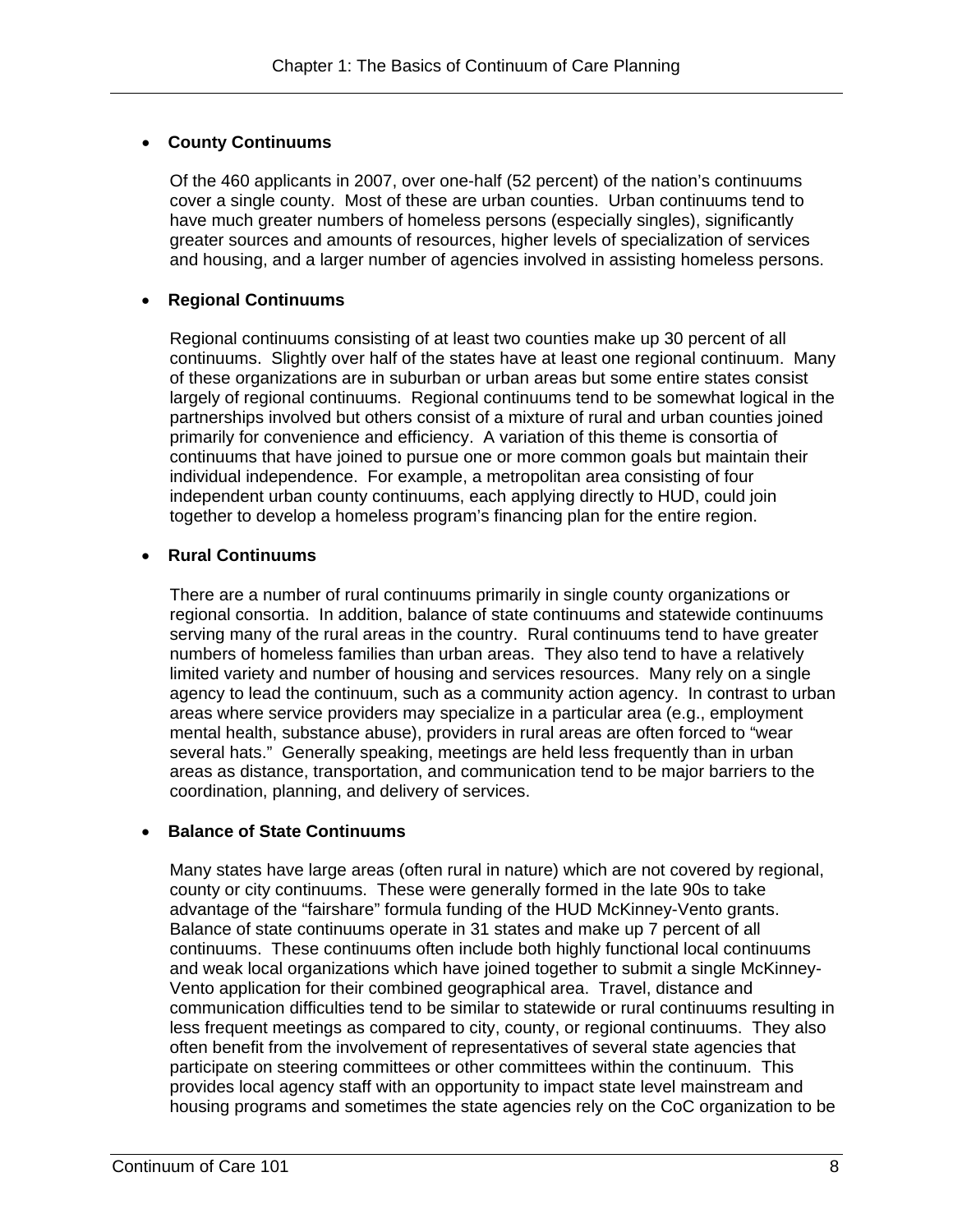a sounding board for designing or commenting on new state initiatives. A unique feature of both balance of state and statewide continuums is that within the overall continuum there are often highly active local county or regional planning bodies in operation.

#### **Statewide Continuums**

Only six states, all with relatively small populations, are covered by a single continuum (Delaware, Rhode Island, Montana, Wyoming, North Dakota, and South Dakota). State government or statewide coalitions are the most common entities that provide leadership to statewide continuums. Regardless of the particular entity, statewide continuums frequently enjoy the assistance of state government staff to lead them in planning and coordination. Many of the features of the balance of state continuums are applicable to statewide continuums.

# **FUNDAMENTAL COMPONENTS**

An effective homeless system is seamless and coordinated. To develop such a system, continuums should include not only the fundamental components described below, but also the necessary linkages and referral mechanisms among these components to facilitate the movement of individuals and households towards stable permanent housing. To maintain an effective homeless system, communities should balance available capacity in each of the key components of the system and respond to changing needs in the community.

#### **Prevention**

Prevention services involve assisting individuals and households at imminent risk of becoming homeless to maintain their housing by providing stabilization services and/or short-term emergency financial assistance. Prevention also encompasses discharge planning in coordination with mainstream agencies, such as health, mental health, foster care, and the justice system, to ensure that these agencies are helping clients locate and secure housing upon discharge from the institution. Prevention should be an integral part of every community's continuum since the cost of providing prevention services that can help individuals or households maintain their housing is far less than the cost of providing crisis management to households that have become homeless.

**Examples:** One-time or limited emergency rental assistance to prevent eviction; financial counseling to handle housing crises; landlord-tenant mediation; and legal services.

#### **Outreach and Assessment**

Outreach and assessment services are critical for identifying and addressing the immediate needs of persons experiencing homelessness – such as food, clothing, blankets, and medical care – and providing a link to ongoing support. Outreach-specific services target the most vulnerable of the homeless population who are often unable or unwilling to accept emergency shelter services. This category includes specialized outreach and engagement services for people meeting the definition of chronic homelessness.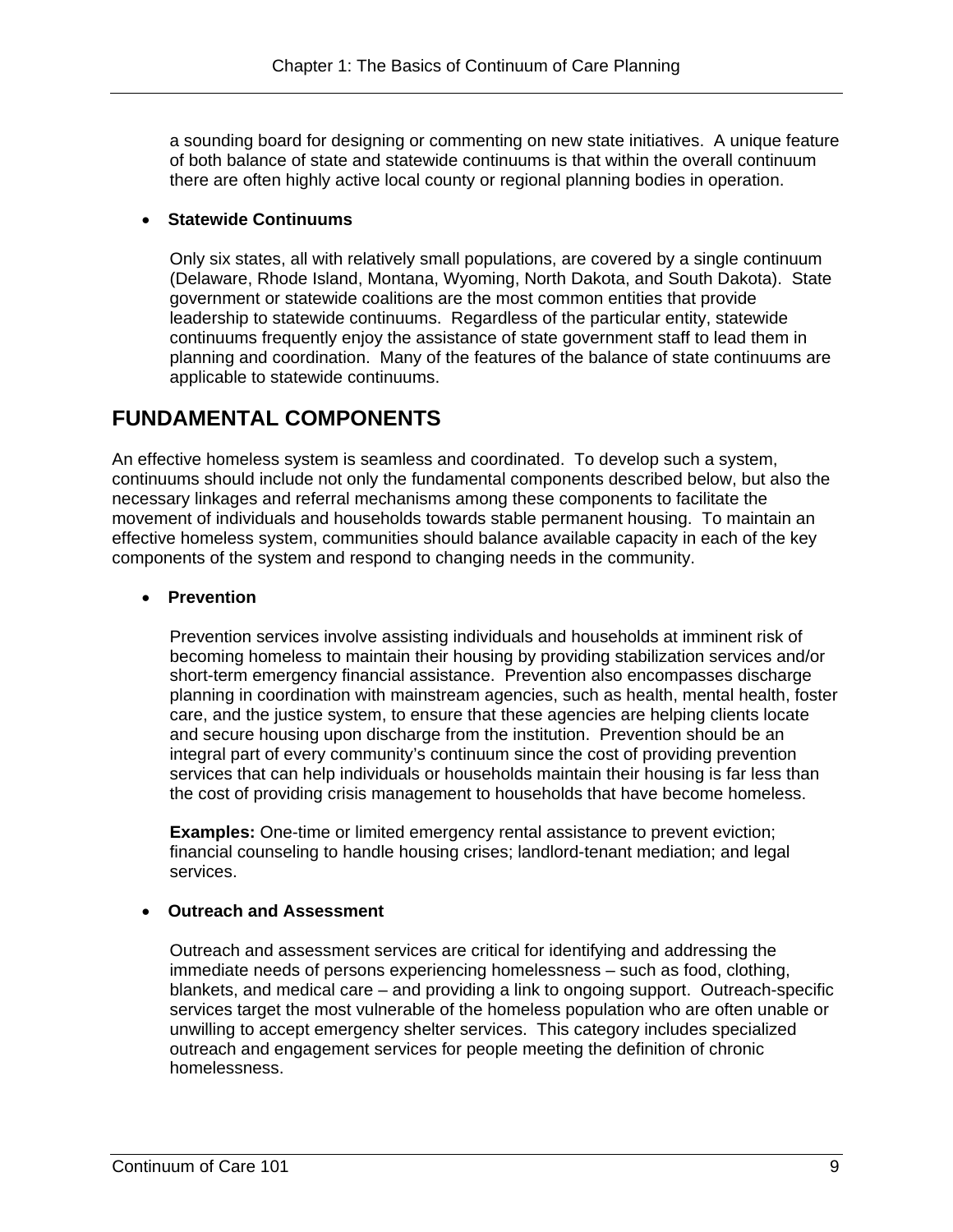#### **Examples:**

Street outreach to people who are homeless and have mental illness and/or substance abuse problems and are residing in parks, campgrounds, and places not fit for human habitation.

Mobile health care workers.

#### **Emergency Shelter**

Emergency shelters are intended to provide a safe, secure, temporary place for individuals and households to reside while they seek more permanent housing or supportive services that will facilitate access to permanent housing options. Emergency shelters oftentimes are the point of entry into the homeless system, assisting those confronted with an immediate loss of housing or those who are already homeless. Emergency shelters generally have a length of stay ranging from 1 to 90 days, depending on the individual program.

**Examples:** Congregate building for households with children; congregate building for homeless single adults; hotel and motel vouchers; short-stay apartments; soup kitchens or drop-in day centers that provide meals, showers, and access to services.

#### **Transitional Housing**

Transitional housing provides interim placement for persons or households who are not ready for or do not have access to permanent housing. Transitional housing is limited to a length of stay of up to 24 months and provides an opportunity for clients to gain the personal and financial stability needed to transition to and maintain permanent housing.

**Example:** 24-month housing program with supportive services provided on-site including recovery services, life skills training, and mental health counseling for individuals fleeing domestic violence.

#### **Permanent Supportive Housing**

Permanent supportive housing combines housing assistance and supportive services for homeless persons with disabilities, primarily serving individuals and members of their household who have serious mental illnesses, chronic substance abuse problems, physical disabilities, or AIDS and related diseases. Permanent supportive housing can be provided through tenant-, project-, or sponsor-based assistance in multi-family structures or scattered site apartments. Supportive services are also provided on site or through partnering agencies, depending on individual and community needs.

**Example:** The use of tenant-based rental assistance to lease one-bedroom units in scattered sites for veterans who are homeless and have co-occurring substance use and mental illnesses.

#### **Permanent Affordable Housing**

Permanent affordable housing is long-term, safe, decent, and affordable housing for individuals and households. The principle challenge facing communities in preventing and eradicating homelessness continues to be centered on the lack of permanent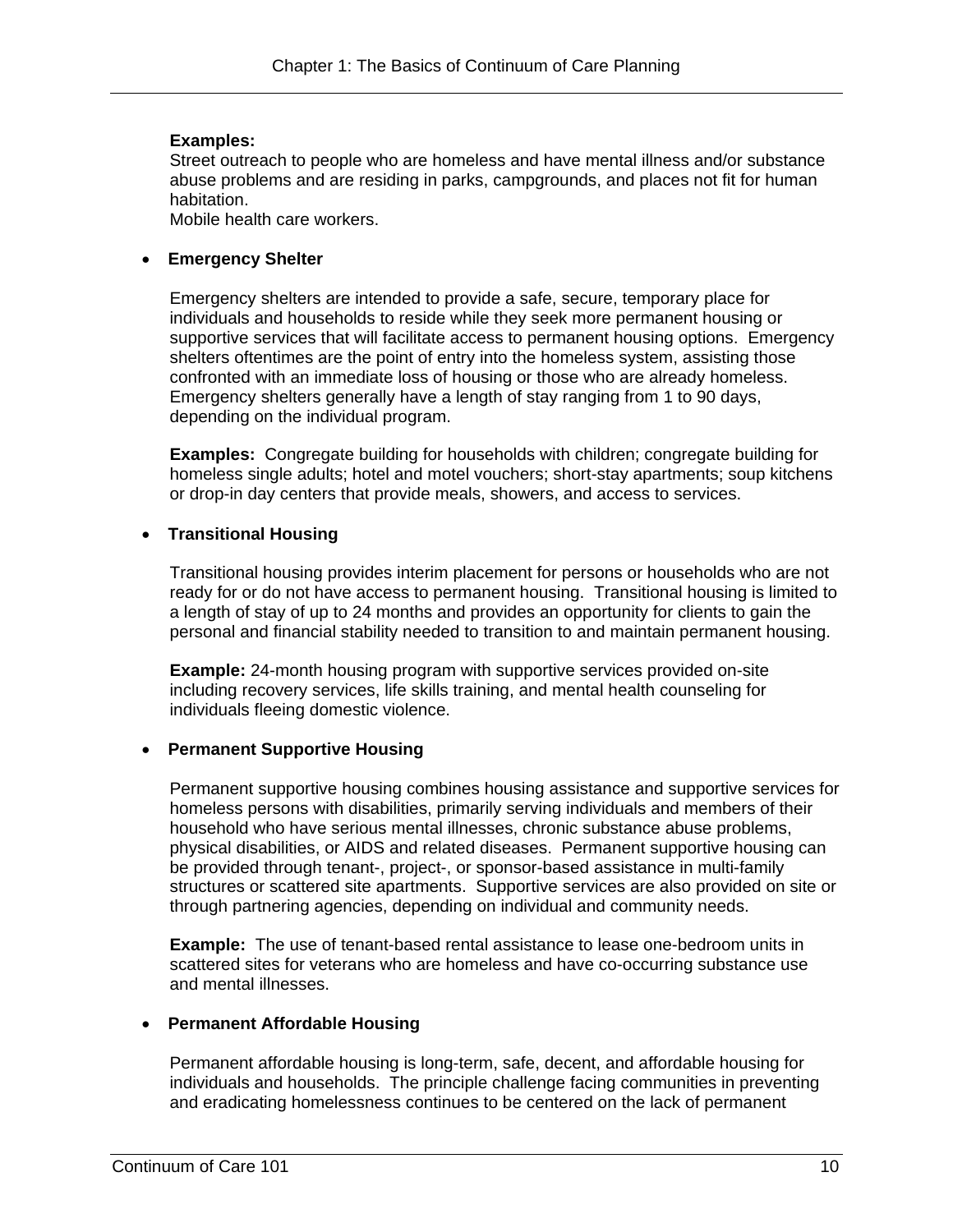affordable housing. As such, it is critical that continuums work with the broader housing and community development community and coordinate long-term planning efforts.

**Example:** The rehabilitation of existing rental housing into affordable housing units; and the provision of housing vouchers.

#### **Supportive Services**

Supportive services are those services needed for a person to move towards selfsufficiency and independent living.

**Examples:** Job readiness and job skills training to help individuals locate and maintain employment; housing search and placement services to assist individuals and families with identifying and securing permanent housing; substance abuse counseling; family reunification services; mental health counseling; and benefits counseling.

# **COORDINATING WITH OTHER STRATEGIC PLANNING EFFORTS**

The CoC provides the primary strategic planning vehicle for addressing homelessness in most communities. However, because other strategic planning efforts concerning homelessness, affordable housing, and mainstream services are likely to affect a continuum's effectiveness, communities should coordinate with these various planning processes. Such coordination ensures a more efficient use of the limited resources available to address homelessness. To this end, HUD has stressed, through its NOFA, the importance of integrating and aligning the plans described below into continuum plans. This section provides an overview of each planning process and how continuums might coordinate with these planning efforts.

### **Consolidated Plans**

A Consolidated Plan provides the framework for states and local governments to identify housing, homeless, and community and economic development needs and resources, and to develop a strategic plan to meet those needs. Through the Consolidated Plan, eligible local and state jurisdictions determine housing and community development priorities, including priorities for addressing homelessness. The Consolidated Plan, which must be approved by HUD, includes a three- to five- year strategy for implementing HUD formula-funded grant programs. This plan governs the use of Community Development Block Grants, the HOME program, the Emergency Shelter Grants (ESG) program, and the Housing Opportunities for People with AIDS (HOPWA) program. Of these, only the ESG program exclusively funds projects for homeless persons, though all of the programs can be used to serve persons with special needs. ESG program funds are distributed to eligible local and state jurisdictions according to a formula that takes into account the population of the jurisdiction and the level of community need, among other factors. To receive ESG funds, jurisdictions must have an approved Consolidated Plan that includes an assessment of the needs of homeless persons and plans for using ESG funds. Although the services funded through the ESG program are an integral part of the continuum of homeless services provided by a community, since it is a McKinney-Vento formula funded grant program, it is not part of the application for McKinney-Vento competitive funds (i.e., the CoC application). See Chapter 3 for a more detailed description of the ESG program.

Because the Consolidated Plan contains information on homeless populations, it should be coordinated with the CoC plan. Specifically, HUD advises applicants to use its community's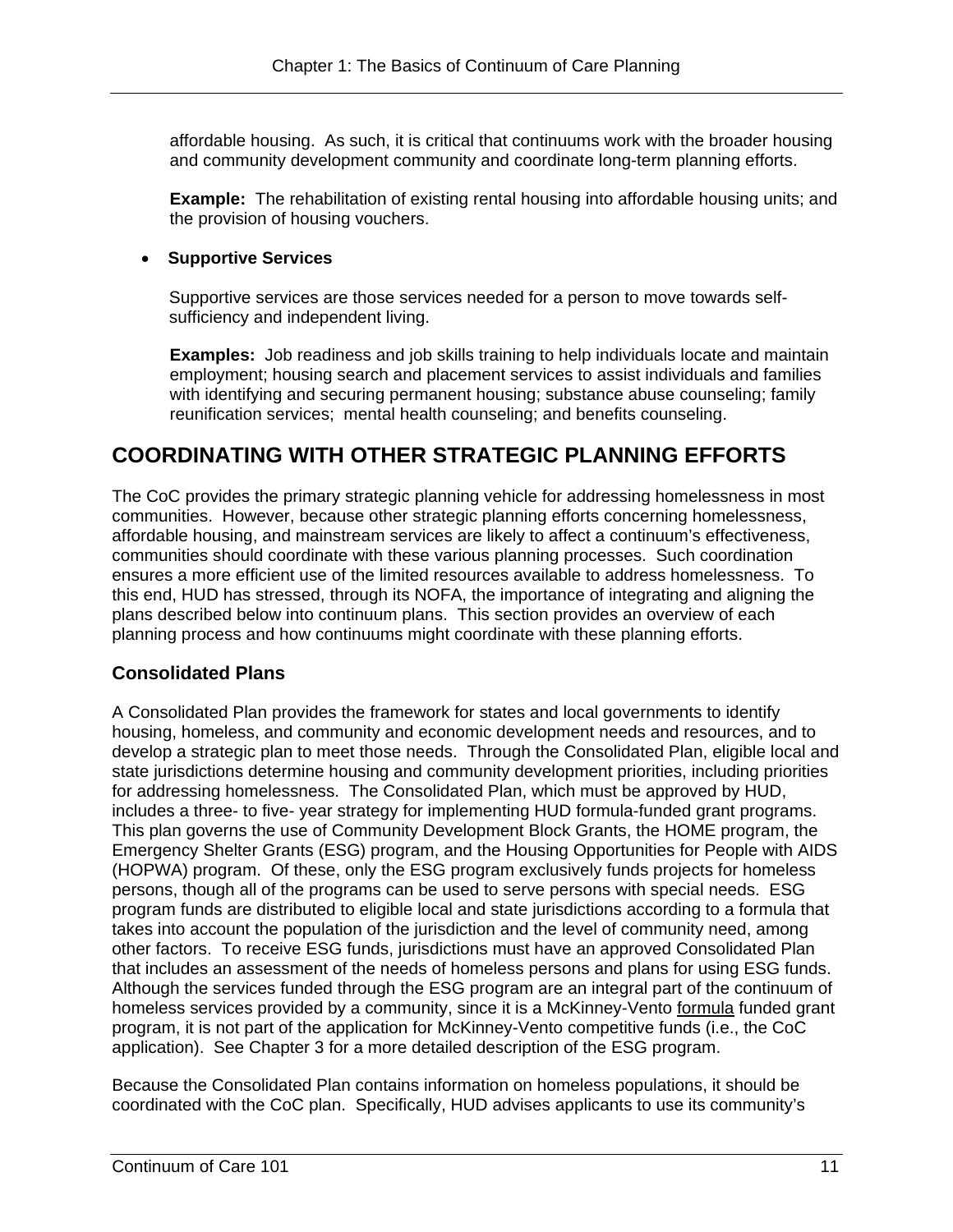http://www.hud.gov/offices/cpd/about/conplan/. Consolidated Plan as a source of information for the Unmet Need sections of the Housing Activities Chart in the CoC application. Applicants must also include with their CoC application a certification that its projects are consistent with the Consolidated Plan of the jurisdiction where each proposed project is located. Certifications should be obtained from the state or local government official responsible for submitting the applicable Consolidated Plan. For more information on how to obtain Consolidated Plan certifications, visit HUD's website at

HUD strongly recommends the following coordination between the CoC and the Consolidated Plan working groups:

- Consolidated Plan stakeholders should participate in CoC general planning meetings.
- CoC members should participate in Consolidated Plan meetings, focus groups, and/or public forums.
- The CoC strategic plan goals addressing homelessness and chronic homelessness should be used in the development of the Consolidated Plan.

### **Community Ten-Year Plans to End Chronic Homelessness**

Persons who are chronically homeless make up approximately ten percent of the homeless population but use an estimated fifty percent of homeless assistance resources.4 Because of these disproportionate costs to the homeless service system, HUD is committed to the objective of ending chronic homelessness in ten years as part of its overall goal of effectively addressing the challenges of homelessness. The hope is that if communities can address the needs of this relatively small group, and end homelessness for those individuals, there will be an increase in the funds available to serve and stabilize other populations living on the edge of poverty and constantly at risk of homelessness.

As part of this effort, HUD has encouraged communities to develop long-term performancebased strategies for ending chronic homelessness with specific action steps and measurable achievements. The U.S. Interagency Council on Homelessness (USICH) has also advocated for and encouraged the development of state and city jurisdictional Ten-Year Plans to End Chronic Homelessness.<sup>5</sup>

<sup>&</sup>lt;sup>4</sup> Dennis Culhane, Stephanie Metraux and Trevor Hadley, Center for Mental Health Policy and Services Research, University of Pennsylvania (May 2001).

 $<sup>5</sup>$  As of 2006, 300 cities and counties were underway with this jurisdictional planning. In 2006, the State of</sup> Michigan directed the development of 60 new 10-Year Plans, covering all 83 of its counties and providing a new model of Federal, State, and local jurisdictional partnership and planning. Legislation enacted by the State of Washington has also resulted in the creation of local jurisdictional 10-Year Plans throughout that state. See http://www.ich.gov/slocal/index.html for additional information.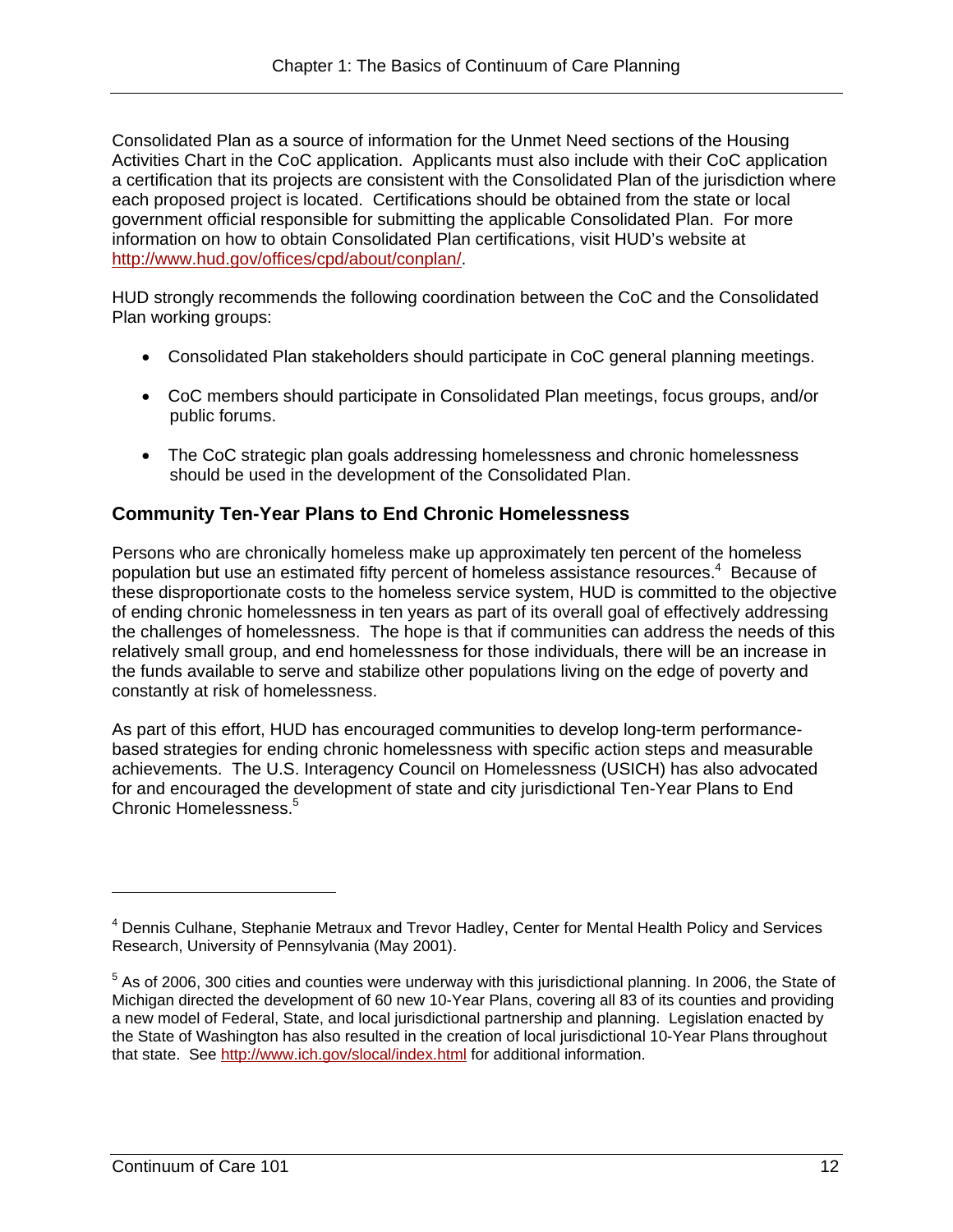HUD strongly recommends the following coordination between the CoC and the Jurisdictional Ten-Year Plan when there are separate formal jurisdictional Ten-Year Plans being developed and/or implemented within a CoC's geography:

- Ten-Year Plan conveners, authors, and other stakeholders should participate in CoC general planning meetings.
- Ten-Year Plan participants should take steps to align their planning process with the local CoC plan.
- Continuum goals and strategies should support and help advance the goals of the Ten-Year Plan.
- All Ten-Year Plans in the Continuum should be complementary and not in conflict.

#### **State Interagency Councils for the Homeless**

The U. S. Interagency Council on Homelessness (USICH) has encouraged the development of state interagency councils for the homeless for the past several years. Governors of many states have established these councils, which have grown significantly in number in the past five years. Composed of cabinet level and/or subcabinet level state staff, their primary task has been to improve the coordination of state mainstream programs for homeless persons and those at risk of homelessness. Some ICHs have been very aggressive in pursuing systemic change in state programs and the delivery process while others have merely used the meetings to discuss trends and inform each other on the status of the programs they administer.

State ICHs have great potential for improving the delivery of mainstream resources. Because they are usually established by the Governor's Office (and members are often appointed by the Governor), they have a strong base of position on which to work toward change. In addition, since ICH members are generally high-level state staff, they have the authority and ability to make changes and improvements. Finally, representatives of the state departments that are most likely to affect the homeless population (often health and human services, housing, veterans affairs, corrections, mental health, community and emergency services) are at the table.

CoCs and consortiums of continuums acting in concert can influence the work and direction of the state ICHs, particularly if they employ a thoughtful advocacy strategy. To enhance the potential for effective input, continuums are encouraged to:

- Provide information to the state ICH on how the current service delivery system is working at the county and local level.
- Develop joint strategies with other continuums and coalitions to urge specific improvements to the coordination of mainstream programs.
- Assure that the state ICH is aware of the needs and priorities developed by the continuums across the state.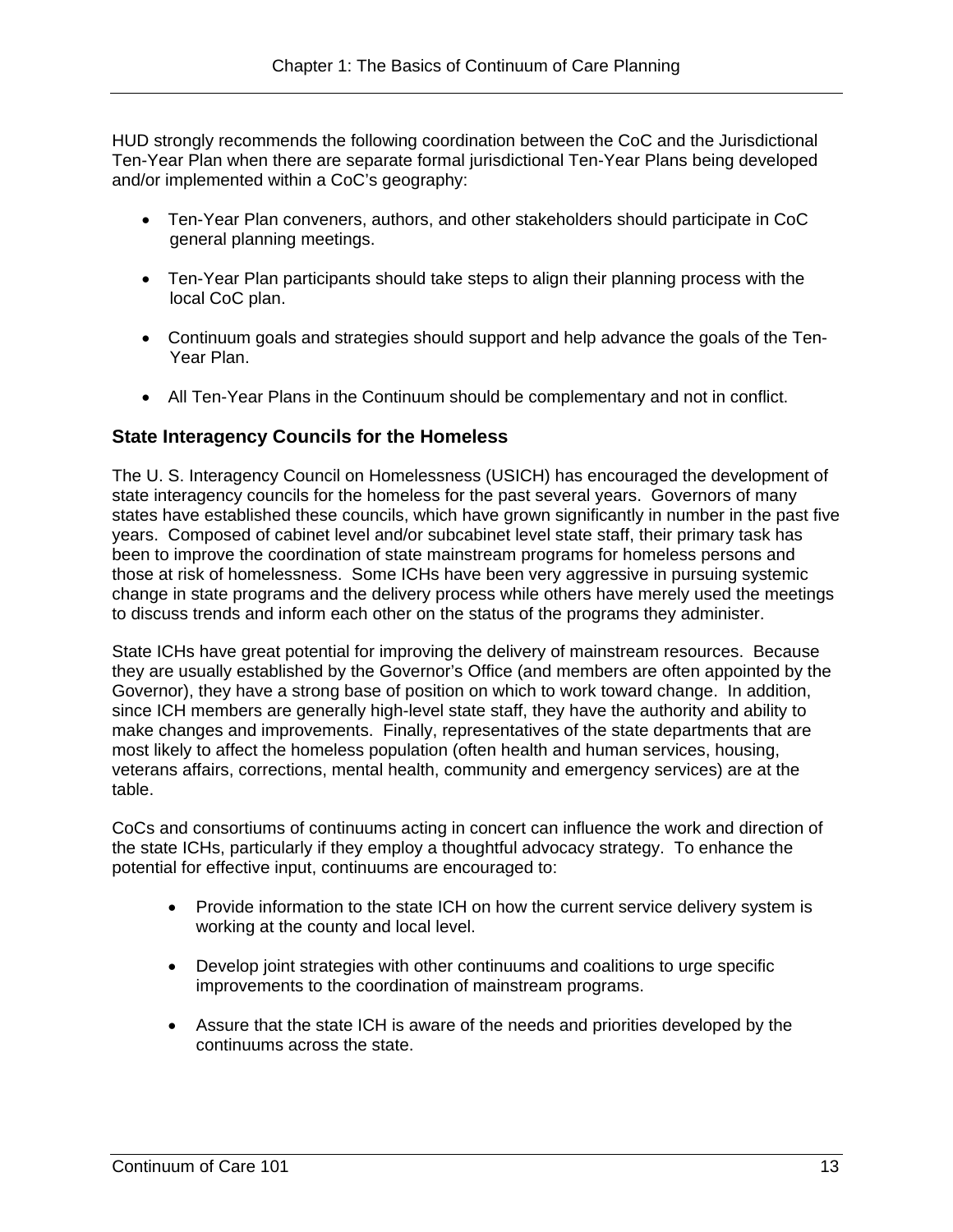# **COLLABORATING WITH MAINSTREAM PROGRAMS**

problems related to homelessness must marshal resources from a variety of partners: In the early stages of development, continuums often focus their planning efforts on homelessspecific programs and services that HUD funds through the CoC application. However, to be effective, continuums must expand beyond the homeless assistance system to involve mainstream agencies. Communities attempting to address the complex and interrelated community and economic development agencies, social service providers, local businesses, the philanthropic community, law enforcement, health care provides, and housing and homeless organizations. To obtain these resources, the CoC development process should be as inclusive as possible.

The effort to form and maintain a broad-based coalition such as a continuum requires a significant amount of time and resources from its participants. Lead organizations need to remember that for a broad based coalition to be successful, it must be able to achieve goals and objectives that its individual member organizations could not achieve on their own. Otherwise, member organizations may not be willing to invest the time and effort to participate in the coalition. To learn more about structuring a coalition, building its membership, and managing it effectively, see the companion guidebook entitled *Building Effective Coalitions,* which can be downloaded from the HRE (http://hudhre.info).

### **Mainstream Housing Resources**

In addition to the homeless assistance grants programs, HUD's public and assisted housing programs are an important resource in helping formerly homeless people move from transitional housing into permanent housing. Some of these housing resources provide affordable housing alternatives that, at local discretion, may be targeted to address homelessness. These housing resources include public housing, Section 8 housing choice vouchers, and housing produced using HOME Investment Partnerships Program (HOME), Community Development Block Grant (CDBG), USDA Rural Development funds, and Low Income Housing Tax Credit (LIHTC) funds. Involving representatives from the local housing and community development agency and public housing agency in the CoC planning process may help to improve coordination with and access to mainstream housing resources.

#### **Mainstream Service Resources**

Significant resources are needed to address the various housing and supportive service needs of homeless persons nationwide. Congress appropriates hundreds of billions of dollars each year for mainstream assistance programs, such as Medicaid, Temporary Assistance to Need Families (TANF), Food Stamps, and SSI.<sup>6</sup> Homeless persons are typically eligible for one or more of these major assistance programs, which can provide many of the services that are currently funded by HUD's Supportive Housing Program (SHP). For a number of years, over

 $\overline{a}$ 

 $6$  A 1999 US General Accounting Office report revealed that while funding for programs specifically targeted to homeless persons under the McKinney-Vento Homeless Assistance Act amounted to \$1.2 billion a year, more than \$200 billion in assistance is potentially available in the mainstream programs.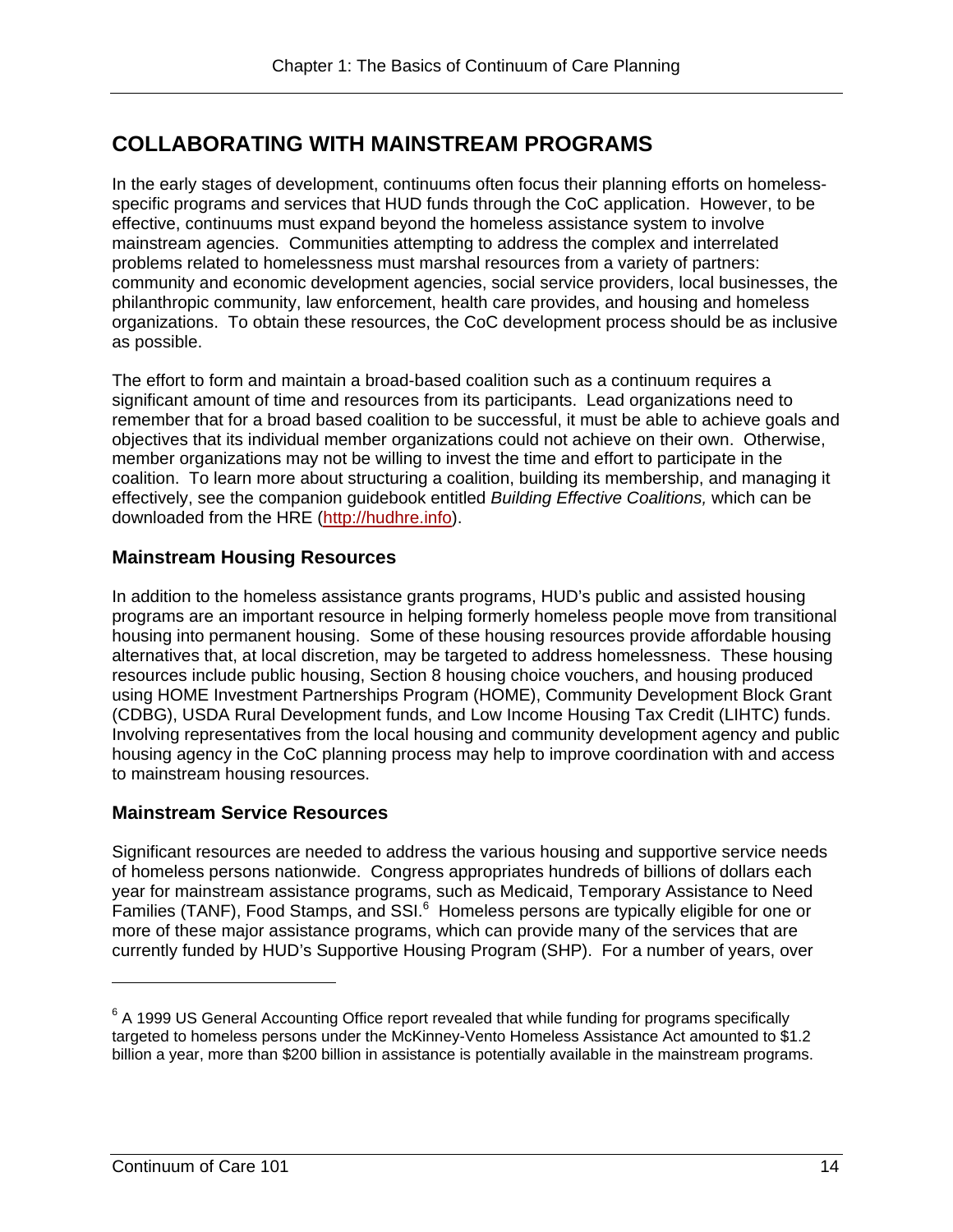half of all of HUD's competitive homeless assistance funds were used to provide supportive services. As providers assist homeless persons in identifying and successfully accessing mainstream assistance programs, the need to use HUD homeless resources to provide supportive services will decline, allowing HUD funds to be increasingly used to develop more housing. Because of the important role played by these mainstream programs, the most successful applicants coordinate and integrate their homeless program with other mainstream housing, health care, income, food, and employment programs for which homeless populations may be eligible. Chapter 3 provides more detailed information on how to access mainstream housing and services resources.

# **BENEFITS OF A CONTINUUM OF CARE PLAN**

service coordination, improved referral networks, and the development of new joint projects.<sup>7</sup> The community-wide planning approach required by HUD to receive competitive homeless assistance funds encourages communities to move further in the direction of broad-based planning and coordinated program development than would occur without the CoC approach. The networks of programs and services that have evolved as a result of the CoC model offer more support to homeless people, with more cohesion, than would otherwise have been possible. In addition to planning, the continuum approach has resulted in significantly higher levels of shared knowledge about resources available in communities, greater program and Communities have achieved these results by:

- **Assessing capacity and identifying unmet needs.** CoC planning provides communities with an opportunity to step back, critically assess capacity, and develop solutions to move persons experiencing homelessness towards permanent housing and self-sufficiency.
- **Taking a proactive rather than reactive approach.** CoC planning helps communities look comprehensively at homelessness from the local perspective and identify needed or imminent policy changes. For example, new drug therapies for persons living with HIV/AIDS changed the models of supportive housing most appropriate for this population (i.e., from end-of-life hospice facilities to permanent supportive housing with return-to-work support). It also helps communities develop the capacity to respond more quickly to these changing needs and circumstances.
- **Identifying common goals for advocacy.** CoC planning helps communities develop a common vision and a set of common goals. The development of a single, coordinated "message" on needs and approaches to elected officials and funders is extremely important to the success of continuums.
- **Coordinating and linking resources:** Historically, homeless services have been fragmented at best. CoC planning helps providers to identify ways to coordinate and

<sup>7</sup> Burt, Martha R. *et. al.* ( 2001). *Evaluation of Continuums of Care for Homeless People: Final Report*. Washington, DC: U.S. Department of Housing and Urban Development.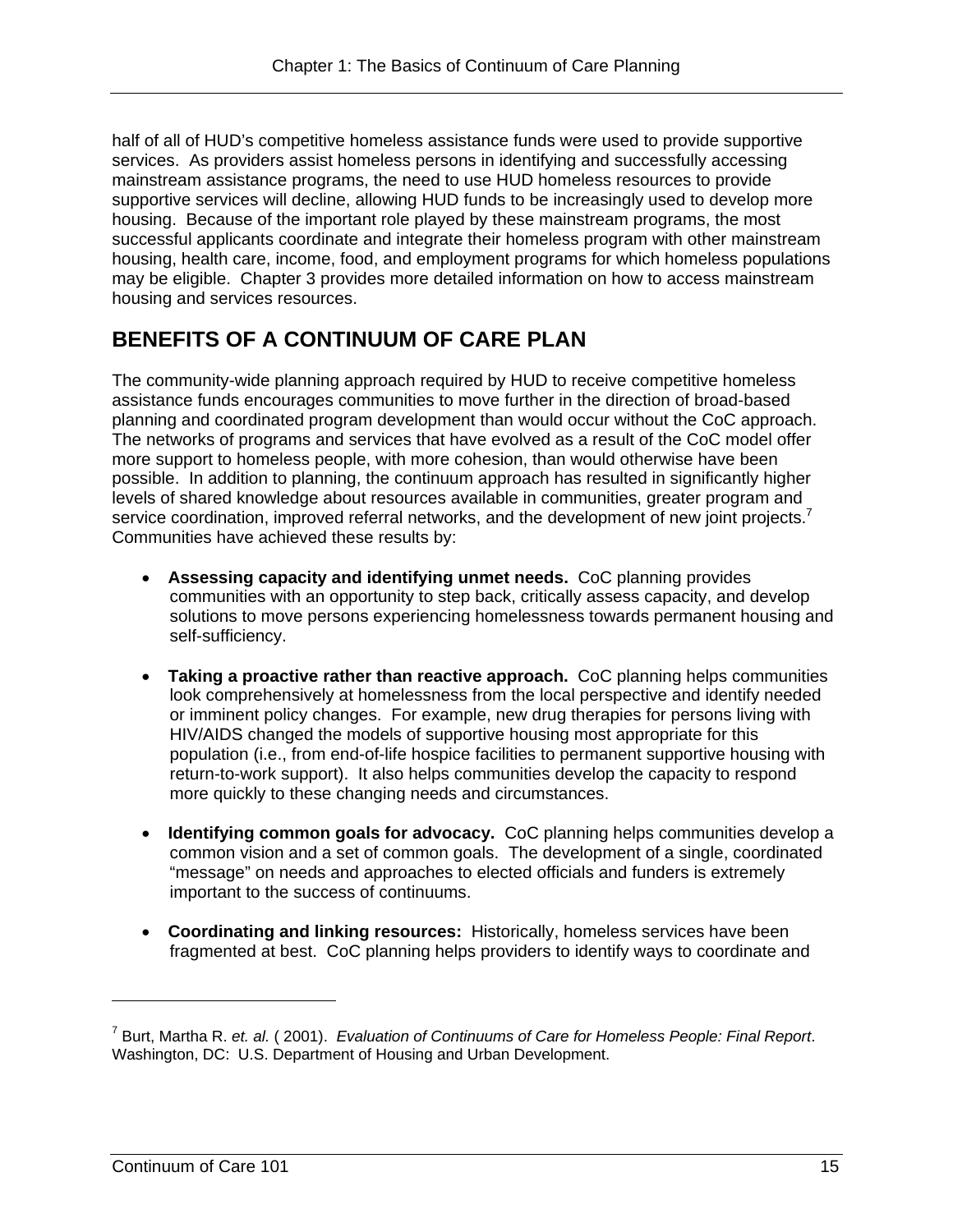link resources to facilitate access for consumers, and to avoid duplication of effort and services and therefore promote a more strategic use of funds within the community.

- **Encouraging community "buy-in" and access to mainstream resources:** CoC planning ideally involves stakeholders outside of the traditional homeless system with the goal of educating these stakeholders and getting them to become part of the solution. For example, the city housing department could include a set-aside of HOME funds for tenant-based rental assistance to transition homeless women and their children to permanent housing.
- **Increasing competitiveness for McKinney-Vento homeless assistance funding:**  Comprehensive and inclusive CoC planning makes communities highly competitive for receipt of McKinney-Vento homeless assistance funding through the HUD SuperNOFA process. The CoC plan can also be useful in leveraging other resources needed to build a comprehensive system to address homelessness.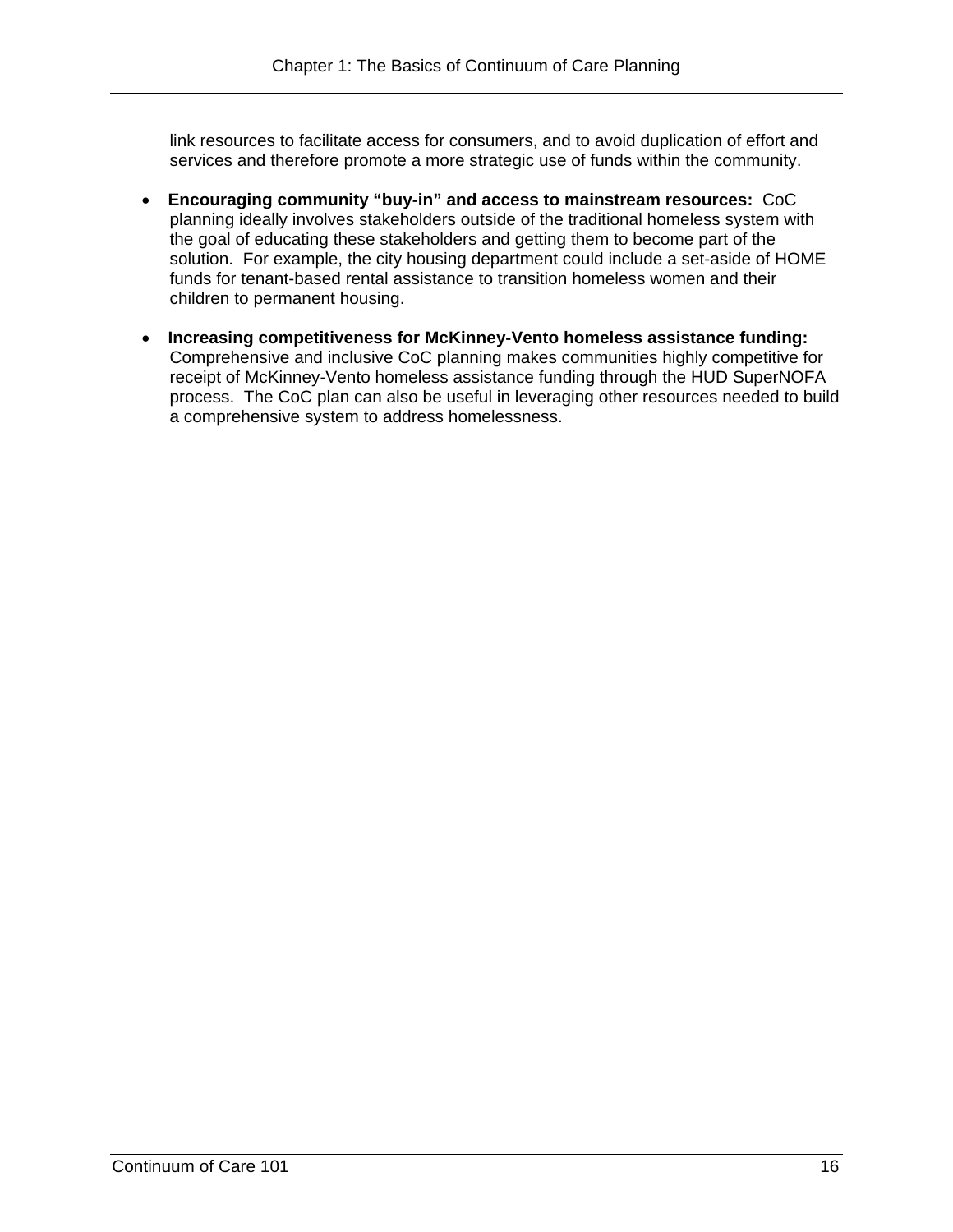# **CHAPTER 2: PROGRAM RESOURCES FOR CONTINUUMS OF CARE**

# **INTRODUCTION**

As discussed in Chapter 1, the Continuum of Care (CoC) is a comprehensive approach designed to reduce the incidence of homelessness in communities by assisting individuals and families in moving to self-sufficiency and permanent housing. Significant resources are needed to address the various housing and supportive service needs of people who are homeless or at imminent risk of becoming homeless. However, over time, it has become increasingly difficult for homeless programs to rely on McKinney-Vento funding to address a community's homeless needs. While the HUD homeless assistance appropriation has increased over the years, this single source of funding does not come close to meeting the needs of homeless families and individuals. Further, the increase in McKinney-Vento projects seeking renewal funding limits the resources available for new projects to address emerging needs.

### **HUD Emphasis on Permanent Housing**

For many years, government agencies and nonprofit organizations have been using the McKinney-Vento homeless assistance program to expand permanent and affordable housing opportunities for the most vulnerable of people with disabilities – that is, those without a place to live. Beginning in the mid-1990s, however, more and more HUD homeless assistance funding was directed toward new transitional housing and supportive services projects, and less to expand permanent housing for people with disabilities. In fact, from 1994 to 1998, homeless assistance funding awarded by HUD for permanent housing steadily declined from 60 percent of the total appropriation to less than 20 percent. $8$ 

This reduction in permanent housing activity was a direct, though unintended, outcome of HUD's CoC approach to homelessness. The CoC approach gave service providers more flexibility to design and implement HUD homeless assistance programs that addressed local needs and circumstances. With the implementation of the CoC, separate appropriations in the HUD budget for the homeless assistance programs were eliminated and replaced by a single appropriation allocated by HUD across the programs based on "demand" from the submitted CoC applications.

With the introduction of the CoC approach, CoC communities began requesting more funds for transitional housing and service projects and much less for permanent housing projects. Some of this decline can be attributed to the following:

• The difficulty experienced by homeless service providers when they try to obtain mainstream funding to support transitional housing and supportive services projects

 $\overline{a}$ 

<sup>8</sup> Technical Assistance Collaborative, Inc. *Making the Most of Mainstream Service Resources*. November 2003.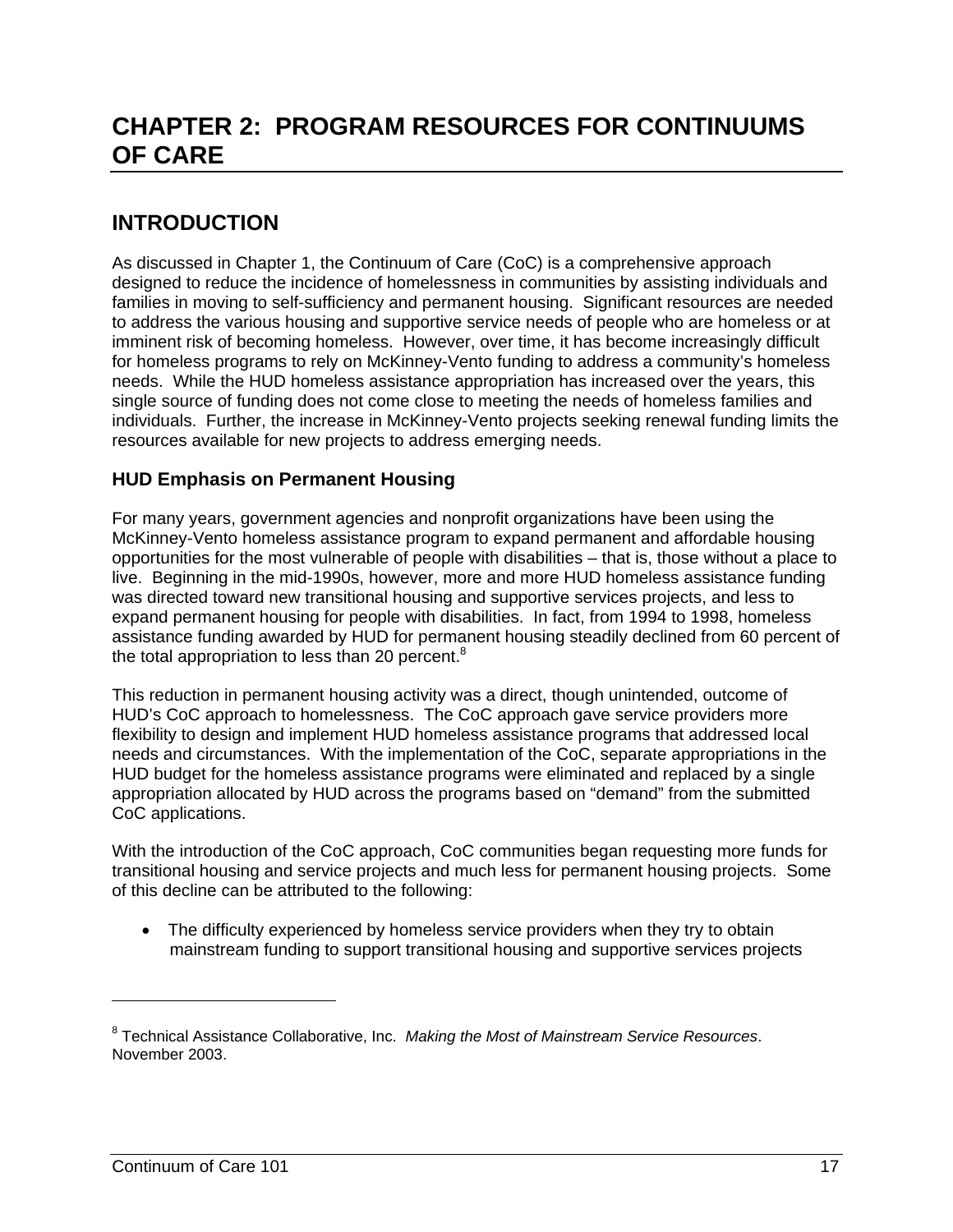- The barriers encountered by homeless people in attempting to access mainstream Federal benefits to which they are entitled
- A lack of housing development and management capacity among homeless services agencies
- The difficulty recruiting nonprofit housing providers and Public Housing Agencies (PHAs) to serve homeless people

Beginning in 1999, to re-orient HUD homeless assistance funding back to the permanent housing agenda originally intended, Congress began requiring HUD to spend at least 30 percent of McKinney-Vento homeless assistance funding on permanent housing. To provide an incentive for CoC groups to apply for new permanent housing, HUD offered a bonus to those CoC applications that ranked a new permanent housing project as the first priority for funding. Additionally, starting in 2002, HUD began awarding points to CoCs that requested a relatively higher percentage of funds for housing-related activities as compared to service activities.

With the emphasis placed on permanent housing, less funding is available under HUD's annual CoC competition to fund other components of the CoC system. Moreover, some aspects of the CoC system, such as homeless prevention, emergency shelter, and income supplements, are not eligible for funding under the three HUD competitive CoC programs. (See Table 1.) As a result, it is *critical* that continuums seek out other resources to ensure that adequate housing and supportive services can be provided at every stage in the homeless service system and beyond. This chapter is designed to orient continuum administrators and agency directors with the range of Federal resources available to help fund homeless assistance activities in their community.

This chapter is broken up into the following sections:

- **CoC-Funded Programs.** We will begin with a closer look at the three McKinney-Vento programs funded competitively under the annual HUD SuperNOFA CoC competition. We will look at the purpose of the programs and the types of activities eligible under each. However, for detailed information on the requirements of the three CoC programs, readers are encouraged to refer to the regulations and desk guides.
- **Other Federal Targeted Programs.** Next, we will look at other targeted programs. Note that "targeted" programs are referred to as such because they are targeted either exclusively or significantly to homeless persons (e.g., homeless youth, victims of domestic violence, persons with HIV/AIDS). These targeted programs represent important resources for continuums and can significantly expand the types of programs offered and populations served.
- **Federal Mainstream Housing and Supportive Services Programs.** In contrast to the targeted programs, there are several mainstream programs available to help continuums fund programs. "Mainstream" programs are not meant to exclusively serve homeless persons, but they are programs for which homeless persons are generally eligible because of their low-income or disability status. As we will see, mainstream programs are particularly important for helping continuums fund homeless prevention, supportive services, and permanent affordable housing.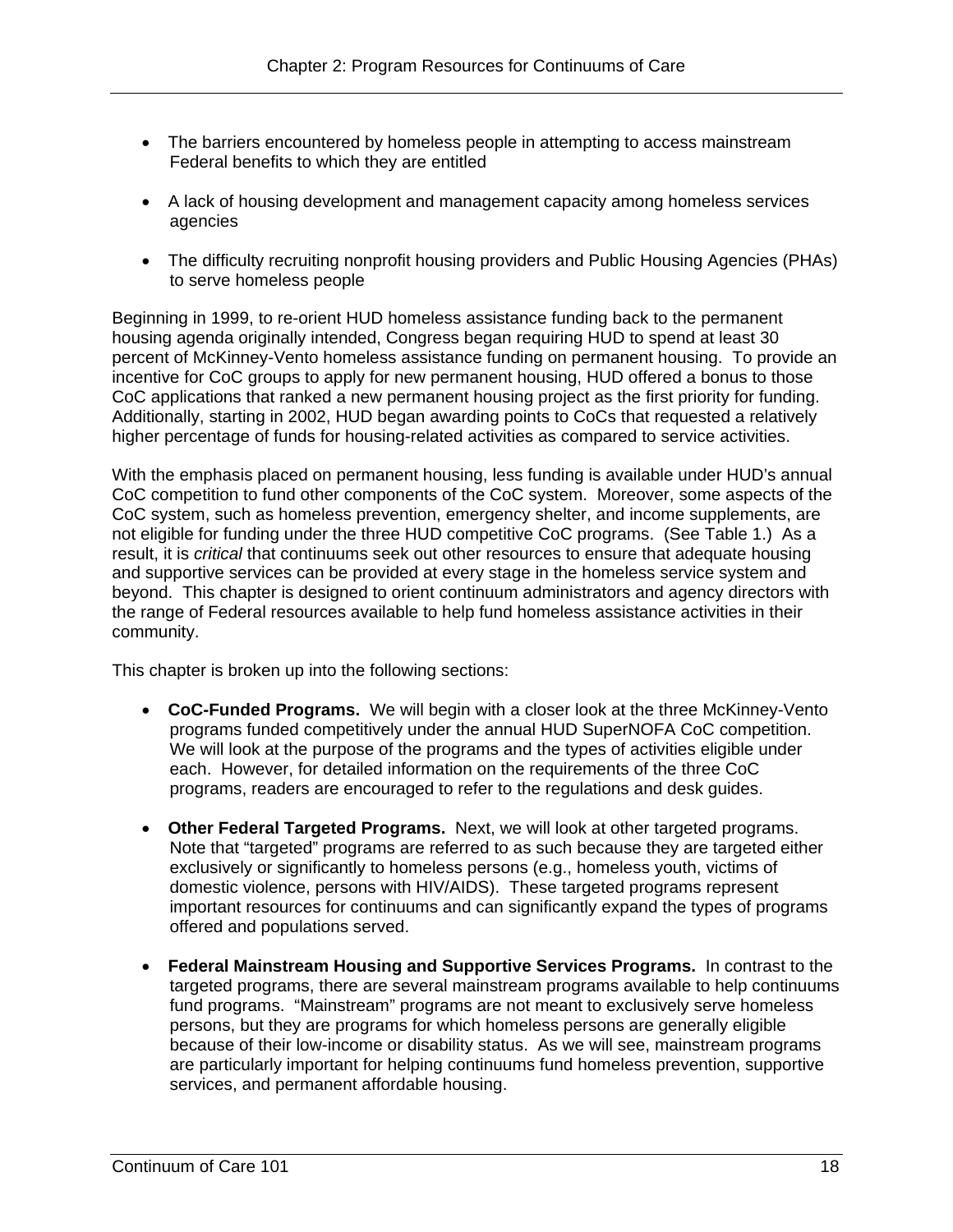**Federal Entitlement Benefit Programs.** Finally, we will review Federal entitlement benefit programs such as Medicaid, Social Security Disability Insurance (SSDI), and Temporary Assistance to Needy Families (TANF). While some of these also provide supportive services, of key importance is their ability to provide income and healthcare benefits to eligible individuals, thereby lessening the financial burden on homeless assistance providers. For example, individuals receiving a monthly SSDI or TANF benefit can pay at least a portion of their housing expenses, which reduces the amount that the CoC provider must cover.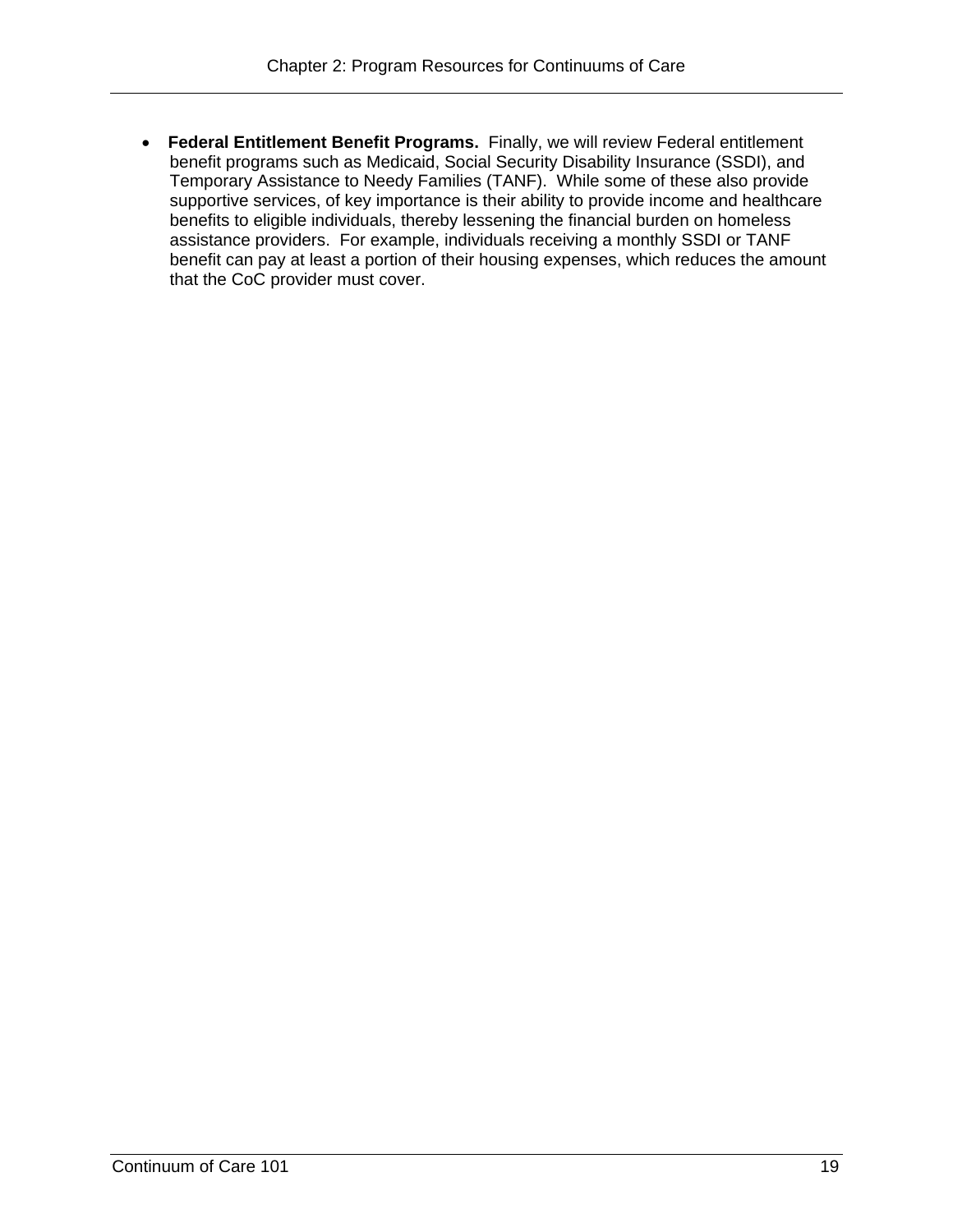| Program                                                                          | <b>Agency</b> | 2008<br>Appropriation<br>(in millions) | <b>Prevention</b><br><b>Services</b> | <b>Outreach</b><br>and<br><b>Assessment</b> | <b>Emergency</b><br><b>Shelter</b> | <b>Transitional</b><br><b>Housing</b> | <b>Permanent</b><br><b>Supportive</b><br><b>Housing</b> | <b>Supportive</b><br><b>Services</b> | <b>Benefits</b> |
|----------------------------------------------------------------------------------|---------------|----------------------------------------|--------------------------------------|---------------------------------------------|------------------------------------|---------------------------------------|---------------------------------------------------------|--------------------------------------|-----------------|
| <b>Supportive</b><br><b>Housing</b><br>Program                                   | <b>HUD</b>    |                                        |                                      | $\mathsf{X}$                                |                                    | $\boldsymbol{\mathsf{X}}$             | $\mathsf{X}$                                            | $\mathsf{X}$                         |                 |
| <b>Shelter Plus Care</b>                                                         | <b>HUD</b>    |                                        |                                      |                                             |                                    |                                       | $\mathsf{X}$                                            |                                      |                 |
| <b>Section 8 SRO</b>                                                             | <b>HUD</b>    |                                        |                                      |                                             |                                    |                                       | $\mathsf{X}$                                            |                                      |                 |
| <b>Emergency</b><br><b>Shelter Grants</b>                                        | <b>HUD</b>    | \$1,586                                | $\mathsf{X}$                         | $\sf X$                                     | X                                  | $\boldsymbol{\mathsf{X}}$             |                                                         | $\mathsf{X}$                         |                 |
| <b>Housing</b><br><b>Opportunities for</b><br>Persons with<br><b>AIDS</b>        | <b>HUD</b>    | \$300                                  | X                                    | $\sf X$                                     | $\mathsf{X}$                       | $\sf X$                               | X                                                       | X                                    |                 |
| <b>Section 811</b>                                                               | <b>HUD</b>    | \$237                                  |                                      |                                             |                                    |                                       | X                                                       |                                      |                 |
| <b>Section 202</b>                                                               | <b>HUD</b>    | \$735                                  |                                      |                                             |                                    |                                       | X                                                       |                                      |                 |
| <b>HOME</b>                                                                      | <b>HUD</b>    | \$1,704                                |                                      |                                             |                                    | $\mathsf{X}$                          | X                                                       |                                      |                 |
| <b>Community</b><br><b>Development</b><br><b>Block Grant</b>                     | <b>HUD</b>    | \$3,866                                | X                                    | $\sf X$                                     | X                                  | $\sf X$                               | X                                                       | X                                    |                 |
| <b>Public Housing</b>                                                            | <b>HUD</b>    | \$6,739                                |                                      |                                             |                                    |                                       | X                                                       |                                      |                 |
| <b>Section 8</b><br><b>Housing Choice</b><br><b>Vouchers</b>                     | <b>HUD</b>    | \$22,773                               |                                      |                                             |                                    |                                       | X                                                       |                                      |                 |
| <b>USDA Rural</b><br><b>Housing and</b><br><b>Community</b><br><b>Facilities</b> | <b>USDA</b>   | \$552                                  |                                      |                                             | X                                  | $\mathsf{X}$                          | X                                                       |                                      |                 |

**Table 1: Possible Funding Sources for CoC Components**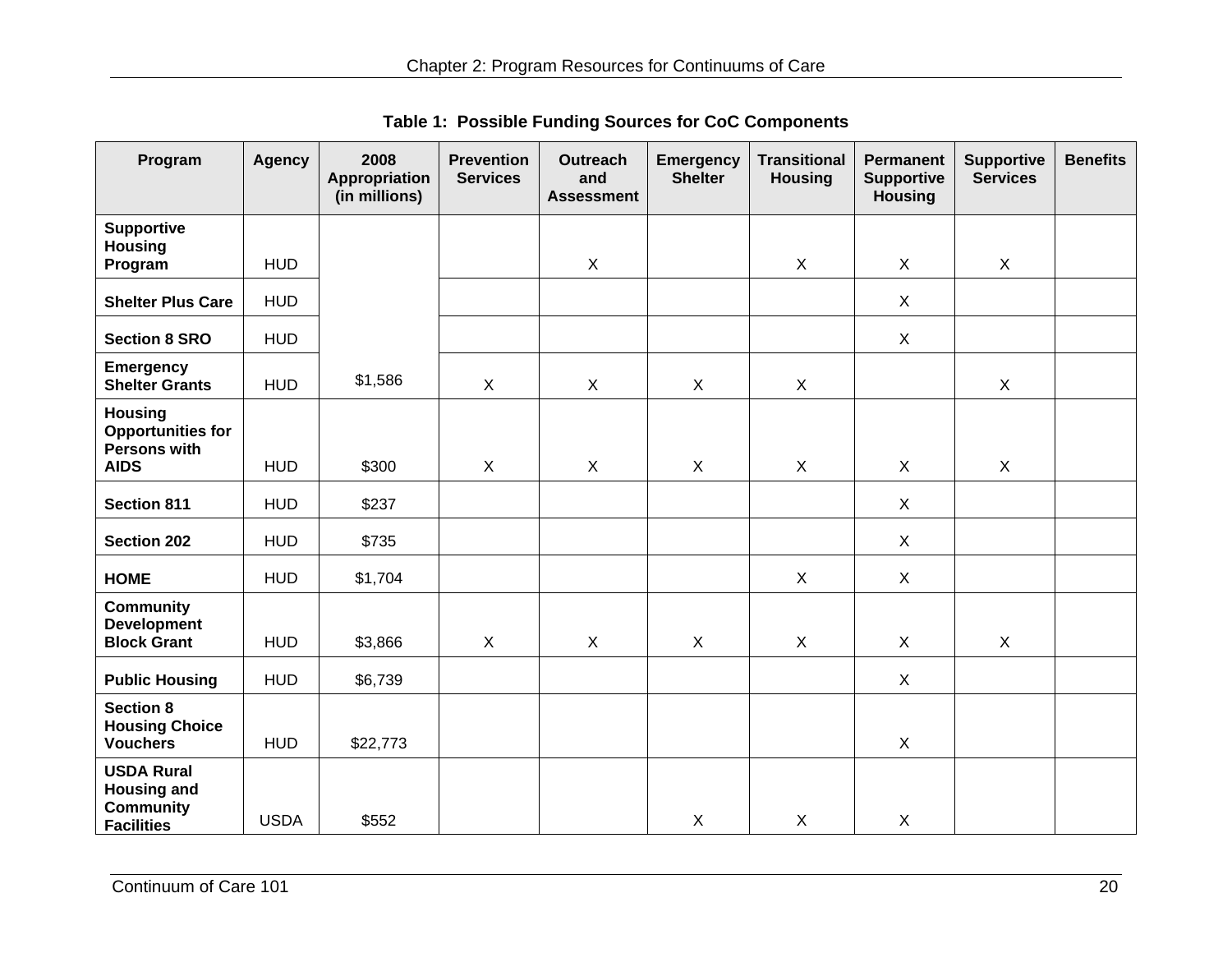| Program                                                                                                            | <b>Agency</b> | 2008<br>Appropriation<br>(in millions) | <b>Prevention</b><br><b>Services</b> | <b>Outreach</b><br>and<br><b>Assessment</b> | <b>Emergency</b><br><b>Shelter</b> | <b>Transitional</b><br><b>Housing</b> | <b>Permanent</b><br><b>Supportive</b><br><b>Housing</b> | <b>Supportive</b><br><b>Services</b> | <b>Benefits</b> |
|--------------------------------------------------------------------------------------------------------------------|---------------|----------------------------------------|--------------------------------------|---------------------------------------------|------------------------------------|---------------------------------------|---------------------------------------------------------|--------------------------------------|-----------------|
| Program                                                                                                            |               |                                        |                                      |                                             |                                    |                                       |                                                         |                                      |                 |
| Office of<br><b>Violence Against</b><br><b>Women</b><br><b>Transitional</b><br><b>Housing</b><br><b>Assistance</b> | <b>DOJ</b>    | \$17                                   |                                      |                                             |                                    | $\mathsf{X}$                          |                                                         | X                                    |                 |
| <b>Battered</b><br>Women's<br><b>Shelters</b>                                                                      | <b>HHS</b>    | \$123                                  |                                      |                                             | $\mathsf{X}$                       |                                       |                                                         | $\mathsf{X}$                         |                 |
| <b>Community</b><br><b>Services Block</b><br>Grant                                                                 | <b>HHS</b>    | \$654                                  | X                                    | X                                           | $\mathsf{X}$                       | X                                     | X                                                       | $\mathsf{X}$                         |                 |
| <b>Social Services</b><br><b>Block Grant</b>                                                                       | <b>HHS</b>    | \$1,700                                | X                                    | $\mathsf{X}$                                | $\mathsf{X}$                       |                                       |                                                         | $\mathsf{X}$                         |                 |
| <b>Runaway and</b><br><b>Homeless Youth</b><br><b>Programs</b>                                                     | <b>HHS</b>    | \$113                                  | $\pmb{\times}$                       | $\mathsf{X}$                                | $\mathsf{X}$                       | $\mathsf{X}$                          |                                                         | X                                    |                 |
| <b>The Emergency</b><br><b>Food Assistance</b><br>Program                                                          | <b>USDA</b>   | \$126                                  |                                      |                                             |                                    |                                       |                                                         | $\mathsf{X}$                         |                 |
| <b>Projects for</b><br>Assistance in<br><b>Transition from</b><br><b>Homelessness</b><br>(PATH)                    | <b>HHS</b>    | \$53                                   |                                      | $\mathsf{X}$                                |                                    |                                       |                                                         | $\mathsf{X}$                         |                 |
| <b>Community</b><br><b>Mental Health</b><br><b>Services Block</b><br>Grant                                         | <b>HHS</b>    | \$910                                  |                                      |                                             |                                    |                                       |                                                         | $\mathsf X$                          |                 |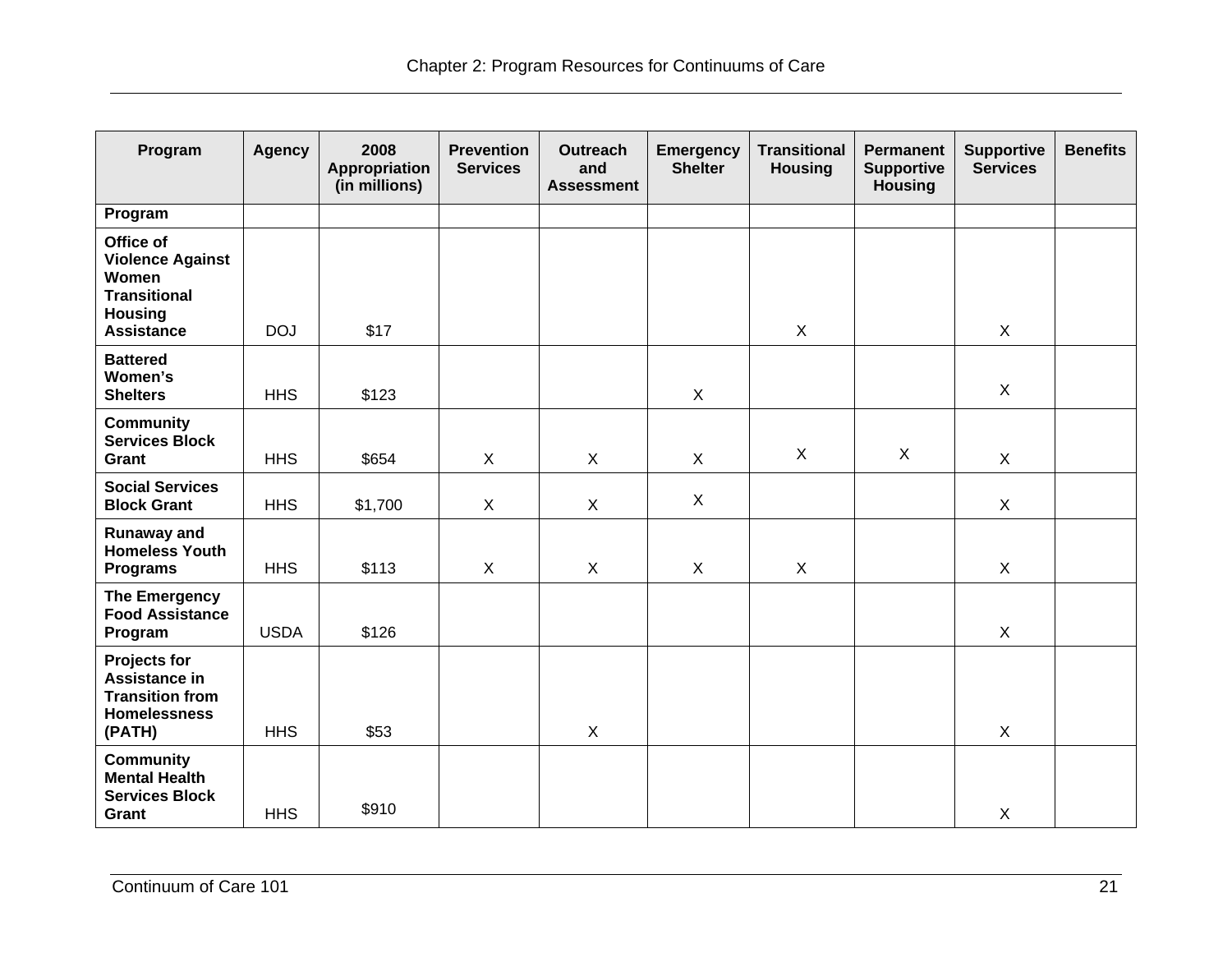| Program                                                                                    | <b>Agency</b> | 2008<br>Appropriation<br>(in millions) | <b>Prevention</b><br><b>Services</b> | <b>Outreach</b><br>and<br><b>Assessment</b> | <b>Emergency</b><br><b>Shelter</b> | <b>Transitional</b><br><b>Housing</b> | <b>Permanent</b><br><b>Supportive</b><br><b>Housing</b> | <b>Supportive</b><br><b>Services</b> | <b>Benefits</b> |
|--------------------------------------------------------------------------------------------|---------------|----------------------------------------|--------------------------------------|---------------------------------------------|------------------------------------|---------------------------------------|---------------------------------------------------------|--------------------------------------|-----------------|
| <b>Substance</b><br><b>Abuse Treatment</b><br>and Prevention                               |               |                                        |                                      |                                             |                                    |                                       |                                                         |                                      |                 |
| <b>Block Grant</b>                                                                         | <b>HHS</b>    | \$1,758                                |                                      |                                             |                                    |                                       |                                                         | $\mathsf{X}$                         |                 |
| <b>Ticket to Work</b>                                                                      | <b>SSA</b>    | \$36                                   |                                      |                                             |                                    |                                       |                                                         | $\mathsf{X}$                         |                 |
| <b>Homeless</b><br><b>Veterans</b><br>Reintegration<br>Program                             | <b>DOL</b>    | \$24                                   |                                      |                                             |                                    |                                       |                                                         | $\sf X$                              |                 |
| <b>Workforce</b><br><b>Investment Act -</b><br><b>Adult Training</b>                       | <b>DOL</b>    | \$861                                  |                                      |                                             |                                    |                                       |                                                         | $\mathsf{X}$                         |                 |
| <b>Health Centers</b><br>Program - Health<br>Care for the<br><b>Homeless</b>               | <b>HHS</b>    | \$176                                  |                                      |                                             |                                    |                                       |                                                         | $\pmb{\times}$                       |                 |
| <b>Homeless</b><br><b>Veterans Grant</b><br>and Per Diem                                   | VA            | \$130                                  |                                      |                                             |                                    | $\mathsf{X}$                          |                                                         | $\pmb{\times}$                       |                 |
| <b>Supplemental</b><br><b>Nutrition</b><br><b>Assistance</b><br>Program<br>(formerly known |               |                                        |                                      |                                             |                                    |                                       |                                                         |                                      |                 |
| as Food Stamps)                                                                            | <b>USDA</b>   | Entitlement                            |                                      |                                             |                                    |                                       |                                                         |                                      | $\mathsf{X}$    |
| <b>Medicaid</b>                                                                            | <b>HHS</b>    | Entitlement                            |                                      |                                             |                                    |                                       |                                                         |                                      | $\mathsf{X}$    |
| <b>Medicare</b>                                                                            | <b>HHS</b>    | Entitlement                            |                                      |                                             |                                    |                                       |                                                         |                                      | $\mathsf{X}$    |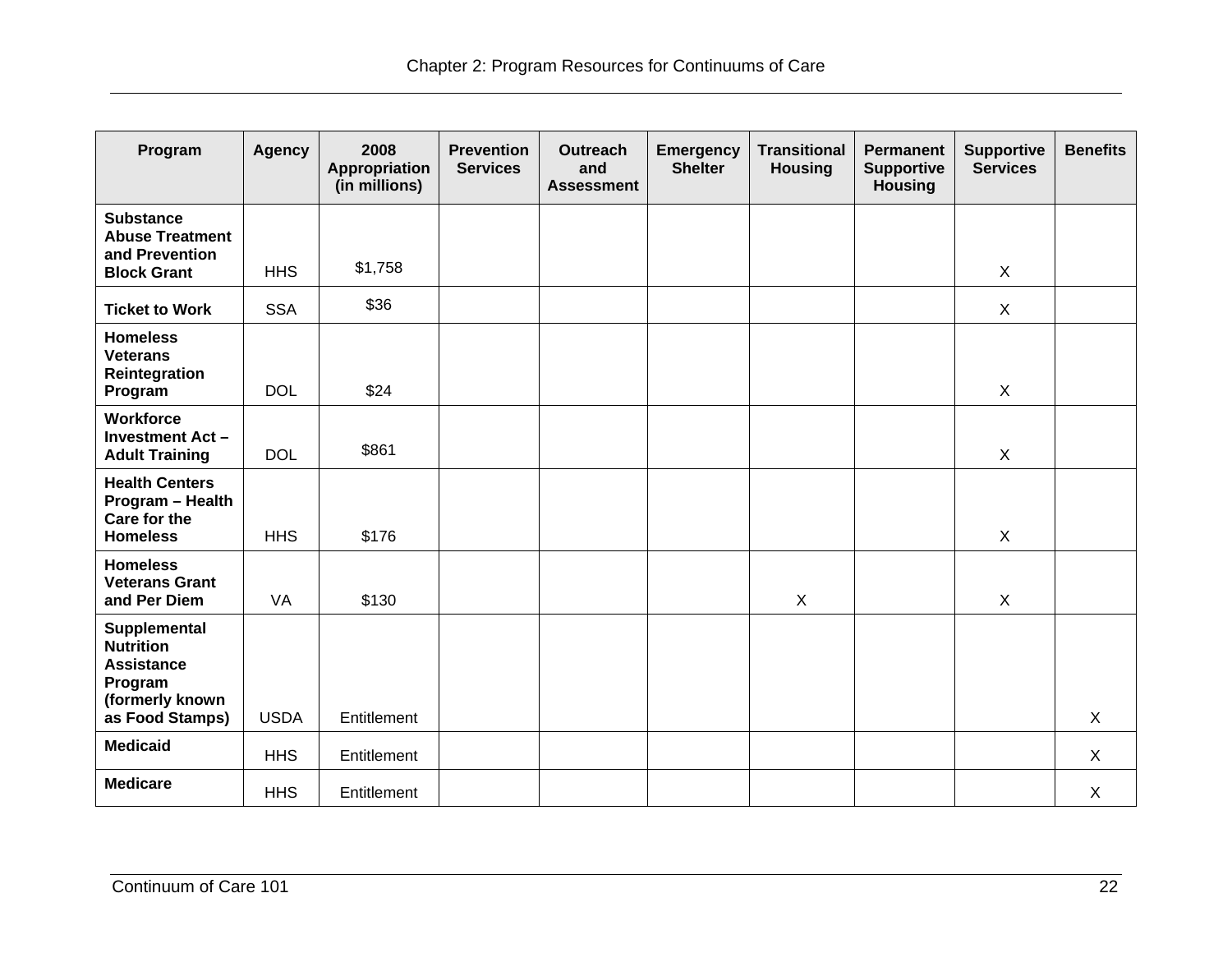| Program                                                                                                             | <b>Agency</b> | 2008<br>Appropriation<br>(in millions) | <b>Prevention</b><br><b>Services</b> | <b>Outreach</b><br>and<br><b>Assessment</b> | <b>Emergency</b><br><b>Shelter</b> | <b>Transitional</b><br><b>Housing</b> | <b>Permanent</b><br><b>Supportive</b><br><b>Housing</b> | <b>Supportive</b><br><b>Services</b> | <b>Benefits</b> |
|---------------------------------------------------------------------------------------------------------------------|---------------|----------------------------------------|--------------------------------------|---------------------------------------------|------------------------------------|---------------------------------------|---------------------------------------------------------|--------------------------------------|-----------------|
| <b>Social Security</b>                                                                                              | <b>SSA</b>    | Entitlement                            |                                      |                                             |                                    |                                       |                                                         |                                      | $\mathsf{X}$    |
| <b>Social Security</b><br><b>Disability</b><br><b>Insurance (SSDI)</b>                                              | <b>SSA</b>    | Entitlement                            |                                      |                                             |                                    |                                       |                                                         |                                      | $\sf X$         |
| Supplemental<br><b>Security Income</b><br>(SSI)                                                                     | <b>SSA</b>    | Entitlement                            |                                      |                                             |                                    |                                       |                                                         |                                      | $\sf X$         |
| <b>State Children's</b><br><b>Health Insurance</b><br>Program (SCHIP)                                               | <b>HHS</b>    | Entitlement                            |                                      |                                             |                                    |                                       |                                                         |                                      |                 |
| <b>Temporary</b><br><b>Assistance for</b><br><b>Needy Families</b>                                                  | <b>HHS</b>    | Entitlement                            |                                      |                                             |                                    |                                       |                                                         |                                      | $\mathsf{X}$    |
| <b>Veterans</b><br><b>Benefits</b>                                                                                  | VA            | Entitlement                            |                                      |                                             |                                    |                                       |                                                         | χ                                    | X               |
| <b>Veterans</b><br><b>Healthcare</b><br>(including Health<br><b>Care for</b><br><b>Homeless</b><br><b>Veterans)</b> | VA            | Entitlement                            |                                      |                                             |                                    |                                       |                                                         |                                      | X               |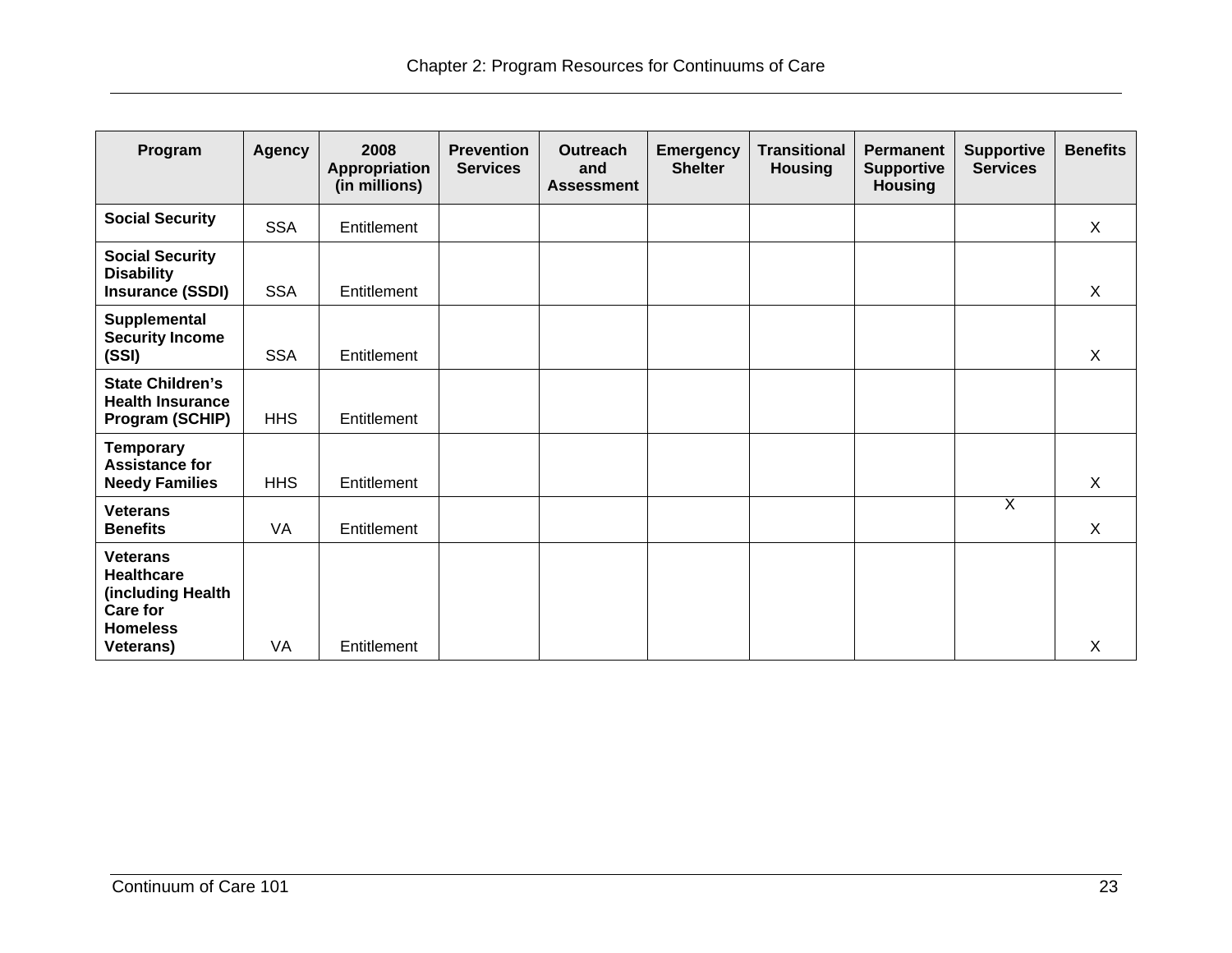While this chapter will focus on Federal resources, States and local governments also have a wide variety of housing and services programs that can be used to meet the needs of homeless persons. These include sources ranging from general fund allocations and special taxes and fees, to housing trust funds and levies. Locally funded programs such as those involving alcohol and drug services and mental health services are also valuable resources. In addition, charitable organizations such as the United Way often allocate funds for services to poor and homeless persons.

# **CONTINUUM OF CARE-FUNDED PROGRAMS**

To receive McKinney-Vento Homeless Assistance competitive funds from HUD, a proposed project must meet the requirements of the HUD program from which funding is being sought. Competitive funding is made available under a Notice of Funding Availability (NOFA) published annually. Three programs are covered by the annual NOFA: the Supportive Housing Program (SHP), the Shelter Plus Care (S+C) Program, and the Single Room Occupancy (SRO) Program. This chapter provides an overview of these programs and includes descriptions of eligible applicants, activities, and participants for each program.

### **Eligible Beneficiaries of HUD's Homeless Assistance Grant Programs**

HUD's competitive homeless assistance grants can be used to serve only people that meet HUD's definition of homeless. As HUD and communities have gained experience with designing and operating CoC systems, HUD has narrowed this definition to ensure resources are used to serve those with the most severe needs and barriers. For new projects and projects being renewed with additional funding, persons assisted with permanent housing must come from one of the following:

- Places not meant for human habitation (e.g., streets, cars, abandoned buildings)
- An emergency shelter
- Transitional housing for homeless persons who originally came from the streets or an emergency shelter

If a person is in one of these categories but most recently spent less than 30 days in a jail or institution, he or she continues to qualify as coming from one of these three categories.

In addition to coming from the three categories listed above, projects providing transitional housing, safe havens, or supportive services only may also serve populations in the following circumstances:

- Individuals and households that will be evicted within a week from a private dwelling unit, have not identified a subsequent residence, and do not have the resources and support networks needed to obtain housing
- Individuals that will be discharged within a week from an institution in which he/she has been a resident for 30 or more consecutive days and no subsequent residence has been identified, and he/she lacks the resources and support network needed to obtain housing

Note that for permanent housing projects applying for renewal funding, the eligibility criteria described above apply to the screening process as units become vacant after grant execution. It does not mean that current residents are to be removed from housing if they entered the program in a year when HUD's definition of homelessness differed. (For more information on the "renewal" funding, see Chapter 4 of this guidebook.)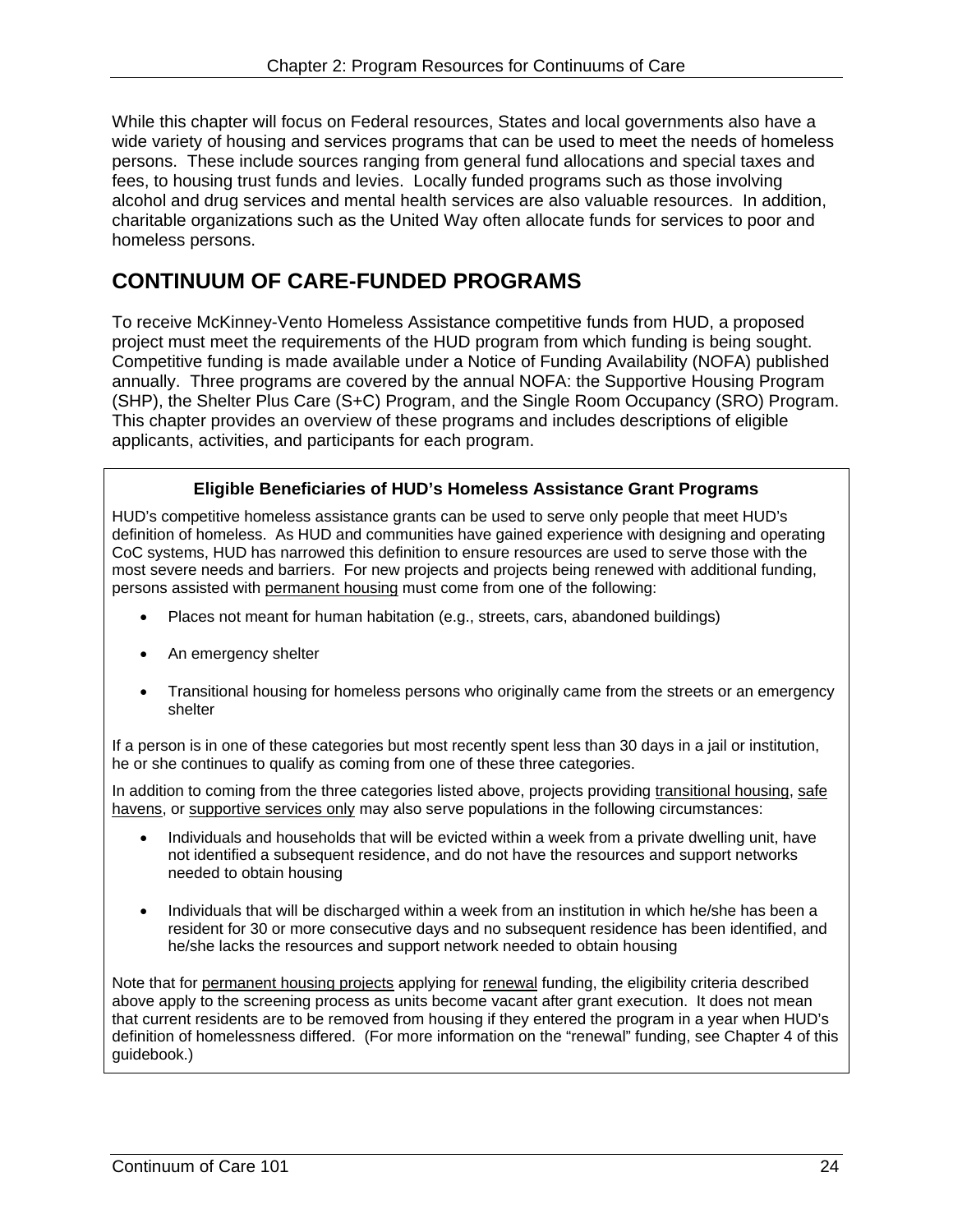#### **The Supportive Housing Program**

SHP is designed, as part of the CoC strategy, to promote the development of housing and supportive services to assist homeless persons in the transition from streets and shelters to permanent housing and maximum self-sufficiency. SHP is the most flexible of the CoC programs, providing funding for the following types of components:

- **Transitional Housing.** A transitional housing program facilitates the movement of homeless individuals and families to permanent housing. Individuals and families who are homeless may live in transitional housing for up to 24 months. They may receive supportive services that enable them to live independently throughout that 24-month period and for an additional six months after they move from transitional to permanent housing. Supportive services may be provided by the organization managing the housing or coordinated by that organization but provided by other public or private agencies.
- special needs populations to live as independently as possible in a permanent setting. **Permanent Housing for Persons with Disabilities.** Permanent Housing for Persons with Disabilities (PHPWD) provides long-term, community-based housing and supportive services for homeless persons with disabilities. This type of supportive housing enables The supportive services may be provided by the organization managing the housing or coordinated by the applicant and provided by other public or private service agencies. Permanent housing can be provided in one structure or several structures at one site, or in multiple structures at scattered sites.
- **Supportive Services Only (SSO).** Projects are classified as "supportive services only" if the applicant/project sponsor is not also providing housing to the persons receiving the supportive services. SSO projects may be located in one structure at a central site, or they may be located in multiple structures at scattered sites where services are delivered. Services may also be offered independent of a structure, e.g., street outreach or mobile vans for health care. Although SSO projects do not provide housing, SSO project applications still must contain a full description of how homeless persons will be assisted to obtain and remain in permanent housing and how homeless persons will be assisted in increasing their incomes and in living independently since all SHP projects must focus on helping participants achieve permanent housing.
- **Safe Haven.** Safe Haven projects are designed to serve hard-to-reach homeless persons with severe mental illness who are on the streets and have been unwilling or unable to participate in supportive services. Safe Havens provide their clients with time to adjust to life off the streets and to develop a willingness to accept services so that they may eventually transition to permanent supportive housing. To be classified as a Safe Haven, projects must provide 24-hour residence for eligible persons who may reside for an unspecified duration; provide private or semi-private accommodations; limit overnight capacity to no more than 25 persons; provide low-demand services and referrals for the residents; and prohibit the use of illegal drugs in the facility. Some specific characteristics that contribute to the success of a safe haven facility include intensive and skilled outreach to this hard-to-reach population and supportive service delivery at a pace comfortable for the client.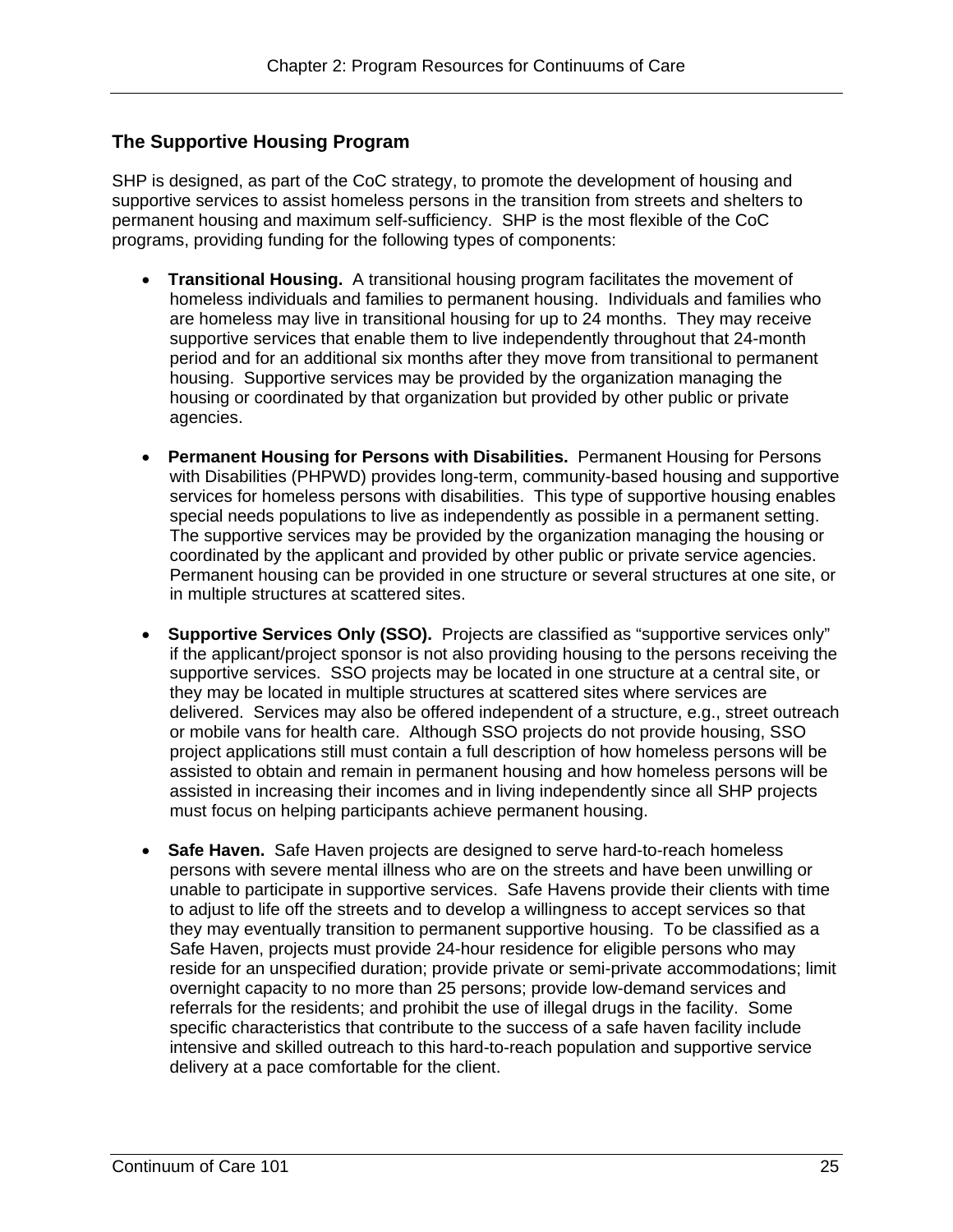In addition to the program components described above, SHP may be used to support the development and management of a Homeless Management Information System (HMIS), an electronic system that captures client-level data regarding the characteristics, needs, and service use of persons experiencing homelessness.

#### Eligible Activities

SHP funding may be used for any of the following seven activities in supportive housing projects. However, for SSO projects, grantees may not use SHP funds for new construction and operating costs.

- **Acquisition and Rehabilitation.** SHP grants for acquisition and rehabilitation may be used to pay a portion of the costs of purchasing or rehabilitating a structure that will be used to provide supportive housing or supportive services.
- **New construction.** New construction costs are eligible under all program components except the SSO component. To use grant funds for new construction, the applicant must demonstrate that the costs associated with new construction are substantially less than the costs associated with rehabilitation or that there is a lack of available units that could be rehabilitated at a cost less than new construction.
- **Leasing.** SHP grant funds may be used to pay the leases of buildings designated for supportive housing or supportive services, or to pay rent for individual units during the period covered by the grant.
- **Supportive services.** SHP funds can be used to pay for the actual costs of providing supportive services in a new project or expanding homeless supportive services in an existing project.
- **Operating costs.** Operating costs are those associated with the day-to-day operation of the supportive housing. Some examples of eligible operating costs include maintenance and repair, operations staff, utilities, equipment, supplies, insurance, food, relocation, and furnishings. Note that SHP funds may *not* be used for the cost of operating an SSO facility.
- **Administration.** Up to five percent of any grant awarded under SHP may be used for program administration, including (but not limited to) costs associated with accounting for the use of grant funds, preparing reports for submission to HUD, obtaining program audits, and staff salaries associated with these administrative costs.

Resource Exchange at http://hudhre.info Projects receiving SHP grants for acquisition, rehabilitation, or new construction must be operated for a minimum of 20 years for the purpose specified in the application. For more information, see the *Supportive Housing Program Desk Guide* on the HUD Homelessness

#### **The Shelter Plus Care Program**

The Shelter Plus Care (S+C) Program is designed to help ensure the availability of supportive housing opportunities for homeless people with disabilities and their families by providing them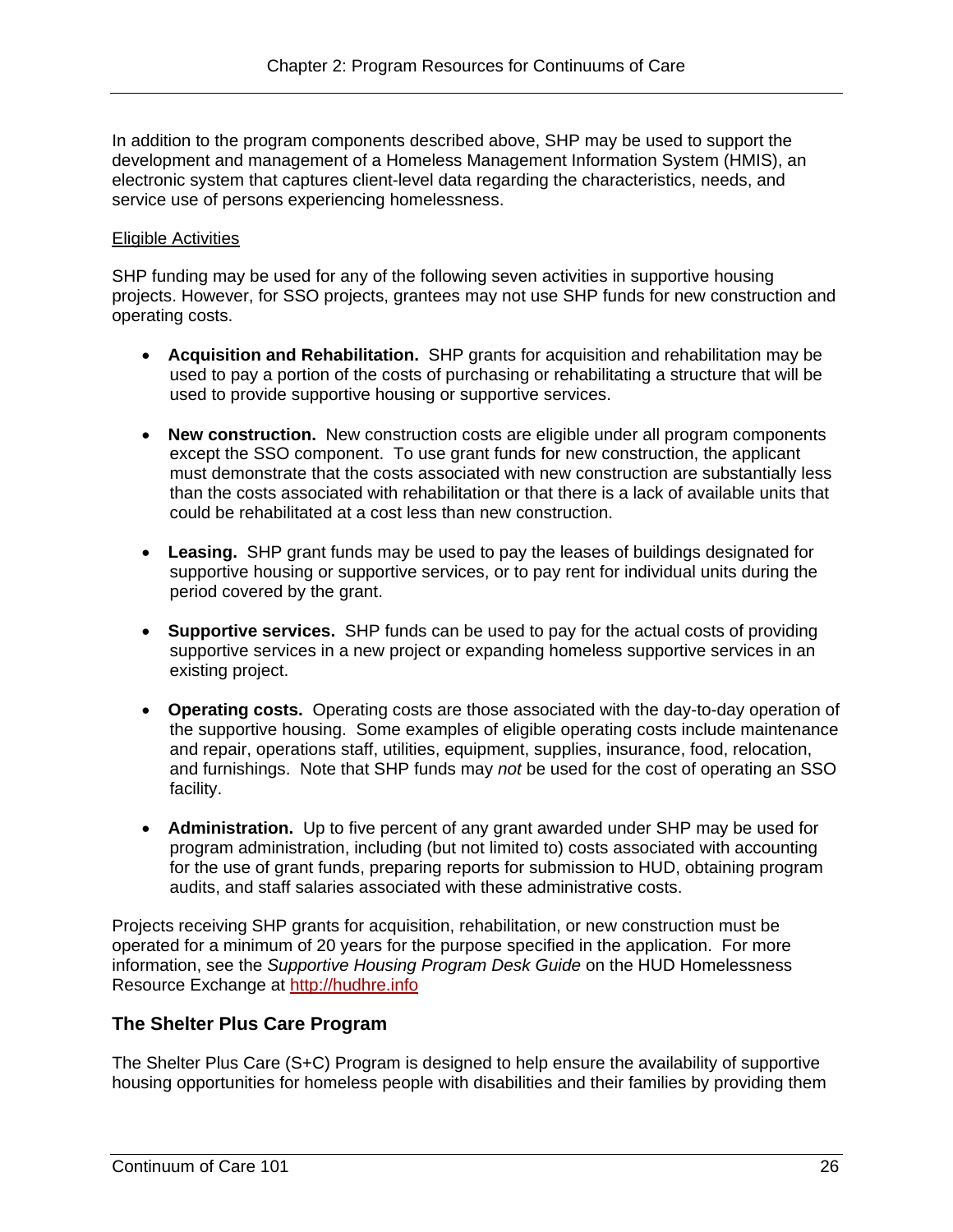with rental assistance. S+C has a primary focus on persons who are seriously mentally ill; who have chronic problems with alcohol, drugs, or both; or who have HIV/AIDS.

Through this program, four types of rental assistance can be provided:

- **Sponsor-Based Rental Assistance (SBRA).** An applicant may request grant funds to provide rental assistance through a contract with a nonprofit organization, called a sponsor. The nonprofit organization may be a private nonprofit organization or a community mental health center established as a public nonprofit organization. The units to be used must be owned or leased by the sponsor.
- **Tenant-Based Rental Assistance (TBRA).** An applicant may request funds to provide rental assistance on behalf of program participants who choose their own housing units. If a participant decides to move, he or she may take the rental assistance to a new housing unit.
- **Project-Based Rental Assistance (PBRA).** An applicant may request grant funds to provide rental assistance through a contract with a building owner(s). Applicants may provide rental assistance for units that will be rehabilitated or existing units that do not need to be rehabilitated. If the units are rehabilitated and meet program requirements, the applicant may request ten years of rental assistance. Otherwise, assistance will be provided for a period of five years.
- **SRO Rental Assistance.** An applicant may request grant funds to provide rental assistance in an SRO setting. The units to be used must be in need of moderate rehabilitation. The rental assistance includes an allowance to pay for debt service to pay off the cost of the moderate rehabilitation over the ten-year grant period. This assistance is designed to bring more standard SRO units into the local housing supply and to use those units to assist homeless persons with disabilities.

The different types of rental assistance are designed to give applicants flexibility in providing housing for homeless persons with disabilities. With the exception of single room occupancy assistance where participants must reside in SRO or efficiency units, assisted units may be of any type, ranging from group homes to individual apartments. Further flexibility is allowed in that the applicant may design a program that has participants living for a while in a group setting with intensive supportive services and then moving to another setting, such as a shared apartment.

Rental assistance is the only eligible activity under the S+C Program. These funds provide the operating costs of the housing, excluding the cost of services. Supportive services are not eligible for grant assistance but must be provided to meet the needs of participants. These services may be provided by the applicant, funded by the applicant but provided by a third party, or both funded and provided by a third party.

Resource Exchange at http://hudhre.info. For more information, see the *Shelter Plus Care Resource Manual* on the HUD Homelessness Resource Exchange at <u>http://hudhre.info</u>.<br>Continuum of Care 101 27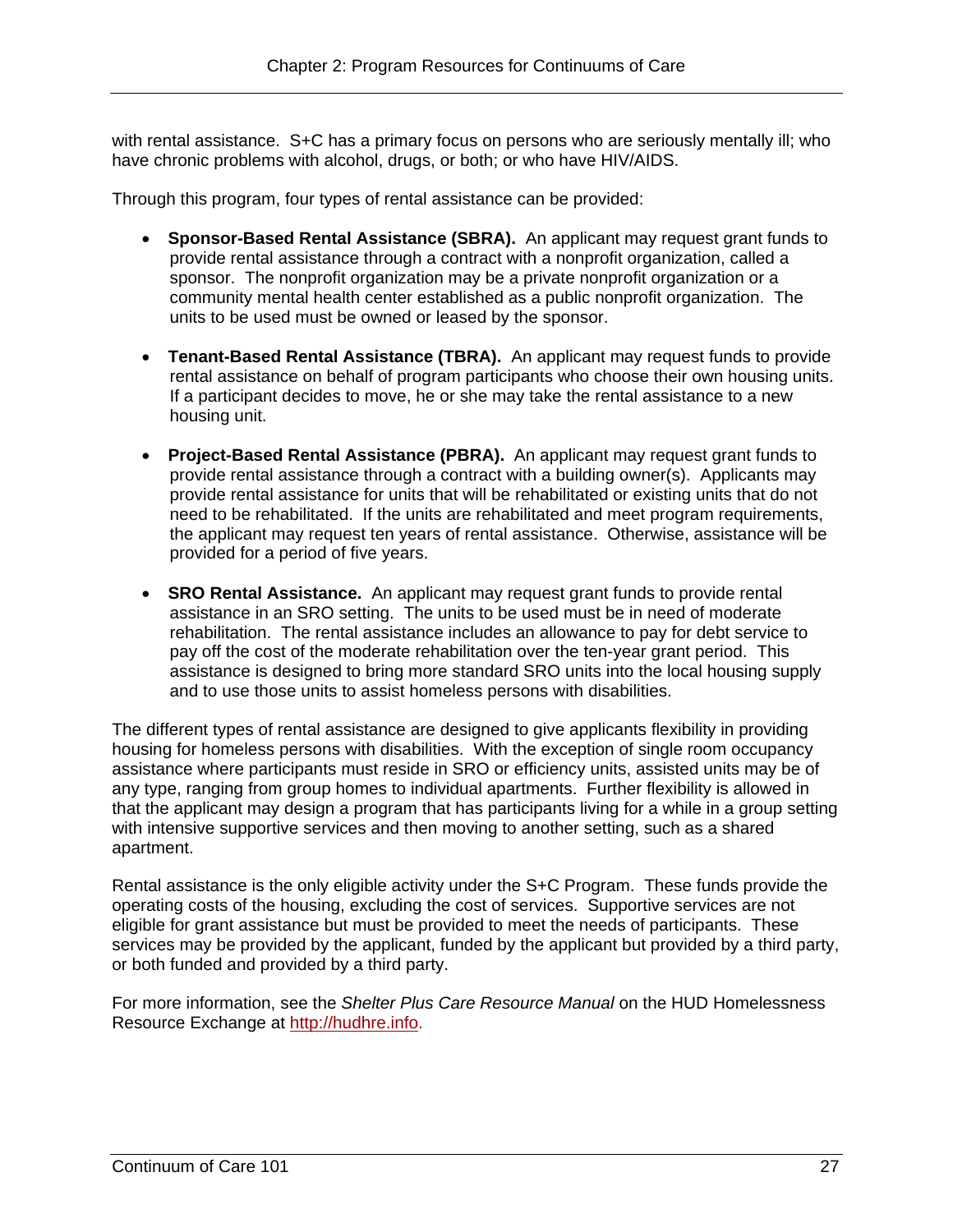#### **Defining and Certifying Disabilities**

A homeless person with a disability must have at least one of the following conditions:

- A physical, mental, or emotional impairment of long-continued duration, impeding the ability to live independently, and of a nature that could be improved by more suitable housing
- A developmental disability
- AIDS or related diseases

Key to the definition of disability is determining that the impairment is of long-continued or indefinite duration and substantially impedes the person's ability to live independently. For example, drug or alcohol abuse or an HIV/AIDS condition that does not substantially impede a person's ability to live independently does not qualify as a disability for PHPWD projects funded under SHP. Written documentation that a person's disability meets the program definition must come from a credentialed psychiatric or medical professional trained to make such a determination. The possession of a title such as case manager or substance abuse counselor does not by itself qualify a person to make that determination. "Self-certification" is also unacceptable. Grantees must have written documentation in their project files that qualifies each participant as having met the program definition of "disabled." (42 U.S.C. 11382(2)).

### **The Section 8 Single Room Occupancy Program**

The Section 8 Single Room Occupancy (SRO) Program provides rental assistance to homeless persons to lease rehabilitated single room occupancy units. SRO housing is residential property that includes single room dwelling units that may contain food preparation and/or sanitary facilities. Alternatively, these facilities may be shared. Each SRO unit is intended to house only one eligible individual. The Section 8 SRO Program differs from regular tenant- and projectbased Section 8 in that the rental assistance is targeted solely to SRO units and serves homeless individuals.

Resource Exchange at http://hudhre.info For more information on Section 8 SRO, see *Understanding the Section 8 Moderate Rehabilitation Single Room Occupancy Program*, available on the HUD Homelessness

## **OTHER FEDERAL TARGETED PROGRAMS**

Homelessness is an issue that has many causes, and as such, cuts across many different agencies. The lack of housing is the symptom, but the causes can be as varied as mental and physical health issues, substance use problems, domestic violence, insufficient job skills, etc. As a result, many agencies beyond HUD have programs targeting persons experiencing homelessness.

Existing CoC members may look to these programs to diversify their funding sources and/or expand their current service offerings. Alternately, the continuum may seek out agencies already funded by these programs and recruit those agencies to get involved in continuum planning and coordination activities. Some of the key programs include the following: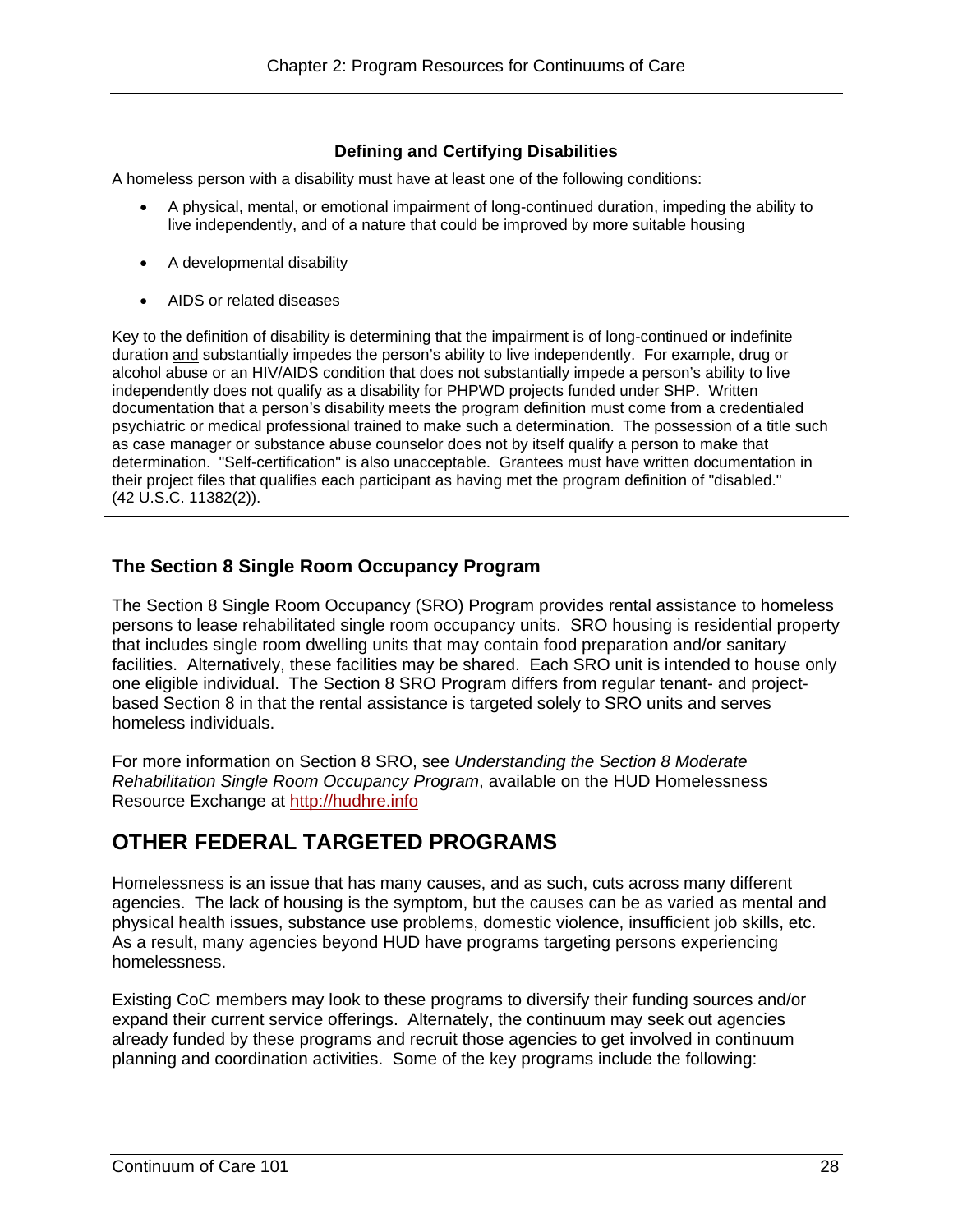### **Emergency Shelter Grants (ESG)**

The Emergency Shelter Grants (ESG) Program is the fourth McKinney-Vento homeless assistance program funded through HUD, but unlike the CoC programs funded as part of the annual SuperNOFA competition, ESG is formula-funded. Entitlement cities and states receive ESG grants from HUD and make these funds available to eligible recipients, which can be either local government agencies or private nonprofit organizations. ESG funds are available for the rehabilitation or remodeling of a building to be used as a new shelter, operations and maintenance of an emergency shelter or transitional housing facility, essential supportive services (e.g., case management, counseling, childcare, etc.), and grant administration. Unlike the other McKinney-Vento programs, ESG also provides short-term homeless prevention assistance to persons at imminent risk of losing their own housing due to eviction, foreclosure, or utility shutoffs. ESG grantees may allocate up to 30 percent of their total ESG award to homeless prevention. For more information on the ESG Program, see http://hudhre.info/index.cfm?do=viewEsgProgram.

### **Housing Opportunities for Persons with AIDS (HOPWA)**

Housing Opportunities for Persons with AIDS (HOPWA) is a formula-funded program administered by HUD that provides grants to states and entitlement communities for projects that benefit low-income persons medically diagnosed with HIV/AIDS and their families.<sup>9</sup> HOPWA funds may be used for a wide range of housing, social services, program planning, and development costs. These include, but are not limited to, the acquisition, rehabilitation, or new construction of housing units; costs for facility operations; rental assistance; and short-term payments to prevent homelessness. HOPWA funds also may be used for chemical dependency treatment, nutritional services, case management, assistance with daily living, and other supportive services. For more information on the HOPWA Program, see http://hudhre.info/HOPWA.

### **Runaway and Homeless Youth Programs**

Grants for Runaway and Homeless Youth programs are funded under the Department of Health and Human Services, Administration for Children and Families, Family and Youth Services Bureau. There are four key programs targeting homeless youth: 1) the Basic Center Program; 2) the Transitional Living Program; 3) Maternity Group Homes Program; and 4) Street Outreach Program. The Basic Center Program is designed to help meet the immediate needs of runaway and homeless youth. The central purpose of these programs is to provide youth with emergency shelter, food, clothing, counseling, and referrals for health care for up to 15 days. The Transitional Living Program supports projects that provide longer term residential services to homeless youth ages 16-21. Generally, services are provided for up to 18 months, and an additional 180 days is allowed for youth less than 18 years old. The Maternity Group Homes Program is part of the Transitional Living Program, providing transitional housing support to homeless pregnant and parenting young people between the ages of 16 and 21, as well as their

 $^9$  Ninety percent of HOPWA funds are allocated to states and eligible cities by formula. Approximately 10 percent of the annual appropriation is awarded through a competitive process.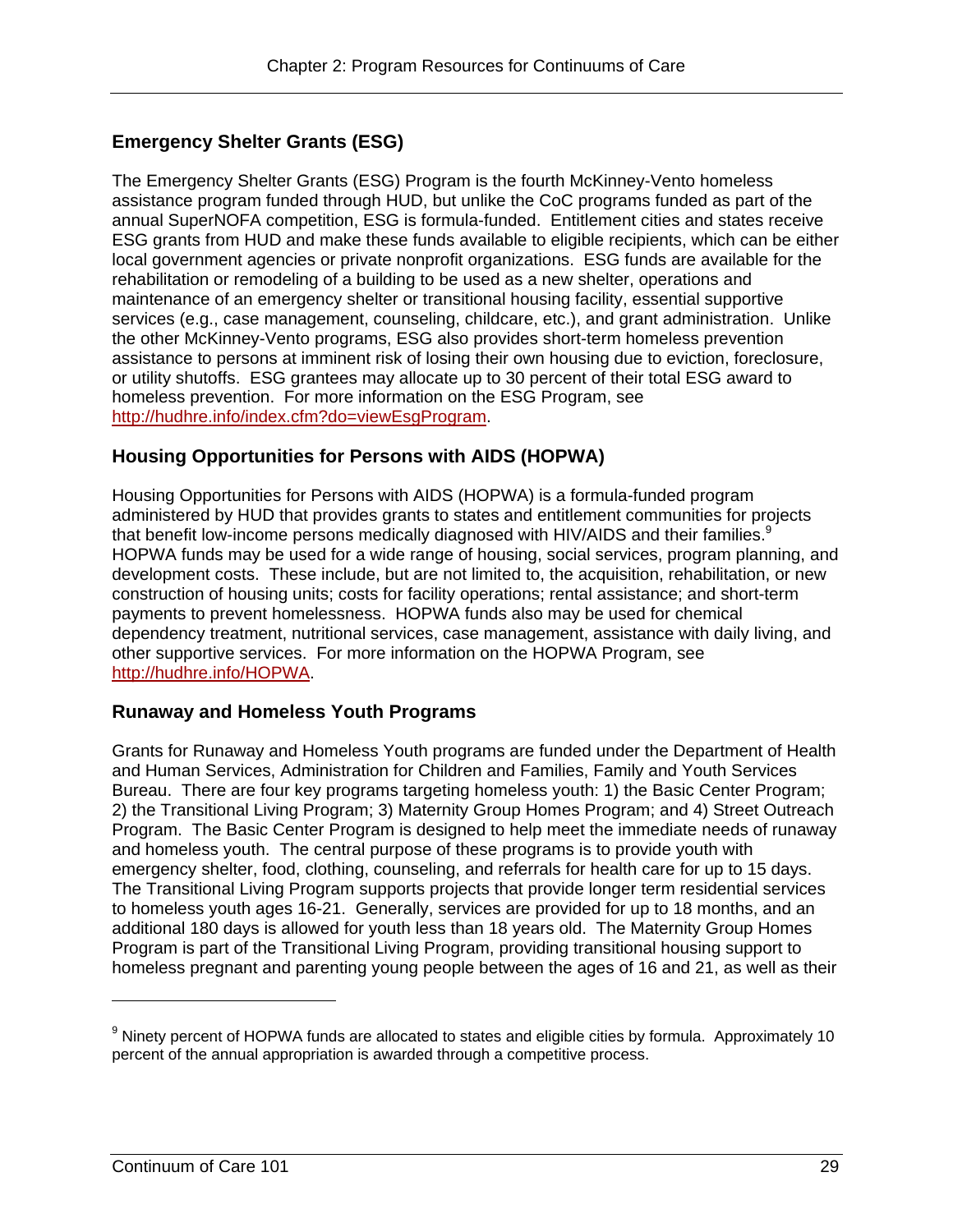dependent children. Finally, the Street Outreach Program is designed to build relationships between grantee staff and street youth, with the goal of helping young people leave the streets. For additional information on these programs, see http://www.acf.hhs.gov/programs/fysb/content/youthdivision/index.htm#sub1.

#### **Family Violence Prevention and Services Program/Battered Women's Shelters**

The Family Violence Prevention and Services Program awards grants to state agencies, territories, and Indian tribes for the provision of shelter to victims of family violence and their dependents. In addition to emergency shelter, funds can be used for crisis counseling, information and referral services, legal advocacy, transportation, emergency childcare, and referrals for health care. Funds are awarded on a formula basis. The program is administered by the Family and Youth Services Bureau in the Department of Health and Human Services, Administration for Children and Family. For more information, see http://www.acf.hhs.gov/programs/fysb/content/familyviolence/index.htm#sub2.

### **Office of Violence Against Women Transitional Housing Program**

The Transitional Housing Program is a discretionary grant program administered by the Department of Justice's Office of Violence Against Women. The program provides transitional housing, short-term housing assistance, and related support services for individuals who are homeless or in need of transitional housing or other housing assistance as a result of fleeing a situation of domestic violence, dating violence, sexual assault, or stalking, and for whom emergency shelter services or other crisis intervention services are unavailable or insufficient. Eligible applicants are states, units of local government, Indian tribal governments, and other organizations that have a documented history of effective work concerning domestic violence, dating violence, sexual assault, or stalking. For additional information, visit the Office of Violence Against Women's website at http://www.ovw.usdoj.gov/.

### **Projects for Assistance in Transition from Homelessness (PATH)**

Created under the McKinney Act, the PATH program is a formula grant program that funds states and territories to support service delivery to individuals with serious mental illnesses, as well as individuals with co-occurring substance use disorders, who are homeless or at risk of becoming homeless. PATH funds community-based outreach, mental health, substance abuse, case management and other support services, as well as a limited set of housing services. PATH is administered by the Department of Health and Human Services, Substance Abuse and Mental Health Services Administration (SAMHSA). For more information on the PATH Program, see http://pathprogram.samhsa.gov/.

#### **Homeless Veterans Reintegration Program**

The Homeless Veterans Reintegration Program (HVRP), administered by the Department of Labor, Veterans Employment and Training Service, is designed to help reintegrate homeless veterans into meaningful employment within the labor force. Funds are awarded on a competitive basis to eligible applicants such as state and local Workforce Investment Boards, public agencies, for-profit/commercial entities, and nonprofit organizations, including faith-based and community-based organizations. Grantees provide an array of employment-focused services, including soft skills and technical skills training, career counseling, resume preparation, job placement, and job retention assistance. Supportive services such as clothing,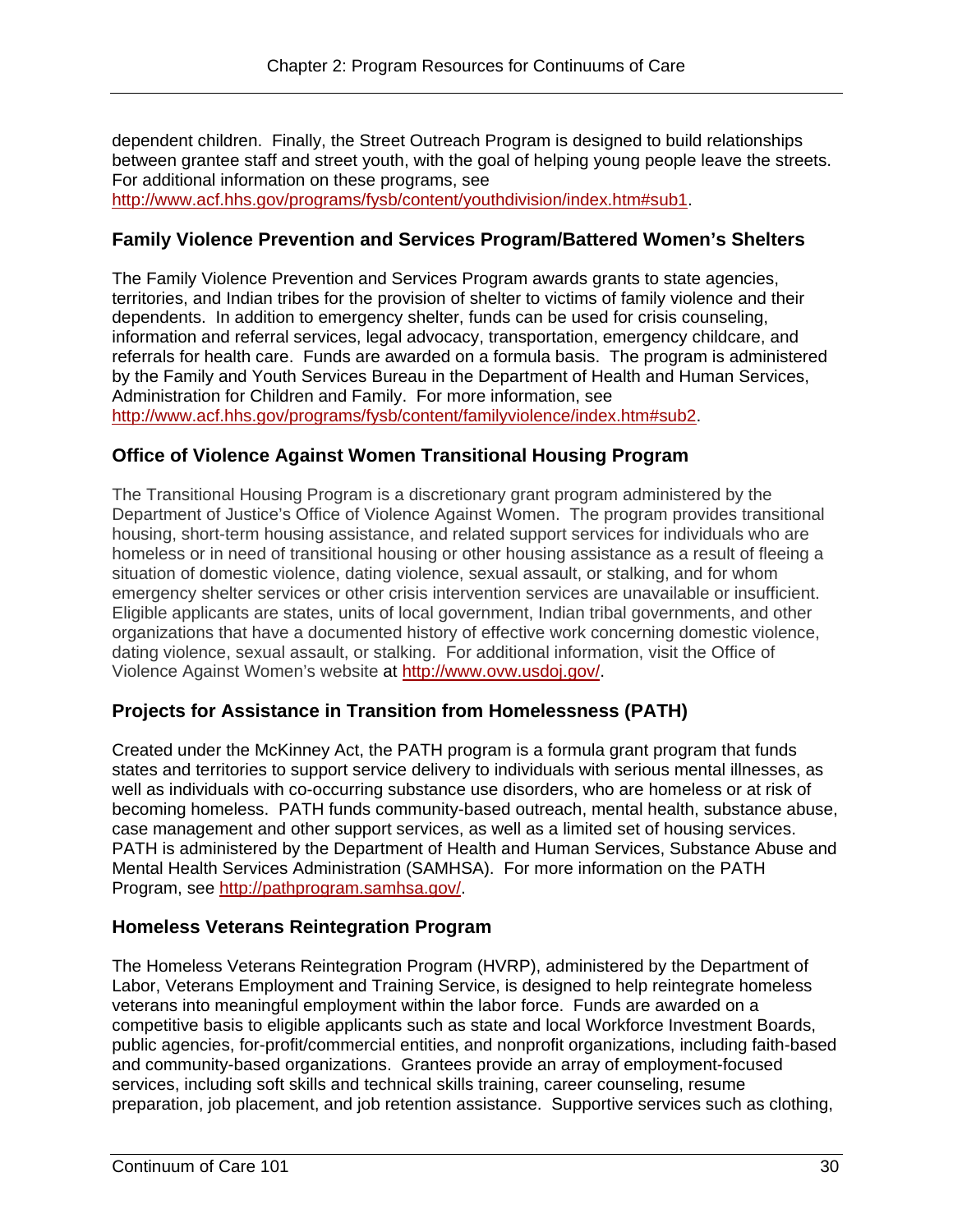provision of or referral to temporary, transitional, and permanent housing, referral to medical and substance abuse treatment, and transportation assistance may also be provided to meet the needs of the target group. For more information on HVRP, see the Department of Labor's website at http://www.dol.gov/vets/programs/hvrp/main.htm.

# **Veterans Affairs (VA) Homeless Providers Grant and Per Diem Program**

The Homeless Providers Grant and Per Diem Program is offered annually (as funding permits) by the Department of Veterans Affairs (VA) to fund community agencies providing services to homeless veterans. The purpose of the program is to promote the development and provision of supportive housing and/or supportive services with the goal of helping homeless veterans achieve residential stability, increase their skill levels and/or income, and obtain greater selfdetermination. Only programs with supportive housing (up to 24 months) or service centers (offering services such as case management, education, crisis intervention, counseling, etc.) are eligible for these funds. The program offers two types of funding: a grant component and a per diem component. Under the grant component, the VA offers grants up to 65 percent of the cost of construction, renovation, or acquisition of a building for use as service centers or transitional housing for homeless veterans. Recipients must obtain the matching 35 percent share from other sources. The per diem component is intended to help cover operational costs. Recipients receive a daily amount for each veteran served. Priority in awarding per diem funds goes to recipients of grants. For additional information, visit the VA's website at http://www1.va.gov/homeless/page.cfm?pg=3.

### **The Health Center Program: Healthcare for the Homeless**

The Health Center Program is administered by the Department of Health and Human Services, Health Resources Services Administration (HRSA). Health centers are community-based and patient-driven organizations that serve populations with limited access to health care, including those with limited English proficiency, migrant and seasonal farm workers, individuals and families experiencing homelessness, and those living in public housing. Health centers provide comprehensive primary care services without regard for patients' ability to pay and charge for services on a sliding fee scale. Some health centers receive funding to focus on certain populations. The Healthcare for the Homeless Programs reach out to homeless individuals and families and provide primary care and substance abuse services, as well as supportive services that promote access to health care (e.g., education, translation, transportation). The Health Care for the Homeless Program is a major source of care for homeless persons in the United States, serving patients that live on the street, in shelters, or in transitional housing. For more information, or to locate a center, see http://bphc.hrsa.gov/.

# **FEDERAL MAINSTREAM HOUSING AND SUPPORTIVE SERVICES PROGRAMS**

In addition to the targeted programs described above, there are countless "mainstream" programs available to help meet the needs of homeless individuals and families. While these programs are not targeted to homeless people, people who are homeless are almost always eligible because of their low-income and/or disability status. While homeless people do have to compete for these resources with the broader eligible population, the advantage for homeless people is that mainstream programs have significantly more resources than homeless-specific programs.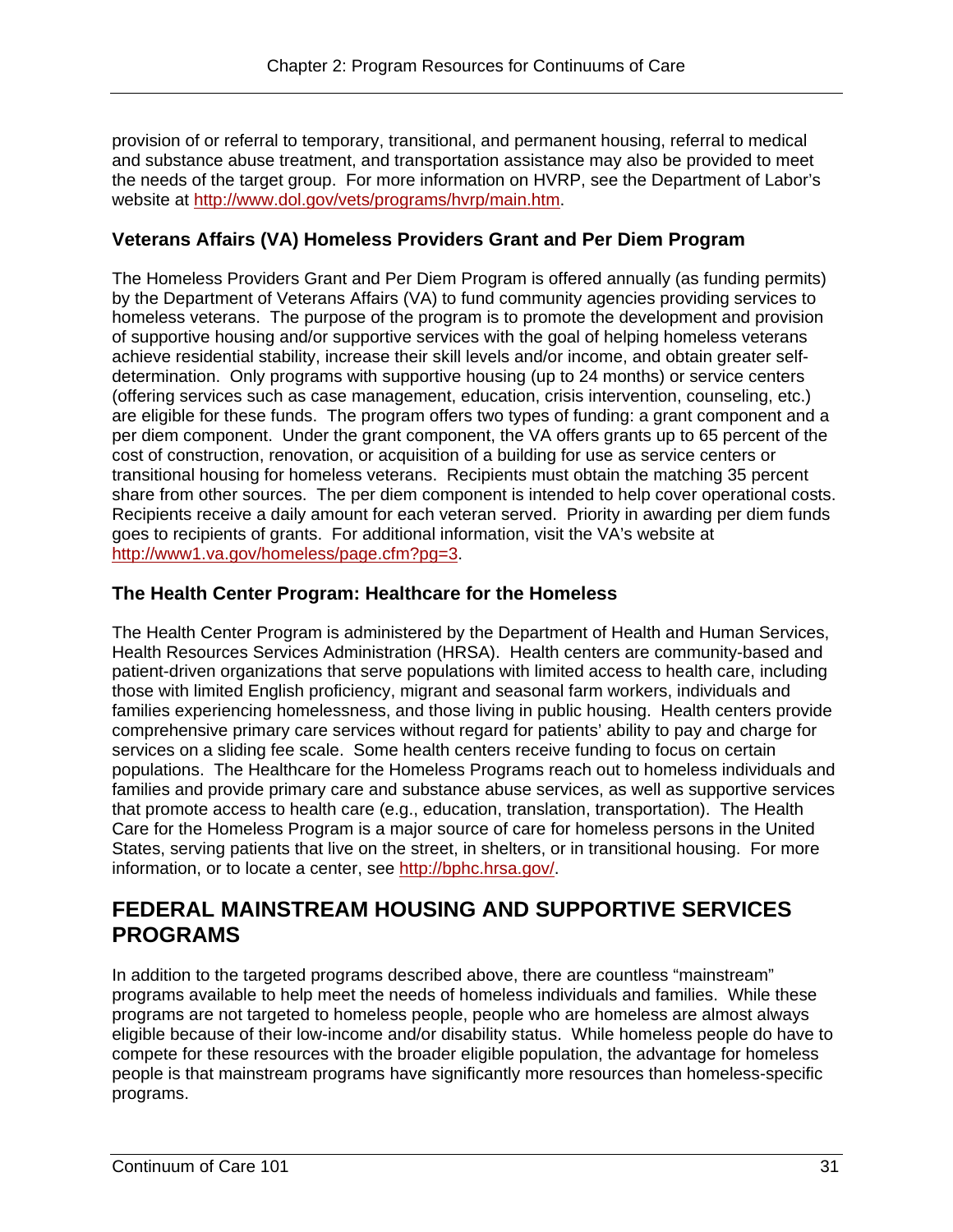In fact, serious and effective efforts to prevent and end homelessness will have to come through these systems rather than through homeless-specific services. In order to close the "front door" on homelessness, serious attention must be made to prevention, and that cannot happen without the involvement of mainstream service systems. Because the CoC funds specifically cannot be used for prevention activities, continuums must access other programs to fund and coordinate emergency assistance programs. Additionally, coordination with mainstream programs is essential to address systems-level social issues that impact homelessness, such as the creation of adequate discharge planning policies for low-income individuals leaving jails, health and mental heath facilities, and other public institutions.

homelessness continues to be centered on the lack of permanent affordable housing. Of course, the principal challenge facing communities in preventing and eradicating Homeless assistance providers cannot move individuals out the "back door" of homelessness if there is no affordable housing available. The result is a bottleneck in the system: individuals that are ready to move out of service-rich CoC programs have nowhere to go, and CoC programs are then not optimally used. To address the challenge of finding permanent affordable housing, some continuums have incorporated permanent housing development into their year-round planning, bringing together key stakeholders in the community, including public housing agency representatives and housing developers, to discuss possible solutions. Some benefits of coordinating with mainstream programs include preference for homeless households on waiting lists and set-asides in new development projects for homeless individuals and families.

Accessing mainstream programs not only allows continuums to better utilize their CoC allocation, but it also increases program flexibility. Continuums can design programs to fill in gaps in their existing inventory, and they may also be able to expand existing programs to serve persons that do not meet HUD's definition of homelessness (e.g., households that are doubledup). In addition to these factors, mainstream resources can be critical for a program to meet the specific match requirements of the various McKinney-Vento programs. Finally, using a combination of mainstream resources and targeted homeless-specific resources reduces a program's dependence on a single source of funding. Thus, a cut in one type of funding will not put the entire program in jeopardy.

Some of the key mainstream housing and service programs are described below.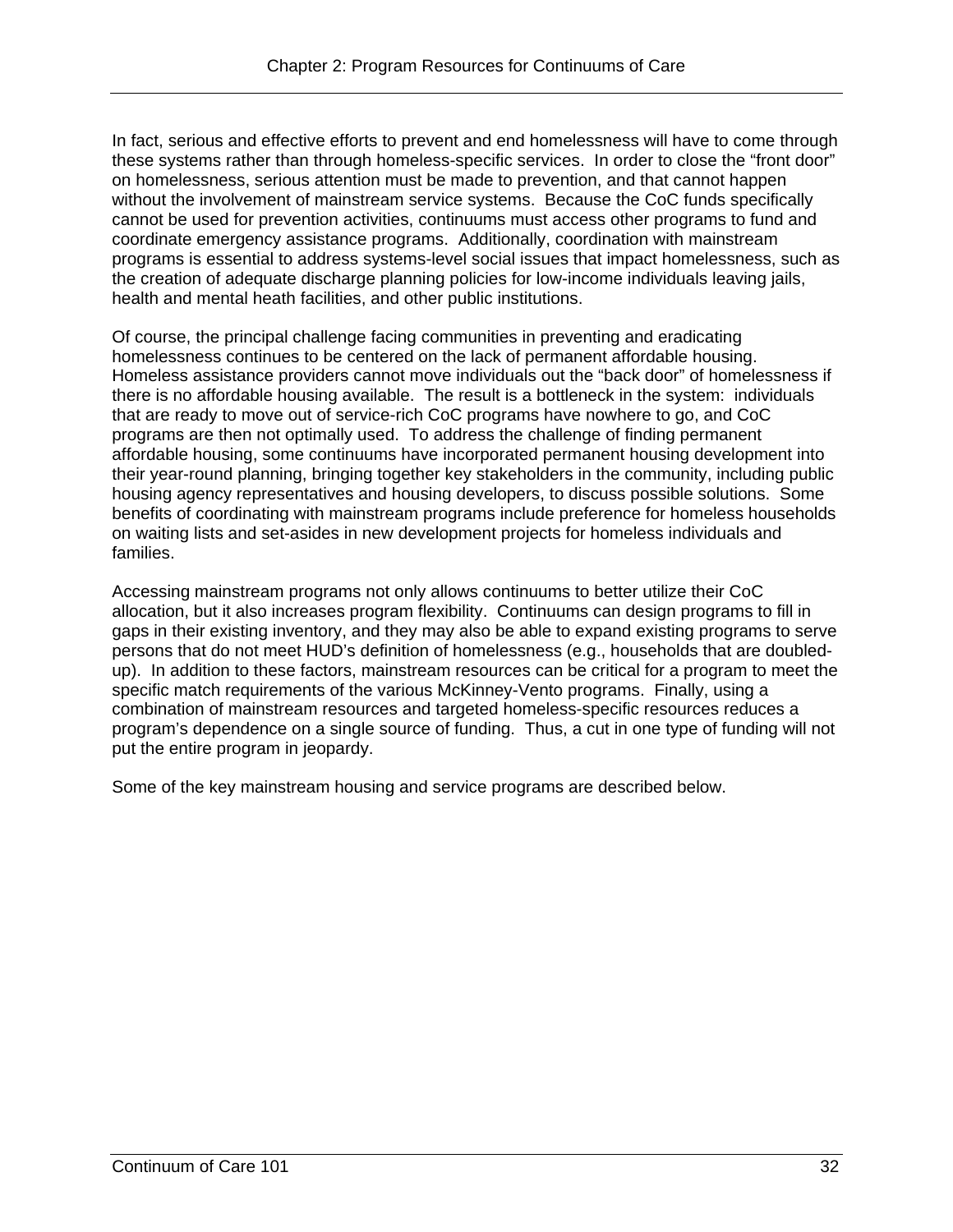#### **The Role of Mainstream Service Systems in Homeless Prevention**

The Emergency Shelter Grant (ESG) is the only HUD McKinney-Vento Act program that may be used to fund prevention services. The three McKinney-Vento competitively funded programs, SHP, S+C, and SRO, do not fund prevention since they are intended solely to assist persons who are already homeless. In addition to using ESG resources to fund prevention services, continuums should work with mainstream agencies to prevent homelessness.

In general, mainstream services can be more effective in prevention of homelessness if there is some way to identify households at imminent risk of homelessness. Extreme poverty, coupled with a short-term crisis, often leads to homelessness for individuals and families. Setting up a system designed to identify those households, and subsequently providing access to short-term, emergency services, is an effective way to keep people in housing. For individuals and families with long-term service needs, the identification of households at risk of homelessness is a first step in prevention. For example, looking at residential instability as an indicator, individuals with mental illness can be identified as "at risk" for homelessness and offered more intensive services and supports.

Beyond prevention services, mainstream services provide critical support to individuals navigating the homeless service system and can be effective re-entry points for individuals exiting the CoC system. It is important to remember that people with mental illness and other co-occurring disorders have service needs that cross system lines, and a lack of responsiveness from the mainstream systems to accommodate those needs may have been a precipitating factor for homelessness. Suggested strategies for increased use of mainstream systems for persons navigating and exiting homelessness include the following:

- 1. Educate mainstream service providers about homelessness and chronic homelessness and about how they can prevent and help end this pattern. Information about the pattern of homelessness in specific communities, plus identified strategies that have worked in other places, should be part of an overall training package.
- 2. Incorporate responsibility for this population into existing contracts. At the local level, it is often helpful to have state support for including or targeting the homeless group in mainstream services. Specific language in the State Mental Health Block Grant, for example, can support local providers in serving people who have been homeless.
- 3. Create new policies using evidence-based practices and targeted resources. Again, state support for local action is helpful. Provisions in state plans can encourage reluctant local providers. For example, the state's Medicaid plan can provide expedited access for people exiting homelessness by allowing trained CoC workers to determine presumptive eligibility for Medicaid.
- 4. Improve coordination of services across agency boundaries. Data on referrals can be obtained through local utilization management systems or use of HMIS to track service events. Routine service coordination meetings with case managers and eligibility workers can be effective in improving system performance.

# **Public Housing**

Public housing was established to provide decent and safe rental housing for eligible lowincome families, the elderly, and persons with disabilities. Public housing comes in all sizes and types, from scattered single-family houses to high-rise apartments for elderly families. There are approximately 1.2 million households living in public housing units, managed by some 3,400 PHAs. HUD administers Federal aid to local PHAs that manage the housing for low-income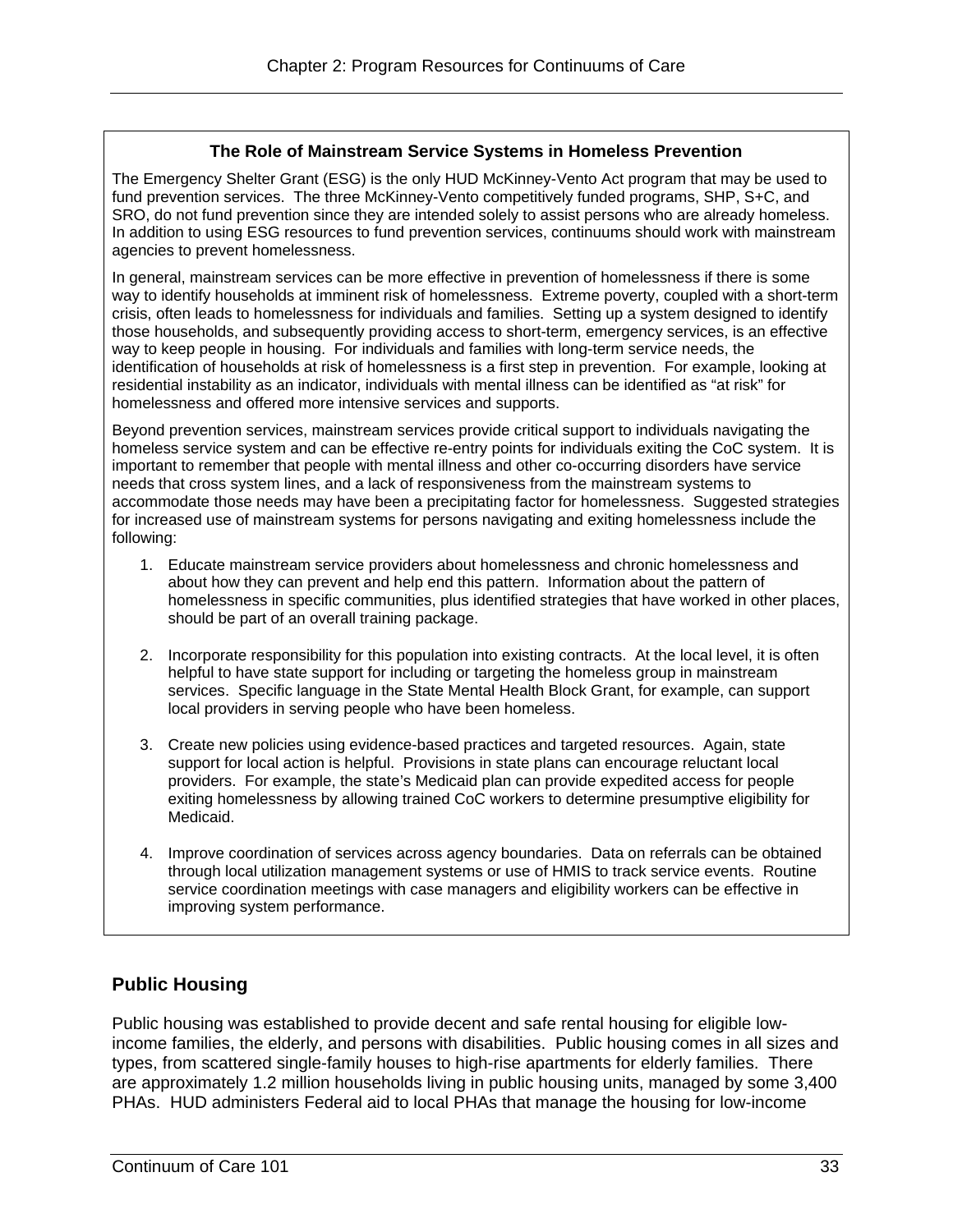residents at rents they can afford. Since the demand for housing assistance often exceeds the limited resources available to HUD and the local PHAs, long waiting periods are common. Some PHAs establish selection preferences as a way to direct their limited housing resources to the families with the greatest housing needs. Thus, a PHA that is involved in a continuum's planning process might establish a selection preference for homeless families. For more information, see http://hud.gov/offices/pih/programs/ph/index.cfm.

# **Section 8 Housing Choice Vouchers**

The housing choice voucher program is the Federal government's major program for assisting very low-income families, the elderly, and the disabled to afford decent, safe, and sanitary housing in the private market. Since housing assistance is provided on behalf of the family or individual, participants are able to find their own housing, including single-family homes, townhouses, and apartments. Participants are free to choose any housing that meets the requirements of the program and are not limited to units located in subsidized housing projects. PHAs receive Federal funds from HUD to administer the voucher program. A housing subsidy is paid to the landlord directly by the PHA on behalf of the participating family. The family then pays the difference between the actual rent charged by the landlord and the amount subsidized by the program. As with public housing, PHAs may establish local preferences for selecting applicants from its waiting list, such as a preference for a family who is homeless or living in substandard housing.10 For more information, visit HUD's website at http://hud.gov/offices/pih/programs/hcv/about/index.cfm.

### **HOME Investment Partnerships Program**

The HOME Investment Partnerships Program (HOME) is the largest Federal block grant to state and local governments designed exclusively to create affordable housing for low-income households. Each year, HUD allocates approximately \$2 billion to states and hundreds of localities nationwide. Communities use HOME formula grants, often in partnership with local nonprofit groups, to fund a wide range of activities that build, buy, and/or rehabilitate affordable housing for rent or homeownership or provide direct rental assistance to low-income people. Shortly after HOME funds become available each year, HUD informs eligible jurisdictions of the amounts earmarked for them. Participating jurisdictions must have a current and approved Consolidated Plan, which includes an action plan that describes how the jurisdiction will use its HOME funds. Continuum members should participate in the development of the Consolidated Plan and involve the city housing department in the CoC planning process. This coordinated effort could lead, for example, to a set-aside of HOME funds for tenant-based rental assistance to transition homeless individuals to permanent housing. Also, HOME funds are an excellent source of match for acquisition and rehabilitation activities within the Supportive Housing Program.

 $10$  Under the HUD-VASH program, more than 10,000 vouchers have been designated to PHAs throughout the country for homeless veterans. This program allows veterans to live in veteran selected apartment units with a voucher. These vouchers are portable so that veterans can live in communities served by their VA medical facility where case management services can be provided.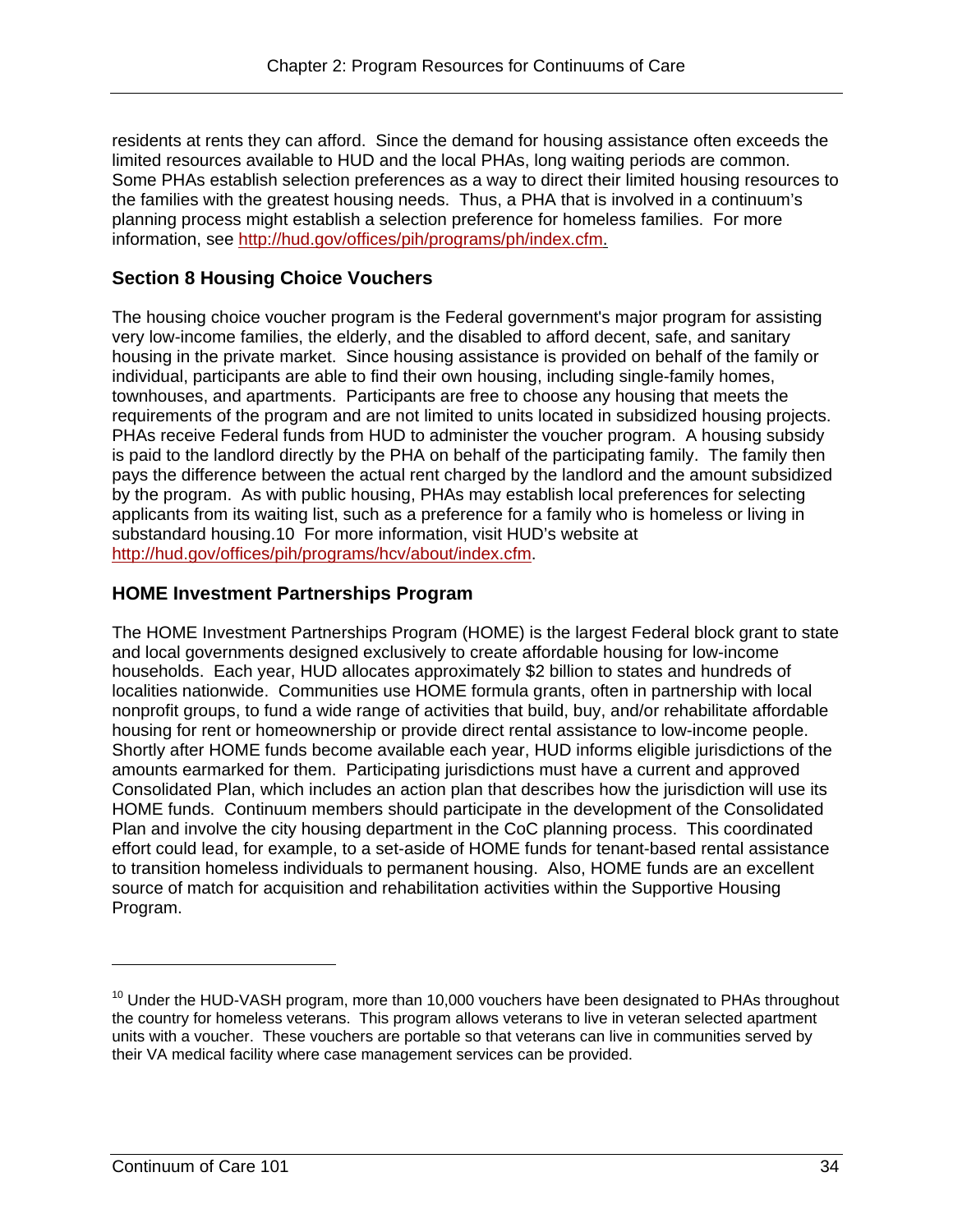For more information on the HOME Program, visit HUD's website at http://www.hud.gov/offices/cpd/affordablehousing/programs/home/.

For information regarding the use of HOME funds to support homeless assistance activities, see HUD Notice CPD 03-08, Using HOME Program Funds to Address the Challenges of Homelessness, available on the Homelessness Resource Exchange at http://hudhre.info.

### **Community Development Block Grant**

The Community Development Block Grant (CDBG) Program is a flexible program that provides communities with resources to address a wide range of unique community development needs. Under CDBG, HUD provides grants on a formula basis to states and hundreds of localities nationwide. CDBG works to ensure decent affordable housing, to provide services to the most vulnerable in our communities, and to create jobs through the expansion and retention of businesses. Each activity must meet one of the following national objectives for the program: benefit low- and moderate-income persons, prevent or eliminate slums or blight, or address community development needs having a particular urgency. CDBG funds can be used in a variety of ways to support homeless assistance programs, including (but not limited to) the acquisition and rehabilitation of buildings to be used as emergency shelters, transitional housing facilities, or permanent supportive housing units; the costs of operating an emergency shelter or soup kitchen; emergency payment of rent and utilities to prevent homelessness; costs related to implementing and operating the Homeless Management Information System (HMIS); and provision of a wide range of supportive services, ranging from case management to job training to child care.

#### For more information on CDBG, visit HUD's website at

http://www.hud.gov/offices/cpd/communitydevelopment/programs/. For information regarding the use of CDBG funds to support homeless assistance activities, see HUD Notice CPD 03-14, Using CDBG Funds in Addressing the Challenges of Homelessness, available on the Homelessness Resource Exchange at http://hudhre.info.

# **Rural Development Housing Programs**

The U.S. Department of Agriculture's Office of Rural Development administers a number of rural housing and facilities programs. Through the Community Facilities Grants Program, USDA provides grants to assist in the development of essential community facilities in rural areas and towns of up to 20,000 in population, including schools, childcare facilities, medical clinics, assisted living facilities, emergency shelters, community centers, and transportation facilities. Grants are available to public entities such as municipalities, counties, and special-purpose districts, as well as nonprofit corporations and tribal governments. The Housing Preservation Grant (HPG) Program provides grants to sponsoring organizations for the repair or rehabilitation of low- and very low-income housing. The grants are competitive and are made available in areas where there is a concentration of need. Under the Rural Rental Assistance (RA) Program, USDA provides an additional source of support for households with incomes too low to pay the subsidized rent in USDA-financed housing. For more information on these and other USDA rural development programs, see http://www.rurdev.usda.gov/rhs/.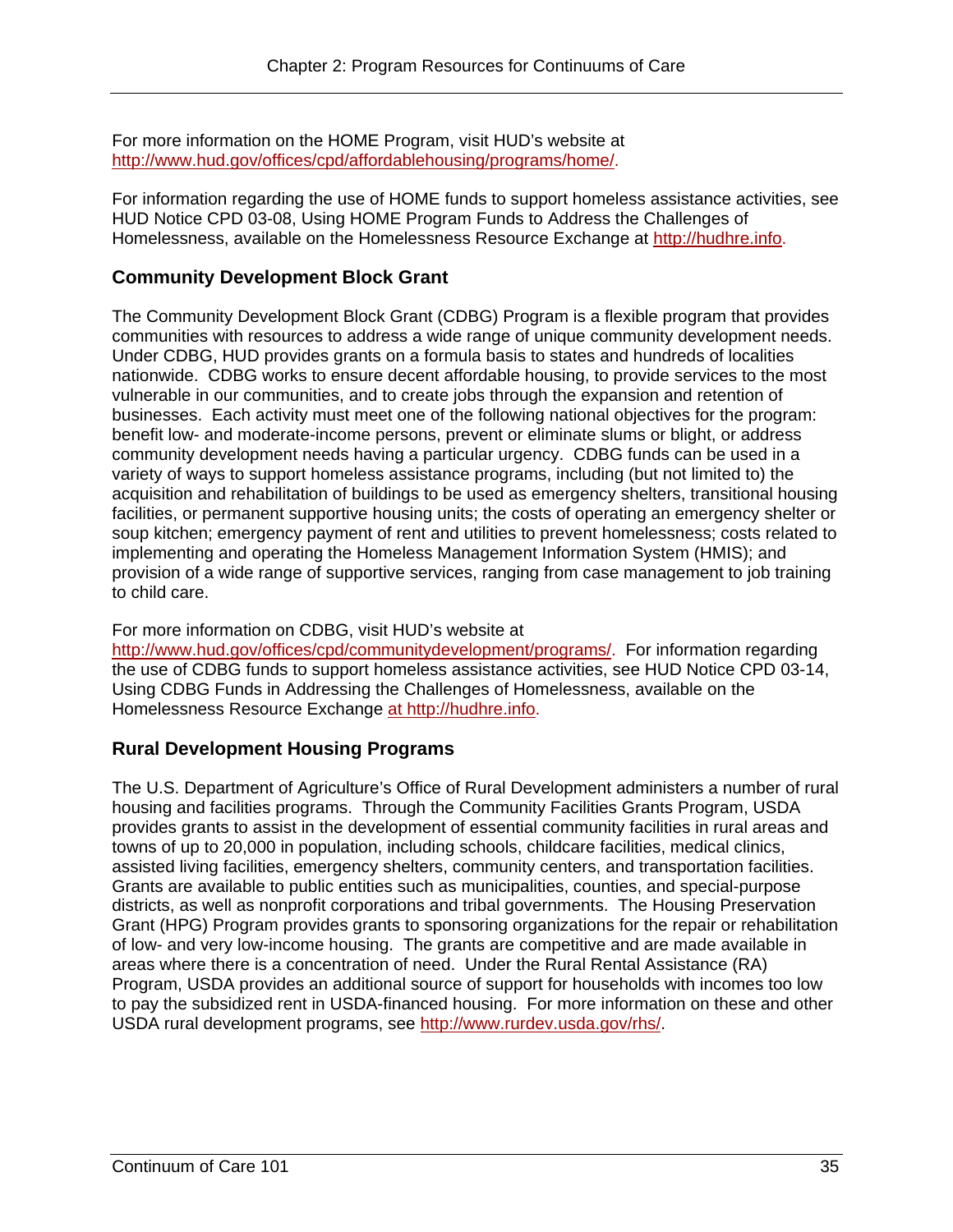### **Sections 811 and 202**

HUD provides interest-free capital advances to nonprofit sponsors to help them finance the development of rental housing for very low-income adults with disabilities (811) and very lowincome elderly persons (202). The capital advance can finance the construction, rehabilitation, or acquisition (with or without rehabilitation) of supportive housing. The advance does not have to be repaid as long as the housing remains available for very low-income persons with disabilities for at least 40 years. Project rental assistance funds are provided to cover the difference between the HUD-approved operating cost for the project and the tenants' contribution towards rent. Project rental assistance contracts are approved initially for 3 years and are renewable based on the availability of funds. Each project must have a supportive services plan. However, residents cannot be required to accept any supportive service as a condition of occupancy. While the program's units are not specifically targeted to homeless and/or elderly persons with disabilities, they can be made available to these subpopulations. Continuums should include these nonprofit sponsors in their planning process. For information on the Section 202 Program, visit HUD's website at

 http://www.hud.gov/offices/hsg/mfh/progdesc/eld202.cfm. For information on the Section 811 Program, see http://www.hud.gov/offices/hsg/mfh/progdesc/disab811.cfm.

#### **Community Services Block Grant**

The Community Service Block Grant (CSBG) is a formula grant that provides funds to states, territories, and Federally- and state-recognized tribal organizations so that they may provide supportive services and activities to assist low-income individuals and families to become selfsufficient. Typically, states fund these services by making sub-grants to locally based Community Action Agencies and other eligible entities that provide services to low-income individuals and families. Grantees receiving funds under CSBG are required to provide services and activities addressing employment, education, childcare, housing, nutrition, transportation, emergency services, and/or health. Beneficiaries are low-income individuals that may be unemployed or receiving public assistance, at-risk youth, custodial and non-custodial parents, residents of public housing, persons with disabilities, persons who are homeless, and individuals transitioning from incarceration into the community. CSBG is administered by the Department of Health and Human Services, Administration for Children and Families. For more information, see http://www.acf.hhs.gov/programs/ocs/csbg/index.html.

#### **Social Services Block Grant**

The Social Services Block Grant (SSBG) is a flexible formula grant that enables each state to provide social services best suited to meet the needs of individuals within the state. Each state determines the services that will be provided and the individuals that will be eligible to receive those services. Such services may include daycare for children or adults, special services to persons with disabilities, case management, health-related services, transportation, foster care for children or adults, substance abuse treatment, housing, home-delivered meals, independent/transitional living, employment services, or any other social services found necessary by the State for its population. Funds are allocated to funds to states, territories, and Federally- and state-recognized tribal organizations. SSBG is also administered by the Department of Health and Human Services, Administration for Children and Families. For more information, see http://www.acf.hhs.gov/programs/ocs/ssbg/index.html.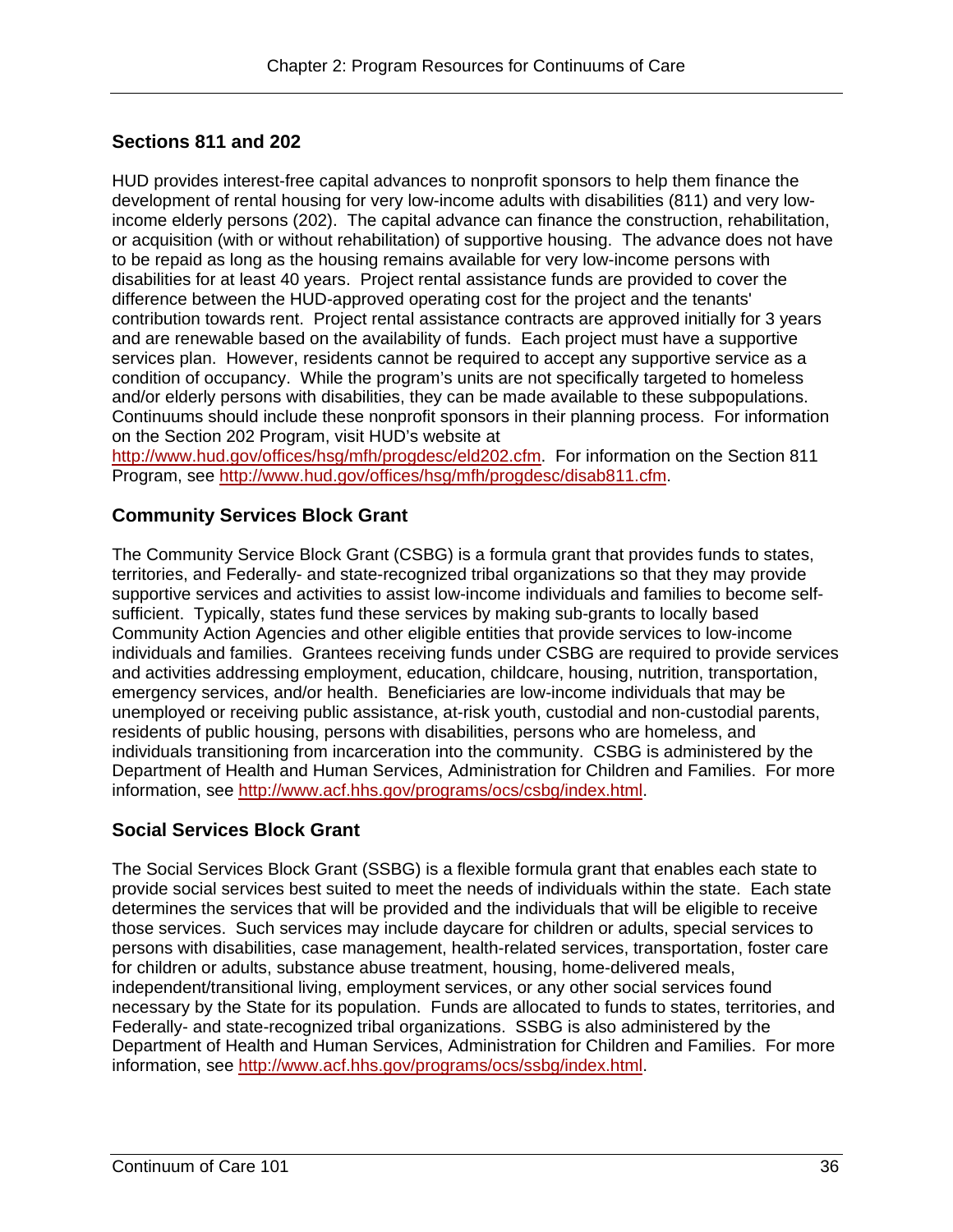### **Substance Abuse Prevention and Treatment Block Grant**

The Substance Abuse Prevention and Treatment (SAPT) Block Grant Program distributes funds to eligible states, territories, and the District of Columbia through a formula that is based upon specified economic and demographic factors. The program's overall goal is to support and expand substance abuse prevention and treatment services, while providing maximum flexibility to the states. The program is administered by the Center for Substance Abuse Treatment (CSAT) within the Department of Health and Human Services, Substance Abuse and Mental Health Services Administration. States and territories must annually submit a report and plan to the Federal government describing how they expended SAPT funds and how they intend to obligate funds being made available in the current fiscal year. For more information, or to locate a treatment facility in your community, visit the CSAT website at http://csat.samhsa.gov/.

#### **Community Mental Health Services Block Grant**

The Community Mental Health Services Block Grant is the single largest Federal contribution dedicated to improving mental health service systems across the country. The program is administered by the Center for Mental Health Services (CMHS) within the Department of Health and Human Services, Substance Abuse and Mental Health Services Administration. Awards are made to states and territories to provide mental health services to people with mental disorders. Because what is effective in one state may not be effective in another, CMHS works in close collaboration with each state or territory to develop and implement its own State Mental Health Plan for improving community-based services and reducing reliance on hospitalization. The program stipulates that case management be provided to individuals with the most serious mental disorders and encourages appropriate partnerships among a wide range of health, dental, mental health, vocational, housing, and educational services. The program also promotes partnerships among Federal, state, and local government agencies. For more information, or to locate a treatment facility in your community, visit the CMHS website at http://mentalhealth.samhsa.gov/.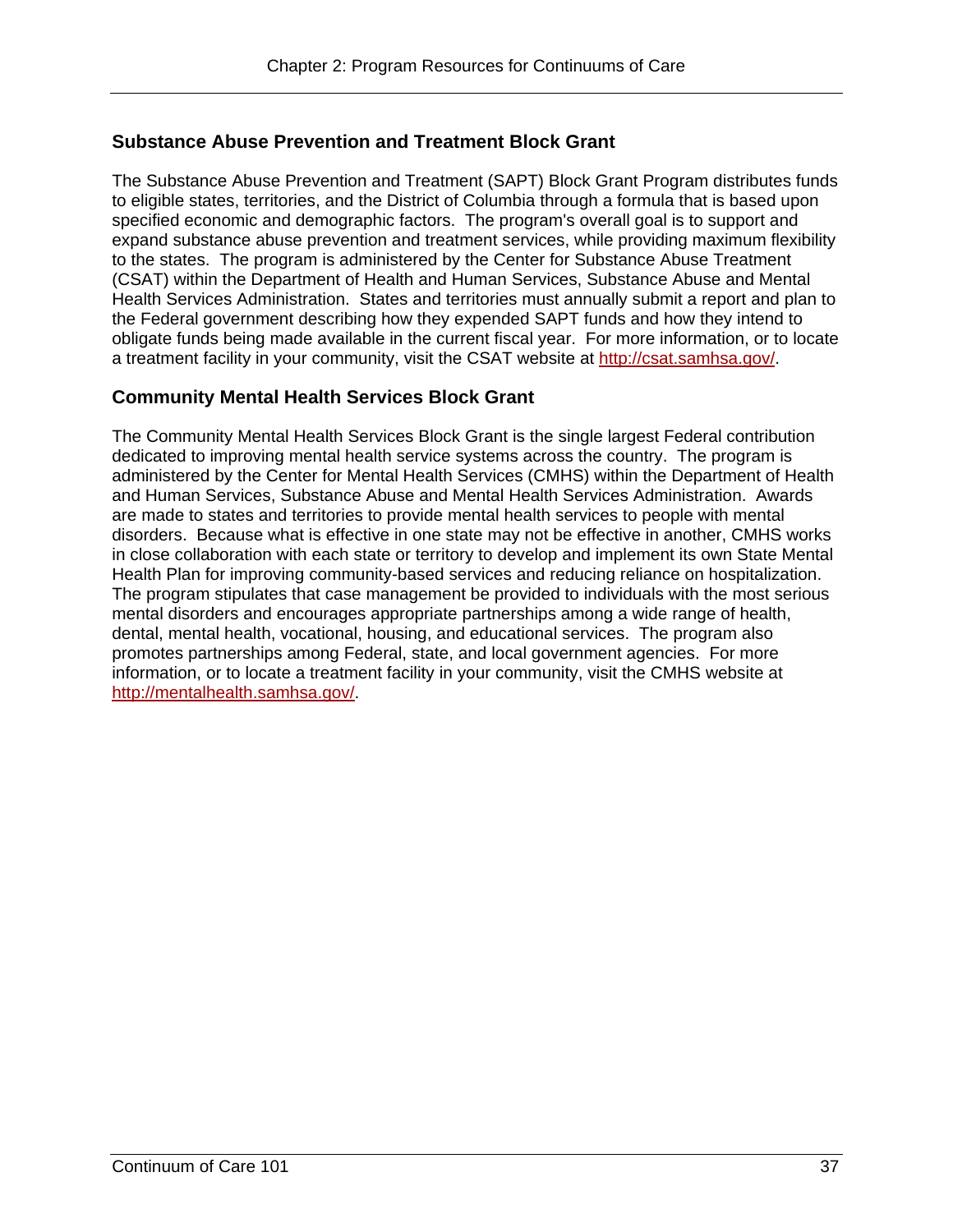#### **Examples of Successful Partnerships with Service Providers**

#### **Public Housing Agency and Community-Based Healthcare Provider**

 supportive services to tenants. In many communities, the public housing agency (PHA) becomes the *applicant* for the rental assistance and a community-based behavioral or mental health organization serves as the *sponsor* of the program. This is a good partnership because PHAs have experience in the administration of rental assistance, and behavioral and mental health organizations have a population of persons who are homeless, have serious mental illnesses, and may have co-occurring substance abuse disorders. The health organization provides the supportive services, such as case management and medication management, which will match the rental assistance. In this example, the PHA manages the nuts and bolts of the rental assistance, including certifying that the housing units meet housing quality standards. In turn, the health organization recruits participants, certifies their eligibility, coordinates with the PHA, and provides ongoing

#### **State Agency and Local Providers**

In some states, the state housing and community development agency, often in cooperation with the state mental health or substance abuse agency, will be the *applicant* for a substantial number of Shelter Plus Care slots. The state agency sets up a system through which local providers apply for the assistance and the program is offered throughout the state. In this case, local providers are responsible for ensuring that housing meets housing quality standards, as well as providing participant recruitment, eligibility certification, and ongoing supportive services to tenants.

### **Workforce Investment Act One-Stop Career Centers**

The One-Stop Career Center system is funded under the Workforce Investment Act and administered by the Department of Labor. The One-Stop system provides three levels of service: (1) Core, which includes eligibility assessment and job search; (2) Intensive, which includes literacy skills enhancement and job clubs; and (3) Training, which includes on-the-job training and occupational skills training. Clients are assessed by the local One-Stop Career Center as to what services they need and are eligible to receive. To locate the nearest One-Stop Center, visit http://www.servicelocator.org./. For more information on connecting to the workforce development system to help individuals exit homelessness, see Coordinating Community Plans and Community Employment Pathways, both available on http://hudhre.info.

# **Ticket to Work**

The Ticket to Work Program is an employment program administered by the Social Security Administration (SSA) for people with disabilities who are interested in going to work. The goal of the Ticket Program is to increase opportunities and choices for Social Security disability beneficiaries to obtain employment, vocational rehabilitation (VR), and other support services from public and private providers, employers, and other organizations. Under the Ticket Program, SSA provides disability beneficiaries with a "ticket" they may use to obtain the services and jobs they need from a new universe of organizations called Employment Networks (ENs). Beneficiaries receiving tickets can contact one or more ENs to discuss services and once an agreement between the beneficiary and EN is reached, the two work together to develop a work plan to assist the beneficiary in reaching his or her employment goal. For more information on Ticket to Work, see http://www.yourtickettowork.com/.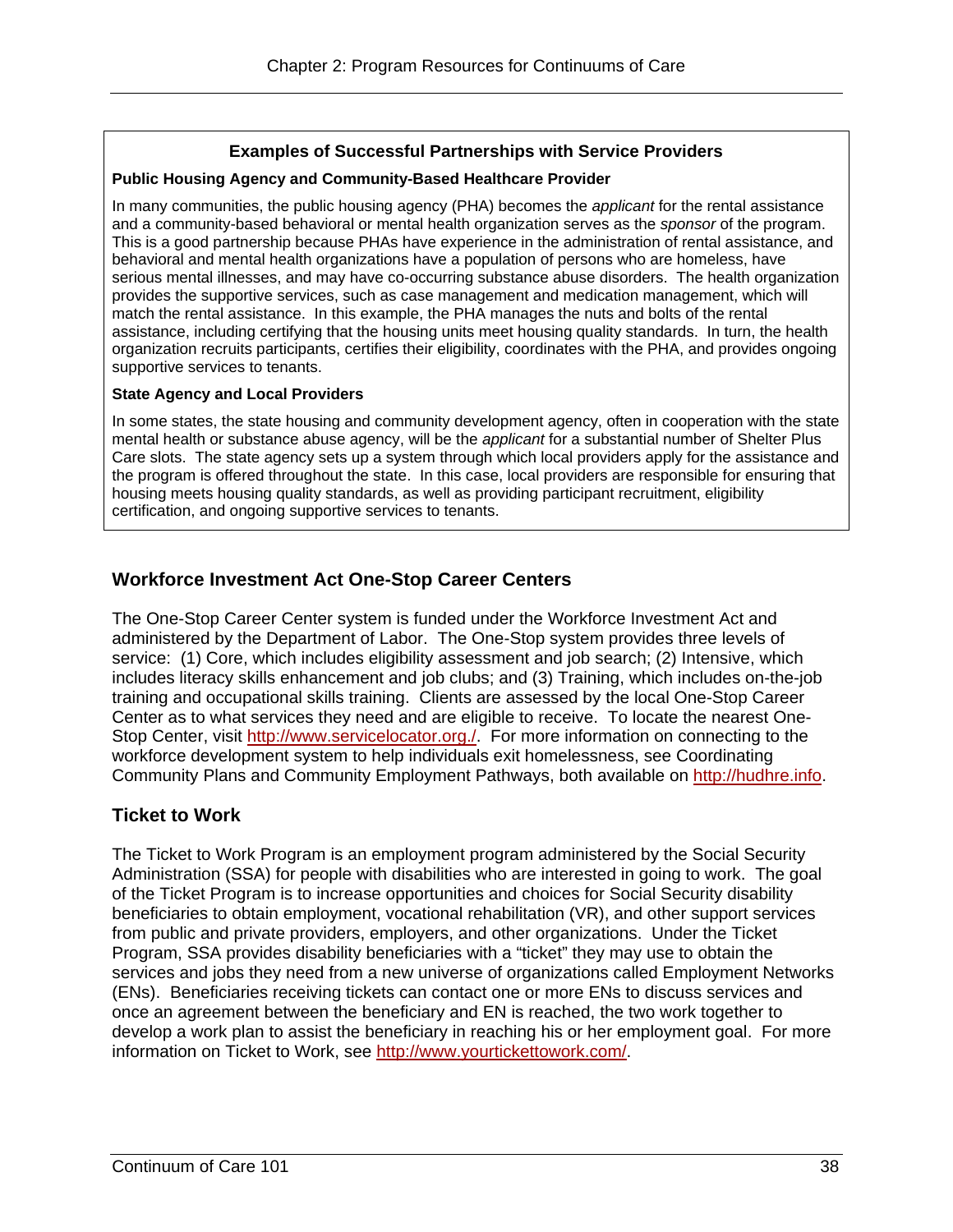# **The Emergency Food Assistance Program (TEFAP)**

Under TEFAP, commodity foods are made available to states by the U.S. Department of Agriculture (USDA). USDA buys the food, including processing and packaging, and ships it to the States. The amount received by each state depends on its low-income and unemployed population. State agencies work out details of administration and distribution. They select local organizations that either directly distribute or serve meals to households or distribute to other local organizations that perform these functions. States provide the food to local agencies that they have selected, usually food banks, which in turn, distribute the food to soup kitchens and food pantries that directly serve the public. For information on TEFAP, see http://www.fns.usda.gov/fdd/programs/tefap/.

# **FEDERAL ENTITLEMENT BENEFIT PROGRAMS**

Each year, billions of dollars in Federal funds are made available to low-income persons, including homeless individuals and their families, through mainstream entitlement benefit programs. An entitlement is a benefit that an individual or family is able to receive if he/she or they meet certain fixed and objective eligibility criteria. Eligibility standards for entitlements usually include financial criteria (e.g., income level, amount of assets) and categorical criteria (e.g. disabled, family with children under 21 years of age, elderly). Once an individual or family has established eligibility for benefits included in an entitlement program, he/she/they continue to receive those benefits automatically until either their financial or categorical characteristics change.

Entitlements must be made available to every eligible individual or family in the same way and with the same benefits throughout a state or other administering jurisdiction. In most cases, entitlement programs are obligated to provide for qualifying individuals and families regardless of the amount of funds appropriated or allocated at the Federal or state level to fund each given entitlement program. (The state often has to cover the difference.) It should be noted that entitlement programs could have non-mandatory benefits as well as mandatory benefits. For example, TANF recipients have access to a range of childcare, educational, and employmentrelated services. However, not all TANF recipients are entitled to receive all of these types of services at all times during their tenure as TANF recipients. Some TANF childcare and employment services were funded with discretionary block grant Federal allocations that are no longer available in some states, thereby restricting access to these benefits.

While accessing mainstream benefits is central to stabilizing persons experiencing homelessness and stretching continuum resources as far as possible, conditions of homelessness, such as the lack of a permanent address and insufficient documentation, often make it difficult for homeless individuals and households to apply for and retain benefits. Thus, improving access to entitlement programs requires planning and coordination. Continuums should work with mainstream agencies/providers to improve outreach efforts to the homeless community about program benefits and eligibility requirements, and they should identify ways to hold mainstream programs accountable for serving homeless people. Continuums can also train mainstream program personnel about the many issues unique to homeless persons, such as lack of stable housing, transportation, and access to a permanent mailing address and phone. Finally, case managers in the homeless system will need to learn more about the mainstream benefits programs to help their clients navigate these systems. The Department of Health and Human Services (HHS) has developed FirstStep, a tool for case managers and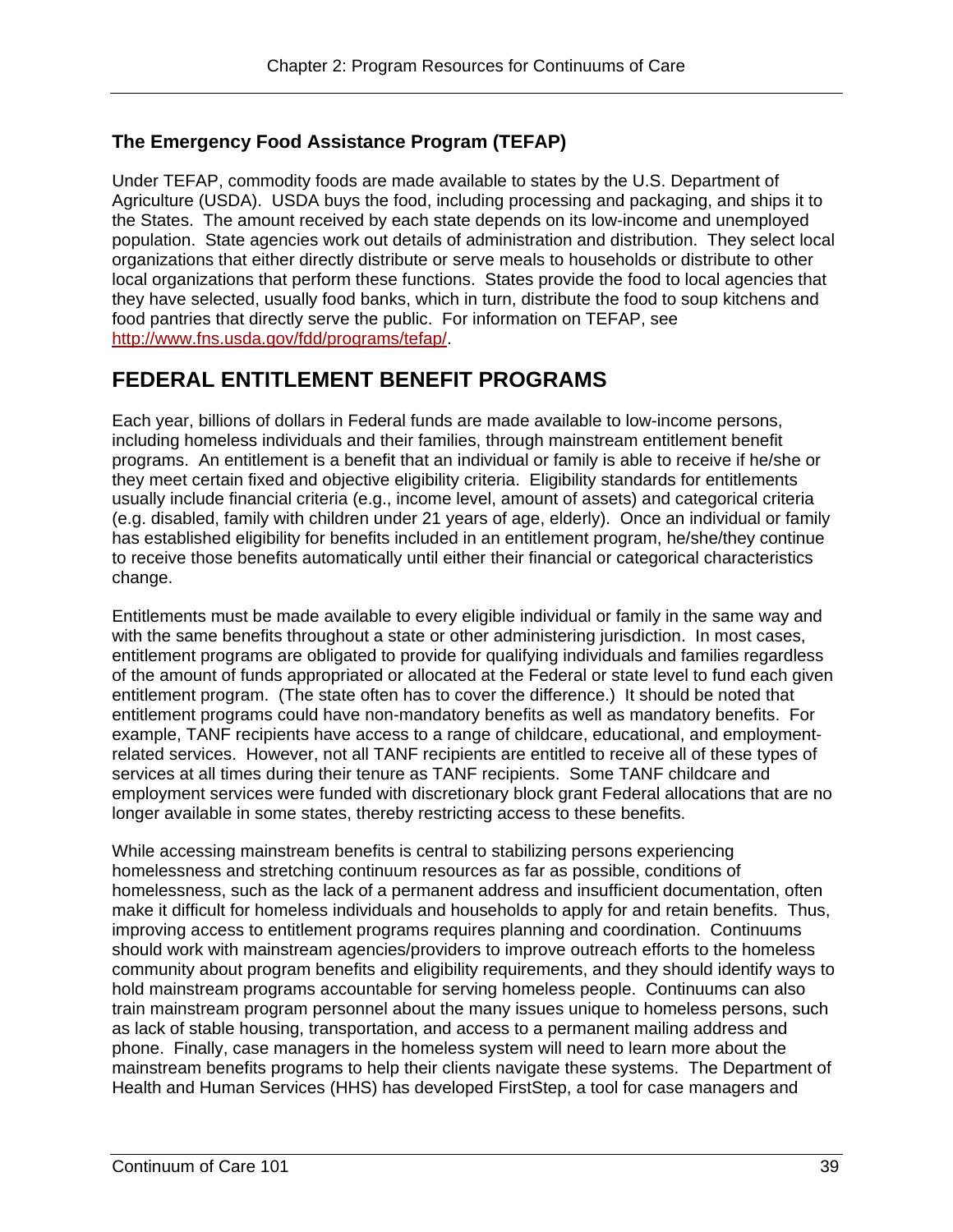outreach workers to help their clients who are homeless access Federal mainstream benefits. FirstStep can be accessed at http://www.cms.hhs.gov/apps/firststep/content/howtouse.html.

Entitlement benefit programs typically provide income benefits and healthcare benefits. The most common entitlement programs are described below.

#### **Supplemental Security Income and Social Security Disability Insurance**

Supplemental Security Income (SSI) is a monthly benefit for persons who are blind, have severe disabilities, or are at least 65 years old and have limited income and resources. In most states, people receiving SSI benefits will automatically be eligible to receive Medicaid. To qualify for SSI payments, a person must meet income and resource limits but there are no specific work requirements. Social Security Disability Insurance (SSDI) pays cash benefits to persons with severe disabilities who have worked and paid Social Security taxes for a specified period of time. SSDI also provides benefits for family members. In either case, case managers should immediately begin to document their clients' inability to work in case notes and should seek independent medical verification as soon as possible. The lack of proper medical documentation, the complexity of the process, or the applicant's inability or unwillingness to go through the disability determination process can result in the denial of benefits.

For more information on SSI, see http://www.ssa.gov/pgm/links\_ssi.htm. Also see www.cms.hhs.gov/apps/firststep/content/ssitips.html for guidance on how to help a client through the SSI application process.

For more information on SSDI, see http://www.ssa.gov/pgm/links\_disability.htm. As well, see www.cms.hhs.gov/apps/firststep/content/ssditips.html for guidance on helping a client through the SSDI application process.

Finally, the SSI/SSDI Outreach, Access, and Recovery (SOAR) technical assistance initiative provides strategic planning and training to increase access to Social Security disability benefits. For more information, see http://www.prainc.com/soar/.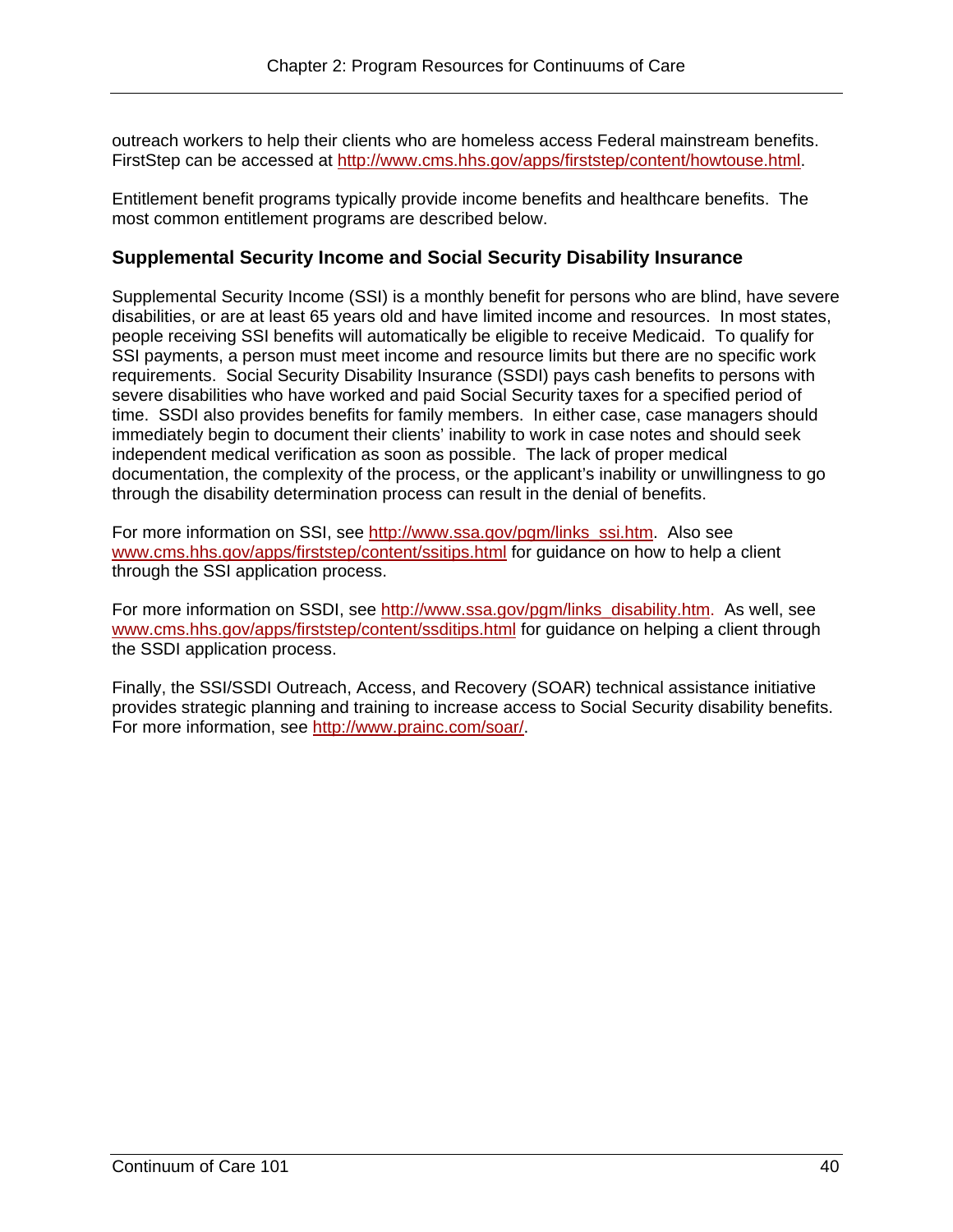#### **One-Stop Information on Government Benefit Programs**

Although increasing access to mainstream resources can provide homeless individuals with valuable benefits and services and may relieve programs of some of the financial burdens they face, accessing mainstream service resources can be challenging. Each mainstream resource is limited as to who can benefit from the services. Not all homeless individuals and families will be eligible for a program's benefits. Each program is limited to the type of services that can be funded. Programs have their own applications, process, administering agencies, and other unique issues.

To help address this issue, the Federal government created a website designed to provide personalized information about eligibility for government programs. At GovBenefits.gov, a free, online, confidential screening tool leads users through a series of questions, and then returns a list of government benefit programs the user may be eligible to receive along with information on how to apply. For more information, visit GovBenefits.gov.

# **Temporary Assistance to Needy Families**

Temporary Assistance to Needy Families (TANF) provides financial assistance and work opportunities to needy families by granting states the Federal funds and wide flexibility to develop and implement their own welfare programs. Basic eligibility varies from state to state, but in general, a person who has little or no monthly income (approximately \$400 or less), no other appreciable assets, and one or more dependent children will be eligible for TANF. Federally imposed time limits mandate that a person who has received TANF assistance for a total of five years (less at state option) is no longer eligible for assistance. States, however, have the option of extending assistance beyond the five-year limit if a recipient has a hardship, as defined by the state. TANF recipients are required to participate in a work activity, which might include work, internships, education, or vocational training, for a certain number of hours each week. The number of hours of work required and exemptions to the requirement vary from state to state but a recipient may be exempted, for example, if she has a very young child, needs treatment for drug or alcohol abuse, or is injured or disabled. Time limits and work requirements may limit the access of some clients who are homeless to TANF assistance. To apply for assistance, applicants typically need to provide social security numbers for all applying family members, the age of all family members, any income information (including other public assistance family members are receiving), and proof of citizenship/legal residency or eligible non-citizen status. Applicants should go to the local TANF office to apply for benefits. For detailed information about TANF, go to http://www.acf.hhs.gov/programs/ofa/tanf/index.html.

#### **Supplemental Nutrition Assistance Program**

The U.S. Department of Agriculture's Food and Nutrition Service (FNS) oversees the Supplemental Nutrition Assistance Program (SNAP), formerly known as the Food Stamp Program. SNAP provides resources to buy food with coupons or Electronic Benefits Transfer (EBT) cards. Recipients must use their food stamp benefits to buy eligible food in authorized retail food stores. In general, most people who are homeless are eligible for food stamps. Under SNAP rules, an individual is considered homeless if he/she does not have a regular nighttime residence or his/her primary nighttime residence is a temporary accommodation in a supervised shelter; a halfway house; the residence of another person for up to three months; or a place not designed for regular sleeping, such as a hallway, bus station or lobby. Typically, a written or oral statement from a homeless shelter or from someone who can verify where the applicant is staying is sufficient to receive SNAP assistance. Some barriers that could prevent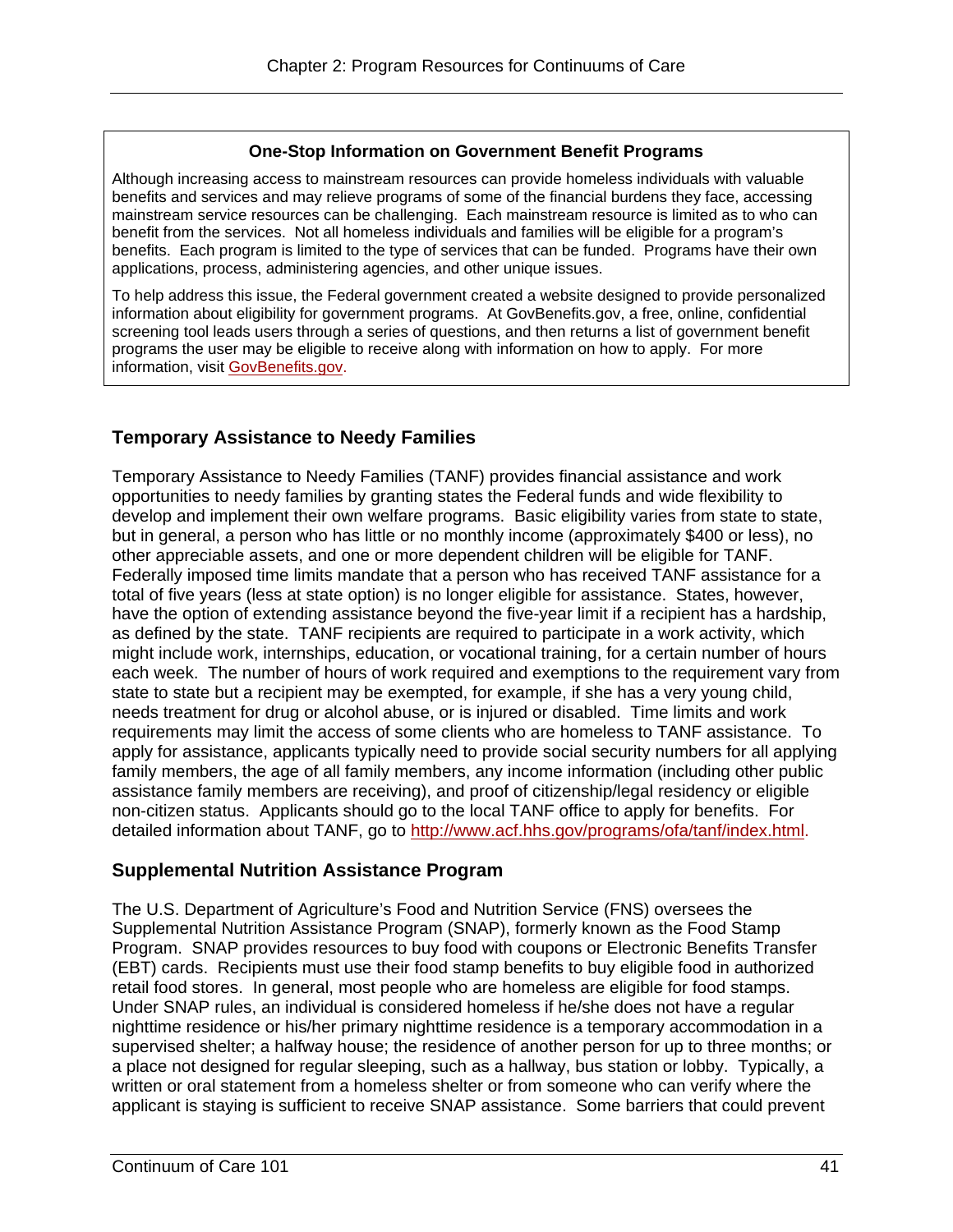http://www.fns.usda.gov/snap/. For guidance on the SNAP application process, see eligible individuals from receiving benefits include lengthy application forms that are difficult to understand and frustration over the application process. For more information on SNAP, visit www.cms.hhs.gov/apps/firststep/content/foodtips.html#tip1.

# **Medicaid**

Medicaid is a health insurance program for low-income people, which is run jointly by states and the Federal government, with guidelines regarding eligibility and services varying from state to state. All states must cover individuals or families that fall into the mandatory eligibility group, which includes the following: low-income families with children; low-income pregnant women and children; and certain low-income Medicare beneficiaries. States may choose whether to cover the optional group, which includes the following: disabled individuals who would be eligible for Supplemental Security Income (SSI) if they were not in medical institutions; and individuals receiving only state supplemental payments. At a minimum, an individual applying for Medicaid would need to provide the following information: a social security number; proof of disability from a qualified physician; and information about income and assets. For detailed information on Medicaid, go to http://www.cms.hhs.gov/MedicaidGenInfo/.

# **Medicare**

Medicare is a Federal health insurance program available to an individual who meets one of the following criteria:

- Age 65 or older and already receives retirement benefits from Social Security or the Railroad Retirement Board
- Under the age of 65 and has received disability benefits from Social Security or the Railroad Retirement Board for 24 months
- Has End-Stage Renal Disease (permanent kidney failure that requires regular dialysis or a kidney transplant)

An individual must provide a mailing address when he/she applies for Medicare benefits so that a Medicare card can be sent to him/her. Case managers may consider using their agency's address. To obtain a new Medicare card, individuals must also provide a social security number; date of birth; contact information; place of birth; and mother's maiden name. For more information about Medicare eligibility, go to Medicare's website at www.Medicare.gov.

# **State Children's Health Insurance Program (SCHIP)**

The State Children's Health Insurance Program (SCHIP) provides health insurance to uninsured, low-income children 18 years of age or younger, including those who are homeless. By Federal law, a child first must be found ineligible for Medicaid in order to be approved for SCHIP coverage. SCHIP is jointly financed by Federal and state governments and administered by the states. Within broad Federal guidelines, each state determines the design of its program, eligibility groups, benefit packages, payment levels for coverage, and administrative and operating procedures. For more information on SCHIP, visit http://www.cms.hhs.gov/home/schip.asp.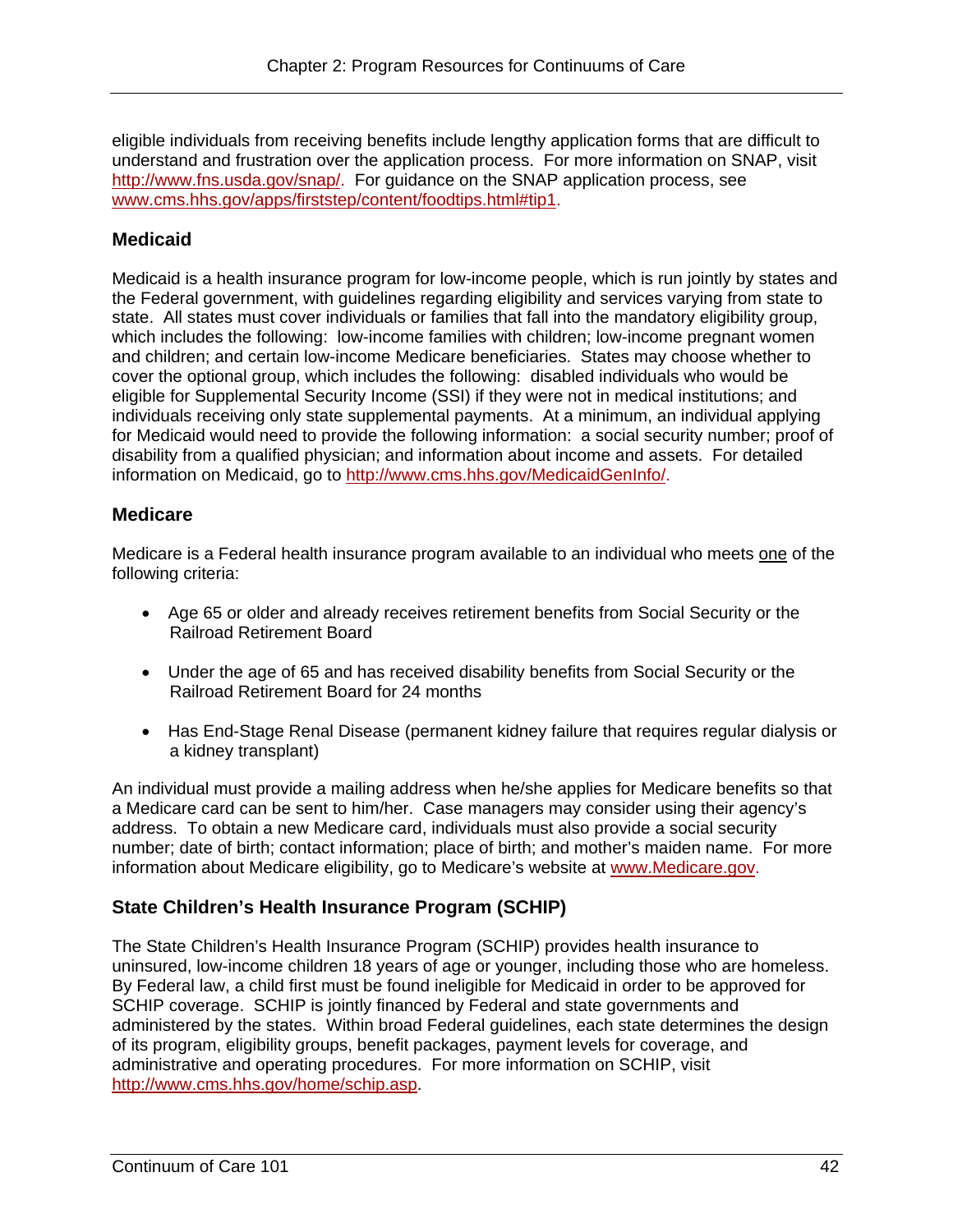#### **Some General Tips for Accessing Mainstream Benefit Programs**

Streamlining the eligibility process: Case managers should find out about all the benefits a client might be eligible to receive and apply for them at one time, if possible. A benefits representative from one program may be able to help access other programs or may be able to use eligibility for one program as a way to determine eligibility for other programs. For example, a client who receives Supplemental Security Income (SSI) may automatically be eligible for Medicaid.

Helping clients who are homeless establish proof of residency: Most mainstream benefit programs require proof of residency. While this is an added challenge for homeless persons, case managers can help them establish the necessary documentation. Homeless service organizations can give a client a letter with the case manager's name and the agency's address as proof of residency. A client may also use the agency/shelter address to obtain a photo ID from the Department of Motor Vehicles.

Helping clients obtain identification: Most states will accept a variety of forms of identification as valid for accessing mainstream benefit programs. Case managers should not assume that their clients need official state-issued identification cards. Oftentimes, local program offices will accept a public library card as positive identification.

For more tips see http://www.cms.hhs.gov/apps/firststep/content/general\_tips.html.

#### **Veteran Benefits**

VA compensation is a monthly benefit paid to veterans who are disabled by injury or disease that developed or worsened in the line of duty. VA annually awards more than \$29 billion in disability benefits to millions of veterans. The monthly benefit varies depending on the degree of disability and the number of dependents. Documentation requirements may include dependency records (marriage and children's birth certificates); medical evidence (treatment records and hospital reports); Report of Separation from Active Military Service (DD Form 214) or discharge certificate; and dependent(s) Social Security number(s). Case managers should contact the Homeless Veteran Outreach Coordinator in their area. To locate the nearest VA regional office, visit www.va.gov/sta/guide/home.asp.

#### **Veterans Health Care**

Veterans Affairs (VA) Health Care provides health coverage for veterans. Eligibility for VA health care is dependent upon a number of variables, including the nature of discharge from military service, length of service, VA adjudicated disabilities (commonly referred to as serviceconnected disabilities), and income level. Every VA Medical Center has a Homeless Veterans Coordinator who helps veterans who are homeless with the eligibility process. When a case manager contacts the local VA Medical Center, he/she should ask the operator for the Homeless Veteran Coordinator. Services for veterans who are homeless provided through the Veterans Health Administration include outreach; case management; referrals to benefits counselors; and linkage to health care and housing assistance. To find a local Homeless Veteran Coordinator, visit http://www1.va.gov/homeless/docs/HCHV\_Sites\_ByState.pdf.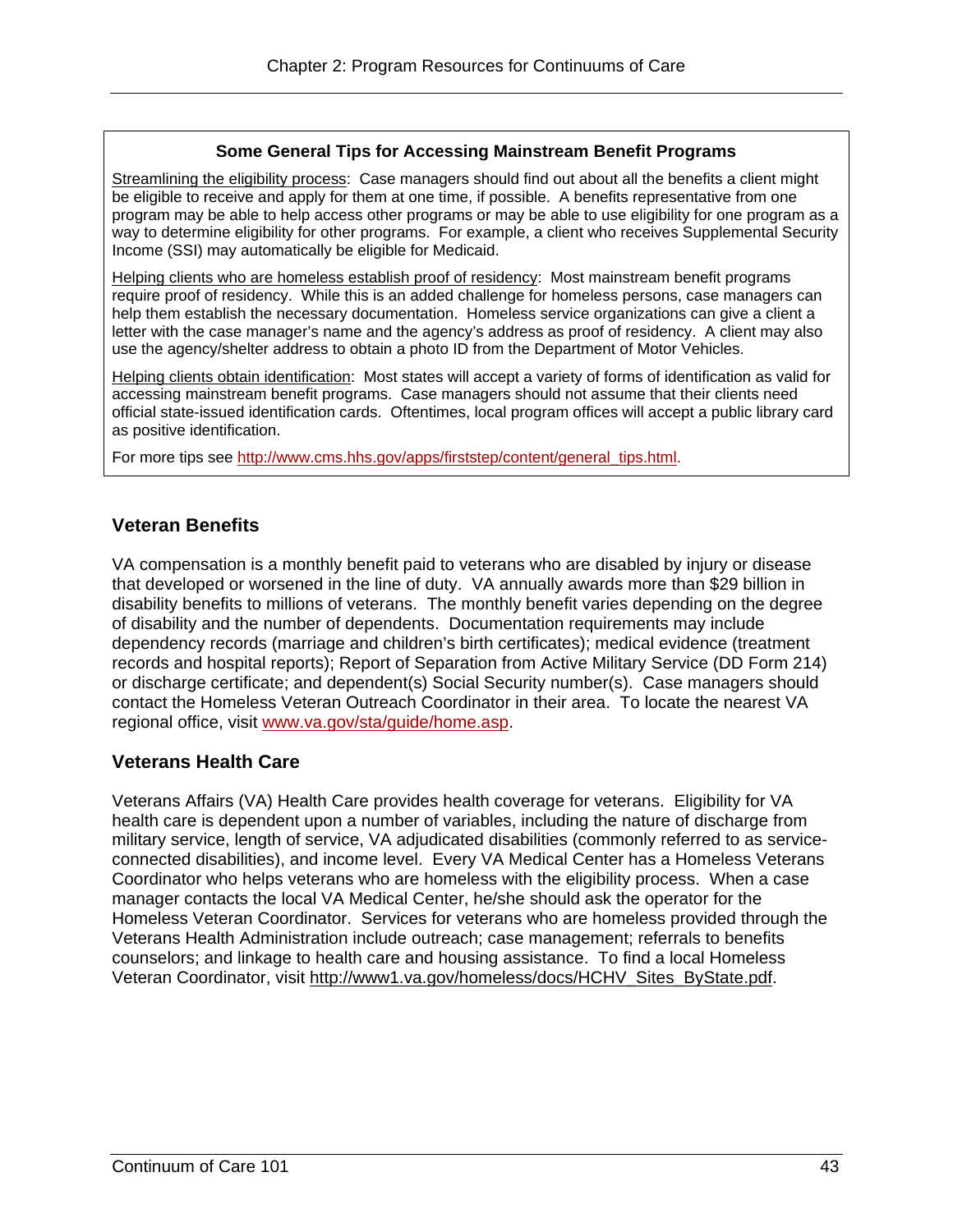# **CHAPTER 3: MANAGING AN EFFECTIVE CONTINUUM OF CARE**

# **INTRODUCTION**

This chapter discusses the process for managing a continuum, which requires year round planning and multi-year strategic planning efforts. Once established, continuums need to continue to evolve to meet the changing needs of the people they serve. To do this, planning groups periodically need to rethink goals and alter their programs and service systems. Over time, continuums also need to evaluate the quality of their programs and services and improve them or replace them with better programs and services. The strategic planning process described in this chapter can be used to guide a continuum's expansion or modification of its existing programs and service delivery system.

The Continuum of Care (CoC) is first and foremost a planning process. The goal is to understand the size and scope of the problem of homelessness in a community, and to design strategies and solutions to address the problem. It is locally driven, although the process must meet federally set objectives and follow a federally mandated process.

The year round planning process is focused on the community's approach to ending homelessness. In order to formulate an approach, each CoC needs a comprehensive understanding of the number, type and needs of people who are homeless in the community, with a special focus on identifying and tracking people who are chronically homeless. Each Continuum also needs a comprehensive picture of what resources and services are already available to meet the needs of people who are homeless.

This chapter covers the following steps in the strategic planning process:

- **Defining a continuum's geographic coverage.** Geography can play a significant role in determining how a continuum is organized. This chapter begins by enumerating the options available – urban and county, rural and regional, and balance of state or statewide – and their advantages and disadvantages.
- **Selecting a lead organization.** A strong lead organization is critical to the success of a continuum. A lead organization that has strong leadership, access to resources, and high visibility in a community can provide a continuum with the credibility needed to attract broad-based participation in the community. Communities should, therefore, carefully review their choices, which include homeless coalition, government agency, or nonprofit leadership. While the strengths of organizations and leaders will vary from community to community, there are some generally applicable advantages and disadvantages to each type of leadership that is considered in this chapter.
- **Identifying potential stakeholders.** Identifying potential stakeholders should be an ongoing effort of any continuum. One of HUD's primary goals for any CoC system is to have maximum participation in the planning process by all interested parties – including public, private, and nonprofit sectors and representatives of homeless subpopulations. While broad participation is encouraged, levels of participation among stakeholders may and should vary. An effective continuum should be able to explain clearly why a stakeholder should participate, the expected level of participation, and the anticipated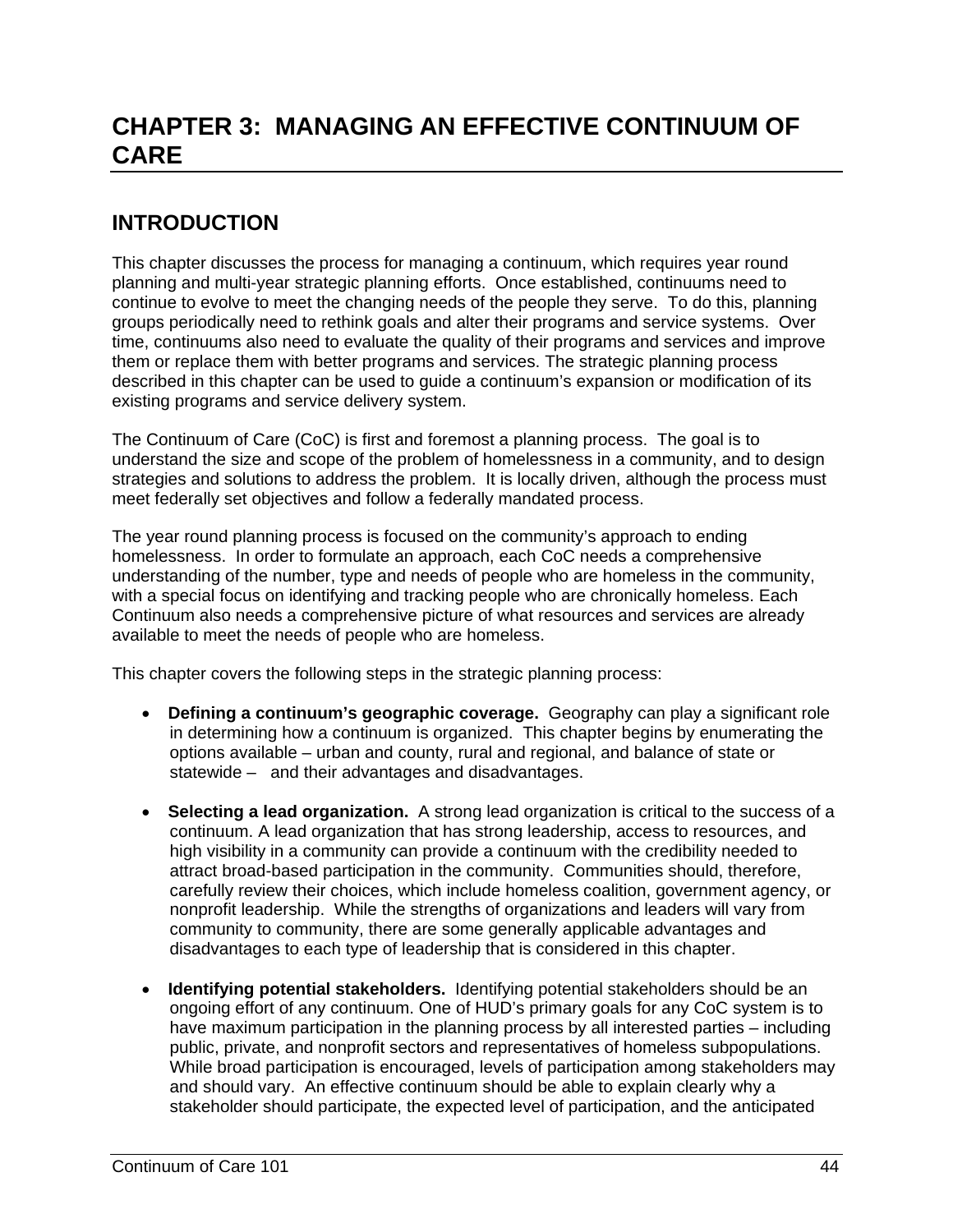outcomes of participation. This chapter provides guidance on how to identify stakeholder organizations and their staff representatives and then how to define their roles within the continuum.

- **Creating a governance structure.** A successful CoC should have a year-round planning process that is coordinated, inclusive, and outcome oriented. The expectation is that the process will be organized with a governance structure and a number of subcommittees or working groups. This chapter provides a brief overview of how continuums have set up effective governance structures.
- **Creating a Homeless Management Information System (HMIS).** HMIS provides communities with a tool to collect and analyze ongoing data on people using homeless service programs. By allowing communities to calculate accurately the size and needs of the homeless population as well as the outcomes of specific interventions, HMIS provides a means for tracking service and demand for homeless programs and understanding where improvements need to be made. A community should select the components to be included in its HMIS based on its specific information needs, goals and vision for its homeless service system. Basic HMIS components include client intake, case management, service tracking, information and referral, and a report generation tool. A Community may choose to broaden the scope of its HMIS by including components beyond homelessness.
- **Establishing a common vision and system-wide performance goals.** This step is critical to creating and maintaining a common sense of purpose and an action-oriented continuum. This common vision may be articulated through a mission statement and/or guiding principles that help focus a group's planning efforts. As continuums evolve, they may need to rethink their goals and objectives.
- **Monitoring and measuring provider performance.** Finally, a continuum should monitor and measure the performance of providers within its system and how the system performs as a whole. It is also the responsibility of the CoC leadership to act on performance information, rewarding effective performance, excluding poorly-performing projects from the application for funding, and making any systemic changes deemed necessary. This information is also critically important for making strategic planning decisions. This step provides a basic framework for assessing this performance.

While issues such as leadership, governance, and stakeholder participation are also relevant to the CoC application process, because they have year-round management and strategic planning implications, they are presented in greater depth in this chapter.

# **DEFINING THE GEOGRAPHIC AREA OF A CONTINUUM**

Continuum planning efforts may be organized at a number of geographic levels: a single city, a city and surrounding county, a region, or a state. Regardless of how a continuum is organized, the process must include meaningful representation from throughout the planning area. This can be particularly challenging when the planning area covers an entire state or region. In these cases the continuum may not function as a single integrated continuum, as it does in a metropolitan area, but instead as a federation of continuums organized to share information, financial resources, technical assistance, and training. This type of planning is particularly important for non-metropolitan areas, many of which continue to be underserved by homeless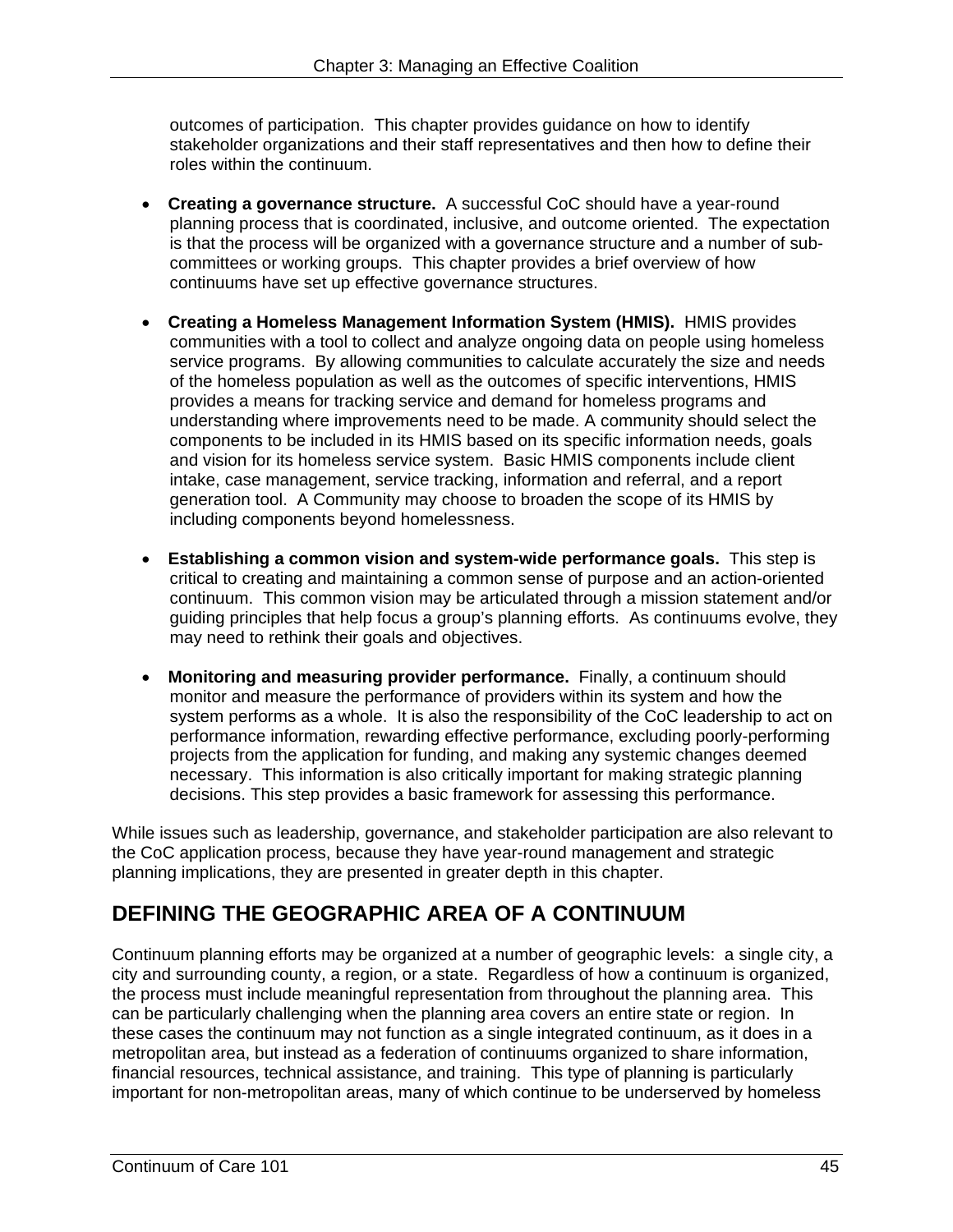but the needs are critical and resources scarce. This section briefly describes how continuums service systems. The number of homeless persons relative to metropolitan areas may be small, may be organized within a geographic area.

The primary consideration is to design a system that will most effectively meet the needs of the homeless population. Communities consider several factors when defining a continuum's geographic area:

- The key agencies and providers involved in the delivery of homeless services and their service/planning areas to facilitate linkages and coordination
- The jurisdictions that have control over mainstream resources needed to facilitate linkages and thereby respond comprehensively to the needs of people who are homeless
- The methods by which homeless persons access services

Organizations within any locality may have decided to organize a continuum in any of the following ways:

- Created a CoC system within its own local boundaries
- Joined nearby communities in creating a multi-county or regional CoC system that fully involves all the communities included and serves the territory of the combined communities
- Joined with the state government or a statewide organization in creating a statewide CoC system
- Joined with the state government or statewide organization in developing a CoC system for a specific community or an entire region

A state government or statewide organization would consider the following options when deciding what areas to include in a CoC application:

- Include the entire area of the state not covered by local continuums in a single application which describes the statewide CoC system for that entire area
- Include a part of the area of the state not covered by local continuums in a single application which describes the CoC system for that area, which could include one or more counties not covered by local CoC systems
- Submit two or more applications, each representing a separate CoC system developed by the state or statewide organization and its local partners for different sub-state areas not covered by local CoC systems. Each sub-state area could cover a single county area or multi-county areas

Each year, HUD publishes a spreadsheet of cities and counties and the associated geographic codes and preliminary pro rata need amounts to help CoC groups define their geographic area when competing for McKinney Homeless Assistance funding. (This document is updated every year. Enter search term "Preliminary Pro Rata Need" on the Homeless Resource Exchange at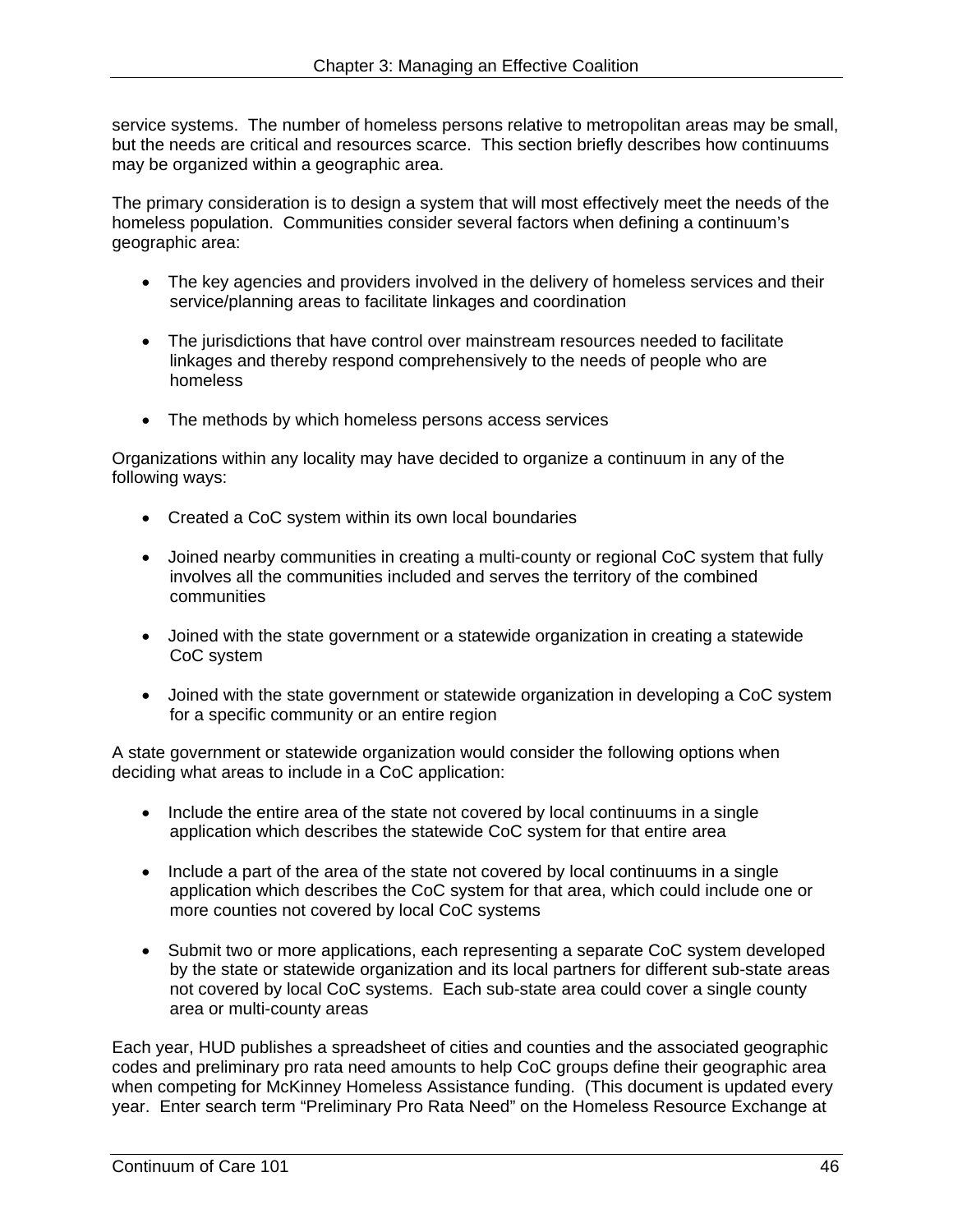http://hudhre.info to locate the current year's document.) A CoC application should be composed of one or more of the cities and counties listed in this guide. Note that current HUD policy states that one CoC system may not overlap with the service area of any other system.

### **Municipal or County Continuum of Care**

In many cases, the CoC serves one city or county, and the scope of the planning area is fairly simple. A multi-jurisdictional county may want to define the continuum's geography to include all cities within its borders. These cities and the county can then coordinate the planning process countywide. The result is that county and city resources can be more effectively deployed, thereby avoiding both duplication of effort and the funding of activities or policies that operate at cross-purposes. If a city within the county's jurisdiction chooses to develop its own CoC plan, then the county Continuum would cover the county outside the city's boundaries. Again, coordination and cross-referencing make a stronger plan.

#### Advantages of this Approach

- The scope of the planning area is relatively simple. At the municipal and county levels, a single integrated continuum can be created with coordinated services that directly benefit the client. In addition, service providers and other stakeholders may be familiar with one another and in many cases may have previously worked together.
- County and city resources can be more effectively deployed, thereby avoiding both duplication of effort and the funding of activities or policies that operate at crosspurposes.

#### Disadvantages of this Approach

- If the city or county area is small, the amount of McKinney-Vento Homeless Assistance funds calculated to be needed by a community may be too small to provide meaningful services.
- The service area may be too small to develop a continuum within municipal or county borders. In many instances, it is more cost effective and practical to deliver services in cooperation with adjacent communities in a regional continuum.

#### **Regional or Statewide and Balance of State Continuum of Care**

For some areas, it makes sense to use a regional approach, to include either a number of rural counties or an urban area surrounded by participating rural counties. Because of their small populations, rural areas generally have relatively few homeless people within any geographic area. To maximize its funding potential and take advantage of economies of scale, a rural area may wish to form a regional CoC system encompassing several contiguous counties. However, all geographic areas included in the regional CoC system should be actively involved in the development and implementation of the CoC system.

The geographic coverage of state Continuums of Care varies. Small states, such as Rhode Island and Delaware, have truly statewide Continuums of Care that include the urban centers of the state as well as the more rural areas. However, in larger states this is often not practical and may not even be particularly desirable because of substantial differences in the needs and resources of urban and rural areas. In larger states, the state continuum typically covers the so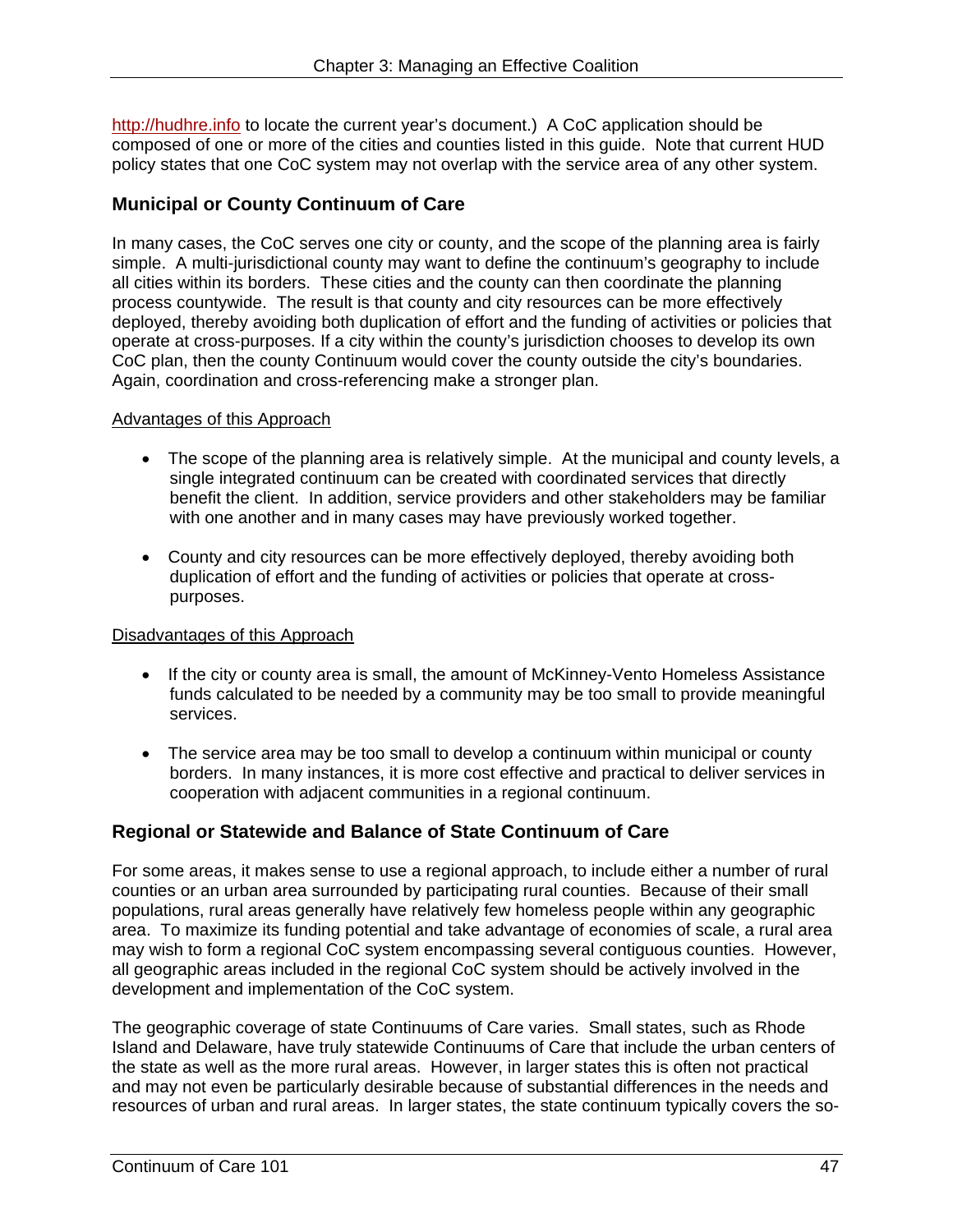called "balance of state" that is, the areas that are not covered by other continuums. These plans typically include small communities and rural areas. There may still be parts of the state that have not yet organized CoC planning, but states typically encourage broad participation and help localities to set up local planning groups if they are interested in joining the state CoC process.

A state should consider which cities and/or counties have their own continuums and ensure that the geographic area defined in the state's CoC does not overlap with these, though coordination is certainly encouraged. The state may want to encourage cities and/or urban counties to develop their own continuums if they have not yet done so, thereby leaving the role of the state to organize and plan for rural and ex-urban areas that would otherwise be underserved.

Some communities may be involved in a regional or balance of state CoC process, but not in a meaningful way. Those communities that wish to become more involved should contact their local CoC administrator. (Go to http://hudhre.info/index.cfm?do=viewCocContacts to locate contact information for CoC lead agencies.) If there is no balance of state CoC for a particular state and an organization wants to create one, it should consult with the agency that produced the state's or region's consolidated plan to get started.

#### Advantages of these Approaches

- Statewide and regional planning efforts increase the visibility for the needs of homeless people in non-metropolitan areas and ensure critical coverage for these rural communities that may not be linked to the networks of service providers found in larger cities. In addition, these approaches provide attention to and validation of strategies and approaches that work in rural areas.
- From a strategic point of view, combining the homeless assistance needs of a region or most or all of a state's non-metropolitan areas creates a "critical mass" that boosts funding prospects.
- State governments can provide a valuable partnership to bring additional resources to homeless assistance programs throughout the state. Some of these resources include access to staff and funds from the state to coordinate the process and planning activities; greater participation of people and agencies not previously involved in planning efforts; stronger statewide advocacy efforts; and coordination of support for critical statewide needs (such as migrant workers or homeless youth).
- Jurisdictions within a regional continuum may have different degrees of familiarity with homeless needs and services. By working together, communities with more experience in homeless service systems can share their expertise with less experienced communities.

#### Disadvantages of this Approach

forming local planning groups to soliciting applications to setting priorities. • Implementing a statewide or regional planning approach is challenging. States, counties, and participating localities must come up with efficient organizational structures that allow participatory involvement in all aspects of the CoC process, from forming local planning groups to soliciting applications to setting priorities.<br>
Continuum of Care 101 48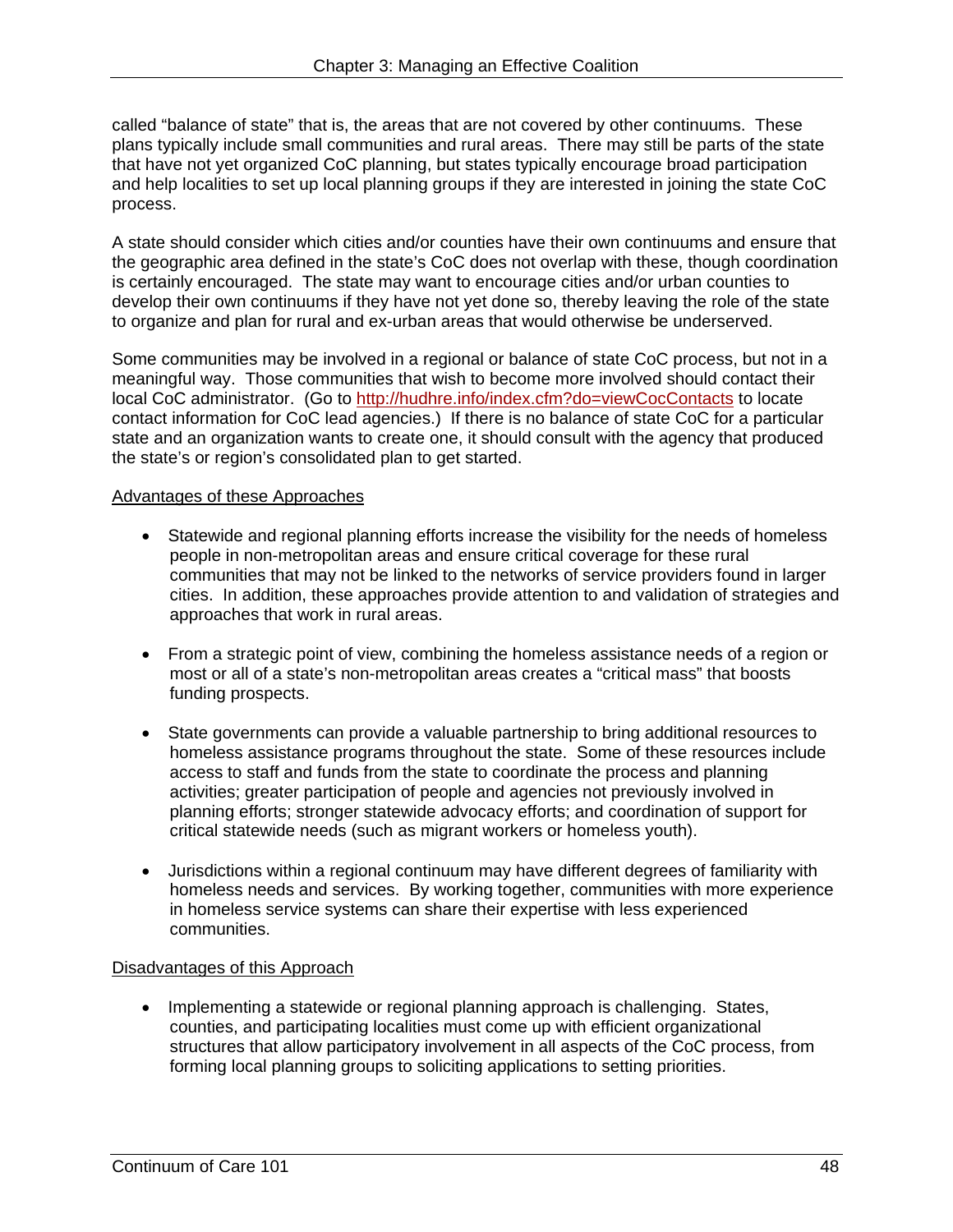Assembling meaningful data on the housing and service needs of homeless people from each community in a large geographic area that is often non-contiguous poses significant challenges. Local/state partnerships need to find ways to do this effectively.

# **SELECTING A LEAD ORGANIZATION**

A lead organization that has strong leadership, access to resources, and high visibility in a community can provide a continuum with the credibility needed to attract broad-based participation in the community. The lead organization should have the resources and capacity to conduct multi-year strategic planning efforts, schedule and hold meetings, and with the help of the other members of the continuum, organize and lead the needs assessment. The needs assessment involves the point-in-time count, identifying service needs and select projects, assessing the performance of providers, and completing the application and producing planning materials. Continuums need to strategically assess who should be designated as the lead organization. Some examples of continuum governance structures include the following:

- Homeless coalition led
- Government led
- Nonprofit organization led

#### **Homeless Coalition Leadership**

In this approach, a coalition of homeless providers coordinates the CoC process. The planning group is made up of representatives from not only coalition members, but also local foundations, corporations, and people who are, or formerly were, homeless. Both city and county government officials may have a seat at the table and support the process, but they do not lead.

As a group, the coalition conducts a comprehensive needs assessment and planning process over the course of the year to develop a CoC plan. Committees are organized to address specific aspects of the continuum process, including membership development, research and information, advocacy, and interagency planning. The coalition leverages resources – such as researchers from a local university – to assist with the CoC needs assessment and other activities. Overall responsibility for developing the plan and monitoring its implementation is usually provided by the member agencies, through committee assignments.

#### Advantages of this Approach

- Promotes broad-based participation in the continuum process. With a wide range of players involved, members may establish creative partnerships and learn about new funding opportunities and programs.
- Facilitates data collection by involving more agencies to contribute to the effort.

#### Disadvantages of this Approach

• If the coalition has no staff dedicated to the CoC effort, it may be more difficult for planning activities to be accomplished, and members may have to share a large portion of the workload.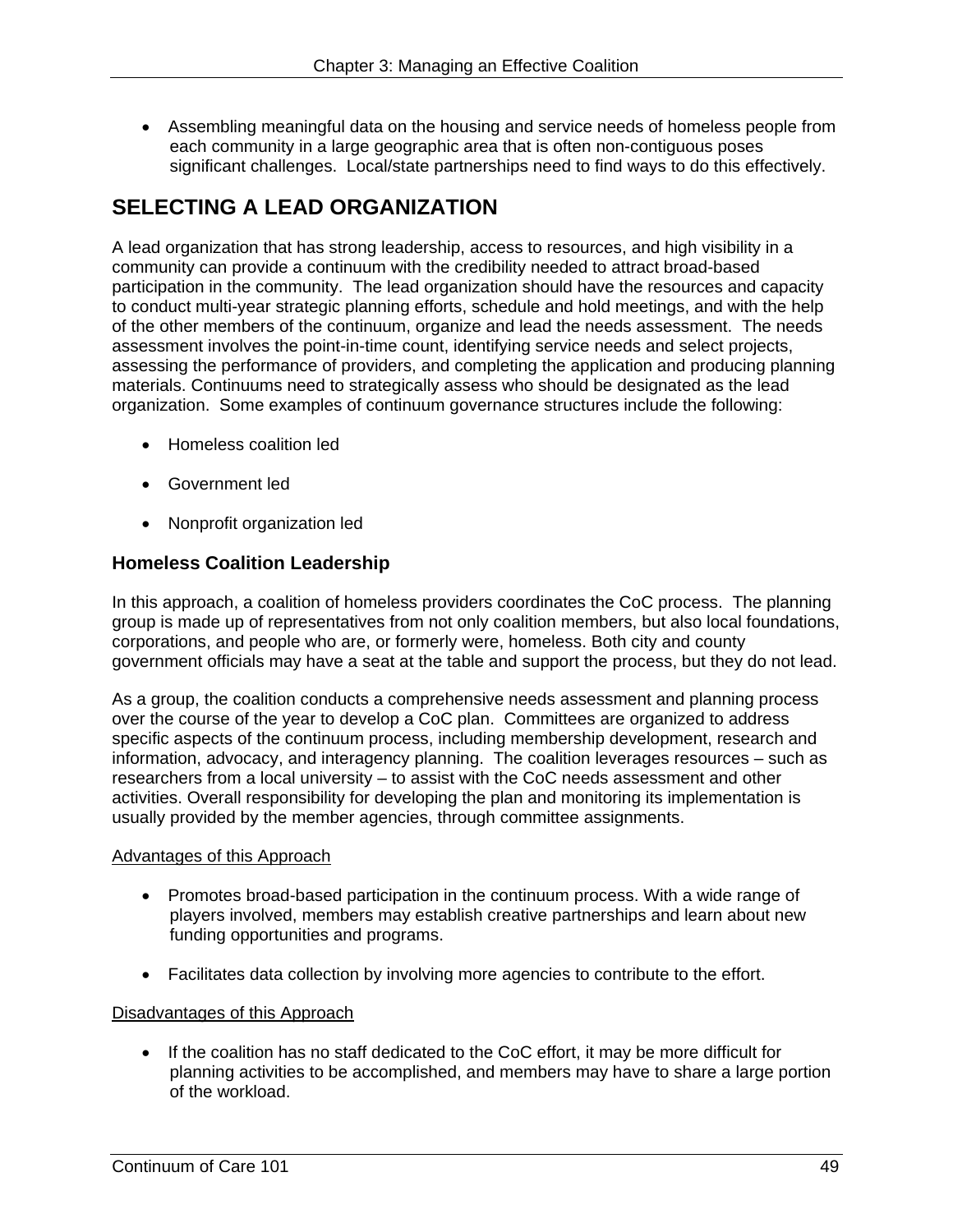- Although this approach may encourage broad-based participation, without a prominent community member acting as a champion for the coalition, a coalition of homeless providers may not have the clout to attract a broad-based membership.
- There is no mechanism inherent in this CoC approach that ensures accountability from the parties involved. Members may become frustrated by the lack of follow through on strategies and action steps.

#### **Government Leadership**

In a government led continuum, staff from government agencies take a leadership role in organizing the planning process and implementing the CoC. Government staff typically coordinates all data collection activities, including an annual census of street and sheltered people who are homeless. They also facilitate meetings with key stakeholders in the community – including homeless shelters and service providers, advocacy organizations, housing providers, veterans groups, people who are, or formerly were, homeless, and leaders from the business community – to inventory the system, identify gaps, set priorities, and develop strategies and action steps. When necessary, subcommittees focus on particular subpopulations or discrete system issues. These activities are accomplished through an ongoing process in order to get input from a broad range of players and build consensus on priority activities and strategies. Government staff would also be responsible for monitoring the implementation of the CoC plan and making policy recommendations to local and state officials.

#### Advantages of this Approach

- Government agencies are usually able to contribute staff and/or resources towards the continuum planning effort. Other members will be able to participate without feeling over-burdened by the workload.
- Government agencies have the power and ability to hold people accountable for gathering data, implementing action steps, and accomplishing other planning related tasks.

#### **Disadvantages of this Approach**

- As part of local or state government, government agencies coordinating the CoC process may be subject to the political agenda of local officials.
- Coordination by a government agency sometimes can lead to the process being controlled by that government agency. This domination by one entity may create a more rigid and less creative process and make it difficult to get new and innovative ideas heard.

#### **Nonprofit Organization Leadership**

In this approach, a nonprofit agency takes the leadership role in organizing and implementing the planning process. In some communities, a nonprofit organization may be formed for the sole purpose of coordinating and monitoring the CoC plan. The organization must have staff with the capacity, resources, and organizational skills to coordinate the planning process. When the nonprofit has programs funded through the CoC process, it must separate its role as facilitator and leader of the planning process from its role as a funded agency.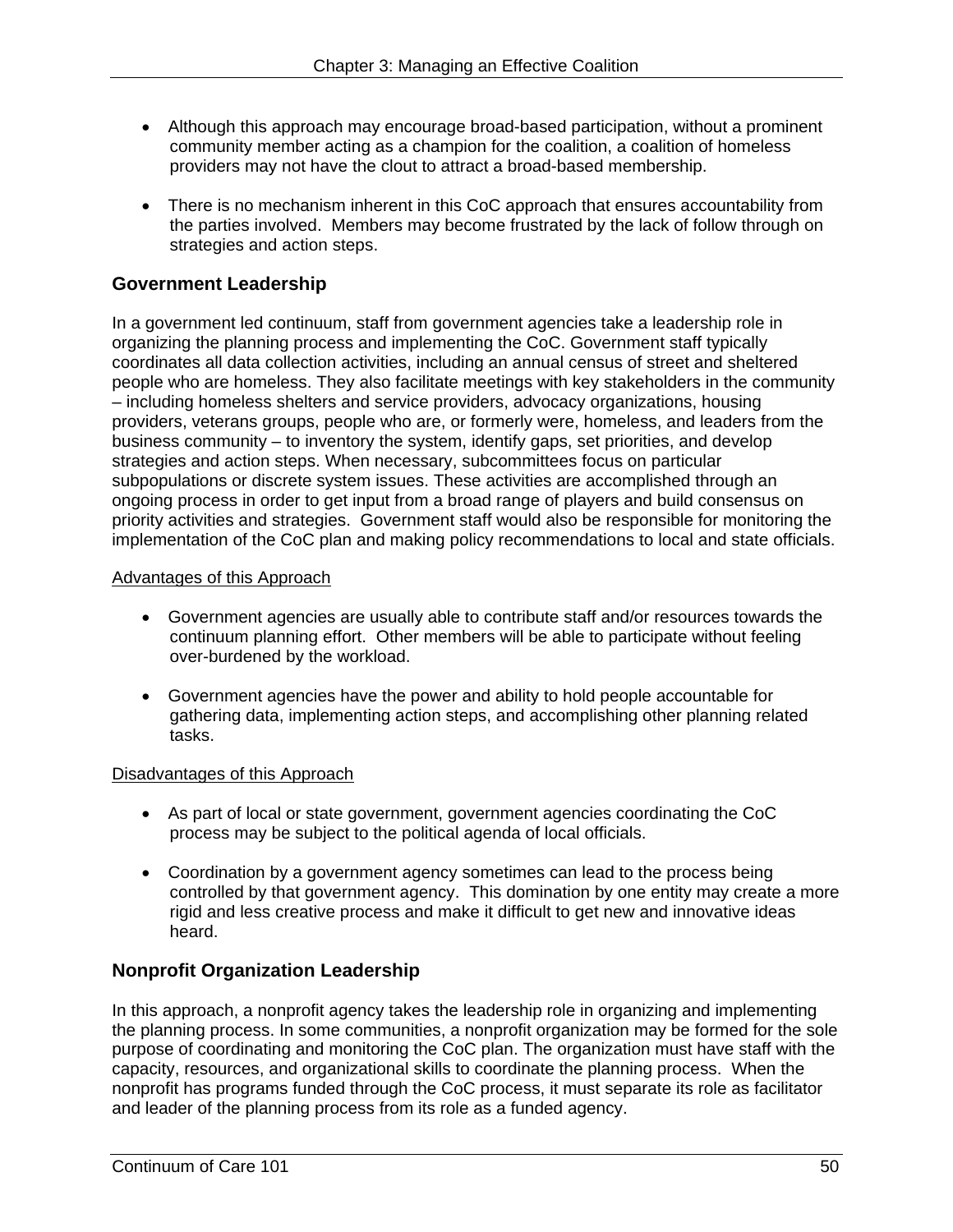#### Advantages of this Approach

- As with the government led process, a nonprofit organization may be able to dedicate staff and resources to the CoC planning effort. Consequently, less of the burden for arranging logistics (such as meeting space, distributing information, gathering materials, etc.) will fall on coalition members.
- A local nonprofit organization may be very aware of the community's needs. This knowledge will enhance the quality of the Housing and Services Needs Assessment and will facilitate legitimacy in the community. Coalition members will benefit by establishing relationships with the other community players involved in the planning process.

#### Disadvantages of this Approach

- This approach has the potential for perceived or actual bias in decision making and allocation of funding since the nonprofit organization coordinating the efforts may also be receiving funding obtained through the CoC process. Members may find it difficult to get support for new projects if the decision-making process is not fair. By creating a new nonprofit organization with the sole purpose of facilitating the CoC process, this bias can be avoided.
- Although the nonprofit organization may have staff and resources that can be used by the CoC group, this staff – and the agency as a whole – may be over-burdened and unable to accomplish many of the action steps. Consequently, members may perceive a lack of leadership and experience frustration at the inability to get things done.

#### **Lead Organization Responsibilities**

- Establish format for conducting meetings
- Develop meeting agendas, protocol, and conflict resolution procedures
- Define roles and responsibilities
- Maintain group process
- Prepare homeless assistance grant application annually
- Assess Continuum provider performance and act on those assessments
- Oversee strategic planning efforts
- Maintain focus on goals, objectives and action steps
- Delegate responsibilities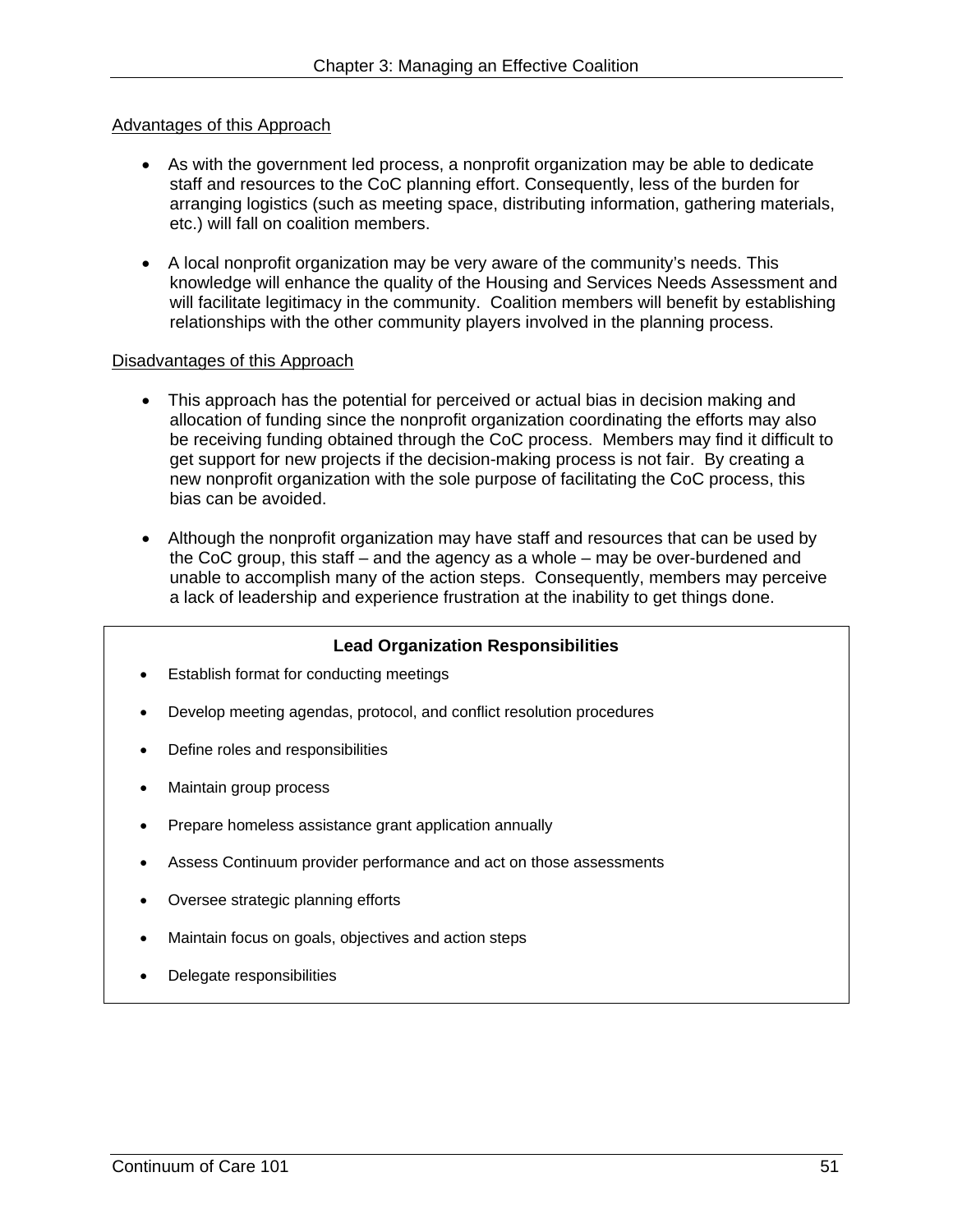# **IDENTIFYING STAKEHOLDERS**

One of HUD's primary goals for any CoC system is to have maximum participation in the planning process by all interested parties. To determine who should be involved, one of the decisions that is made early on is the geographic range of the continuum planning area. As discussed above, in many cases, the CoC is one city or county, and the scope of the planning area is fairly simple. For some areas, it makes sense to use a regional approach, either a number of rural counties or an urban area surrounded by participating rural counties. In any case, the process must include meaningful representation from throughout the planning area.

Inclusiveness also refers to the participation of public and private sector representatives. Public sector representatives should include state and local government agencies, public housing agencies, school systems and universities, law enforcement and the corrections system, local workforce investment act (WIA) boards and other public agencies as appropriate. Private sector representatives include nonprofit organizations (including faith-based organizations) advocates, private funders, businesses, persons who have experienced homelessness, and hospitals/medical representatives. Within the nonprofit organizations, it is particularly important to include the mental health system, the substance abuse treatment system, shelters, soup kitchens, and other organizations providing services to homeless people.

In addition to inclusiveness regarding type of organization, it is important to include representatives of sub-populations likely to be served within the homeless group. This list includes people with serious mental illness, people with substance abuse disorders, people with co-occurring disorders, veterans, people experiencing domestic violence, and youth.

While it is important to encourage broad participation in the continuum process, levels of participation may and should vary among continuum stakeholders. Some stakeholders will be involved in the daily activities while others will simply provide their expertise on an "as-needed" basis. A successful continuum should be able to explain clearly why a stakeholder should participate, the level and amount of participation, and the expected outcomes of participation.

#### **Defining Stakeholder Roles**

When defining the roles and responsibilities of continuum stakeholders consider the following factors:

- The amount of staff time a member organization can commit and the amount of time an individual can commit
- Skills, expertise, and experience that individuals and organizations as a whole offer
- Access to resources
- Interest and level of commitment to specific issues

When initially identifying potential stakeholders, continuum organizers would naturally identify those organizations whose missions most closely align with that of the continuum, such as homeless service organizations and advocacy groups. Then as continuums grow and evolve, they typically broaden their membership search to include organizations that may affect or be affected by the continuum, have shown an interest in the continuum's mission, or have resources to contribute to the continuum.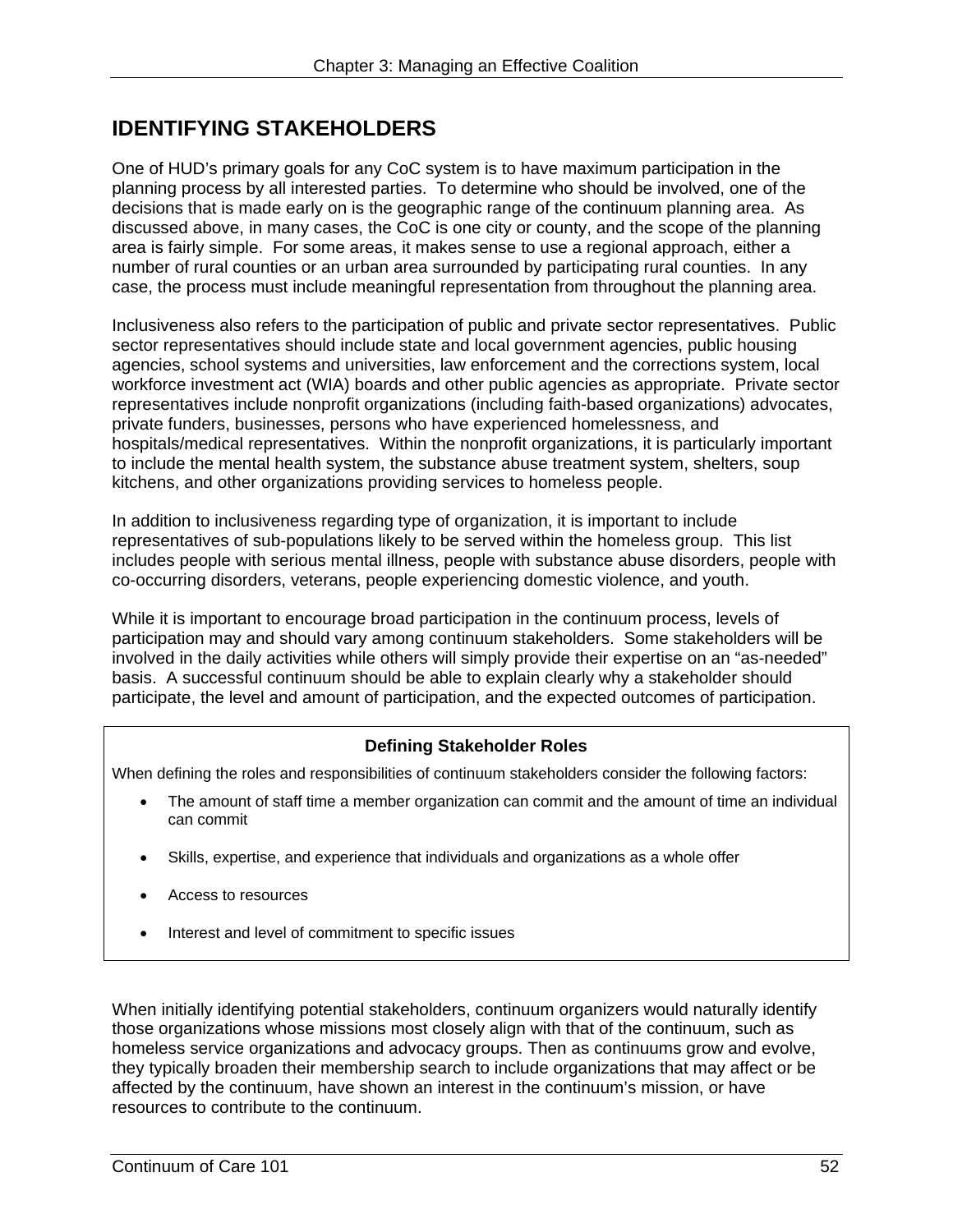To create and maintain a strong homeless services system, continuums need to think on an ongoing basis about the roles of existing and potential stakeholders. In considering what type of participation to seek from some of the organizations listed below, continuum organizers must also decide who within the agency would best serve the continuum. For example, an agency director would be effective in influencing policy and legislation, obtaining funding, and bringing on other community leaders. Service providers would have an understanding of the day-to-day needs of people who are homeless and the organizations that serve them. They would also be more available to participate regularly in continuum meetings and activities and benefit more directly from a continuum's accomplishments.

Continuums should consider using agency directors or other senior staff strategically. Having an agency director participate in a continuum's initial planning stages and then later in its major strategic planning efforts can enhance the credibility of a continuum, help attract other community leaders, and establish a high level of commitment from the organization. Additionally, key decisions will need to be made during these phases of a continuum's development and so it is useful to have representatives from organizations who have the authority to make decisions on behalf of their organizations. Thereafter, senior staff may attend continuum meetings on an as-needed basis and service providers or other junior staff could participate in regular continuum meetings.

# **Potential Stakeholders**

#### Directly Aligned with Coalition Mission

- Homeless service providers
- People who are, or have been, homeless
- Homeless advocates

#### Mainstream Housing Services

- Public housing agency representatives
- Nonprofit housing developers
- City housing and finance representatives
- Property managers/landlord group representatives

#### Mainstream Agencies

- Mental health agencies
- Substance abuse treatment centers
- Veteran service agencies
- Organizations representing special needs populations
- Local employment and training agencies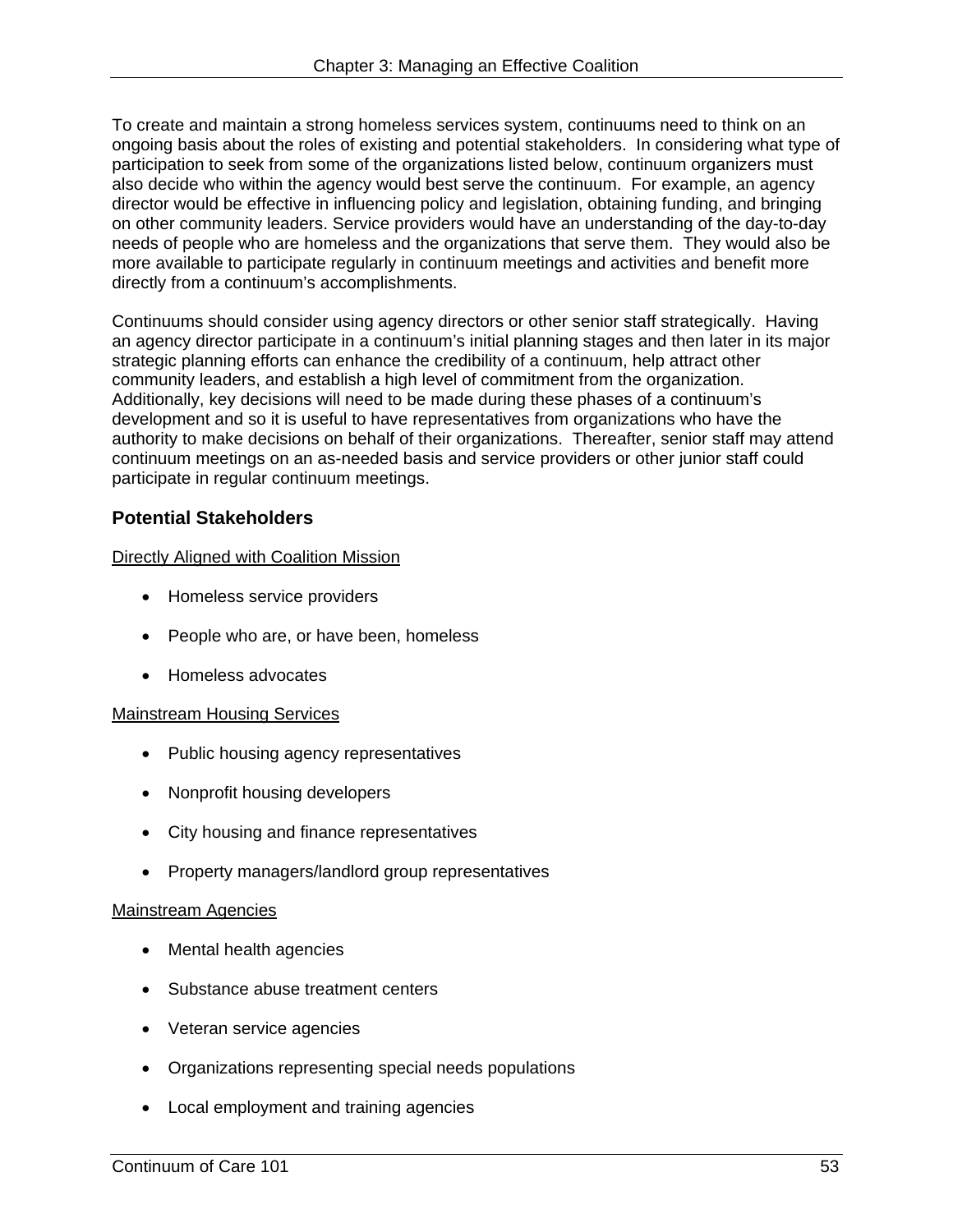#### Access to Resources

- Colleges and vocational educational institutions
- Local and state government representatives (e.g., TANF, child welfare)
- School district
- Religious leaders
- Business leaders
- Police/law enforcement
- Prison/jail/correctional facility representatives

Continuums should think creatively about ways to engage those players that do not typically serve people who are homeless, such as banks and businesses. There are many different methods of "participating" in the CoC process. For example, agencies can participate in the process in the following ways:

- Attending core working group meetings
- Joining an issue-related task force or subcommittee
- Sponsoring activities that benefit and facilitate input from people who are homeless
- Financially supporting CoC activities
- Commenting on written materials
- Providing input on specific strategies or action steps
- Collecting data
- Reviewing data to ensure these are accurate and realistic
- Reviewing proposals for funding

Before asking a community player to be involved in the CoC process, it is important to know specifically what the continuum is asking of that person. For example, should the continuum request that the bank provide free checking for individuals who are homeless and working, or ask them to hang a poster in the bank window during homeless awareness week?

It also helps to indicate what that player has to gain from their involvement. For example, participation in the process can boost a bank's Community Reinvestment Act (CRA) rating, and help keep people who are homeless from sleeping in its ATM booths. Much of the success of a CoC plan will ultimately rest on the cooperation and buy-in of policy makers and funders. If these stakeholders are not directly involved in the process, they should be kept informed of the ongoing CoC activities and the plans to address homelessness in the community.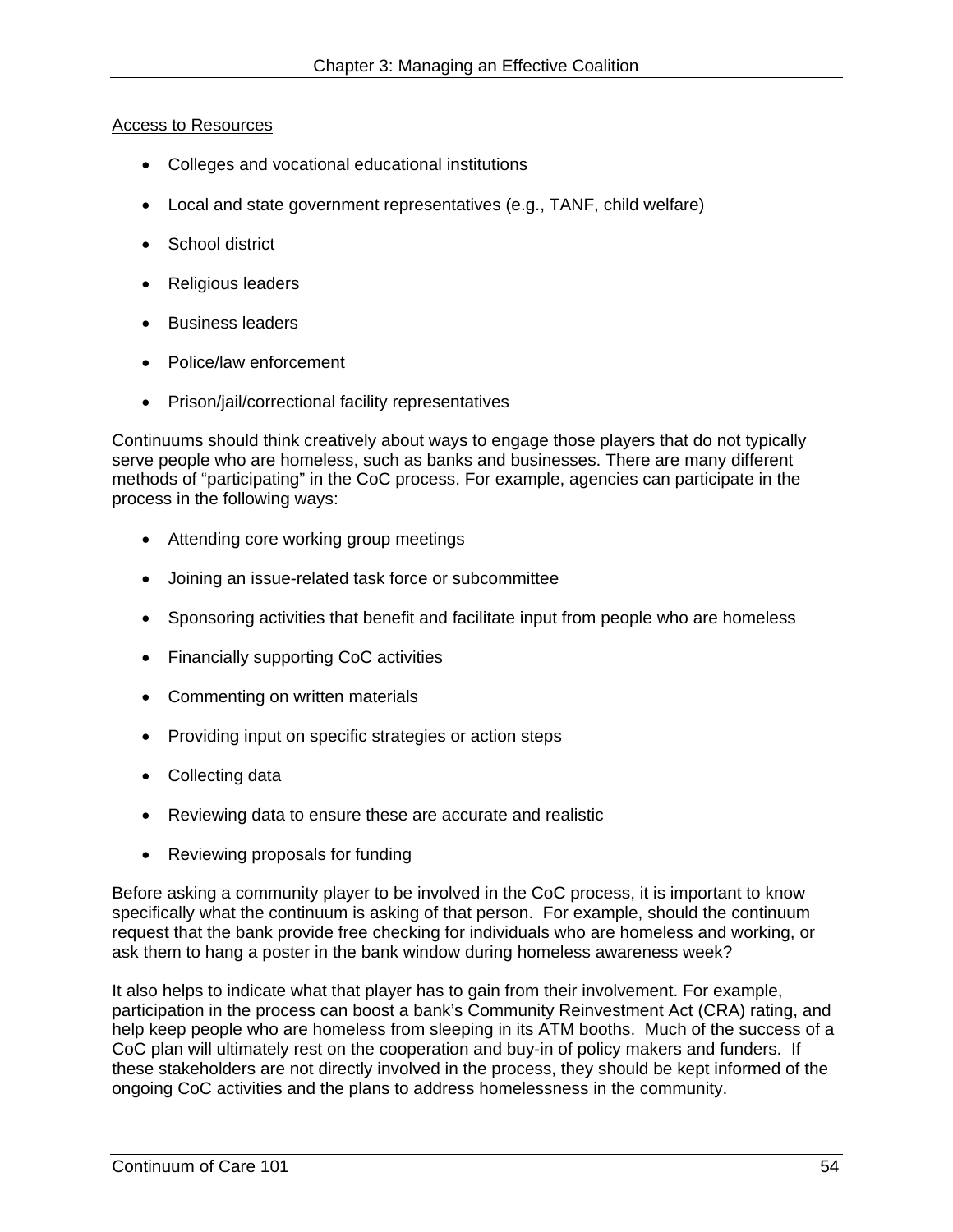### **Involving Mainstream Agencies**

By including stakeholders who are involved in other community planning efforts, the CoC group can share data; learn about other programs in the community; strengthen coordination among programs; eliminate fragmentation and duplication of services; and gain access to mainstream resources for people who are homeless with serious mental illnesses and other subpopulations. Stakeholders from mainstream agencies or systems can also keep the CoC group informed about any agency or system-wide planning processes or decisions that might affect the homeless population.

One mainstream service system issue that is of particular importance to continuums is discharge planning. Mainstream agencies, such as alcohol and drug, mental health, prisons and jails, and foster care agencies, while critical components in good prevention, vary in regard to discharge planning efforts and coordination. When individuals exit these systems without solid planning for employment, housing, access to health care and real opportunities for community integration, many people become homeless. It is important, then, to work with those systems to increase the use of discharge planning, and to encourage solid links to housing and other supports upon discharge. The first basic rule in discharge planning is to stop or prohibit the discharge of people from mainstream systems to homelessness, including CoC services. In this context, discharge planning should be part of a larger community effort to treat people at the lowest levels of income and with the greatest need, with persons experiencing homelessness as a prioritized sub-group.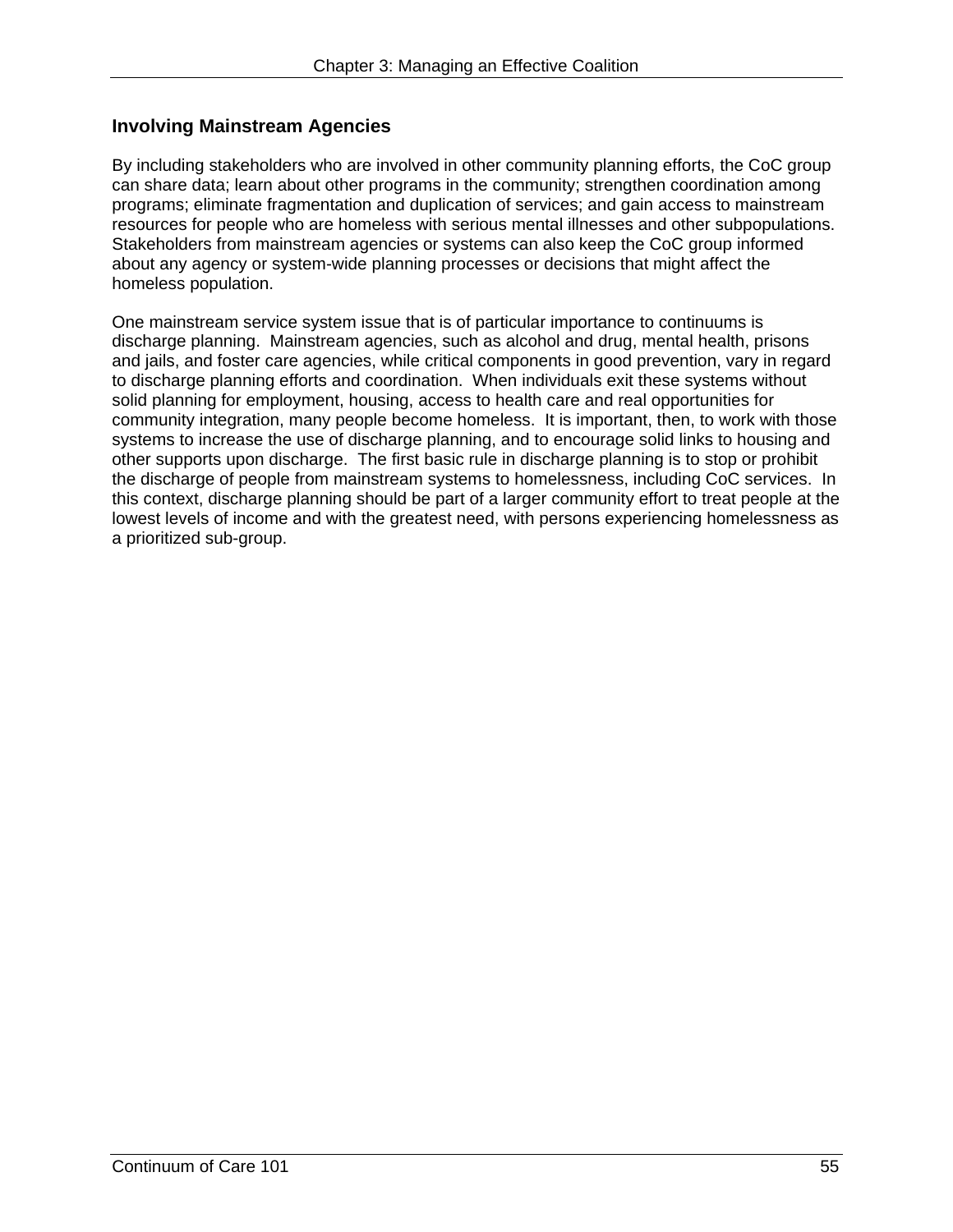#### **Discharge Planning: An Effective Strategy to Help End Chronic Homelessness**

The Federal Interagency Council on the Homeless has identified discharge planning as an effective strategy in helping to end chronic homelessness. To the extent that institutions are discharging people to homelessness, they are causing homelessness. While statistics are often hard to find, it is common knowledge among service providers that people coming out of mental hospitals, jails, and foster care often end up homeless. Each year, nearly 20,000 foster care teens "age-out" of the foster care system. Foster care studies have shown that in just four years after leaving foster care, 25 percent of "aged-out" youth had been homeless for at least one night.<sup>11</sup> Moreover, a survey of 400 homeless people in New York found that 20 percent of those surveyed had been in foster care as youth.<sup>12</sup>

At any given time in Los Angeles and San Francisco, 30 to 50 percent of all people under parole supervision are homeless. Jeremy Travis, a senior fellow at the Urban Institute who studies reentry issues, notes that a "significant percentage" of the 600,000 people leaving state prisons each year are likely to be homeless. "Even if it's 10 percent of 600,000 a year, that's 60,000 a year coming out that have some serious housing issue."<sup>13</sup>

Continuums can use a number of strategies that can lead to increasing the use of discharge planning and improving the effectiveness of discharge planning. One strategy is to include mainstream service system representatives in the planning process. To ensure that this issue is addressed, some continuums have established standing committees within the Continuum planning group working on discharge planning, with a standing report item on each meeting agenda. Continuums could also invite state representatives to planning meetings that address discharge planning, since change may be most feasible from the state level. The goal is a written agreement or protocol that governs discharge planning from publicly funded institutions, along with regular monitoring of the agreements, and a measurable decrease in the number of people exiting institutions into homelessness.

#### **Involving People Who Are or Were Homeless**

The input and knowledge of consumers of homeless services is critical to the development of a comprehensive, effective CoC. Continuums should consider some of the following creative strategies to engage consumers meaningfully in the process:

 Identify former consumers of homeless services who are now active members of the Board of Directors, interested alumni, or staff from its agency or other agencies in the community.

 $\overline{a}$ 

<sup>&</sup>lt;sup>11</sup> Sherman, Rachel, Serving Youth Aging Out of Foster Care, The Finance Project Issue Note, Volume 8, Number 5, October 2004.www.financeproject.org/Publications/servingyouthagingoutIN.pdf. Cook, R., (1992). *Are we helping foster care youth prepare for the future?* Children and Youth Services Review,. 16(3/4), 213-229.

 *http://www.homesforthehomeless.com/index.asp?CID=3&PID=24* <sup>12</sup> Homelessness: the Foster Care Connection. A report of Homes for the Homeless. 1997.

Institute of Justice. 2003. http://www.vera.org/publication\_pdf/209\_407.pdf 13 Rodriguez, Nino and Brenner Brown. *Preventing Homelessness Among People Leaving Prison*, VERA Institute of Justice. 2003. <u>http://www.vera.org/publication\_pdf/209\_407.pdf</u><br>
Continuum of Care 101 56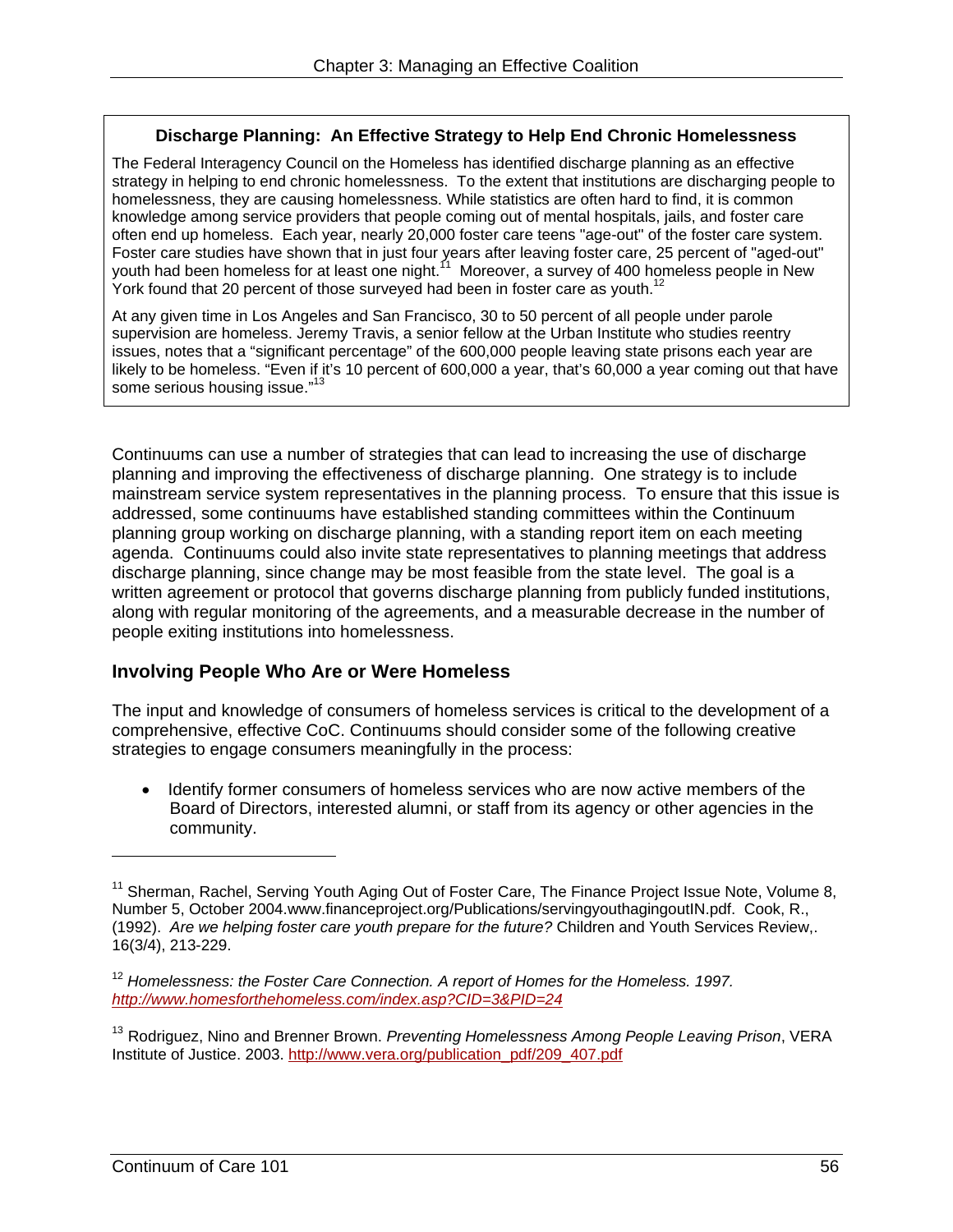- Sponsor regular focus groups with consumers to obtain information and data, review strategies and action steps, and to prioritize needs and projects. To ensure participation at focus groups, try to identify barriers to participation and provide some incentives – whether it is food or a small stipend – or other means to demonstrate appreciation. Report back to consumers on the results of the process.
- Conduct regularly-scheduled surveys and interviews. These surveys can be conducted upon exit from homeless programs or at regularly scheduled intervals throughout the year (e.g., every six months).

### **Ensuring Representation of All Homeless Subpopulations**

It is important for a CoC group to include stakeholders representing the needs of the various segments of subpopulations that are homeless:

- People with serious mental illnesses
- Youth
- Chronic substance abusers
- Veterans
- People with dual or multiple diagnoses
- Victims of domestic violence
- People living with HIV/AIDS

There is considerable interrelation and crossover among subpopulations that should be addressed through CoC planning. For example, in some communities there is a need for substance abuse and recovery services and supports for people who are homeless and have serious mental illnesses.

# **GOVERNING PROCESS**

A successful CoC should have a year-round planning process that is coordinated, inclusive, and outcome oriented. The expectation is that the process will be organized with a governance structure and a number of sub-committees or working groups. For example, many planning groups have: a data committee, charged with the assessment of needs and gaps; a service coordination committee, charged with interagency case coordination and identifying problems with interagency referrals; a reporting committee, frequently concerned with HMIS implementation; an implementation committee, concerned with provider performance and operation of the CoC system.

The governing process is frequently conducted through a "steering committee" or "governing board." It is important that the membership of the governing committee is decided through an open and democratic process and is representative of both private, nonprofit, and public sectors. For example, even when the process is coordinated by a governmental department, the expectation is that 65 percent of the governing committee will come from the private or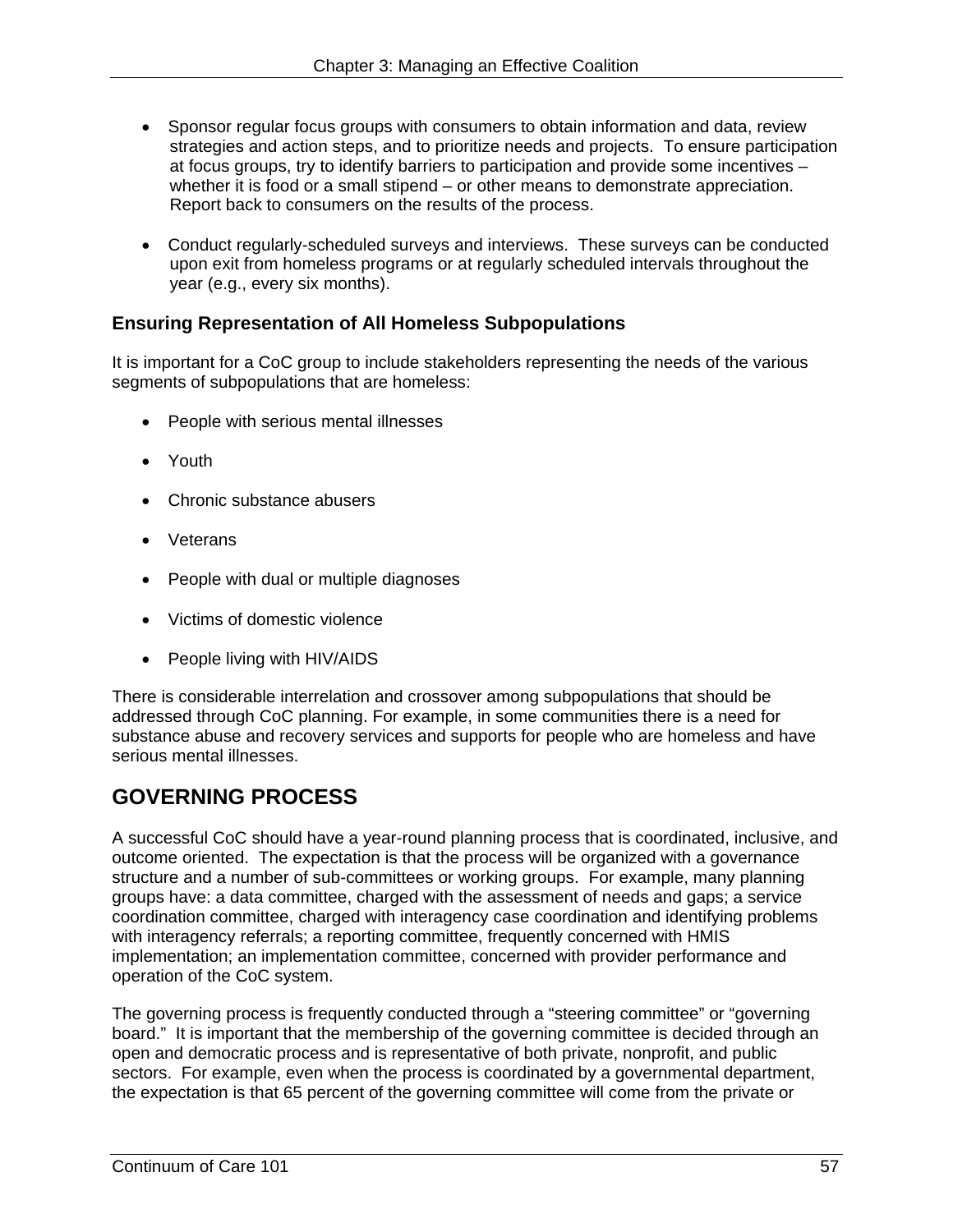nonprofit sector. In any case, it is essential that members of the governing committee are fair, impartial, and objective when reviewing projects and making decisions. This means that any member of the governing committee with any relationship to a provider under consideration for selection or funding must not participate in that decision. There should be a formal process for recusing oneself or abstaining from discussion and voting.

Within the governing committee, leadership should be rotated in a planned way through the use of staggered terms. Private and public sector leadership should be rotated, and both sectors should be represented in leadership positions (Chair and Co-Chair, for example). Meetings of the committee should be open and interested citizens should be provided with timely notice of those meetings. The governing committee should have a code of conduct that includes information about how the process works, what types of conflicts of interest are not acceptable, and what people can do if they are unhappy with the process or decisions made by the governing committee.

One key to success is documenting the activity of the governing committee, other committees, and how public and private sector representatives are working together to address homelessness. At a minimum, documentation involves keeping attendance and minutes of all planning group meetings, being specific about which agencies attended, and making the connection between agencies and the sub-population served. For ease of communication and transparency, this information must be readily available to both the interested organizations and the community at large. Meetings need to be held often and year-round. A year-round schedule supports the idea that this planning process has multiple roles in addressing homelessness, and is not focused solely on completing the funding application. Meeting often builds trust among participants, fosters partnerships, and may even lead to better services and more referrals as participants learn more about what services each participating organization offers.

# **COLLECTING DATA: HOMELESS MANAGEMENT INFORMATION SYSTEM (HMIS)**

Uniform, longitudinal data is necessary to understand the extent and scope of homelessness in individual communities and across the country. A Homeless Management Information System (HMIS) provides communities with a tool to collect and analyze ongoing data on people using homeless service programs. By allowing communities to accurately calculate the size and needs of the homeless population as well as the outcomes of specific interventions, HMIS provides a means for tracking service and demand for homeless programs and understanding where improvements need to be made.

# **What is a Homeless Management Information System?**

An HMIS is a computerized data collection tool designed to capture client-level information over time on the characteristics and service needs of men, women, and children experiencing homelessness. It is designed to aggregate client-level data to generate an unduplicated count of clients served within a continuum. An HMIS can also be statewide or regional, possibly including several continuums.

Prior to the development of HMIS, the data on homelessness in many communities was neither reliable nor accurate because service providers across jurisdictions lacked compatible tracking capabilities. In addition, many communities could only estimate the size of local homeless populations by using point-in-time census counts. However, this has begun to change since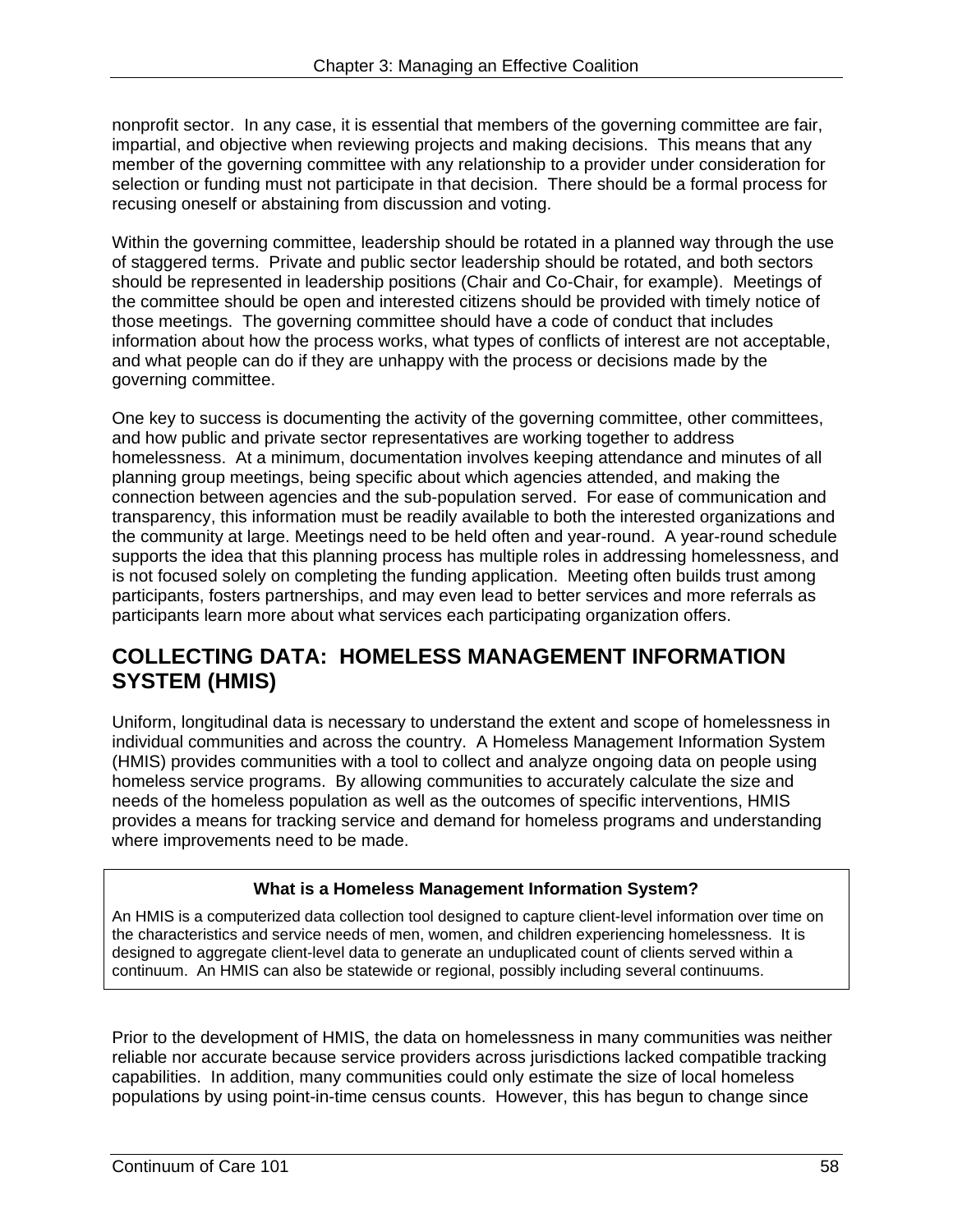HUD's national HMIS initiative, which was formulated in response to a 2001 Congressional directive to help communities implement and operate management information systems. Approximately 75 percent of continuums reported in their 2005 CoC application that they are collecting client-level data in their HMIS, as compared with less than 60 percent in 2004.<sup>14</sup>

### **Benefits of HMIS**

Information gathered from HMIS can be used to target limited resources and inform community planning and policy decisions. Within a specific community, HMIS can provide the following important benefits at the client, program, and systems level:

- Front-line service staff can provide faster, more effective services to clients through streamlined referrals, benefits eligibility, and coordinated case management.
- Agency administrators can better manage operational information through access to a variety of agency, program, and client-level reports.
- Policymakers and advocates can make informed decisions by having access to systemwide data describing the extent and nature of homelessness and a greater understanding of service usage, effectiveness, and gaps.

Regional and statewide HMIS implementation offers an opportunity to achieve all of these service coordination and policy benefits across even greater geographic areas.

### **Components**

A community should select the components to be included in its HMIS based on its specific information needs, goals, and vision for its homeless service system. Basic HMIS components include client intake, case management, service tracking, information and referral, and a report generation tool. A community may choose to broaden the scope of its HMIS by including components beyond homelessness.

- **Client Intake.** Information about people served at the point of entry into shelters or other homeless assistance programs. All client information is associated with a unique identifier that can be used to create an unduplicated count of homeless persons served in a particular area. (Data elements: name, social security number, gender, age and bed assignments).
- **Case Management.** Information about clients gathered throughout the process of providing program services. At the client level, information can be used to determine client needs, program use, and program outcomes. Collectively, these data may be used to modify program design and to provide a compelling case to boards, funders, and other stakeholders about program and system effectiveness. (Data elements: needs assessment, history, program participation, and service plan goals).

and Analysis, March 2006. http://www.hud.gov/offices/cpd/homeless/library/2006reporttocongress.pdf<br>
Continuum of Care 101 59 <sup>14</sup> Report to Congress: Fifth Progress Report on HUD's Strategy for Improving Data Collection, Reporting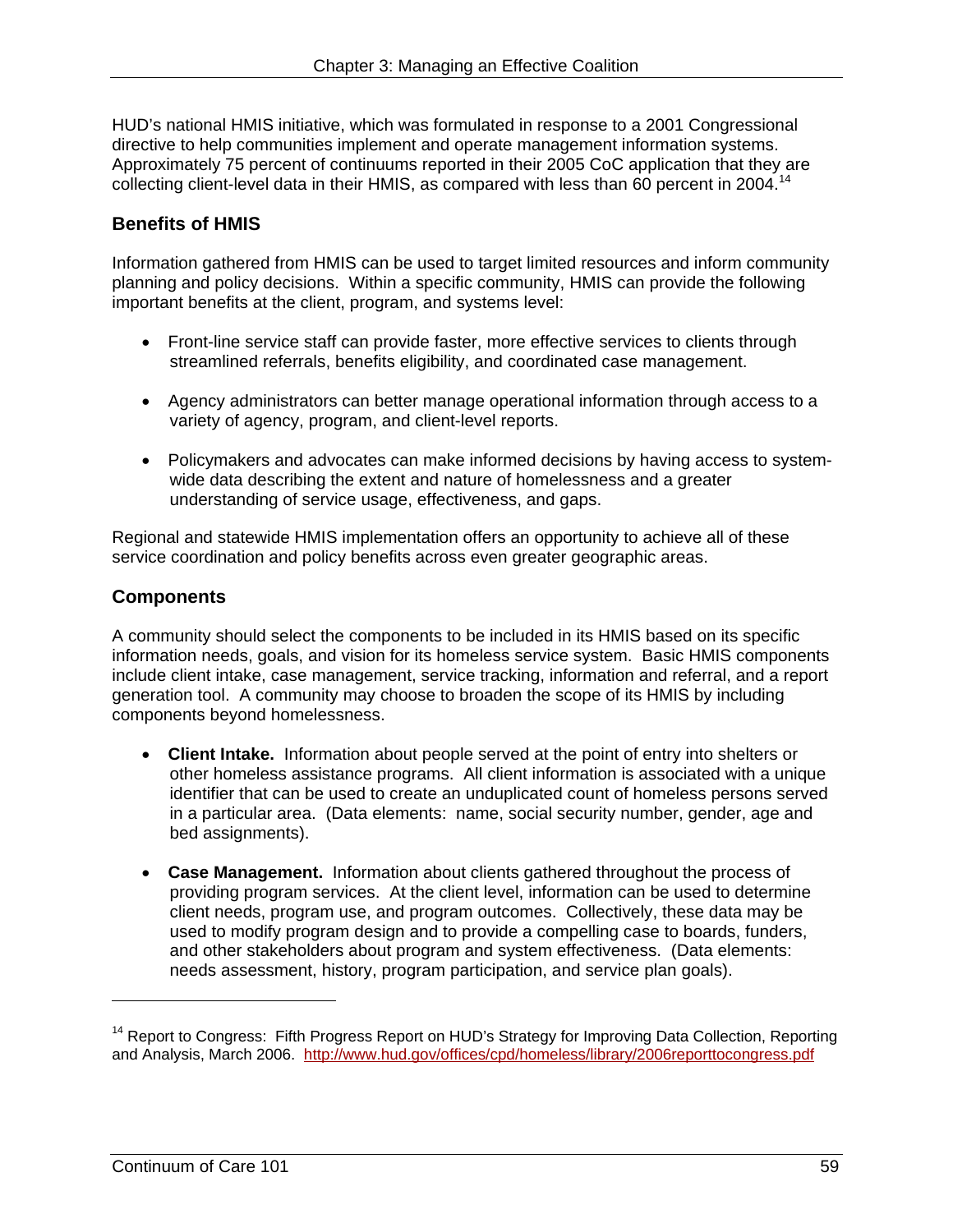- **Service Tracking.** Information about services delivered to a client by a provider. This service allows a provider the ability to plan, schedule, and follow up on the delivery of services. Tracking services and comparing that information with the case management component can generate service utilization patterns, provide an understanding of the percentage of clients who use multiple services, and assess service needs and gaps in delivery. (Data elements: services received, destination, and reason for leaving).
- **Information and Referral.** Requires the development and maintenance of an electronic database of available resources in a particular area, including shelter, food pantries, health services, and education programs. Resource directories are most effective when available on a website or in a real-time format so that users can always access the most current information. When linked with intake or case management, this component can be used to match client needs with available community services.
- **Benefits Eligibility.** Provides clients with immediate information and access to important income, housing, and supportive service resources. This component can be paired with the information and referral component to find services and maximize benefits to address client needs. Some tools even include an application and the means to submit it.
- **Report Generation Tool.** Generates reports at the individual client, program, agency and community levels. Some HMIS reporting components come programmed with standard homeless funding reports, such as the HUD APR.

#### **Privacy and Security Issues**

Given the personal nature of the information shared by clients during the case management process, continuums must establish privacy protection policies as part of the design of an HMIS. These safeguards are necessary to protect the confidentiality and, in cases of domestic violence, the safety of clients who agree to have their personal information stored in the HMIS. While most agencies are already familiar with client confidentiality protocols related to case management, these protocols need to be supplemented with HMIS provisions that include parameters for inputting, revising, aggregating, and sharing client information.

#### **HMIS Privacy Concerns**

Web-based systems are created to optimize accessibility and technology; however, there are increased security risks inherent in these systems:

- Web-based servers entail greater risk than the use of paper-generated or decentralized electronic record keeping systems.
- Most shelters report a high level of staff turnover, contributing to the likelihood of inadequate training and ineffective enforcement of security policies and standards.
- Most security breaches are by people who are authorized to use the system.

Always secure an HMIS with limitations on how the information can be accessed, shared, modified, or used. Data should only be publicly released in anonymous aggregate formats. Additionally, to protect the privacy of the individuals whose information is stored in the system,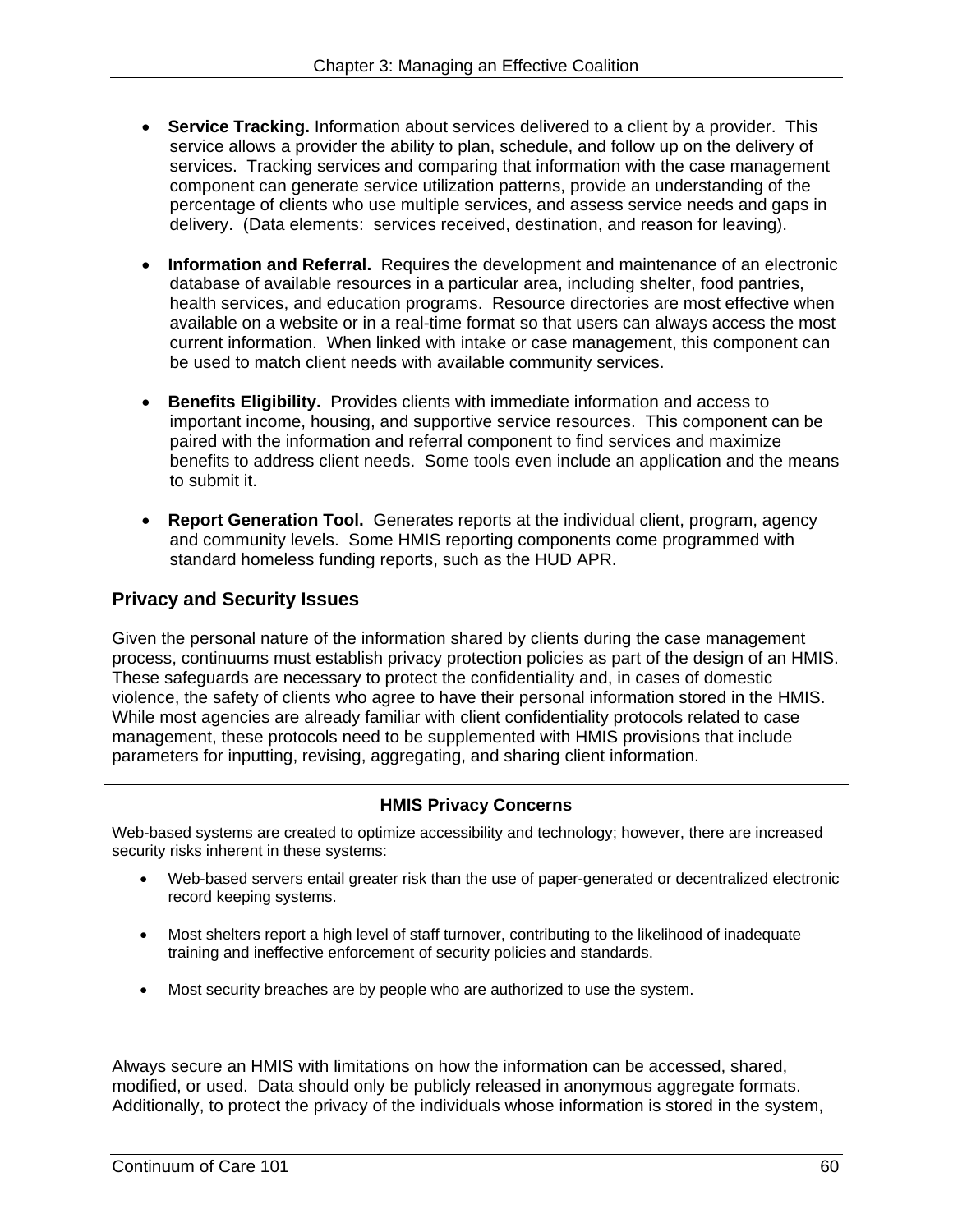data should not be publicly released if characteristics of an individual can be inferred due to small sample sizes. There are statistical methods to determine appropriate data suppression policies.

Privacy policies can be implemented through written policies that prescribe how staff may use client information and through limitations programmed into a system so that an HMIS conforms to established policies. For those issues that are too critical to rely on individual behavior, HMIS programmatic solutions should be used. A community's privacy policy should include the basic elements described below:

- **Informed Consent.** Informed consent is the first component of a sound privacy protection policy. Individuals should understand exactly what they are consenting to, including the specific content of the information that will be shared. For clients to consent, they must be informed about the system – the purpose of HMIS, the security mechanisms and privacy measures in place, and benefits for clients. While this should be done orally, it is also appropriate to provide a written description that the client may keep to review. After the HMIS has been explained, the case management staff should request oral consent from a client to enter the information into the HMIS.
- **Written Consent.** To release client identifiable information to other organizations, providers must obtain written client consent. The written consent should document the information being shared and with whom it is being shared and must explain a client's right to protect and limit its use. When developing a written consent form, communities must ensure that they comply with federal, state, and local privacy laws.
- **Interagency Data Sharing.** Communities should formulate procedures regarding information sharing. These procedures should include written client consent forms, written interagency data sharing agreements, and appropriate data security elements. Individual agreements between agencies should include specific sections of HMIS data that will be shared and the commitment to abide by the defined privacy controls.

For more information on HMIS, see http://hmis.info.

# **ESTABLISHING A COMMON VISION AND SYSTEM-WIDE PERFORMANCE GOALS**

Establishing a common vision and system-wide performance goals creates a common sense of purpose and leads to an action-oriented continuum. This common vision may be articulated through a mission statement and/or guiding principles that help focus a group's planning efforts. To accomplish this, a continuum must develop a common understanding of the CoC and why it is important, agreement on the extent of the homeless problem in its community, and a shared vision on how to address its problems. A continuum will need to revise its goals periodically based on changing needs and resources in its community.

While a continuum should tailor its goals to address the specific needs of its community, HUD has established the following four basic goals that should apply to all continuums:

• Identify and develop partnerships with a wide range of public, private, and nonprofit entities and create a continuum structure and decision-making processes that are inclusive of all these parties.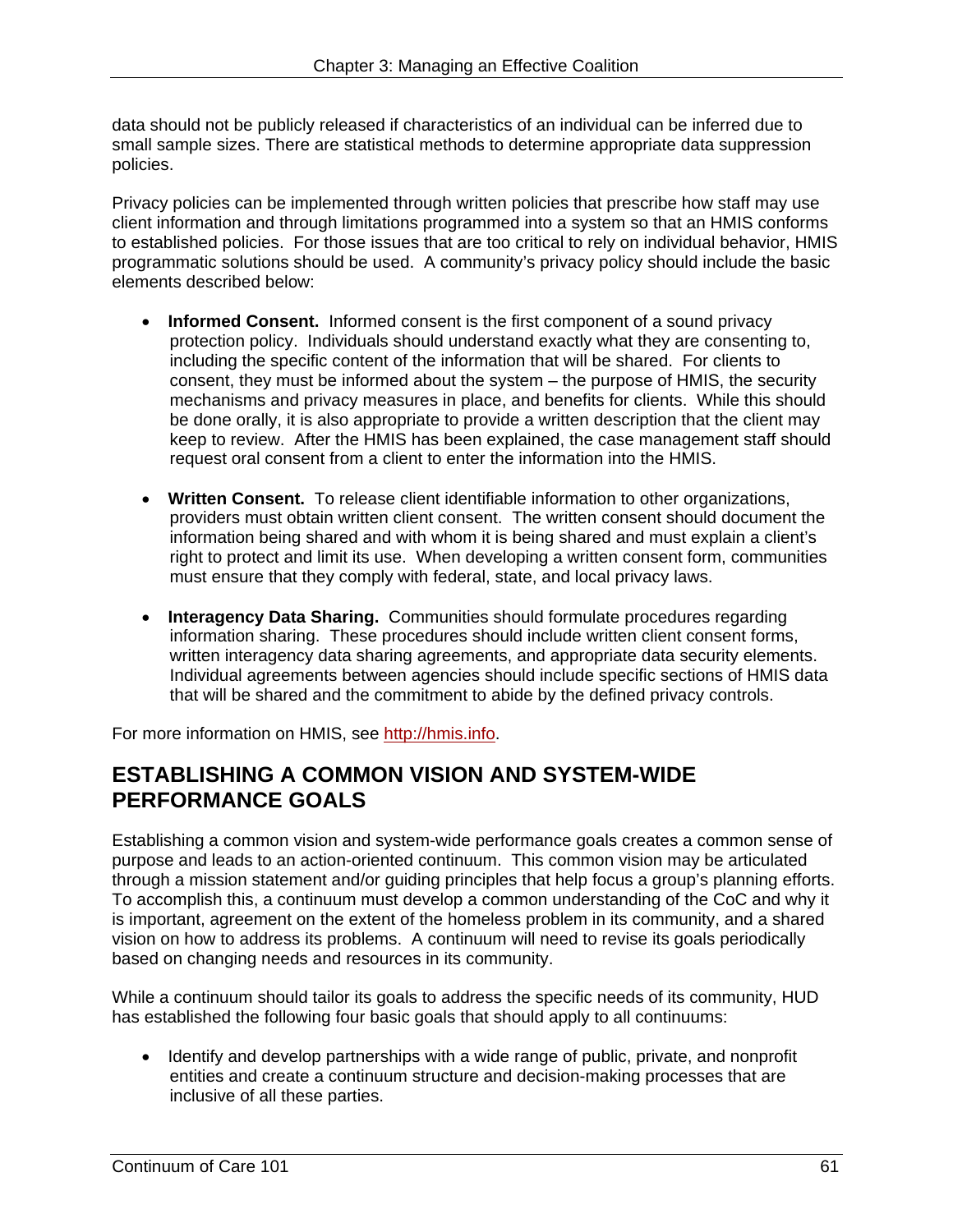- Create, maintain, and build upon a community-wide inventory of housing and services for homeless families and individuals; identify the full spectrum of needs; and coordinate efforts to fill gaps between the current inventory and existing needs.
- Institute a continuum-wide strategy to achieve the continuum's goals, especially to end chronic homelessness.
- Work toward the HUD/national performance objectives, reporting on progress toward continuum goals, and coordinating homeless assistance with mainstream health, social services, and employment programs.

#### **HUD National Objectives**

as follows: $^{15}$ HUD's objective is to end chronic homelessness and to move homeless families and individuals to permanent housing. This objective has a number of measurable indicators that directly relate to CoC homeless assistance programs. A community must establish specific goals and objectives for addressing homelessness that allow them to meet or exceed HUD's national objectives. Measurable indicators are

- The percentage of formerly homeless individuals who remain housed in HUD permanent supportive housing projects for at least 6 months will be at least 71.5 percent.
- The percentage of homeless persons who have moved from HUD transitional housing into permanent housing will be at least 63.5 percent.
- The employment rate of persons exiting HUD homeless assistance projects will be at least 19 percent

In addition to the national objectives, each community should set objectives based on local need and resources. The assessment of housing and services capacity in the system should be examined carefully and compared to information on need. Any objectives that are created should be based on consideration of the data at hand and a reasonable analysis of that data. Finally, the individual providers should establish performance goals that further the overall goals of the continuum, can be accomplished with their organization's resources, and are consistent with their individual missions.

Communities may use outside facilitation when conducting strategic planning. Analysis of the data is often difficult, and agency priorities and politics can color the discussion. For example, in some communities, shelter beds might be full and shelters turn people away every night. This information needs to be analyzed before the community concludes that more shelter beds must be built. It may be that the community's shelters are allowing people to stay longer than a week or a month because there is no housing to go to upon leaving the shelter. This is a humanitarian decision by shelter providers that keeps people from sleeping in the streets.

 $\overline{a}$ 

<sup>&</sup>lt;sup>15</sup> Indicators referenced are from the July 10, 2008 McKinney-Vento NOFA. For information on indicators for prior or subsequent years, view the applicable NOFA on the *CoC Grant Application Materials* page of the Homelessness Resource Exchange (http://hudhre.info/index.cfm?do=viewCoCGrantMaterials).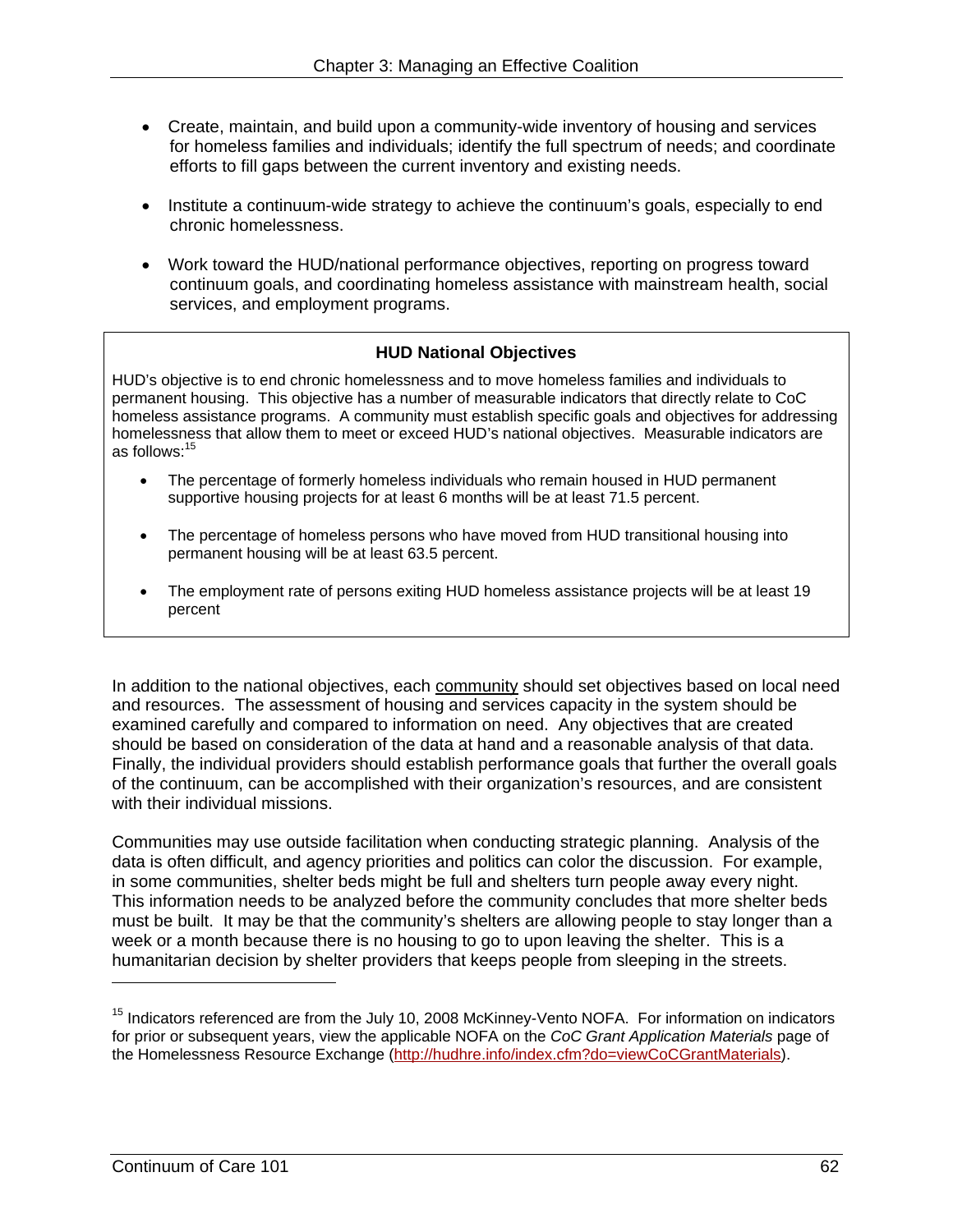However, it does not indicate a need for more shelter beds, but a need for more transitional and permanent housing. The numbers need interpretation in light of the specific circumstances in each community.

# **ASSESSING PERFORMANCE**

A continuum should monitor and measure performance of the providers within its system and how the system performs as a whole. It is also the responsibility of the CoC leadership to act on performance information, rewarding effective performance and excluding poorly-performing projects from the application for funding. When assessing an existing CoC process, it is useful to have a vision of an ideal system for meeting the needs of people who are homeless. This vision should encompass the quantity, quality, and type of housing and supportive services that are needed by clients. Continuums should regularly evaluate their planning process and service delivery and determine whether it moves the existing homeless system towards this vision.

#### **Assessment Framework**

Communities should consider the following issues when assessing performance: progress towards goals and objectives, including national objectives; a critical review of provider performance based on client level outcomes, and; a critical review of provider performance as a member of the system of care.

Communities should ask the following questions when assessing performance:

- 1. Is the CoC system meeting its goals and objectives? Continuums need to examine their stated objectives and specify numerically, from year to year, what objectives have been accomplished.
- 2. Are the providers within the CoC meeting their goals and objectives? Providers need to examine their stated objectives and specify numerically, from year to year, what objectives have been accomplished.
- 3. What are the outcomes for people using the homeless service system? At a minimum, continuums should provide data on the percentage of clients in renewal projects who gained access to mainstream services, especially employment. Continuums should also indicate which policies they have implemented to help eligible clients secure mainstream benefits.
- 4. Are the providers within this CoC working together to provide a seamless system of care for people who are homeless? Continuums need to determine how effectively individuals and families who are homeless are moving through the homeless service system and into stable, permanent housing.

A genuine system inventory looks at the degree to which the system is working efficiently to address homelessness. The need to provide specialized services for different sub-populations means that some services or programs are appropriate for some groups of clients but not others. Even when appropriate services are being provided by a community's continuum, most people entering the system need help identifying and accessing them. Good coordination among providers is necessary both when homeless people enter the system initially and when they are moving through the system from emergency to transitional and then permanent housing. Whether a community has a single point of entry or multiple points of entry into the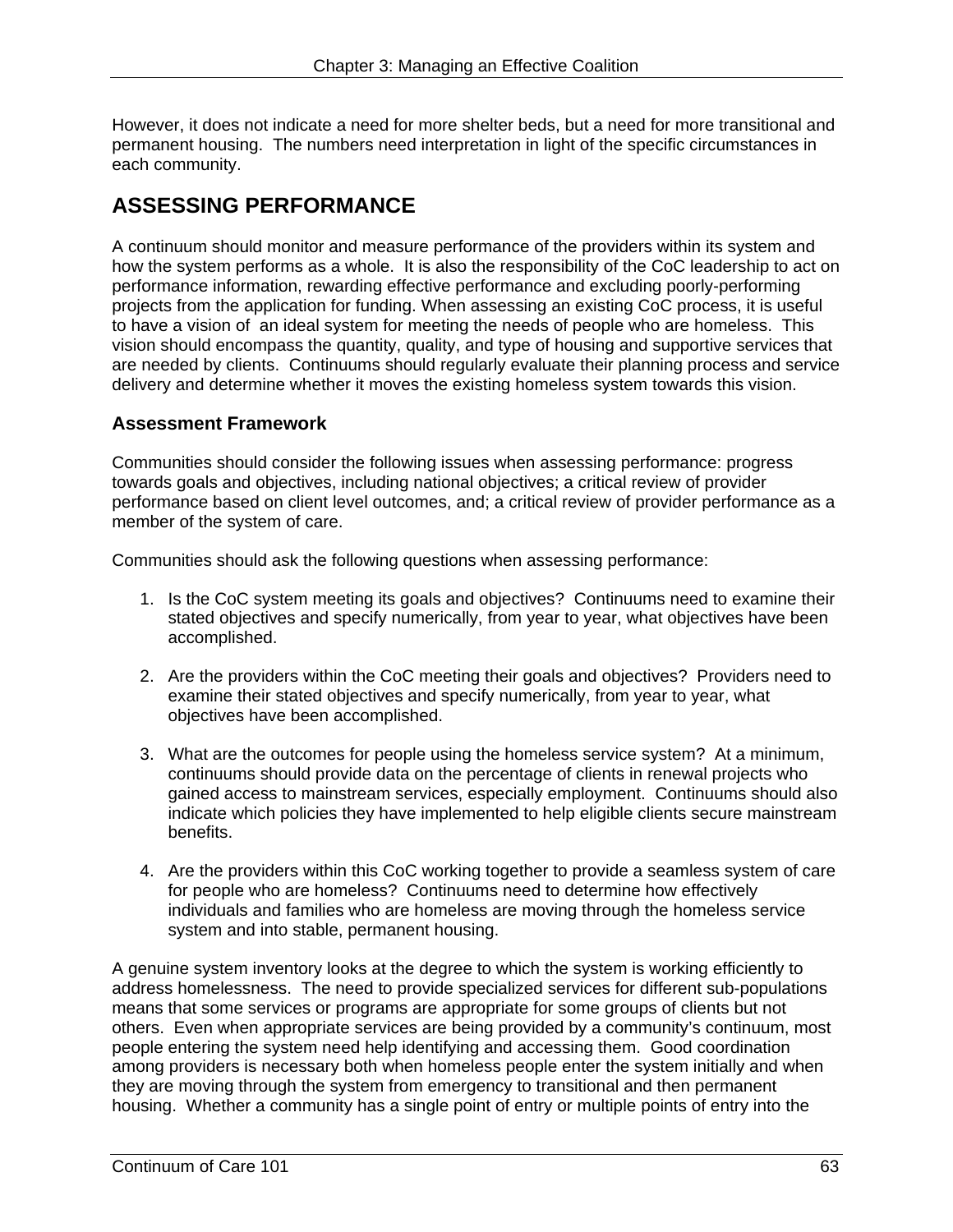homeless system, the need to streamline the information and referral process applies. If a community is going to address homelessness in a meaningful way, attention to these matters is essential. When a community creates performance measures for providers, requirements for measurable service coordination should be included.

An effective planning process is critical to ensuring that a continuum meets its performance goals. So, as part of its assessment, a continuum should also review its approach to the planning process:

- is imperative to the CoC process and the successful delivery of homeless services. **Are people directly affected by homelessness given a voice in the process?**  Providing mechanisms for incorporating the voices of those directly affected by policies Experiences of people who have been, or are, homeless are essential to learn what works, what does not work, and what is missing in the homeless services system.
- **Is the process for conducting the Housing and Services Needs sound and accurate?** The Housing and Services Needs is a key component in the CoC process since it is the basis for determining which unmet needs are the highest priority for the community and therefore should be addressed first. Given its importance, providers should make certain that the process results in a sound and accurate analysis. Providers also should ensure that this analysis encompasses the needs of all people who are homeless and not only the needs of those people who receive services from the most dominant provider.
- **Is the decision making process fair, clearly defined, and organized?** Countless decisions have to be made throughout the CoC process. No matter how well a continuum plans for its decision-making process, problems will naturally arise. Many of the decisions – particularly those regarding funding and priorities – are difficult. It is also difficult to make decisions that may have a perceived negative impact on an agency or project. The best way to avoid tension is to plan ahead. Laying out a fair process in advance, before difficult decisions have to be made, will take the pressure off when the group is actually making decisions.

# **Assessment Tools**

It is the lead entity or planning committee's responsibility to set up a system to monitor and measure provider performance and system performance. The process needs to be developed as part of a collaborative process, published, and strictly followed. For example, even if a flaw is discovered in a performance measure, it cannot be changed in the middle of the performance measurement process. The flaw can be noted in reports, but the process should be implemented as agreed to at the beginning of the year.

The development of assessment tools up front is crucial to the perception of fairness. Providers must know ahead of time how they will be measured and must have a way to provide input to the process. The process, however, should be run by a neutral party in order to ensure that providers are held accountable.

At a minimum, performance review includes review of provider Annual Progress Reports (APRs). However, to conduct a thorough assessment, multiple methods should be used to assess provider and system performance. Some assessment tools might include structured interviews and on-site reviews of programs. Interviewing people who are currently using or have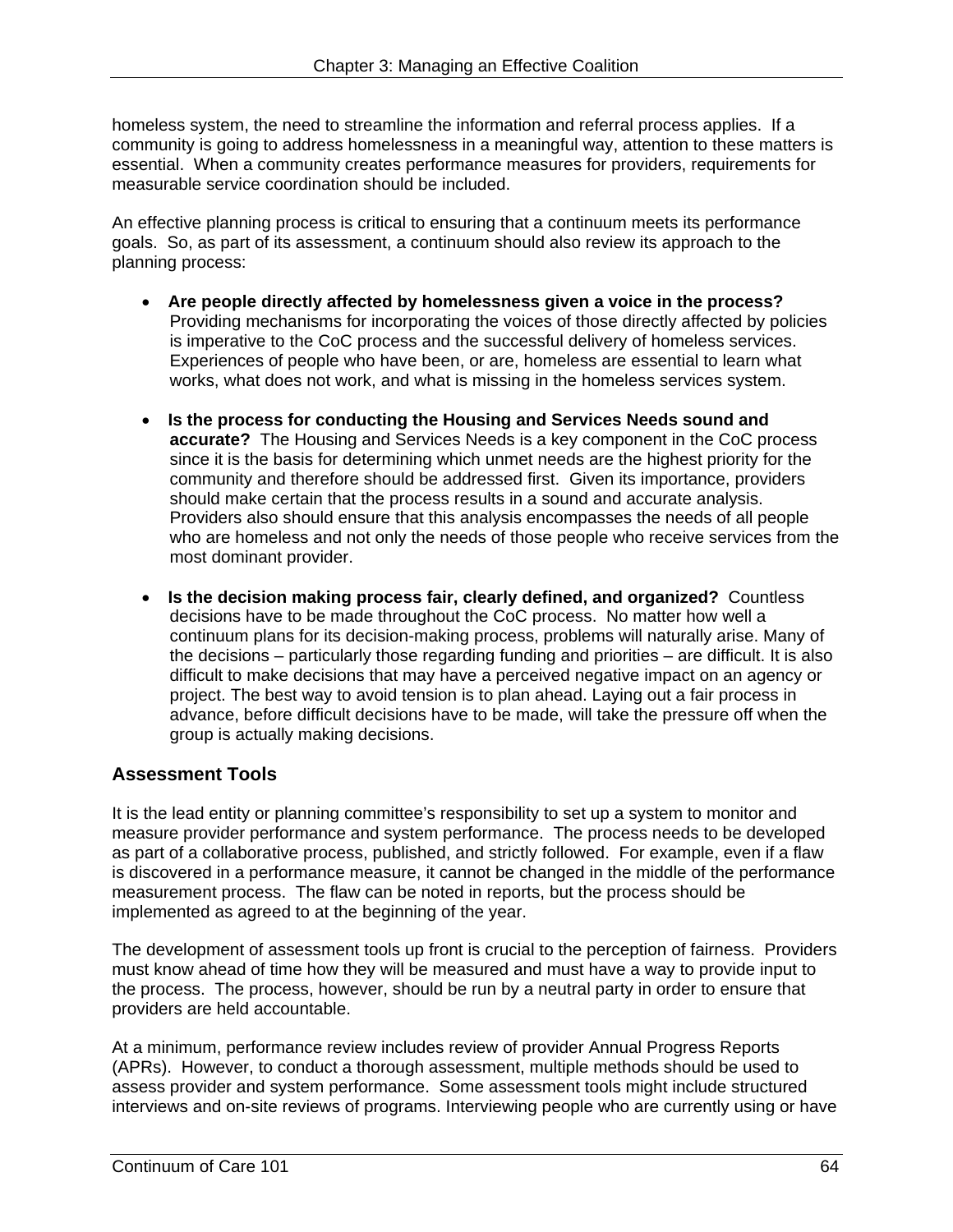formerly used CoC services can provide information about services received, client satisfaction, and outcomes. On-site reviews of programs can be conducted by teams consisting of lead entity representatives, homeless or formerly homeless persons, advocates, and case managers. The teams need training and support, and the lead entity must ensure objectivity in the process.

Part of the purpose in assessing performance is to hold providers accountable for helping to meet community and national objectives. Projects that are eligible for renewal have an obligation to serve the correct population, cooperate with other providers and with the lead entity on system performance, and when necessary, adapt their common practices to serve people experiencing homelessness.

Assessments also provide information that is invaluable for a continuum's strategic planning. Continuums need to base their strategic planning decisions on both quantitative and qualitative data regarding client needs, system and provider capacity, and overall performance.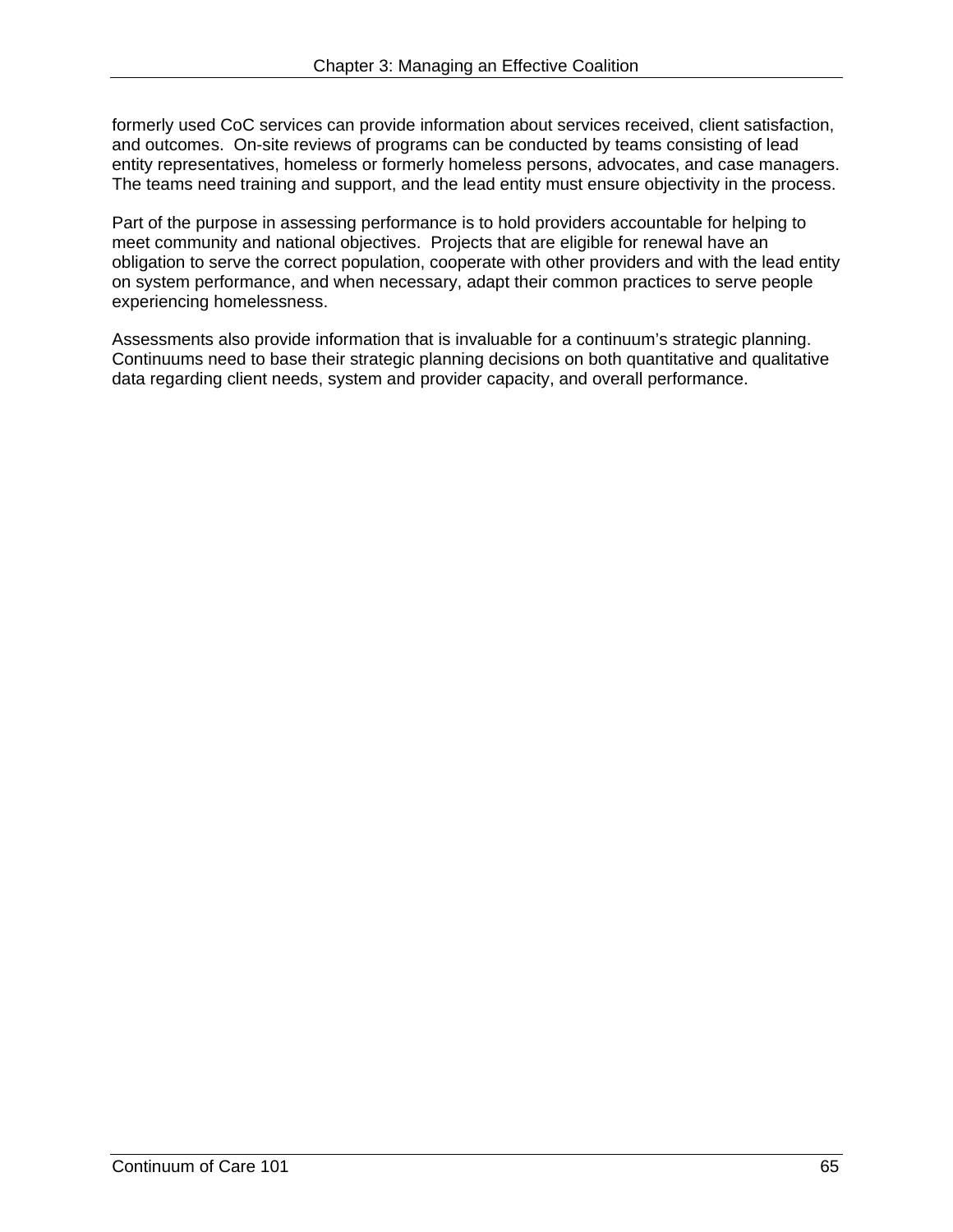# **CHAPTER 4: DEVELOPING THE ANNUAL FUNDING REQUEST**

# **INTRODUCTION**

This chapter focuses on the Continuum of Care (CoC) annual request for funding from HUD. Key elements covered in this chapter include assessing need and system capacity, performance information, and the project selection and ranking process. The application process should be structured in such a way that the community can achieve its goals and HUD's goals for CoC system:

- **Planning Process.** The best way to ensure a competitive CoC application is to have in place a meaningful planning process. The goal is to have requests for funding match genuine need in the community. In order to make that happen, the community needs accurate data about the numbers of homeless people, their housing and service needs, the current capacity of the CoC system, and current and potential capacity in the mainstream housing and services systems. The best use of the CoC annual funding opportunity is to match the available resources to gaps in the service delivery system.
- **Data.** Typically, communities collect data during a routine point-in-time count of homeless people and assessment of their housing and service needs. Also, many communities have a functioning Homelessness Management Information System (HMIS), which offers a community-wide perspective on who is being served, by whom, for how long, what is the referral pattern, and what is the outcome for the individual. The process of data collection and management will be discussed in detail later in this chapter.
- **Projects.** The process of selecting and ranking projects must be objective and defensible. Basing decisions on solid data is one good way to demonstrate a rational decision-making process. Increasingly, communities are held accountable for the performance of service providers in the CoC system. Therefore, communities must have a way to assess provider performance and should consider provider performance when making selection and ranking decisions – their performance as a service provider, their performance as a part of the CoC system, and their performance complying with HUD standards - when selecting and ranking project proposals.
- planning processes. **CoC Management.** Finally, as explained in the previous chapter, the continuum planning process does not end when the annual application is submitted. A functioning CoC system includes on-going coordination within the provider network, planning and facilitation of meetings, project planning, administration of (and regular reporting from) the HMIS, implementation of the long-term strategic plan, and coordination with other planning processes.<br>
Continuum of Care 101 66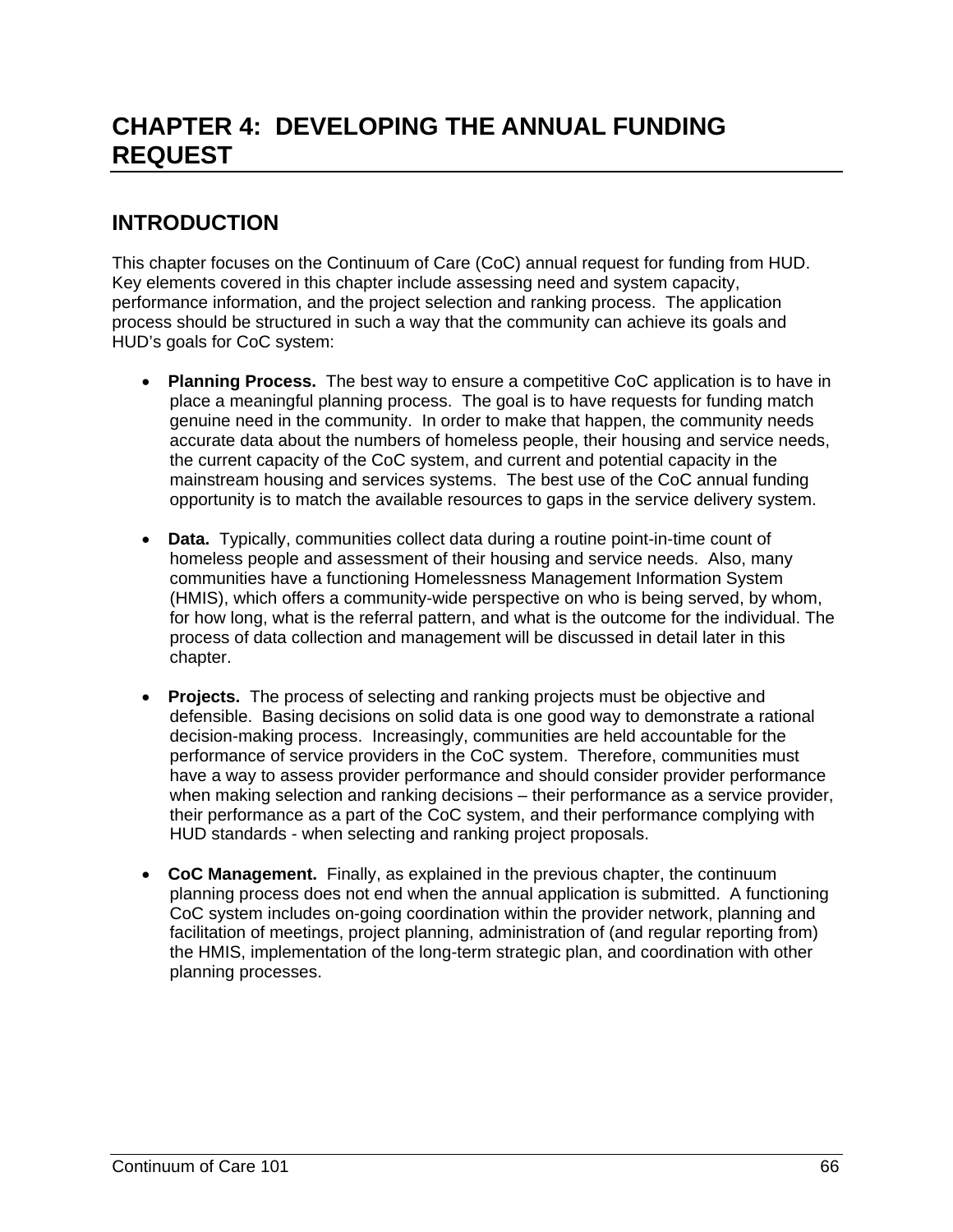# **OVERVIEW OF THE APPLICATION**

### **Building a Competitive Application**

The process of developing a competitive application is time consuming and labor intensive. The lead entity must coordinate a diverse group of stakeholders and manage a number of complicated processes, including assessing need for housing and services, assessing the size and scope of the problem, and assessing performance in meeting community and national goals.

Communities have become more organized and sophisticated about the CoC planning process. This is good because the quality and quantity of services and housing offered to homeless persons is increasing. However, one effect has been to make the process itself highly competitive. Most communities find themselves in situations where the difference of just a few points in the scoring could make the difference in bringing valuable resources to a community.

A community's CoC application for funding can score a maximum of 100 points in HUD's scoring and review process. Points are awarded based on the quality and comprehensiveness of the continuum planning process, the continuum's performance and the performance of existing McKinney-Vento projects in the continuum.

communities had to score at least 65 points to receive funding to renew existing projects.<sup>16</sup> Each year, HUD establishes minimum threshold criteria for applications. Prior to 2008, Continuums that score at or above HUD's national funding line will receive grant awards for new projects as well as for renewal projects. Communities that score between the minimum threshold and the national funding line are eligible for renewal funding, but may not get new projects funded.

## **CoC Application – Exhibit One**

The CoC application is divided into two parts – Exhibit 1 covers the community's CoC planning process and Exhibit 2 covers all the SHP, S+C, and SRO projects being submitted. Communities can earn a maximum of 100 points for Exhibit I, determined by the quality of the community's response in the following areas:

 $16$  Renewal programs refer to programs proposed to receive continuation funds. To qualify as a renewal project, the program must have been previously funded through the Continuum of Care process, must be at the end of its term of award within the coming calendar year (with no break in funding), and must be in general compliance with HUD program management standards.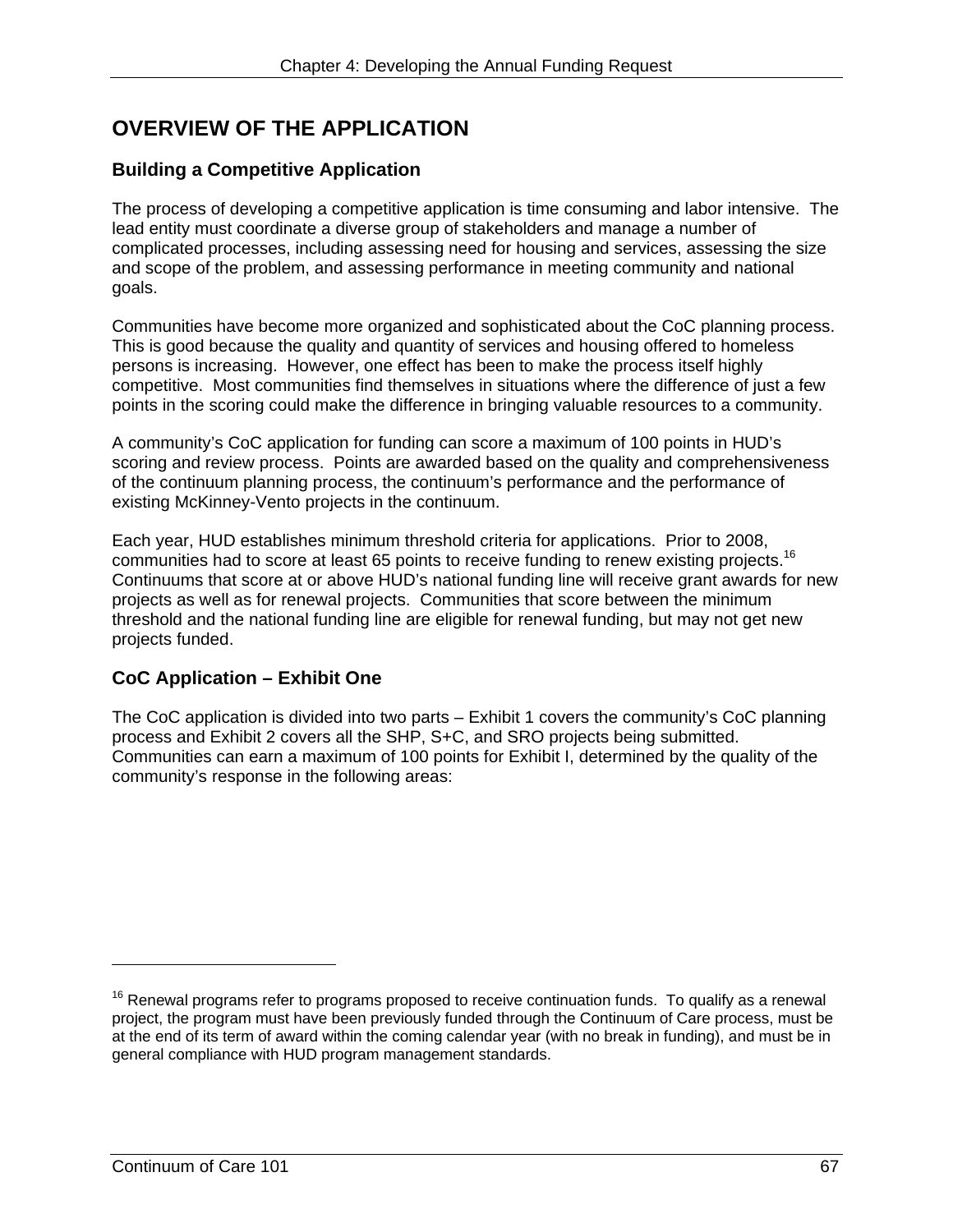# Part I: CoC Housing, Services, and Structure (14 of 100 points)<sup>17</sup>

The primary purpose of this part is to explain how the continuum functions (its governance structure, member organizations, decision-making processes, etc.). Points are awarded based on the extent to which a CoC's application demonstrates the following:

- The existence of a coordinated, inclusive, outcome-oriented community process, including organizational structure(s) and decision-making processes for developing and implementing a CoC strategy
- An inclusive process that involves a wide range of stakeholders, including nonprofit organizations, state and local governmental agencies, public housing agencies, housing developers and service providers, health and mental health representatives, homeless or formerly homeless persons, etc.
- A fair and impartial project review and selection process
- A well-defined and comprehensive strategy that addresses the five fundamental components of a CoC system and is designed to serve all homeless subpopulations in the community
- That the continuum conducted a community-wide inventory of housing and services for homeless families and individuals; identified the full spectrum of needs of homeless families and individuals; and coordinated efforts to fill gaps between the current inventory and existing needs

#### Part II: Homeless Needs and Data Collection (24 of 100 points)

Data gathered for this part helps to ensure that requests for funding match genuine need in the community. Points are awarded based on the extent to which a CoC's application demonstrates an understanding of the number of homeless individuals and families within the CoC and their needs, and the continuum's progress in the planning, implementation, and operation of an HMIS system. This part includes the following:

- Services Inventory Chart: Continuums must list provider organizations and the specific prevention, outreach, and supportive services that they provide.
- Housing Inventory Charts: Continuums must calculate current inventory, new inventory, inventory under development, and unmet need for emergency shelter, transitional housing, and permanent housing. Information on data collection sources and methods should also be included.

-

 $17$  The point values listed in this section are based on the 2008 NOFA. For previous or subsequent years, refer to the applicable NOFA on the *CoC Grant Application Materials* page of the Homelessness Resource Exchange (http://hudhre.info/index.cfm?do=viewCoCGrantMaterials).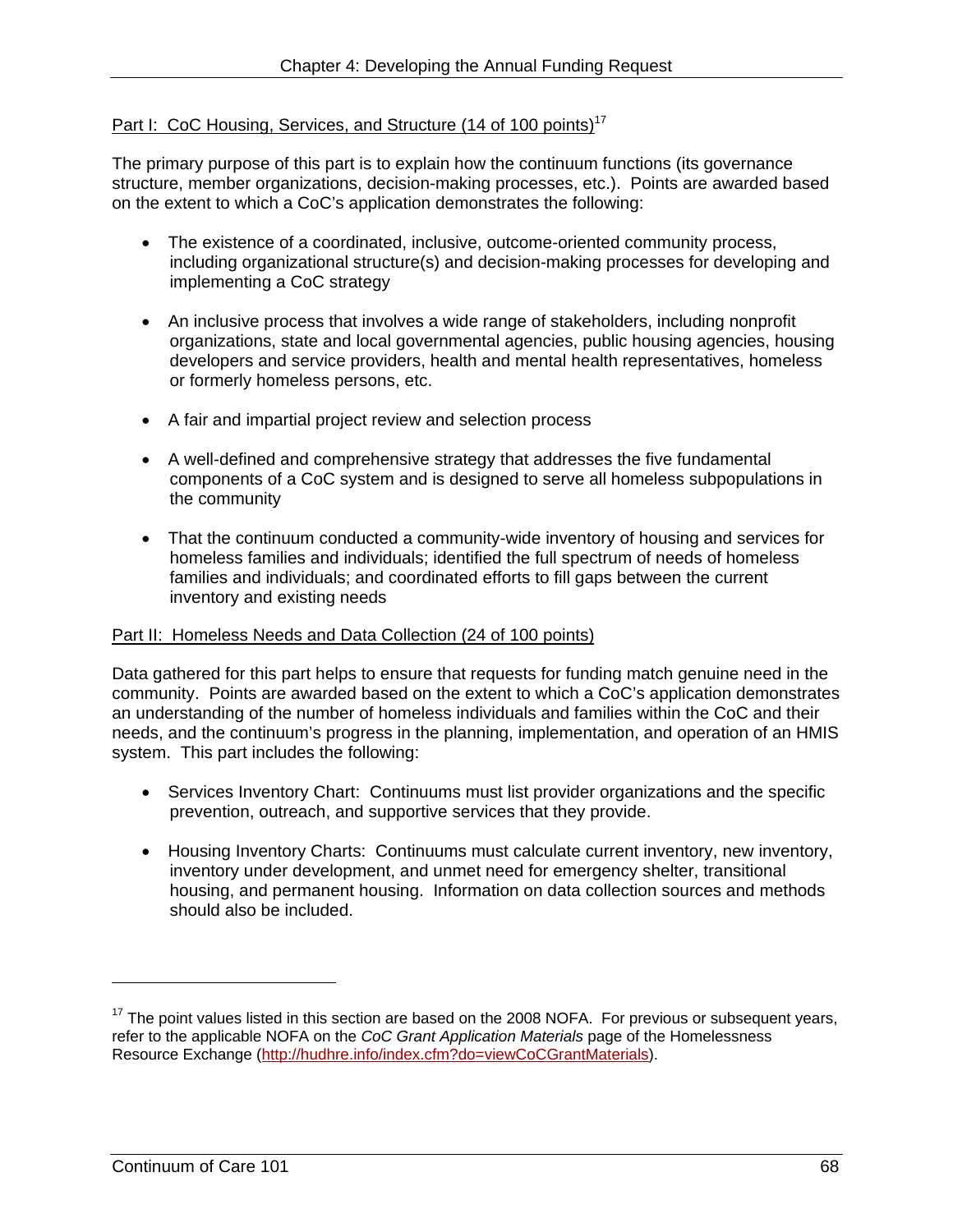• Homeless Population and Subpopulations: Continuums must conduct statistically reliable, unduplicated, point-in-time counts or estimates of sheltered and unsheltered persons who are homeless. Information on data collection sources and methods should also be included.

### Part III: CoC Strategic Planning (16 of 100 points)

This section focuses on a continuum's long-term strategic planning efforts. HUD expects all continuums to meet or exceed the ten-year plan national objectives for ending chronic homelessness and moving families and individuals to permanent housing. A continuum's application should include specific action steps and measurable achievements for attaining each of HUD's five national objectives. The application should also describe a continuum's discharge planning policy with foster care, health care, mental health, and corrections institutions. The policy should include specific guidelines established to prevent the discharge of persons into homelessness. Continuums should indicate if and how they coordinate with other strategic planning groups related to housing and homelessness (e.g., Consolidated Plan, Public Housing Agency Plan). Finally, continuums should include their funding priorities (which should be consistent with identified unmet needs and plan objectives) and should explain how the funds requested will be used to leverage additional resources.

#### Part IV: CoC Performance (28 of 100 points)

In this section of the application, continuums must present quantitative measures that show their progress in reducing homelessness, including chronic homelessness. Performance is measured by demonstrating the following:

- Achievements: Continuums need to specify numerically what objectives they have accomplished from their previous year's application. These objectives should include, at minimum, HUD's five national objectives.
- Progress on Eliminating Chronic Homelessness: Continuums must indicate their progress towards increasing the number of permanent housing beds for chronically homeless persons as well as reducing the number of chronically homeless persons within their community.
- Housing Performance: This part examines how effectively individuals and families who are homeless are moving through the homeless service system and into stable, permanent housing (as reported in the grantee's most recent Annual Progress Report).
- Mainstream Programs and Employment Project Performance: Continuums are assessed based on the extent to which participants successfully become employed and access mainstream programs. These measures emphasize HUD's determination to assess grantees' performance in the prior program year and to determine if they are meeting the overall goal of the homeless assistance grants under which they are funded.

In addition to these key categories, performance is measured based on other Departmental priorities, such as the following: strong grant administration procedures (i.e., the grantee should not have unexecuted grants older than one year); the extent to which the continuum has policies and practices in place to hire low-income employees and subcontractors under Section 3 of the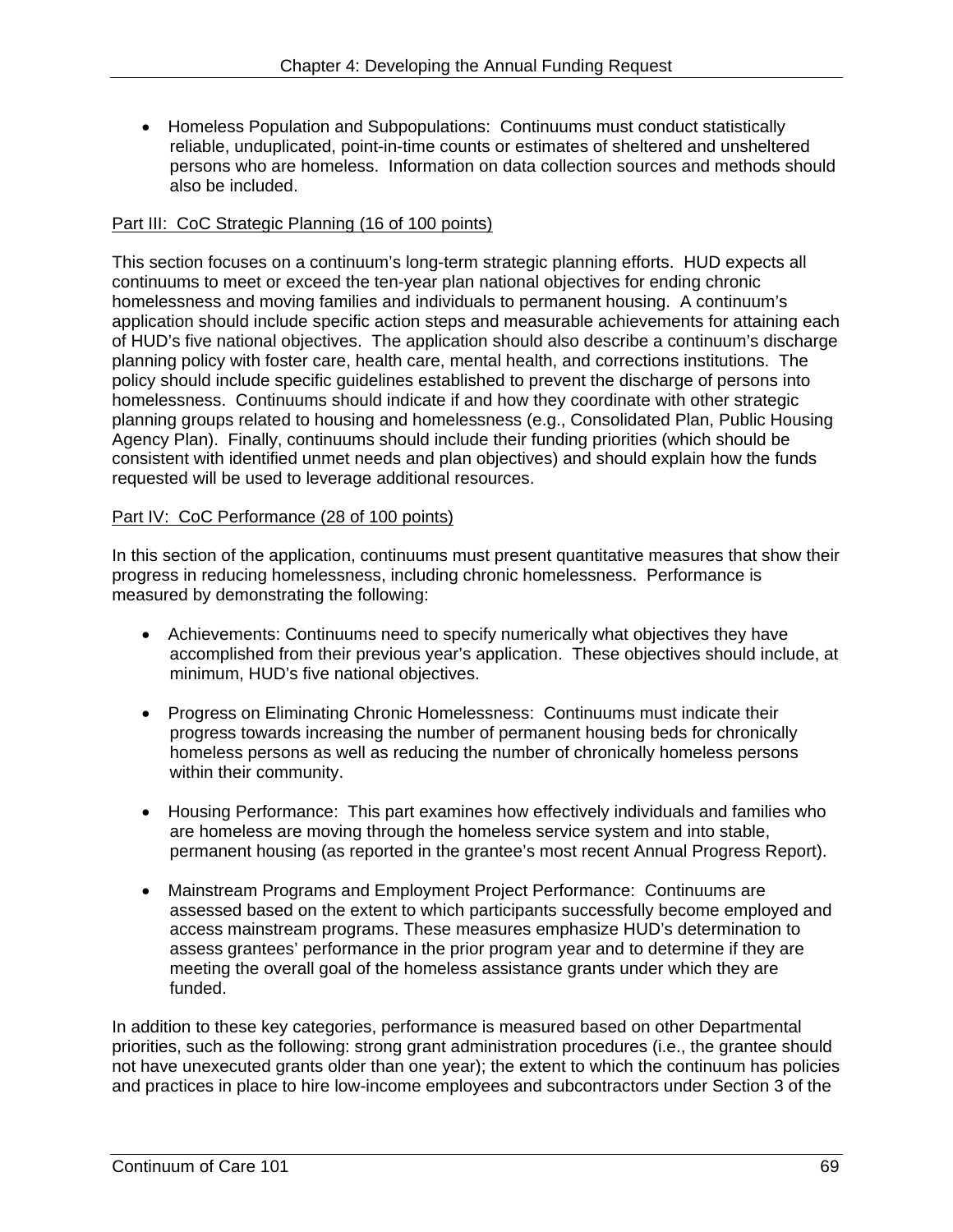Housing and Urban Development Act of 1968; and that projects within the CoC incorporate energy-efficiency measures in their design, construction, rehabilitation, and/or operation.

### Part V: Emphasis on Housing Activities (18 of 100 points)

Housing emphasis is determined by the degree to which a community requests funding for housing activities (transitional, permanent, and safe havens) as opposed to supportive service activities. Points are awarded on a sliding scale, with continuums with the highest percentage of approvable housing activities receiving the highest points. Funding categories that contribute to the housing activities score are rental assistance, construction, acquisition, rehabilitation, leasing, and operations. Eligible activities that count against the housing emphasis score include supportive services within the Supportive Housing Program. HMIS costs and administrative costs are neutral in this calculation. The only way that communities can influence their score in this area is to increase funding requests for housing activities and decrease funding requests for services.

# **ASSESSING NEEDS: COLLECTING NEEDS DATA**

It is not possible to address homelessness in a community without an understanding of how many people need assistance, and the types of services, housing and supports needed to end homelessness for those households. A key function of the CoC application process is the development of a methodologically sound and defensible method of assessing the number and types of homeless people in a community. Consistent definitions and classification of subpopulations across providers improves understanding among providers and adds legitimacy to the data collected. For a complete discussion of assessing unmet need, see the guidebook entitled *Calculating Unmet Need for Homeless Families and Individuals* on the Homelessness Resource Exchange at http://hudhre.info.

 and needs than individuals who have sought assistance. Assessments are generally made by counting or interviewing people in shelters and transitional housing and/or conducting a public places count. A public places count helps capture people who are in non-service locations or who may not use services at all. A crucial distinction that must be made in any assessment is the number of sheltered versus unsheltered people who are homeless. According to HUD, a sheltered person is someone who resides in an emergency shelter or in transitional housing or supportive housing for homeless persons who originally came from the streets or emergency shelters. People who are sheltered homeless can be counted and their needs assessed with the cooperation of service providers. People who are unsheltered homeless, or those who are living in a place not meant for human habitation, are more difficult to find and assess, and may have fundamentally different issues

## **Point-in-Time Count**

At a minimum, each community must create and carry out a method to count the number of people who are homeless and determine what types of homeless people are in the community (e.g., single individuals, people who are chronically homeless, people with mental illness, substance abuse, or both, people who are veterans, victims of domestic violence, and youth).

The point-in-time count may be supplemented or supported by data from providers that provides a historical perspective on who is being served and what their needs are. In addition, HMIS data can be used to place the point-in-time results in context. That is, HMIS data showing people who are in services during the point-in-time count can be used to check the point-in-time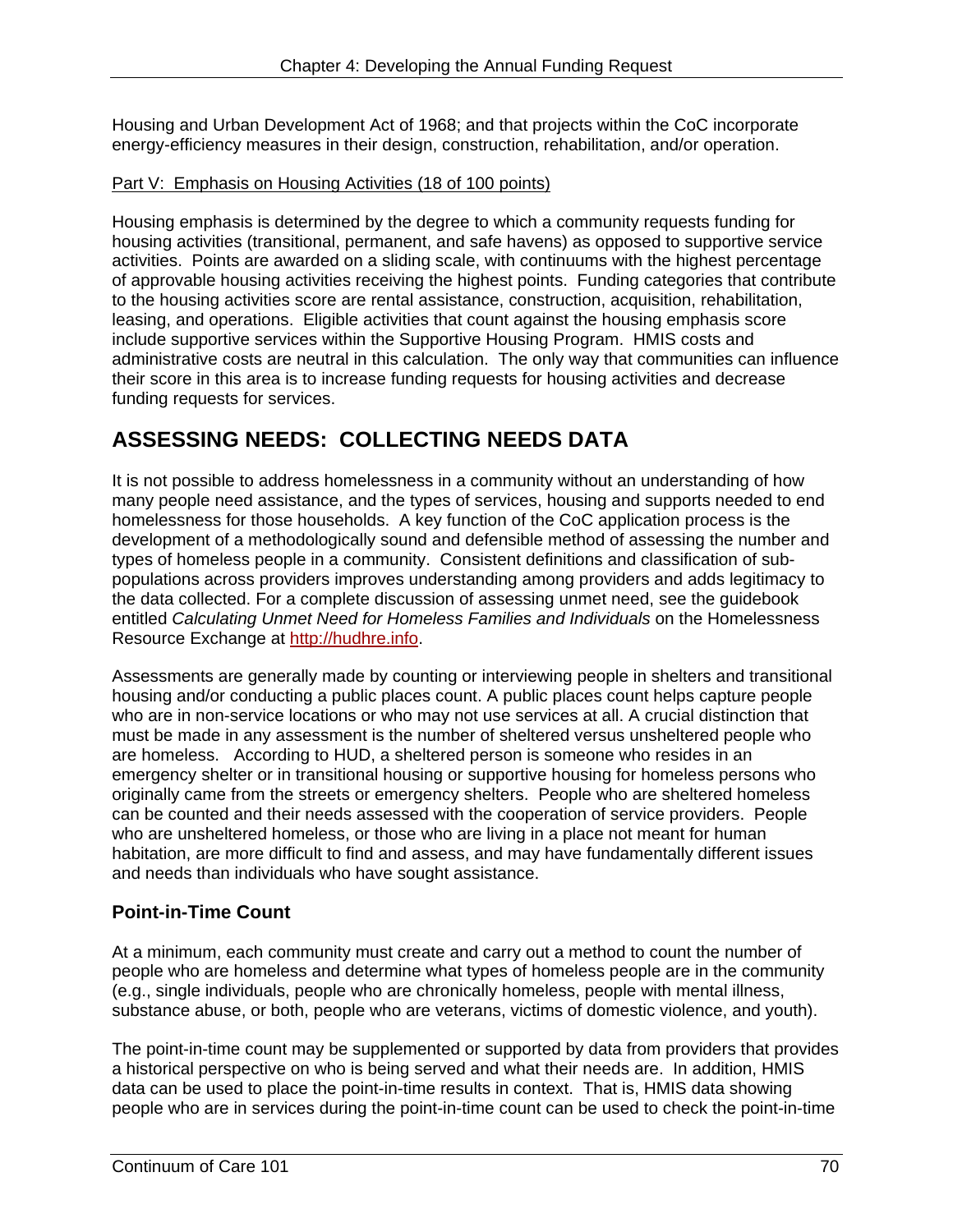count results. If the HMIS shows that the community has 120 people in service on January  $24<sup>th</sup>$ . but the point-in-time count only shows 90 people on that day, there is a problem with one of these data sources. For more information on HMIS, please refer to http://hmis.info.

Counting and assessing need for unsheltered persons requires a different process. While shelter providers may be involved, the primary people working to count and assess unsheltered homeless people are outreach workers from multiple programs that may include law enforcement, volunteers from service providers and the local planning group, and students and faculty from colleges and universities. A typical approach includes the development of teams that receive training on how to conduct face-to-face counts. The count is usually confined to a few hours, such as 9:00 – 11:00 pm, to maximize the number of people who are "at home" in encampments or other settings and to minimize the disruption to people's lives. The unsheltered count should be conducted on the same day that providers conduct the sheltered count in order to minimize duplicative counts.

Before interviewing an unsheltered group, a preliminary mapping of locations where unsheltered homeless people are known to congregate is typically completed. The minimum a community must do in order to get a picture of the number of unsheltered homeless people is count individuals in known congregating places. A better approach is to divide the area to be covered into sectors or use census tracts and systematically search each area, looking for homeless people. This process, while providing a more comprehensive picture of unsheltered homeless people, is labor intensive and complicated. A compromise is to use the sectors or census tract method for "downtown" or more urban areas, in combination with targeting known congregating areas.

# **Extrapolation**

Some communities simply estimate their homeless population using statistical extrapolation techniques. This allows a community to estimate the number of people who are homeless in the community based on the number of sheltered and unsheltered persons observed and/or interviewed. Extrapolation procedures are used to obtain estimates of the number of people using homeless services in a jurisdiction when some of the providers have not yet started participating in the local HMIS. Extrapolation is needed to ensure that the number of people using homeless services is not underestimated because some providers did not provide information on the number of people they served. For example, if 50 percent of the Emergency Shelter beds in a jurisdiction are covered by HMIS, a simple extrapolation procedure would be to double the count of homeless persons from the beds that are covered by HMIS to arrive at an estimate of the total number of Emergency Shelter users in the jurisdiction.

It is essential that counting and estimating are done in ways that ensure the best quality data possible. This means that staff should be trained, materials should be prepared using the best methodology possible, and the process should be actively coordinated and monitored by the lead entity or designated committee. The HUD publication *A Guide to Counting Unsheltered Homeless People* is an excellent guide to both the point-in-time count and extrapolation methods. It provides an overview of conducting counts as well as sample tally sheets and surveys for data collection in public places. It also offers interview guides that can be used when counting people who are enrolled in services. HUD is very clear that it does not want communities to use extrapolation or other estimation techniques unless they are statistically sound. The HUD guide also provides guidance on how to conduct a count of unsheltered homeless people in a sample of locations and extrapolate that data in a way that is statistically valid and acceptable to HUD. The HUD guide may be found at http://hudhre.info.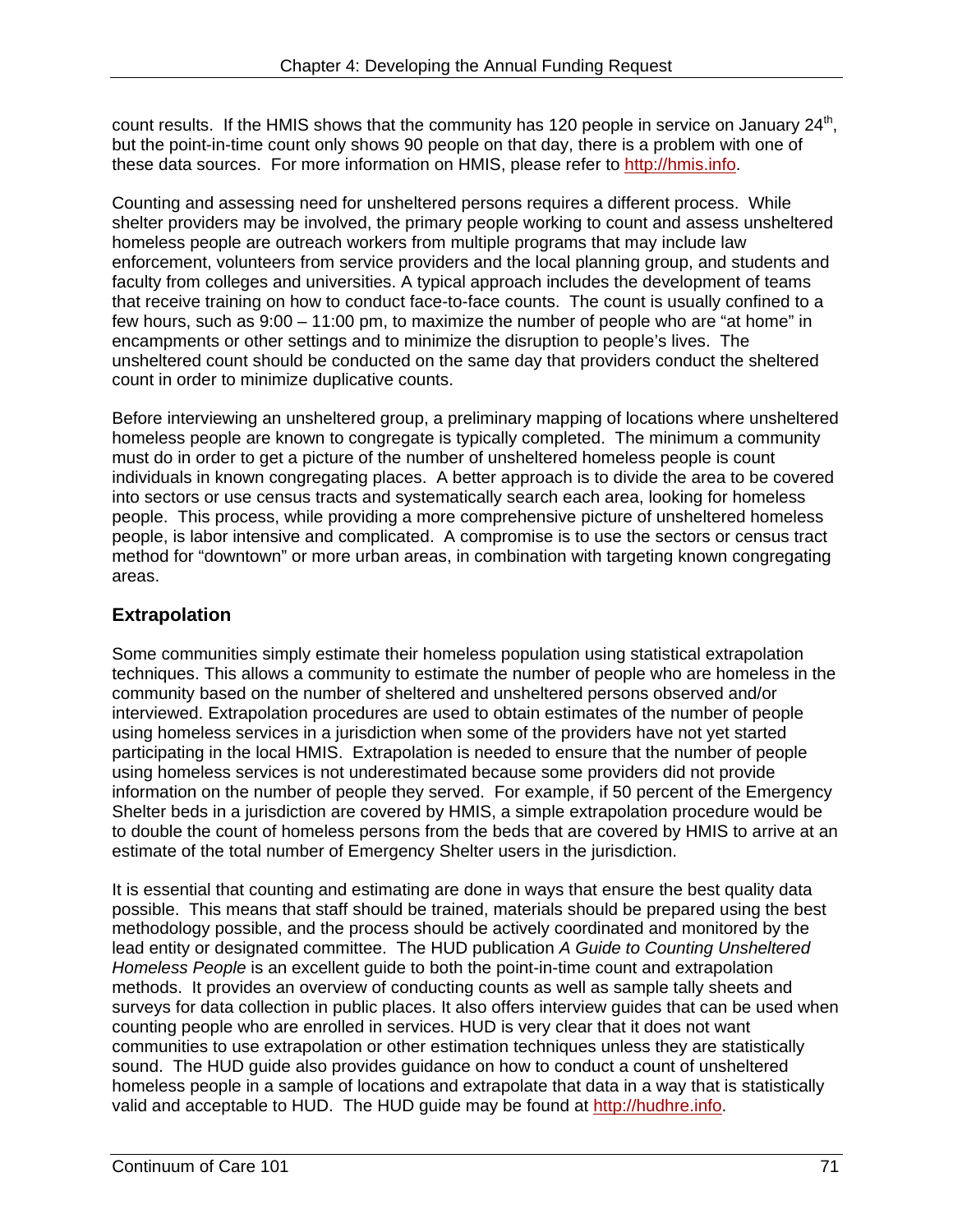### **Face-to-Face Interviews**

Face-to-face interviews can allow communities to collect more comprehensive information regarding the needs for specific types of services. By conducting structured interviews with some or all of the sheltered and unsheltered individuals counted by the service providers and outreach workers, communities can obtain information about the service and disability history of the people being interviewed. It is possible to request an interview from each person counted. However, if the community has a large homeless population, this method may be impractical. Alternatively, data collection might entail interviewing a random sample of people counted, usually planning to request an interview from every  $5<sup>th</sup>$  or 10<sup>th</sup> person counted.

# **ASSESSING SYSTEM CAPACITY**

Beyond an understanding of the number of homeless people and their needs, a successful and efficient CoC system must have an understanding of the capacity and adequacy of the system itself. This includes quantifiable data, such as the number of beds dedicated to people experiencing homelessness, as well as qualitative data, such as ease of access and how well people move among providers.

### **Housing Inventory**

At a minimum, the lead entity and planning group must know the number of beds available and dedicated to people experiencing homelessness. These beds include emergency shelters, transitional housing, and permanent supportive housing. In addition, the adequacy of the types and availability of services for homeless people should be assessed.

The housing and shelter beds that are available in the CoC planning system must be counted and reported during the application process. Many communities separate the housing inventory from the point-in-time count, to avoid confusion for providers. A separate process eliminates the possible confusion between counting the number of people in service on a given night and the number of beds that are available. Community experience suggests that it is better to ask these questions separately.

In the housing inventory, it is important to count only those beds that are dedicated to persons experiencing homelessness. While this is easy to do for an emergency shelter, it may be less clear for transitional and permanent supportive housing. The lines oftentimes get blurred between permanent supportive housing developed for homeless and formerly homeless people, permanent supportive housing developed for disabled generally (Section 811 and 202 programs), and even subsidized and public housing units. When one or two people who are homeless are placed in housing units that are not targeted to homeless persons, counting all of those units would lead the community to overestimate its capacity to house homeless individuals and families.

Quality control is essential in the housing and services inventory. While using the HMIS is one way of confirming inventory, lead entities and planning committees can use other methods as well. For example, to improve the quality of the data obtained from providers, a continuum's data committee should provide them with clear instructions and host a training session on data collection. Members of the community's data committee can offer one-on-one assistance to providers struggling with the activity. The data submitted by providers should be compiled and returned to providers for a final check. Comparing this year's data to previous year's data can help providers catch errors or offer an opportunity to explain changes.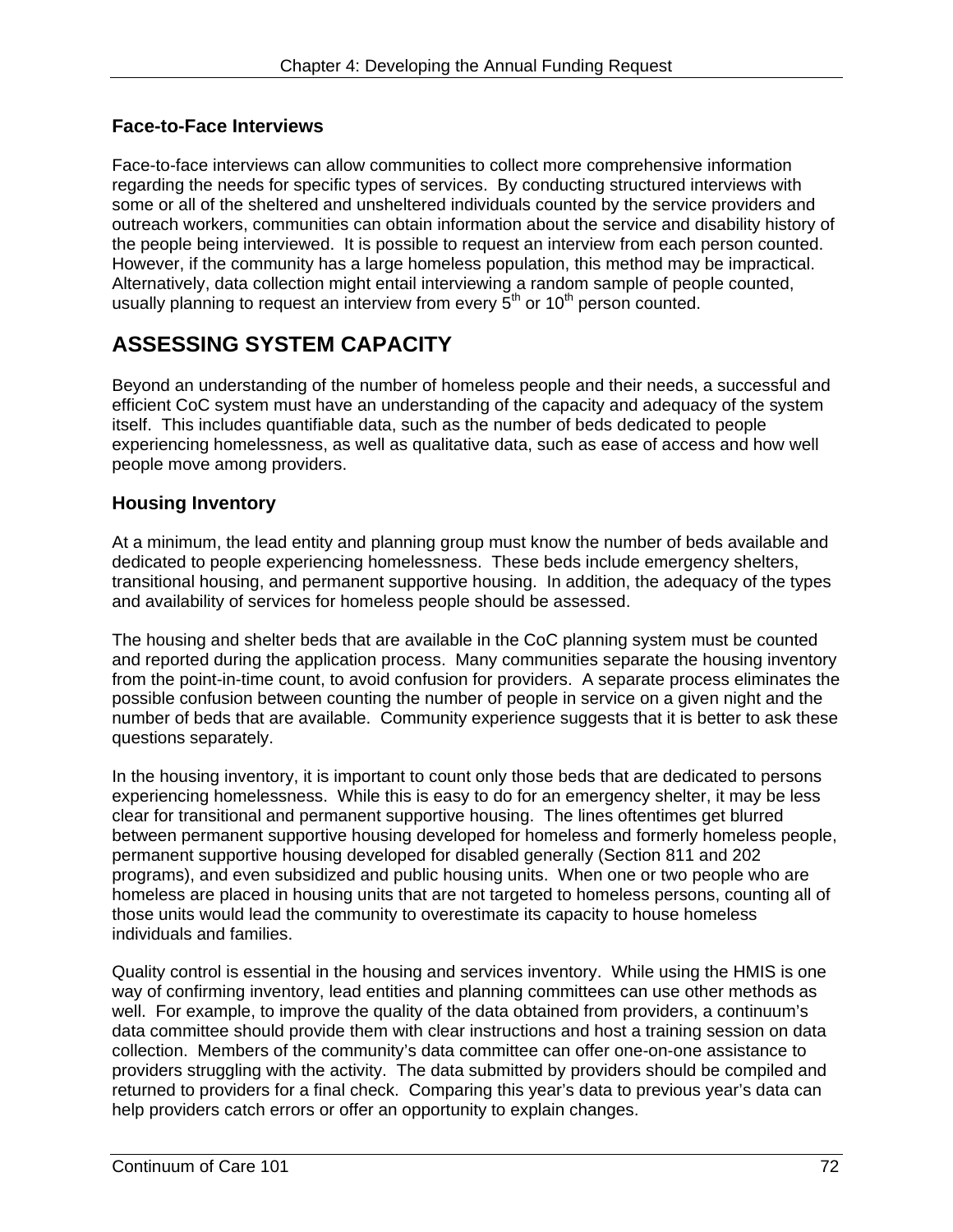## **Services Inventory**

Providers participating in the services inventory are asked to report service components being provided within the CoC in the categories of outreach, prevention, and supportive services. As with housing and shelter, providers should distinguish between services that are dedicated to people who are experiencing homelessness and those that are simply made available to them. In many cases, a service provider has services that people are generally eligible for, but they are not reserved for people who are experiencing homelessness. If all those services are reported as part of a continuum's inventory, it provides an inflated picture of the resources at work to address homelessness in a community. Additionally, continuums need to be careful not to double count service slots that are available to multiple sub-populations, such as someone with severe mental illness or someone with a substance abuse problem.

# **SETTING FUNDING PRIORITIES**

Continuums should use the data gathered in the Housing and Services Needs to prioritize their needs in programs and services. The process of selecting and ranking projects must be objective, transparent, impartial, and fair. There are two distinct tasks in this part of the process: selecting projects for inclusion in the community's application and ranking those projects in order of priority.

Projects should be eligible for inclusion in the HUD application only if the activity matches needs identified by community data. For example, if the housing inventory and needs information shows that a community needs 100 beds of transitional housing and already has 110 beds in that category, then the community should not propose a new transitional housing project. Currently-funded projects should be selected for inclusion only if they meet performance criteria set by HUD and by the community.

The selection process should be determined in advance, and should involve a formal process of identifying needs for specific types of beds, housing and services in the community. The lead entity or planning committee should identify highest needs in the community and let providers know that projects can be proposed in those areas. Some communities create a formal proposal solicitation process, with published criteria and an impartial review committee. In this process, projects can be scored based on objective criteria. The selection of projects for submission to HUD must provide equal access to all providers in the community. The solicitation of project proposals can use a number of methods, including newspaper advertisements, letters, emails, and announcements at planning committee and community meetings. How a community requests and selects proposals is part of the HUD rating criteria for the annual McKinney-Vento competition. Communities may wish to review the criteria of the NOFA when designing or modifying their local process.

Once projects are selected for inclusion, the community must prioritize the projects. The prioritization is crucial to funding because HUD selects projects for funding based on the community's ranking. Both the selection and ranking process must be linked to data-based needs identified by the community. For both activities, there should be a written procedure for how the process will occur and written, pre-published criteria for how proposals will be scored and ranked. People involved in selecting and ranking proposals should have no connection to providers who have submitted proposals.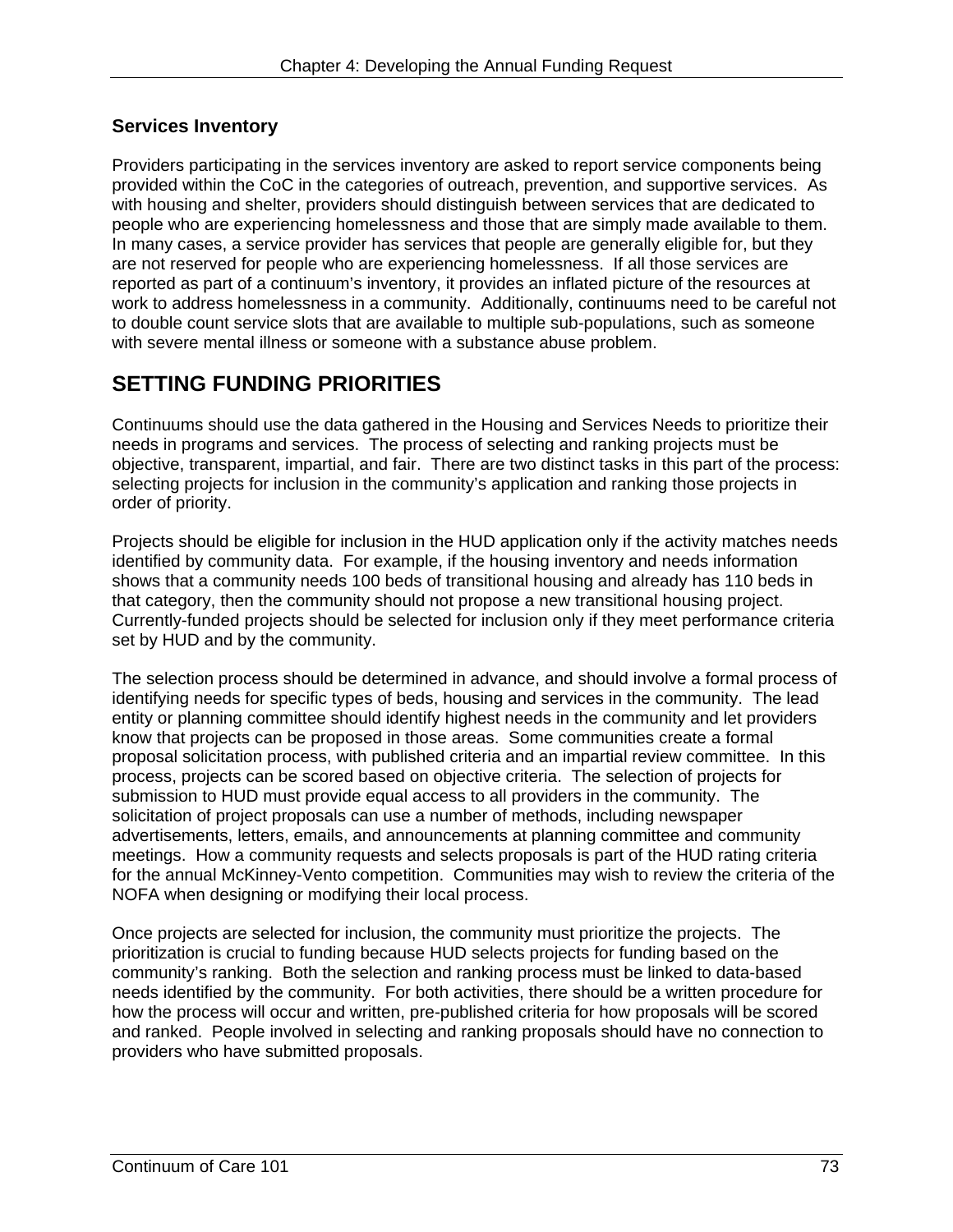# **TARGETING FUNDS TO HIGH-PRIORITY ACTIVITIES**

Local communities are responsible for prioritizing projects in their CoC applications based on their assessment of local needs and capacity. However, HUD's goal of reducing chronic homelessness and the statutory mandate to create new permanent housing may lead HUD to change, in some cases, project priorities identified locally.

### Chronic Homelessness

people who meet the definition of chronic homelessness. Research on homelessness has revealed information about a small group of individuals with disabilities such as mental illness or substance abuse, who experience chronic homelessness. Data show that, in the communities studied, people who have long-term episodes of homelessness or who have multiple episodes of homelessness seem to use resources in a disproportionate way. That is, the 10-20 percent of the homeless population that meets the definition of chronic homelessness uses more than half of the resources in the CoC systems studied. Because of these disproportionate costs to the homeless service system, HUD is committed to the objective of ending chronic homelessness in 10 years as part of its overall goal of effectively addressing the challenge of homelessness. As part of this effort, HUD has encouraged communities to develop performance-based 10-year strategies for ending chronic homelessness with specific action steps and measurable achievements. To help meet this objective, HUD has implemented a requirement that at least 10 percent of all Homeless Assistance appropriations nationally is awarded to housing projects that predominantly serve

The annual HUD application asks communities to demonstrate the progress they have made toward ending chronic homelessness and in creating permanent supportive housing beds for chronically homeless persons. Specific goals and objectives to increase the number of permanent supportive housing beds dedicated for chronically homeless persons must be included in the annual application; the applicant must also report progress made based on the goals and objectives from the previous year's application. In addition, the community must report annually in the application the extent to which the number of chronically homeless persons has been reduced.

 information to be entered into HMIS. In every community, there is a group of people who may be experiencing disabling conditions and chronic homelessness, and who have refused to enter the system. The first part of the community's efforts to reach these individuals is to identify them. One method is to use HMIS to identify and count people who have the longevity or the multiple episodes of service. Another method is to survey service providers, asking for information about people who are well known to the system. In addition, outreach workers and case managers within a continuum may be able to identify a number of people meeting the definition who may not have provided sufficient

Almost by definition, people experiencing chronic homelessness are people who have been failed by the existing service delivery system. Research tells us that many of the people in this group have been enrolled in mainstream programs, but have not had their needs met by those programs. Often, people meeting the definition of chronic homelessness do not fit neatly into the eligibility criteria for workforce development, mental health, public health and substance abuse services. Often, they have more than one disabling condition and are shuffled between service providers. People with the co-occurring disorders of mental illness and substance abuse may have experienced rejection on both sides. Passive barriers requiring sobriety before psychiatric medications can be prescribed or requiring behavioral stability before acceptance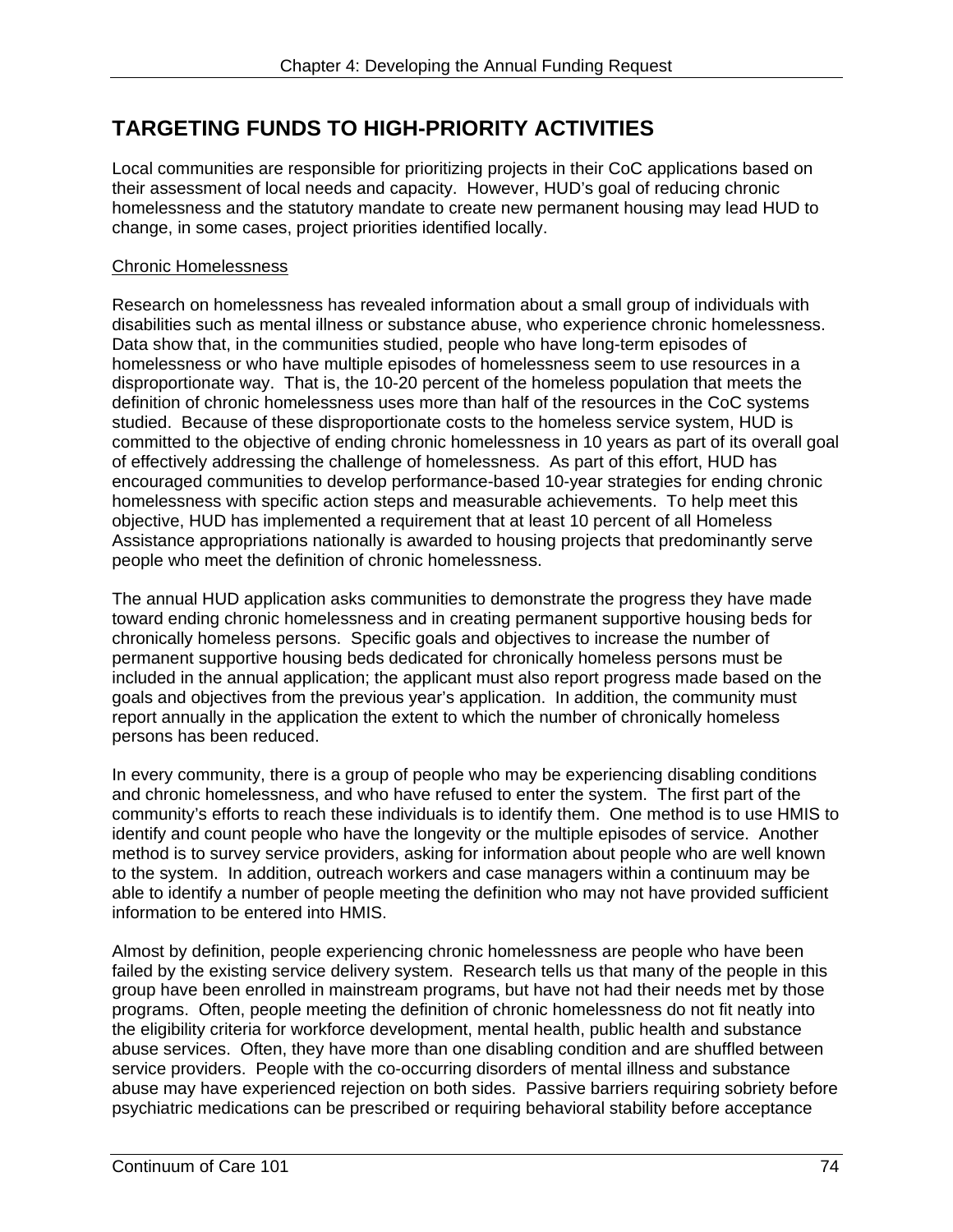into substance abuse services have prevented effective treatment. If the community is going to address chronic homelessness in a meaningful way, services, supports and housing need to be offered and delivered in ways that can meet their specific needs.

People who meet the definition of chronic homelessness may respond to a low demand approach, such as the HUD-funded Safe Haven programs. A Safe Haven, as described in Chapter 2, is designed as a low-demand, long term shelter for people with mental illness who are experiencing homelessness. Low demand is typically defined as freedom to leave the property and return at odd hours, few or no demands for attendance at "classes" or programmed activities, an incremental approach to medication compliance and a respectful, non-threatening atmosphere. These programs have been successful across the country for people with mental illness and co-occurring disorders.

Another approach is the use of housing as an engagement strategy for people meeting the definition of chronic homelessness. When people in this group have been asked what they need and want, a common answer is "a place to live." In the Housing First approach, a housing unit is offered without any further demonstration of readiness by the person, and services and supports are provided to the person from that point forward.

Communities also have the opportunity to propose a project under the Samaritan Initiative. This opportunity allows communities to propose NEW permanent housing projects that exclusively serve people who meet the definition of chronic homelessness. The community can request extra funding for such projects representing up to 15 percent above their initial pro rata need share. This has been a powerful incentive for local planners. Additional information on calculating the Samaritan Initiative amount is provided later in this chapter.

# **HOW HUD ASSESSES NEED**

HUD assesses the need for homelessness assistance funding for communities (cities and counties) and publishes those amounts on the CoC Grant Application Materials page of the Homelessness Resource Exchange (http://hudhre.info/index.cfm?do=viewCoCGrantMaterials). The ultimate determination of amounts for which CoCs are eligible includes consideration of the following:

- **Preliminary Pro Rata Need Amount (PPRN):** HUD's calculation of a community's need for homelessness assistance dollars based on nationally available data
- **Hold Harmless Pro Rata Need Amount (HHN):** the amount of funds a CoC is eligible to receive where the annual renewal amount (ARA) of all expiring supportive housing program grants exceeds the community's PPRN
- **Final Pro Rata Need Amount (FPRN):** the higher amount of the PPRN or the HHN
- **Samaritan Award Bonus:** for communities that may be eligible

## **Preliminary Pro Rata Need Amount (PPRN)**

HUD calculates a community's preliminary pro rata need amount (PPRN) by considering such factors as poverty, housing overcrowding, population, age of housing, and growth lag. The formula used to calculate a community's need for homeless assistance funds, referred to as the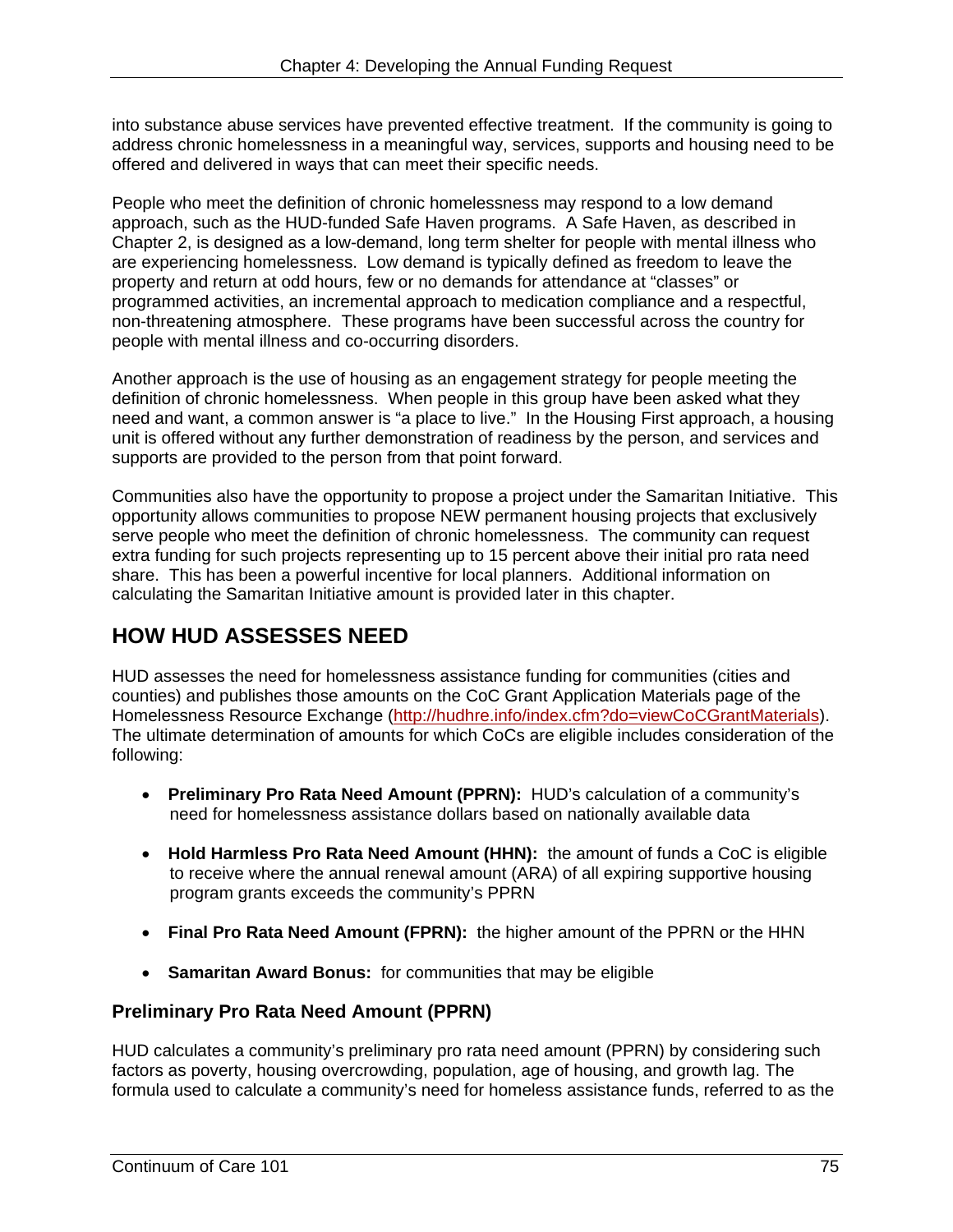preliminary pro rata need (PPRN), is based on the formula used to calculate Emergency Shelter Grant funds.

### **Hold Harmless Renewal Amount (HHN)**

In many communities, providers have been successful in obtaining funding for projects that are ongoing. These include the Supportive Housing (SHP) and Shelter Plus Care (S+C) projects. Each of these projects was initially funded for up to three years for SHP and five years for S+C, and the projects are eligible for renewal in the application year preceding their final funding date. For example, projects eligible for renewal in the 2009 application cycle would end between January 1, 2010 and December 31, 2010.

For many communities, project renewals have consumed the community's pro rata need share. Even when renewals are limited to a one year renewal amount, the sheer number of eligible renewals equals or exceeds all the funds available for that community. This is referred to in the field as "renewal burden." HUD has implemented the following policies to alleviate renewal burden:

- amount calculation.<sup>18</sup> HUD has removed Shelter Plus Care renewals from a community's pro rata need
- HUD adjusts the community's pro rata need amount to include one year renewals for all eligible projects, even if the renewal amount exceeds the formula pro rata need. This is known as the hold harmless provision.

as a tool in adjusting their Continuum systems to support more permanent housing. Beginning in 2005, HUD offered communities the opportunity to use the hold harmless provision Communities have the option of substituting a new permanent housing project, referred to as a Reallocation Project, in place of an eligible renewal project, with no reduction in the total pro rata need amount. For example, HUD has calculated a community's hold harmless pro rata need amount to be \$1,000,000. This community also has a poorly performing transitional housing project funded at \$275,000. This community may propose to substitute a permanent housing project for the poorly performing transitional housing project. In this example, there is no change to the hold harmless pro rata need share. A Reallocation Project is funded if all of the following apply:

- Reallocation Project is for permanent supportive housing
- Reallocation Project meets all of HUD's threshold requirements
- Continuum's score in competition equals or exceeds minimum amount set by HUD
- Reallocation Project is not the Samaritan bonus project

-

 $18$  As of 2008, S+C renewals did not count against pro rata need because the HUD Appropriations Act allows renewal of S+C rental subsidies to be paid for with Section 8 program funds rather than with McKinney-Vento funds.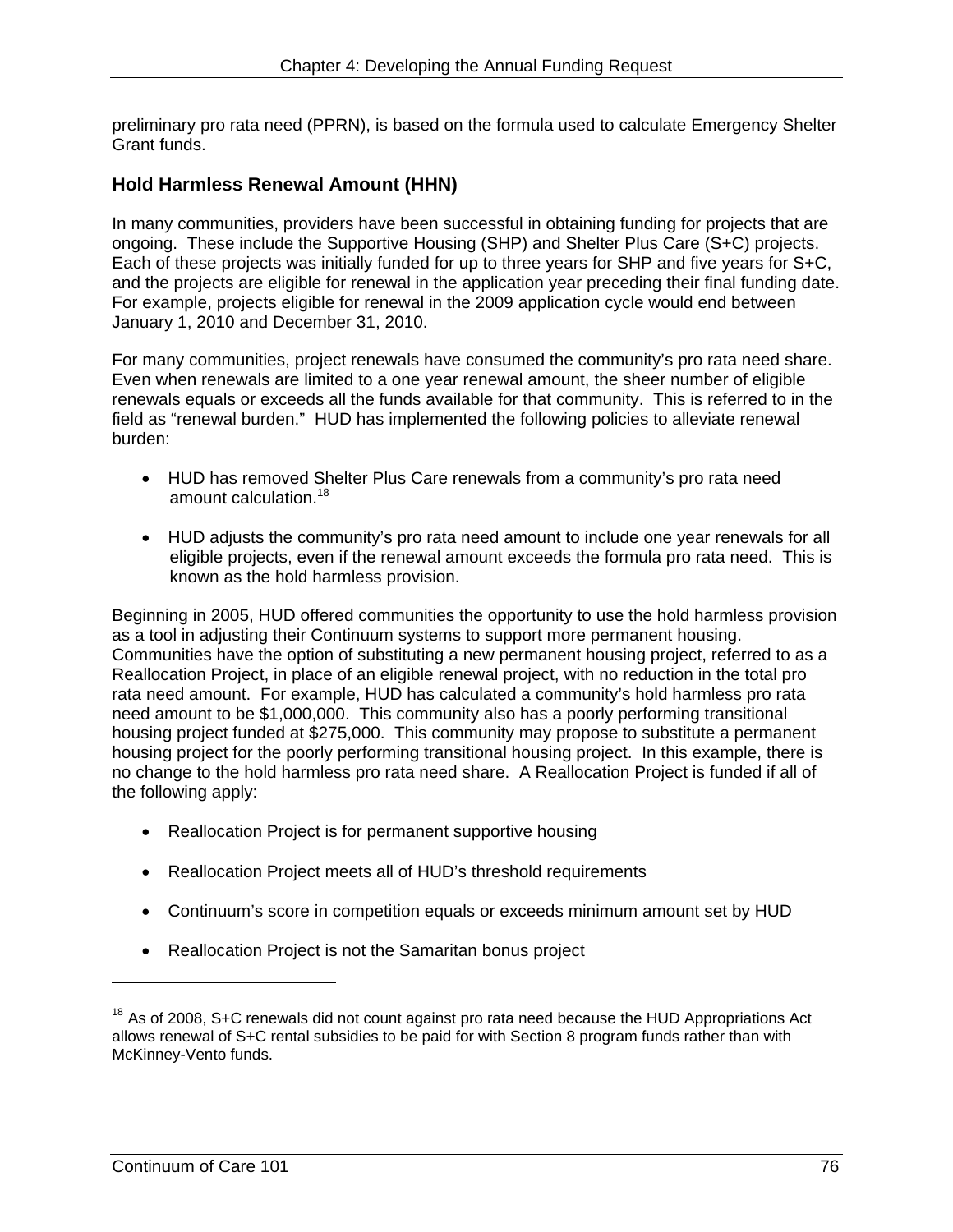# **Final Pro Rata Need Amount (FPRN)**

The final pro rata need amount is the higher of the PPRN and the HHN.

### **Samaritan Bonus Amount**

The Samaritan Initiative is part of the federal strategy to focus attention on the housing needs of people who are chronically homeless. Communities that propose a Samaritan Initiative are eligible for a Samaritan Bonus Amount of up to 15% of the community's PPRN or \$6 million, whichever is less. By allowing communities to exceed their PPRN formula amount, the Samaritan Initiative provides communities with an incentive to place a new, permanent supportive housing project for people who are chronically homeless at the top of the community's project priority list. If a community proposes one or more eligible, new permanent housing projects exclusively serving the chronically homeless group, HUD will add up to 15% of the PPRN or \$6 million (whichever is less), to the CoC's total award. <sup>19</sup>

In the example below, if the community's renewal amount exceeded the pro rata need share, the hold harmless provision would set the community pro rata share at the level of renewals plus any Samaritan Initiative bonus amount. Unless the community decided to participate in the Samaritan Initiative, no new projects would be eligible for funding.

 $\overline{a}$ 

 $19$  Department of Housing and Urban Development. 2008. Continuum of Care Homeless Assistance. Federal Register/Vol. 73, No. 133/Thursday, July 10,, 2008/Notices, page 39843-39844.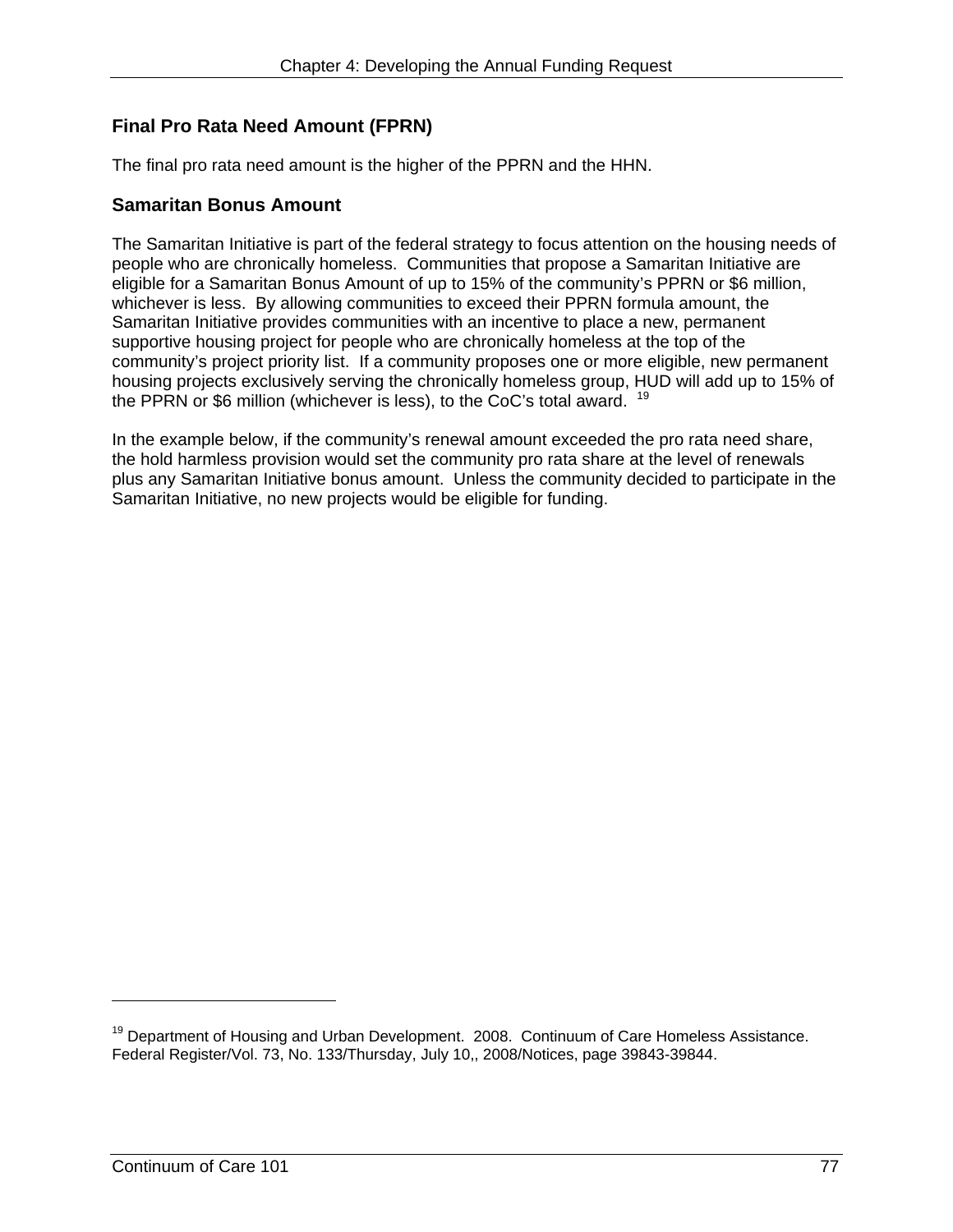#### **Calculation of Final Pro Rata Need**

#### **Example 1: HHN is less than PPRN**

- 1. Preliminary Pro Rata Need Amount (PPRN): The Anytown CoC PPRN is \$750,000. This is the HUD formula calculation, using data on poverty, housing overcrowding, population, age of housing, and growth lag.
- 2. Annual Renewal Amount (ARA): The ARA is the maximum amount that a SHP grant can receive on an annual basis to fund eligible renewal activities. Eligible renewal activities include operating, supportive services, leasing, HMIS, and administrative expenses that were funded in the original grant (or original grant as amended).
- 3. Hold Harmless Renewal amount: The Anytown Continuum has projects applying for renewal. The ARA for those projects adds up to \$600,000. Thus, the HHN is \$600,000.
- 4. The Final Pro Rata Need amount is the higher of the PPRN and HHN. In this example, Anytown's CoC FPRN is \$750,000.

#### **Example 2: HHN is greater than PPRN**

- 1. Preliminary Pro Rata Need Amount (PPRN): The Anytown CoC PPRN is \$750,000. This is the HUD formula calculation, using data on poverty, housing overcrowding, population, age of housing, and growth lag.
- 2. Annual Renewal Amount (ARA): The ARA is the maximum amount that a SHP grant can receive on an annual basis to fund eligible renewal activities. Eligible renewal activities include operating, supportive services, leasing, HMIS, and administrative expenses that were funded in the original grant (or original grant as amended).
- 3. Hold Harmless Renewal amount: The Anytown Continuum has projects applying for renewal. The ARA for those projects adds up to \$825,000. Thus, the HHN is \$825,000.
- 4. The Final Pro Rata Need amount is the higher of the PPRN and HHN. In this example, Anytown's CoC FPRN is \$825,000.

#### **Samaritan Award Bonus as applied to examples**

In either of these scenarios, Anytown CoC could choose to propose a Samaritan Initiative and, if awarded, would be eligible for the Samaritan Award Bonus. The Samaritan Award Bonus is 15% of PPRN or \$6 million, whichever is less. For Anytown CoC, the Samaritan Award Bonus amount is \$112,500.

In Example 1, Anytown CoC would be eligible to receive the FPRN of \$750,000 plus the Samaritan Award Bonus of \$112,500.

Tthe total possible award would be \$862,500.

In Example 2, Anytown CoC would be eligible to receive the FPRN of \$825,000 plus the Samaritan Award Bonus of \$112,500.

The total possible award would be \$937,500.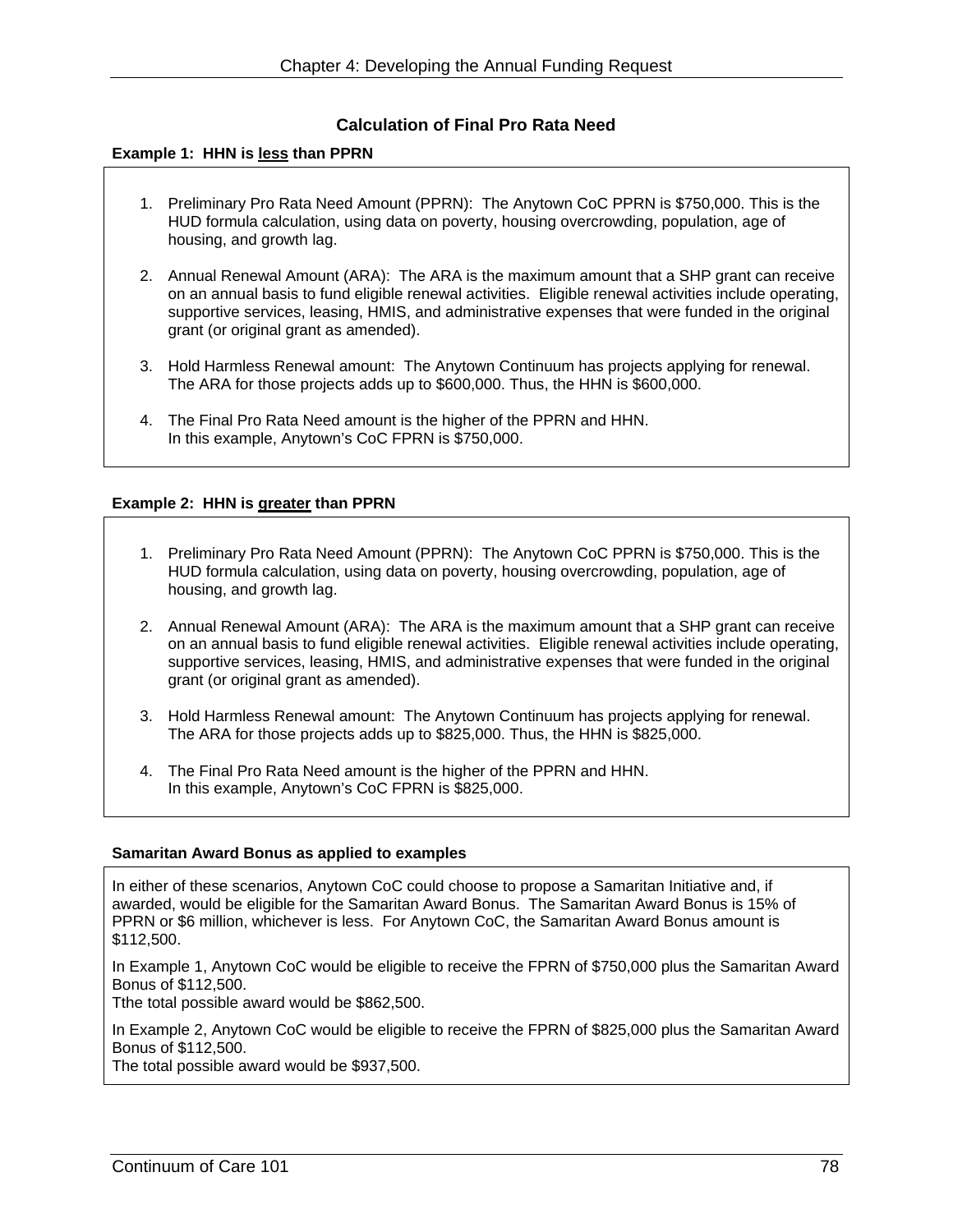# **APPENDIX A: GLOSSARY OF KEY TERMS**

**Annual Renewal Amount.** The maximum amount that a Supportive Housing Program (SHP) grant can receive on an annual basis when renewed. It includes funds for only those eligible activities (operating, supportive services, leasing, HMIS, and administration) that were funded in the original grant (or the original grant as amended), less the nonrenewable activities (acquisition, new construction, rehabilitation, and any administration costs related to these activities). It is used to calculate a CoC's Hold Harmless Need amount.

**Continuum of Care.** A collaborative funding and planning approach that helps communities plan for and provide, as necessary, a full range of emergency, transitional, and permanent housing and other service resources to address the various needs of homeless persons. HUD also refers to the group of service providers involved in the decision making processes as the ''Continuum of Care.''

**Chronically Homeless Person***.* An unaccompanied homeless individual with a disabling condition who has either been continuously homeless for a year or more OR has had at least four episodes of homelessness in the past three years.

**Developmental Disability.** The term ''developmental disability'' means a severe, chronic disability of an individual 5 years of age or older that meets the following conditions: (1) Being caused by a mental or physical impairment, which is manifested before the person is age 22, and likely to continue indefinitely; (2) Resulting in substantial functional limitations in at least three of the following: self care, receptive and expressive language, learning, mobility, selfdirection, capacity for independent living, and economic self-sufficiency; and (3) Reflecting the individual's need for a combination and sequence of special, interdisciplinary, or generic care, treatment, or other services that are of lifelong or extended duration and are individually planned and coordinated.

**Disabling Condition**. A disabling condition is defined as (1) A disability as defined in section 223 of the Social Security Act; (2) a physical, mental, or emotional impairment which is expected to be of long-continued and indefinite duration, substantially impedes an individual's ability to live independently, and of such a nature that the disability could be improved by more suitable conditions; (3) a developmental disability as defined in section 102 of the Developmental Disabilities Assistance and Bill of Rights Act; (4) the disease of acquired immunodeficiency syndrome or any conditions arising from the etiological agency for acquired immunodeficiency syndrome; or (5) a diagnosable substance abuse disorder.

**Final Pro Rata Need (FPRN).** The higher amount of: (1) PPRN and (2) HHN.

Hold Harmless Need (HHN). The amount of funds a CoC is eligible to receive in situations where the Annual Renewal Amount of all SHP grants expiring in that CoC during the calendar year exceeds the Preliminary Pro Rata Need for that CoC. The HHN is the amount needed to fund the expiring renewal grants for one year. To provide communities with maximum flexibility in addressing current needs, CoCs have the discretion to not fund or to reduce one or more SHP renewal project applications through the HHN Reallocation process and still receive the benefit of the HHN amount if the CoC proposes to use that amount of reduced renewal funds for new permanent supportive housing projects or a dedicated HMIS SHP project.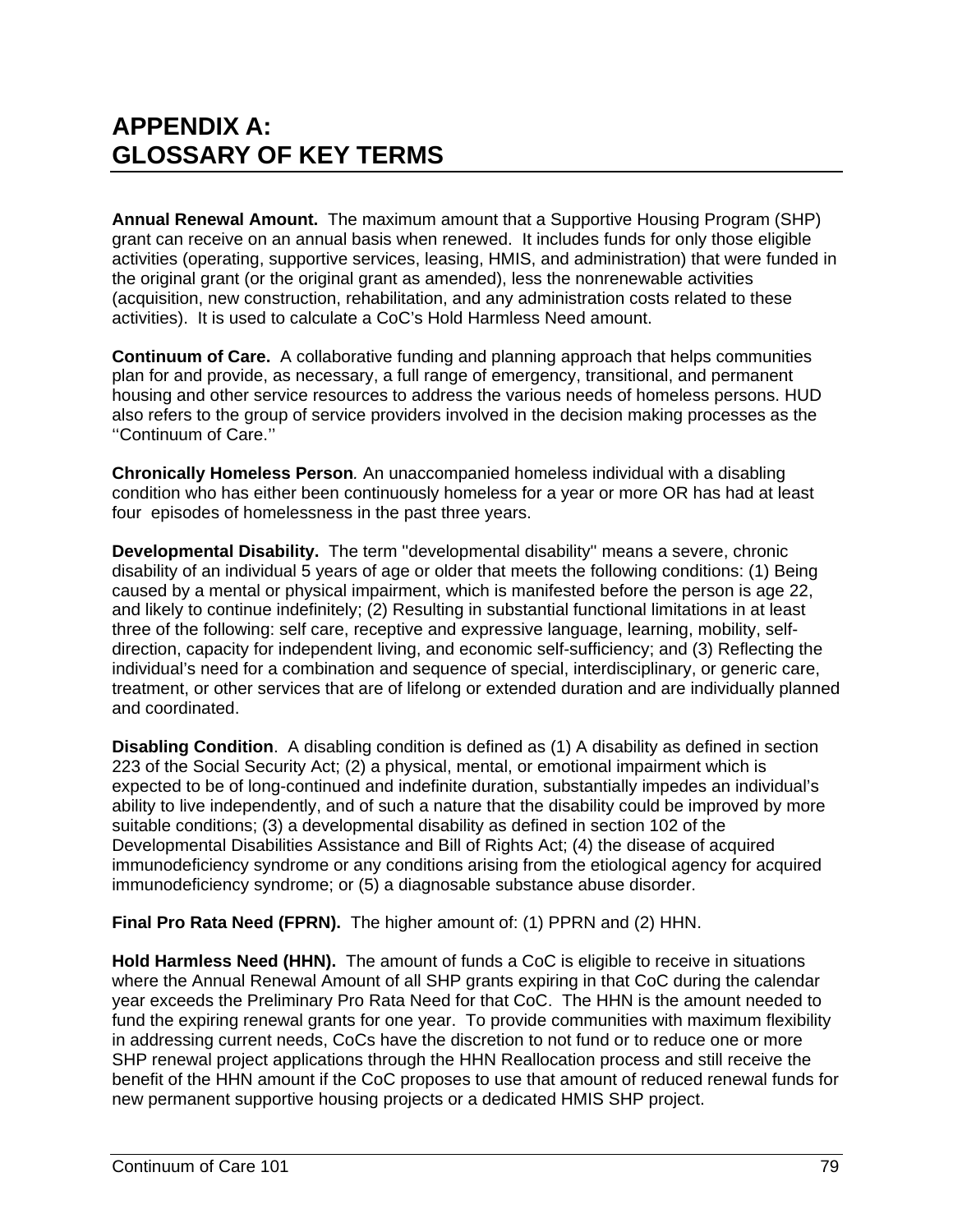**Hold Harmless Need Reallocation***.* A process whereby a CoC whose Final Pro Rata Need is based on its Hold Harmless Need amount may reallocate funds in whole or part from SHP renewal projects to create one or more new permanent housing projects and/or a new dedicated HMIS project. The Hold Harmless Need Reallocation process allows eligible CoCs to fund new permanent housing or dedicated HMIS projects by transferring all or part of funds from existing SHP grants eligible for renewal.

 **Homeless Management Information System (HMIS).** An HMIS is a computerized data collection application designed to capture client-level information over time on the characteristics of service needs of men, women, and children experiencing homelessness, while also protecting client confidentiality. It is designed to aggregate client-level data to generate an unduplicated count of clients served within a community's system of homeless services. An HMIS may also cover a statewide or regional area, and include several CoCs.

Homeless Person. As defined by the McKinney Act (42 U.S.C 11302), a homeless person is a person sleeping in a place not meant for human habitation or in an emergency shelter; and a person in transitional housing for homeless persons who originally came from the street or an emergency shelter.

**Housing Emphasis.** The relationship between funds requested for housing activities (i.e., transitional and permanent) and funds requested for supportive service activities.

**Preliminary Pro Rata Need (PPRN)***.* Amount of funds a CoC could receive based upon the geography that HUD approves as belonging to that CoC. To determine the homeless assistance need of a particular jurisdiction, HUD will use nationally available data, including the following factors (as used in the Emergency Shelter Grants program): data on poverty, housing overcrowding, population, age of housing, and growth lag. Applying those factors to a particular jurisdiction provides an estimate of the relative need index for that jurisdiction compared to other jurisdictions applying for assistance under the annual CoC NOFA. Each year, HUD publishes the PPRN for each jurisdiction. A CoC's PPRN is determined by adding the published PPRN of each jurisdiction within the HUD-approved CoC.

**Renewal Programs**. Renewals are previously funded projects and activities that a community is proposing for continuation funding.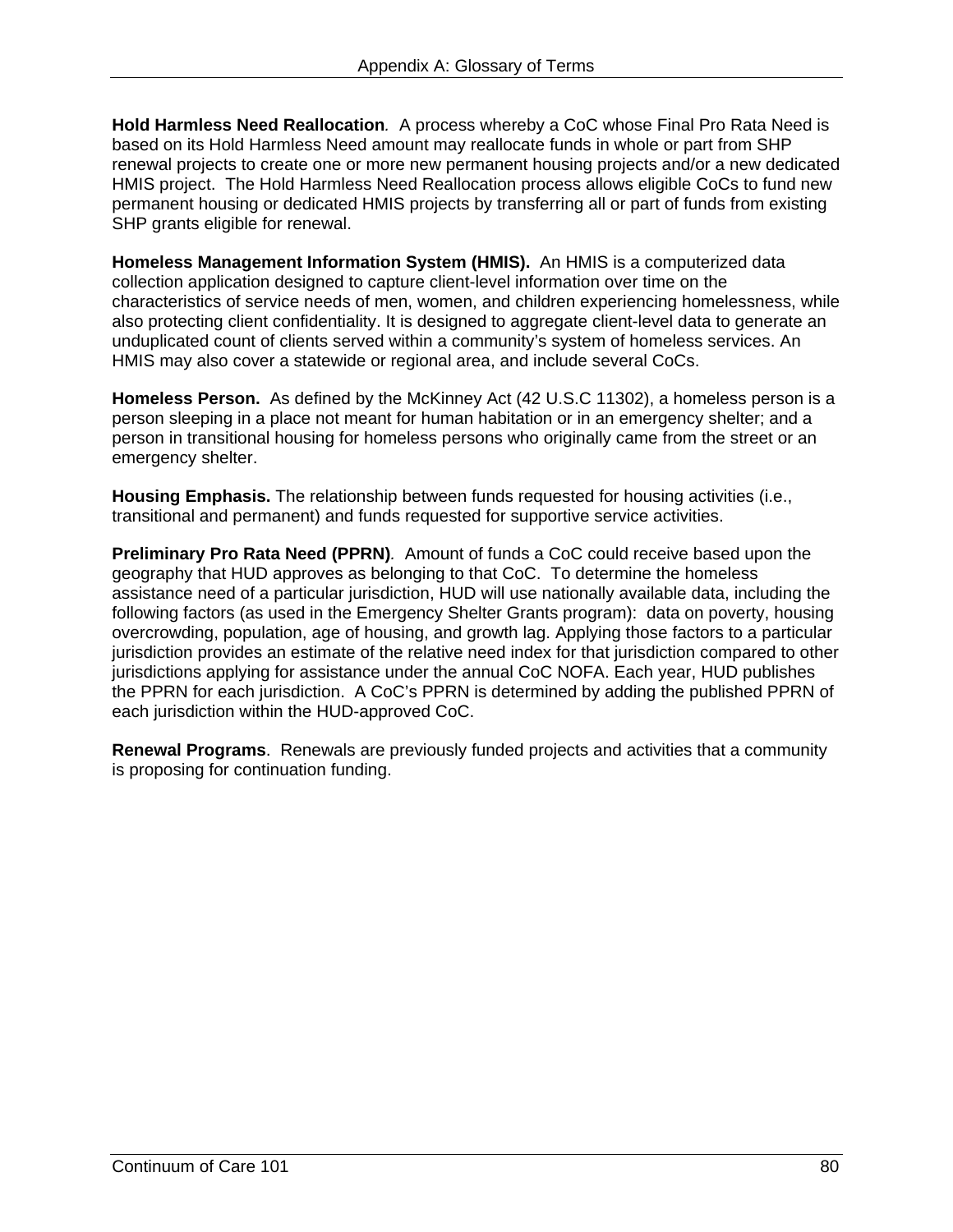# **APPENDIX B: CONTINUUM OF CARE HOMELESS ASSISTANCE PROGRAMS – SUMMARY OF SELECTED ELEMENTS**

| <b>Elements</b>                            | <b>Supportive Housing</b>                                                                                                                                                                                                                                                                                 | <b>Shelter Plus Care</b>                                                                                                                           | <b>Section 8 SRO</b>                                                                        |
|--------------------------------------------|-----------------------------------------------------------------------------------------------------------------------------------------------------------------------------------------------------------------------------------------------------------------------------------------------------------|----------------------------------------------------------------------------------------------------------------------------------------------------|---------------------------------------------------------------------------------------------|
| Who can<br>apply?                          | <b>States</b><br>$\bullet$<br>Units of general local<br>$\bullet$<br>government<br>Special purpose units<br>$\bullet$<br>of government, such<br>as housing authorities<br>Private non-profits<br>$\bullet$<br><b>Community Mental</b><br>$\bullet$<br><b>Health Centers that</b><br>are public nonprofits | <b>States</b><br>$\bullet$<br>Units of general local<br>$\bullet$<br>government<br><b>Public Housing</b><br>$\bullet$<br><b>Authorities</b>        | <b>Public Housing</b><br>$\bullet$<br><b>Authorities</b><br>Private nonprofits<br>$\bullet$ |
| What type of<br>program can<br>be created? | <b>Transitional housing</b><br>$\bullet$<br>Permanent supportive<br>$\bullet$<br>housing for disabled<br>persons only<br>Supportive services<br>$\bullet$<br>not in conjunction with<br>housing<br>Safe Havens<br>$\bullet$<br>Innovative Supportive<br>$\bullet$<br>Housing<br><b>HMIS</b><br>$\bullet$  | Tenant based housing<br>$\bullet$<br>Sponsor based<br>$\bullet$<br>housing<br>Project based housing<br>$\bullet$<br>SRO based housing<br>$\bullet$ | SRO housing<br>$\bullet$                                                                    |
| What<br>activities are<br>eligible?        | Acquisition<br>$\bullet$<br>Rehabilitation<br>$\bullet$<br>New construction<br>$\bullet$<br>Leasing<br>$\bullet$<br><b>Supportive Services</b><br>$\bullet$<br>Operating costs<br>$\bullet$                                                                                                               | Rental assistance<br>$\bullet$<br><b>Note: Housing</b><br>assistance must be<br>matched with an equal<br>amount of services.                       | Rental assistance<br>$\bullet$                                                              |
| Who can be<br>served?                      | Homeless individuals and<br>families                                                                                                                                                                                                                                                                      | Homeless disabled<br>$\bullet$<br>individuals<br>Homeless disabled<br>$\bullet$<br>individuals and their<br>families                               | Homeless individuals                                                                        |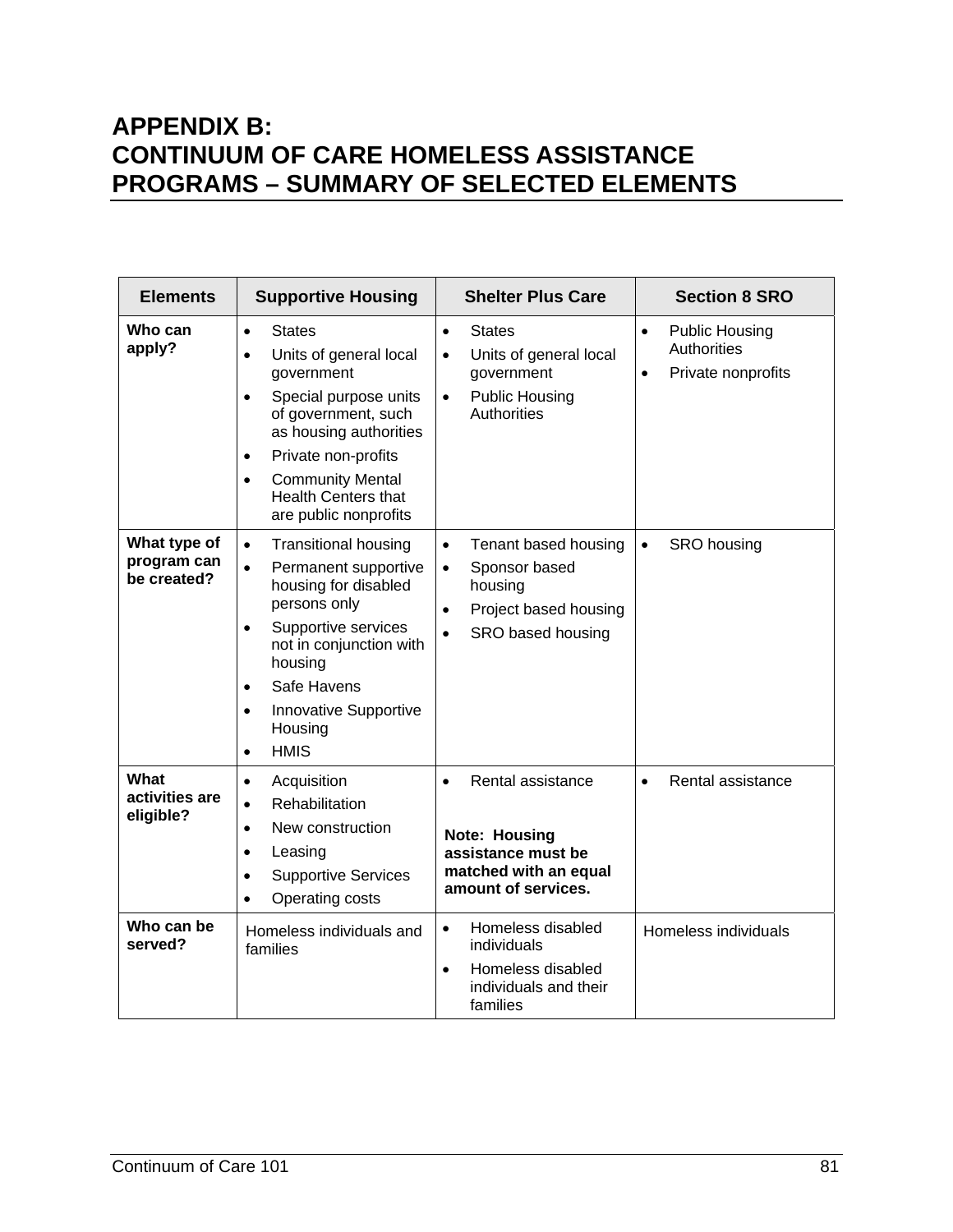| <b>Elements</b>                          | <b>Supportive Housing</b>                                                           | <b>Shelter Plus Care</b>                                                                                                                            | <b>Section 8 SRO</b> |
|------------------------------------------|-------------------------------------------------------------------------------------|-----------------------------------------------------------------------------------------------------------------------------------------------------|----------------------|
| Groups given<br>special<br>consideration | Homeless persons with<br>disabilities and homeless<br>families with children        | Homeless persons who<br>are seriously mentally ill,<br>have chronic problems<br>with alcohol and/or drugs,<br>or have AIDS and related<br>diseases. | N/A                  |
| Initial term of<br>assistance            | 2 or 3 years for new<br>$\bullet$<br><b>SHP</b><br>1, 2, or 3 years for<br>new HMIS | 5 years for TBRA,<br>$\bullet$<br>SBRA and PBRA<br>without rehab<br>10 years for SRO and<br>٠<br>PBRA with rehab                                    | 10 years             |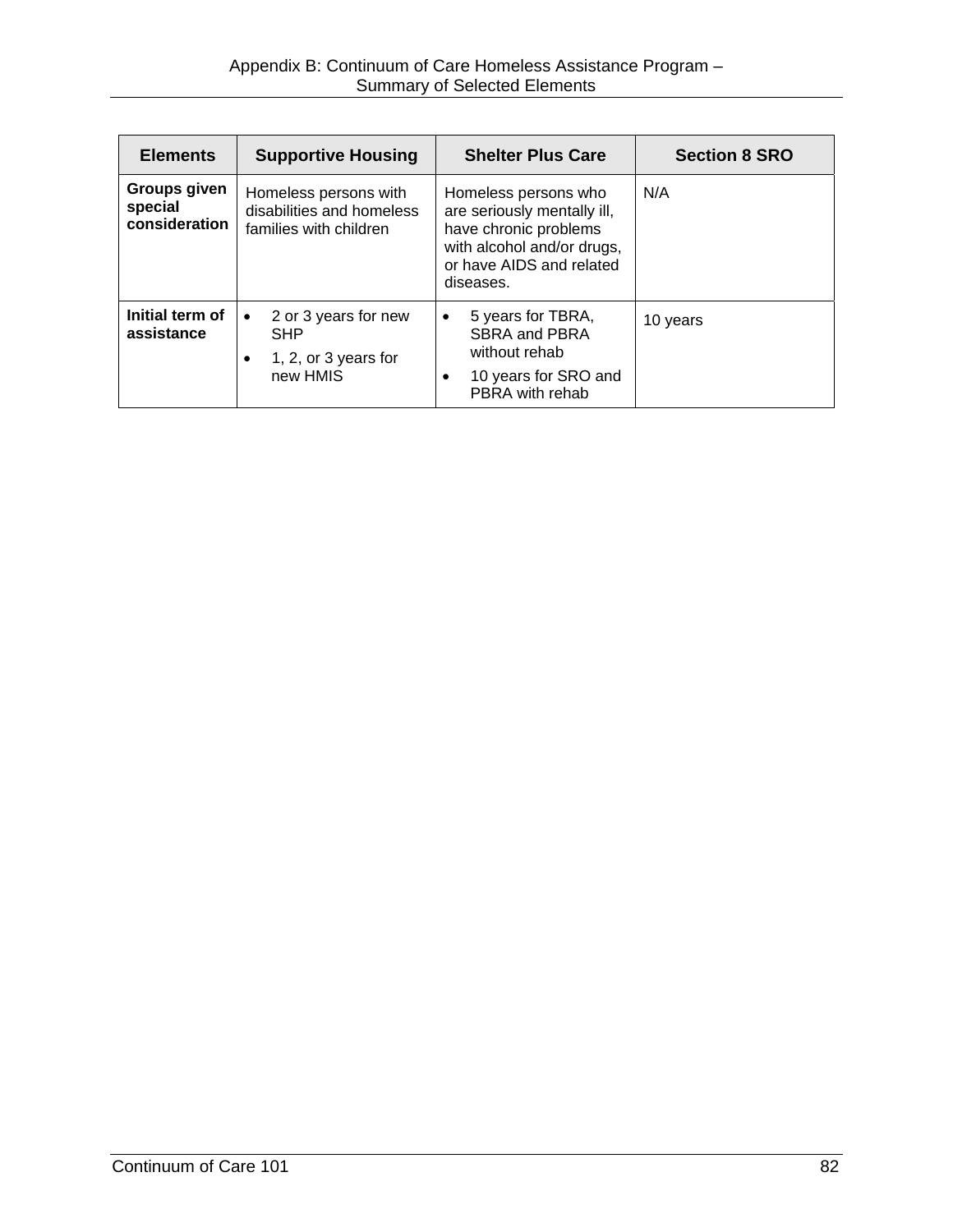# **APPENDIX C: EXAMPLES OF ELIGIBLE AND INELIGIBLE SHP ACTIVITIES**

| <b>Eligible Supportive Services Costs</b>                                                                                                  | <b>Ineligible Supportive Services Cost</b>                                                        |
|--------------------------------------------------------------------------------------------------------------------------------------------|---------------------------------------------------------------------------------------------------|
| Salary of case manager, counselor, therapist                                                                                               | Staff recruitment/training                                                                        |
| Salary of case management supervisor when<br>working with clients or with a case manager on<br>issues regarding clients                    | Salary of case management supervisor when<br>he/she is not working directly on participant issues |
| Desks, computers used by clients and their trainer<br>in employment training programs                                                      | Desks/computers used by staff for intake or other<br>daily activities                             |
| Food, clothing, transportation for use by clients                                                                                          | Telephones, fax, postage, utilities, insurance                                                    |
| Medical/dental care for clients                                                                                                            | Office or meeting space                                                                           |
| First and last month's rent, security deposits, credit<br>checks for participants moving from transitional<br>housing to permanent housing |                                                                                                   |
| Clothing, tools, and similar items needed by<br>participants for jobs or job training                                                      |                                                                                                   |
| Beepers for outreach workers                                                                                                               |                                                                                                   |
| Mileage allowance for service workers to visit<br>participants residing in scattered site housing                                          |                                                                                                   |
| Vehicle purchase and operation (gas, insurance,<br>maintenance) when used for clients                                                      |                                                                                                   |

### **Supportive Services**